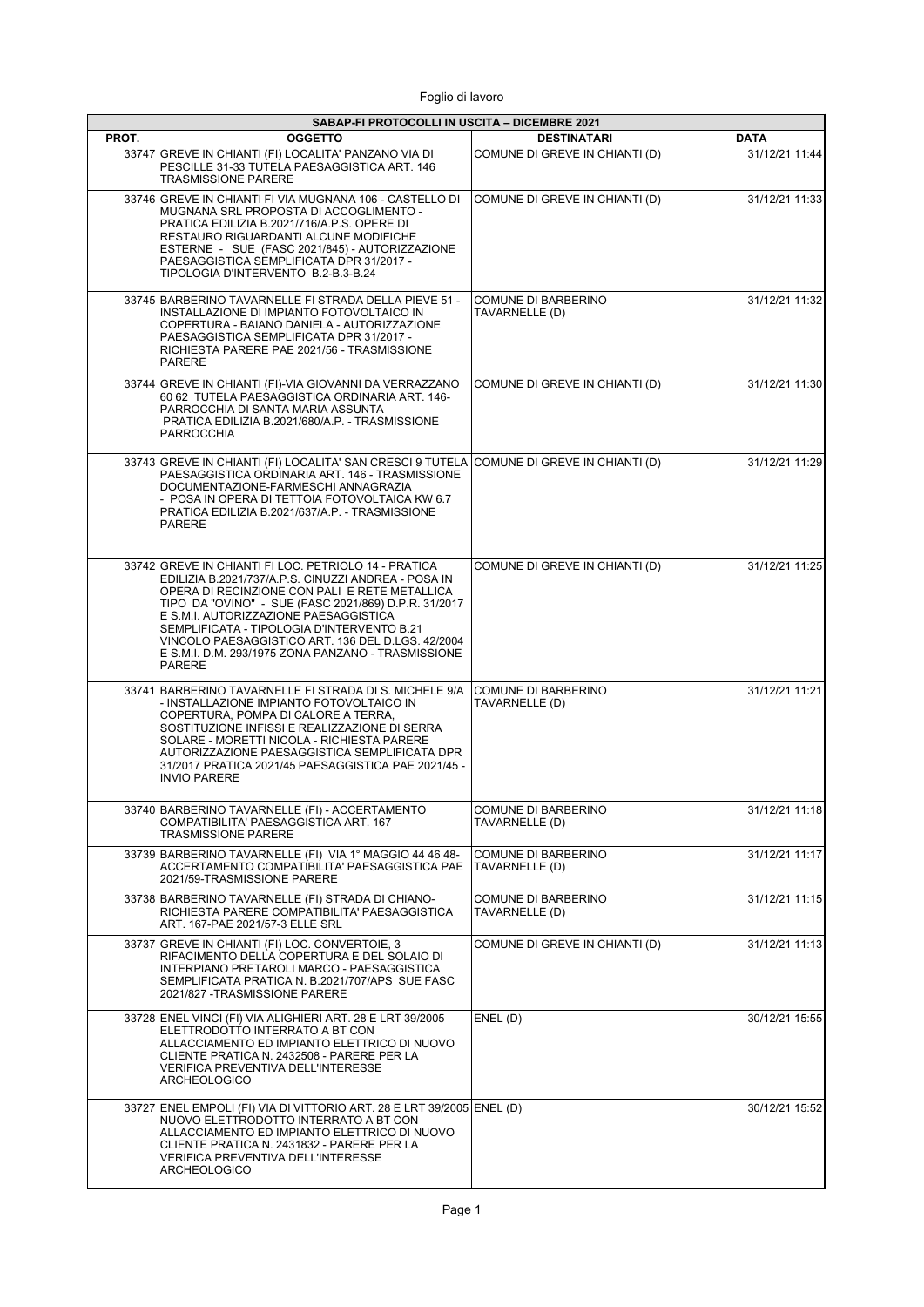| 33726 BARBERINO TAVARNELLE (FI)-STRADA DI SPICCIANO 79 COMUNE DI BARBERINO<br>- TUTELA PAESAGGISTICA AORDINARIA -<br>TRASMISSIONE PARERE DI COMPETENZA                                                                                                                                                                                                                                                   | TAVARNELLE (D)                                | 30/12/21 15:51 |
|----------------------------------------------------------------------------------------------------------------------------------------------------------------------------------------------------------------------------------------------------------------------------------------------------------------------------------------------------------------------------------------------------------|-----------------------------------------------|----------------|
| 33725 GREVE IN CHIANTI (FI) LOC. UZZANO POGGERINO. 12<br>DPR 31/2017 MASSIMO E ANTONELLA FRANDI<br>INSTALLAZIONE FOTOVOLTAICO, PANNELLI SOLARI,<br>COIBENTAZIONE DELLA COPERTURA PER<br>EFFICIENTAMENTO ENERGETICO TRASMNISSIONE<br>DOCUMENTAZIONE PER RICHIESTA PARERE<br>AUTORIZZAZIONE PAESAGGISTICA SEMPLIFICATA<br>PRATICA N. 2021/715/APS - SUE FASC 2021/840<br>TRASMISSIONE PARERE DI COMPETENZA | COMUNE DI GREVE IN CHIANTI (D)                | 30/12/21 15:50 |
| 33723 GREVE IN CHIANTI (FI) VIA DELLE CORTI, SNC LOC.<br>ANTINA DPR 31/2017 VILLA VIGNAMAGGIO SRL SOC.<br>AGRICOLA REALIZZAZIONE MURETTO PER<br>ALLARGAMENTO PIAZZALE - TRASMISSIONE<br>DOCUMENTAZIONE PER RICHIESTA PARERE<br>AUTORIZZAZIONE PAESAGGISTICA SEMPLIFICATA<br>PRATICA B.2021/681APS TRASMISSIONE PARERE DI<br><b>COMPETENZA</b>                                                            | COMUNE DI GREVE IN CHIANTI (D)                | 30/12/21 15:48 |
| 33722 ENEL EMPOLI (FI) LOC. MARCIGNANA ART. 28 E LRT<br>39/2005 ELETTRODOTTO BT PRATICA N. 2417580 -<br>PARERE PER LA VERIFICA PREVENTIVA<br>DELL'INTERESSE ARCHEOLOGICO                                                                                                                                                                                                                                 | ENEL(D)                                       | 30/12/21 15:46 |
| 33720 ENEL CERRETO GUIDI (FI) ART. 28 E LRT 39/2005 LINEA<br>ELETTRICA INTERRATA BT PRATICA N. 2422956 -<br>PARERE PER VERIFICA PREVENTIVA DELL'INTERESSE<br><b>ARCHEOLOGICO</b>                                                                                                                                                                                                                         | ENEL(D)                                       | 30/12/21 15:41 |
| 33707 MONSUMMANO TERME (PT), LOC. MONTEVETTOLINI.<br>LAVORI PER ALLACCIAMENTO ALLA RETE IDRICA.<br>PROCEDIMENTO DI VERIFICA PREVENTIVA<br>DELL'INTERESSE ARCHEOLOGICO AI SENSI DELL'ART.<br>28 DEL D. LGS. 42/2004 E DELL'ART. 25 DEL D. LGS.<br>50/2016. CONCLUSIONE DEL PROCEDIMENTO                                                                                                                   | CHITI ARCH. GIORGIO INGEGNERIE<br>TOSCANE (D) | 30/12/21 14:40 |
| 33665 PROT. N. 36544/2021 - BAGNO A RIPOLI (FI) ANTELLA VIA COMUNE DI BAGNO A RIPOLI (D)<br>ROMANELLI, 52 L. 47/1985 FOSSI LUCIA AMPLIAMENTO<br>PLANIVOLUMETRICO CON MODIFICHE ESTERNE -<br>TRASMISSIONE DOCUMENTAZIONE PER RICHIESTA<br>PARERE ACCERTAMENTO COMPATIBILITA'<br>PAESAGGISTICA AI SENSI DELL'ART. 167 DEL CODICE-<br>PRATICA 567/2021 - PARERE FAVOREVOLE                                  |                                               | 29/12/21 17:06 |
| 33663 BAGNO A RIPOLI (FI) - VIA ROMA 241 - RICHIESTA<br>AUTORIZZAZIONE PAESAGGISTICA ORDINARIA ART.<br>146- MINISCHETTI MANUEL - PARERE FAVOREVOLE                                                                                                                                                                                                                                                       | COMUNE DI BAGNO A RIPOLI (D)                  | 29/12/21 17:02 |
| 33662 BAGNO A RIPOLI (FI) VIA RIMAGGIO, 52 COMPLESSO<br>SANTA MARIA DEL CARMINE ART. 21 EFFICIENTAMENTO<br>ENERGETICO E CONSOLIDAMENTO LOCALE RESTAURO<br>DELLA COPERTURA E DELLE FACCIATE<br>DELL'ABITAZIONE DEL CASIERE DI VILLA DEL PALAGIO<br>RUFFO CARLO - PARERE FAVOREVOLE A CONDIZIONE                                                                                                           | SEROTTI ARCH. SIMONE (D)                      | 29/12/21 16:57 |
| 33660 PROT.N.0043938/2021 - BAGNO A RIPOLI FI VIA DON<br>LORENZO MILANI 69 ANTELLA - REALIZZAZIONE DI<br>SCALA ESTERNA - PRATICA 1121/2021 - FELLI PAOLO -<br>RICHIESTA PARERE AUTORIZZAZIONE PAESAGGISTICA<br>SEMPLIFICATA DPR 31/2017 - PARERE FAVOREVOLE                                                                                                                                              | COMUNE DI BAGNO A RIPOLI (D)                  | 29/12/21 16:51 |
| 33658 PROT. N. 40165/2021 - BAGNO A RIPOLI (FI) ANTELLA VIA<br>DON LORENZO MILANI 26 L. 47/1985 MODIFICHE<br>ESTERNE SENZA AUMENTO DI SUPERFICI<br>ABUSIVAMENTE ESEGUITE PAOLI ENRICA PRATICA N.<br>977/2021 - TRASMISSIONE DOCUMENTAZIONE PER<br>RICHIESTA PARERE ACCERTAMENTO DI COMPATIBILITA<br>PAESAGGISTICA - ART. 167 D.LGS. 42/04 - PARERE<br><b>FAVOREVOLE</b>                                  | COMUNE DI BAGNO A RIPOLI (D)                  | 29/12/21 16:48 |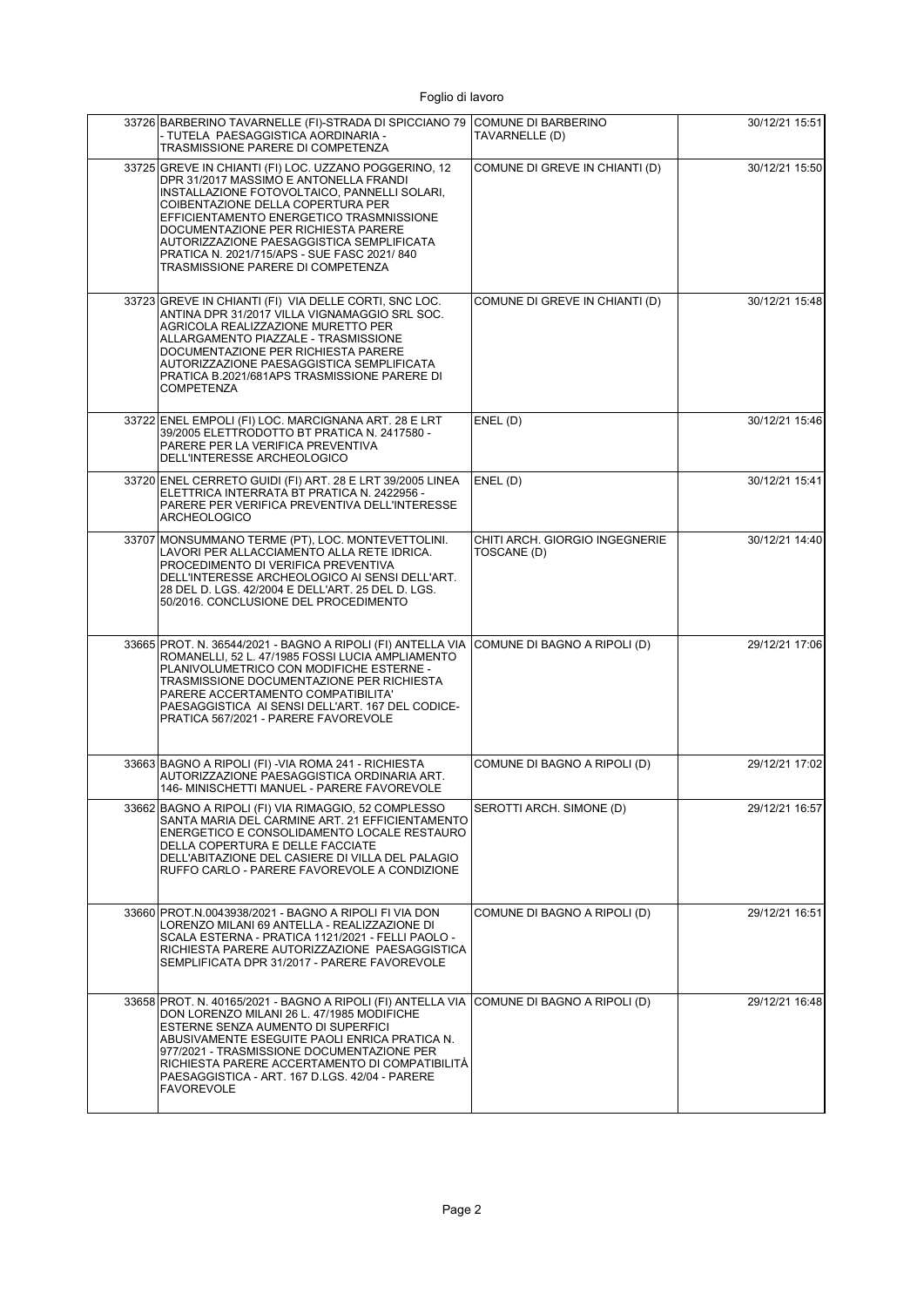| 33655 PPROT. N. 43945/2021 - BAGNO A RIPOLI (FI) VIA DI<br>FATTUCCHIA. 8 GRASSINA ART. 146 TUTELA<br>PAESAGGISTICA SABBATINI CINZIA PERGOLA PER<br>ALLOGGIO POSTI AUTO CON SOVRAPPOSTI PANNELLI<br>FOTOVOLTAICI - TRASMISSIONE DOCUMENTAZIONE<br>RICHIESTA PARERE AUTORIZZAZIONE PAESAGGISTICA<br>ORDINARIA PRATICA 1050/2021 - PARERE FAVOREVOLE<br>A CONDIZIONE                                                                                                                                                                          | COMUNE DI BAGNO A RIPOLI (D)                                          | 29/12/21 16:44 |
|--------------------------------------------------------------------------------------------------------------------------------------------------------------------------------------------------------------------------------------------------------------------------------------------------------------------------------------------------------------------------------------------------------------------------------------------------------------------------------------------------------------------------------------------|-----------------------------------------------------------------------|----------------|
| 33653 PROT.N.0043144/2021 - PROG. 864/2021 - BAGNO A<br>RIPOLI FI VIA DEL PADULE 26-34 - JOLE SPA E TRAVELLI<br>SRL - AUTORIZZAZIONE PAESAGGISTICA AI SENSI<br>DELL'ART. 146 DEL D.LGD. 42/04 - PARERE FAVOREVOLE                                                                                                                                                                                                                                                                                                                          | COMUNE DI BAGNO A RIPOLI (D)                                          | 29/12/21 16:39 |
| 33630 BUGGIANO PT VIA VASONE 26 - INSTALLAZIONE DI<br>PANNELLI SOLARI E FOTOVOLTAICI - AUTORIZZAZIONE<br>PAESAGGISTICA SEMPLIFICATA N.068/2021-APS DEL<br>26.10.2021 PROT. N.18345 PRESENTATA DAL SIG. VIOLA<br>MARIA - (INTERVENTO DI CUI ALLA VOCE B8<br>DELL'ALLEGATO B DEL DPR 31/2017) - TRASMISSIONE DI<br>DOCUMENTAZIONE AGLI ATTI DI QUESTO ENTE<br>COMPLETA DI MOTIVATA PROPOSTA DI<br>ACCOGLIMENTO AI FINI DELLA ACQUISIZIONE DEL<br>PARERE DI CUI ALL'ARTICOLO 11 COMMA 8 DEL DPR<br>31/2017-PARERE FAVOREVOLE CON PRESCRIZIONI | COMUNE DI BUGGIANO PT (D)                                             | 29/12/21 12:31 |
| 33624 ATHENS GEORGIA (USA) MOSTRA "WEALTH AND<br><b>BEAUTY"</b><br>OPERA COLLEZIONE CORSINI FIRENZE NOTIFICA<br>AUTORIZZA-<br>ZIONE PRESTITO.                                                                                                                                                                                                                                                                                                                                                                                              | DAMIANO NELDA (D); GALLERIA<br>CORSINI - PALAZZO CORSINI (D)          | 29/12/21 11:58 |
| 33599 PISTOIA VIA LAZZARO SPALLANZANI, 9 ART. 146 TUTELA COMUNE DI PISTOIA (D)<br>PAESAGGISTICA SCIPPA DANILO MIGLIORAMENTO<br>SISMICO, EFFICIENTAMENTO ENERGETICO E<br>RIQUAKIFICAZIONE DELL'AREA - TRASMISSIONE<br>DOCUMENTAZIONE PER RICHIESTA PARERE<br>AUTORIZZAZIONE PAESAGGISTICA ORDINARIA P.E. N.<br>2684/2021 DEL 27/08/2021 AP-PARERE FAVOREVOLE                                                                                                                                                                                |                                                                       | 29/12/21 08:36 |
| 33598 SAN MARCELLO PITEGLIO (PT) LOCALITA' LOLLE, 29<br>ART. 146 TUTELA PAESAGGISTICA PICCHI GIAMMPIERO<br>OPERE ESEGUITE IN DIFFORMITA' LICENZA N. 294/74<br>PER AUMENTO VOLUMETRICO E RISTRUTTURAZIONE<br>DEL VOLUME LLICENZIATO ART. 146 - TRASMISSIONE<br>DOCUMENTAZIONE PER RICHIESTA PARERE<br>AUTORIZZAZIONE PAESAGGISTICA ORDINARIA PRATICA<br>CCI/26/2021 PROT. 17767 - INTEGRAZIONI PROT. 19577-<br>PARERE FAVOREVOLE                                                                                                            | COMUNE DI SAN MARCELLO<br>PITEGLIO (D)                                | 29/12/21 08:33 |
| 33597 MONTECATINI TERME PT VIALE SAN FRANCESCO<br>D'ASSISI 27 - RIFACIMENTO COPERTURA, CAPPOTTO<br>TERMICO E MODIFICHE PROSPETTICHE - BENEDETTI<br>ALESSANDRO - 44 AUTORIZZAZIONE PAESAGGISTICA<br>SEMPLIFICATA DPR 31/2017 - RICHIESTA PARERE<br>PRATICA 2021/0833-PARERE FAVOREVOLE                                                                                                                                                                                                                                                      | COMUNE DI MONTECATINI TERME<br>$(PT)$ $(D)$                           | 29/12/21 08:30 |
| 33596 PESCIA PT VIA VOLONTARI DEL SANGUE 3-5 - SILVESTRI COMUNE DI PESCIA (D)<br>CATERINA - CONDONO EDILIZIO L. 47/1985 PROT.<br>6379/1986 N. 952 - RICHIESTA PARERE PRATICA 371-<br>2021-PARERE FAVOREVOLE                                                                                                                                                                                                                                                                                                                                |                                                                       | 29/12/21 08:28 |
| 33573 MONTECATINI TERME PT VIA CAMPORCIONI - PRATICA<br>2435860 - PARERE ARCHEOLOGICO AI SENSI DELL'ART.<br>28, D. LGS N. 42/2004; L.R.T. N. 39/2005 - COSTRUZIONE<br>ED ESERCIZIO DI ELETTRODOTTO IN CAVO INTERRATO<br>A BASSA TENSIONE (230-400 V) CON CONTESTUALE<br>INSTALLAZIONE DI NUOVI SPORTELLI STRADALI PER<br>NUOVA FORNITURA #34860497-2643272#                                                                                                                                                                                | ENEL (D); PAOLUCCI SANDRO (CC);<br>STUDIO CANOVARO INGEGNERIA<br>(CC) | 28/12/21 15:34 |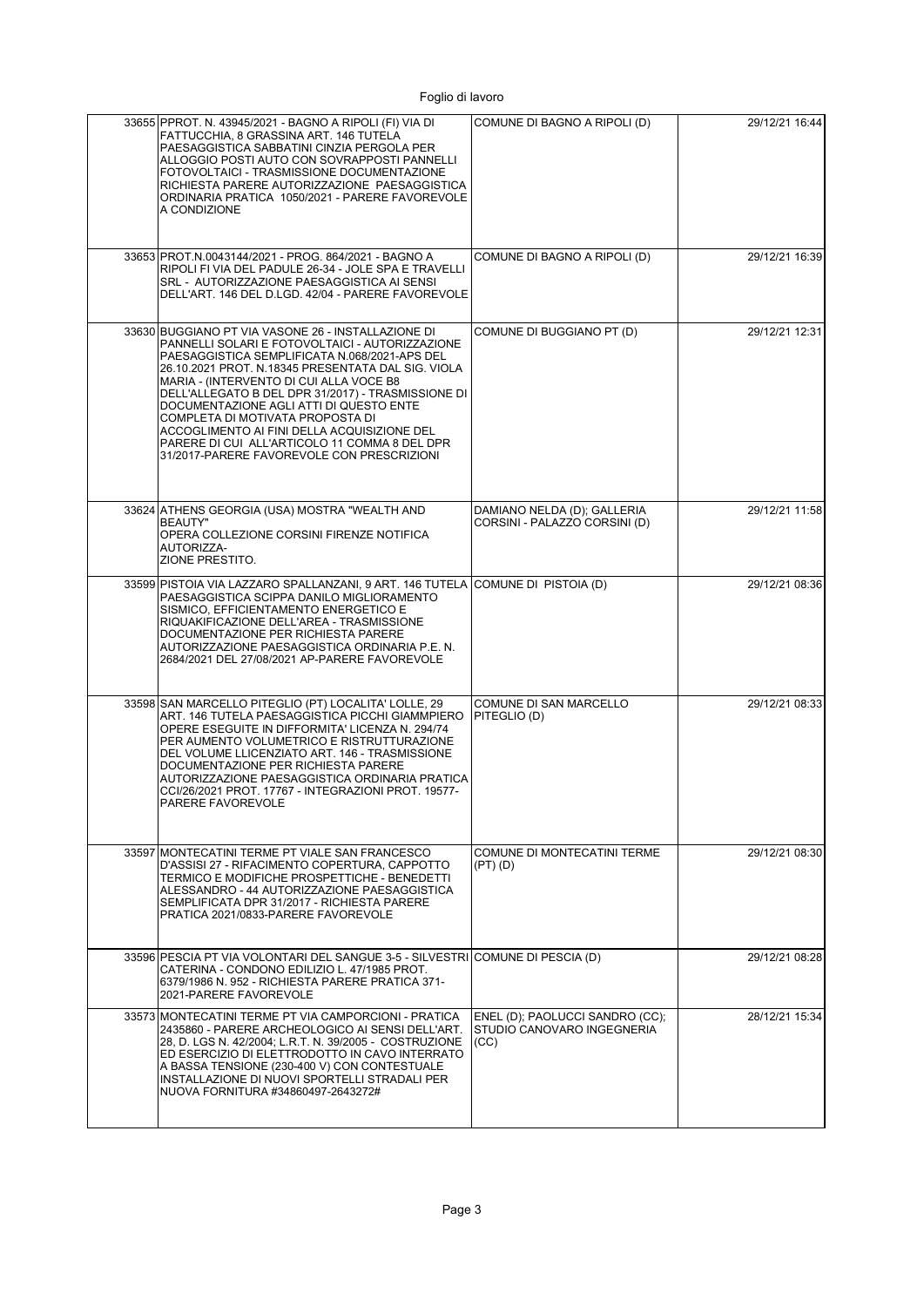| 33572 PESCIA (PT) VIA DI SAN GENNARO ART. 28 E LRT<br>39/2005 NUOVO ELETTRODOTTO IN CAVO<br>SOTTERRANEO A BT E POSA DI NUOVO ARMADIO<br>STRADALE PER ADEGUAMENTO IMPIANTO PRATICA<br>N.2432776 - PARERE PER LA VERIFICA PREVENTIVA<br>DELL'INTERESSE ARCHEOLOGICO                                                                                                                                                                                                                                                              | ENEL (D); ENEL POSSIBLESTUDIO<br>(CC); PAOLUCCI SANDRO (CC)                           | 28/12/21 15:32 |
|--------------------------------------------------------------------------------------------------------------------------------------------------------------------------------------------------------------------------------------------------------------------------------------------------------------------------------------------------------------------------------------------------------------------------------------------------------------------------------------------------------------------------------|---------------------------------------------------------------------------------------|----------------|
| 33571 MONTECATINI TERME PT VIA LUCCHESE - PRATICA<br>2435852 - PARERE PER LA VERIFICA PREVENTIVA<br>DELL'INTERESSE ARCHEOLOGICO AI SENSI DELL'ART.<br>28 D. LGS N. 42/2004; ART. 25 D.LGS N. 50/2016 E L.R.T.<br>N. 39/2005 - COSTRUZIONE ED ESERCIZIO DI NUOVO<br>ELETTRODOTTO IN CAVO SOTTERRANEO BT A 230-400<br>V, NONCHÉ POSA DI NUOVI ARMADI STRADALI PER<br>NUOVA FORNITURA #34532387-2610119#                                                                                                                          | ENEL (D): ENEL POSSIBLESTUDIO<br>(CC); PAOLUCCI SANDRO (CC)                           | 28/12/21 15:28 |
| 33570 SAN MARCELLO PITEGLIO (PT) VIA VALLINO PARERE<br>ARCHEOLOGIA AI SENSI DELL'ART. 28, D. LGS N.<br>42/2004; L.R.T. N. 39/2005.  COSTRUZIONE ED ESERCIZIO  INGEGNERIA (CC)<br>DI NUOVO ELETTRODOTTO IN CAVO AEREO E<br>INTERRATO BT (230-400 V) CON LA CONTESTUALE POSA<br>IN OPERA DI SOSTEGNO DI LINEA AEREA<br>-PRATICA E-DIS. N°2426576                                                                                                                                                                                 | E-DISTRIBUZIONE (D); PAOLUCCI<br>SANDRO (CC); STUDIO CANOVARO                         | 28/12/21 15:25 |
| 33569 MONTECATINI TERME (PT) VIA DELLA NIEVOLETTA<br>PARERE PER LA VERIFICA PREVENTIVA<br>DELL'INTERESSE ARCHEOLOGICO AI SENSI DELL'ART.<br>28 D. LGS N. 42/2004; ART. 25 D.LGS N. 50/2016 E L.R.T.<br>N. 39/2005. COSTRUZIONE ED ESERCIZIO DI NUOVO<br>ELETTRODOTTO IN CAVO SOTTERRANEO BT A 230-400<br>V, NONCHÉ POSA DI NUOVO ARMADIO STRADALE PER<br>NUOVA FORNITURA<br>PRATICA E-DIS. N°2435876                                                                                                                           | E-DISTRIBUZIONE (D); ENEL<br>POSSIBLESTUDIO (CC); PAOLUCCI<br>SANDRO (CC)             | 28/12/21 15:23 |
| 33568 MONSUMMANO TERME PT VIA DON MINZONI - PRATICA<br>2434420<br>- PARERE ARCHEOLOGICO AI SENSI DELL'ART. 28, D.<br>LGS N. 42/2004; L.R.T. N. 39/2005 - COSTRUZIONE ED<br>ESERCIZIO DI NUOVA CABINA MT/BT CON NUOVO<br>ELETTRODOTTO IN CAVO INTERRATO MT (15 KV) E BT<br>(230-400 V) DA BUCA GIUNTI #34858637-2642995#                                                                                                                                                                                                        | ENEL (D); PAOLUCCI SANDRO (CC);<br>STUDIO CANOVARO INGEGNERIA<br>(CC)                 | 28/12/21 15:21 |
| 33567 SAN MARCELLO PITEGLIO (PT) E PISTOIA (PT)-<br>LOCALITÀ PONTEPETRI E PRACCHIA -PARERE PER LA<br>VERIFICA PREVENTIVA DELL'INTERESSE<br>ARCHEOLOGICO AI SENSI DELL'ART. 28 D. LGS N.<br>42/2004; ART. 25 D.LGS N. 50/2016 E L.R.T. N. 39/2005.<br>COSTRUZIONE ED ESERCIZIO DI NUOVI ELETTRODOTTI<br>IN CAVO SOTTERRANEO MT A 15KV E BT A 230-400V,<br>NONCHÉ POSA DI NUOVO SOSTEGNO DI LINEA, NUOVI<br>ARMADI STRADALI E DEMOLIZIONE DI UN TRATTO DI<br>LINEA AEREA, PER MIGLIORAMENTO IMPIANTI<br>PRATICA E-DIS. N°2340660 | E-DISTRIBUZIONE (D): ENEL<br>POSSIBLESTUDIO (CC); MASSIMO<br><b>TREDICI ENEL (CC)</b> | 28/12/21 15:18 |
| 33522 FIRENZE VIA MONTEBELLO, 30 - ATTESTAZIONE<br>COMPROVANTE L'ESISTENZA DEL PROVVEDIMENTO DI<br>TUTELA - TRASMISSIONE ESITO                                                                                                                                                                                                                                                                                                                                                                                                 | BARLOTTI MASSIMO (D)                                                                  | 28/12/21 08:45 |
| 33521 PISTOIA VIA BARTOLOMEO SESTINI ART. 146 TUTELA<br>PAESAGGISTICA NUOVO ELETTRODOTTO IN CAVO<br>AEREO CON POSA DI NUOVO SOSTEGNO PRATICA<br>ENEL 2341664 - TRASMISSIONE DOCUMENTAZIONE PER<br>RICHIESTA PARERE AUTORIZAZIONE PAESAGGISTICA<br>ORDINARIA PRATICA P.E. N. 2263/2021 DEL 16/07/2021<br>AP-PARERE FAVOREVOLE                                                                                                                                                                                                   | COMUNE DI PISTOIA (D)                                                                 | 28/12/21 08:33 |
| 33519 MONTALE (PT) - STRADA VICINALE VIA DELLA CASCINA<br>LOC. PALURE DPR 31/2017 RECUPERO PAESAGGIO<br>AGRARIO VIVARELLI ENRICO - INDIZIONE CONFERENZA<br>DI SERVIZI SEMPLIFICATA ASINCRONA - DETTAGLIO<br>ISTANZA SUAP 1454/2021 - TRASMISSIONE LINK DI<br>ACCESSO ALLA DOCUMENTAZIONE-PARERE<br><b>FAVOREVOLE</b>                                                                                                                                                                                                           | SUAP COMUNI DI QUARRATA -<br>AGLIANA - MONTALE (D)                                    | 28/12/21 08:29 |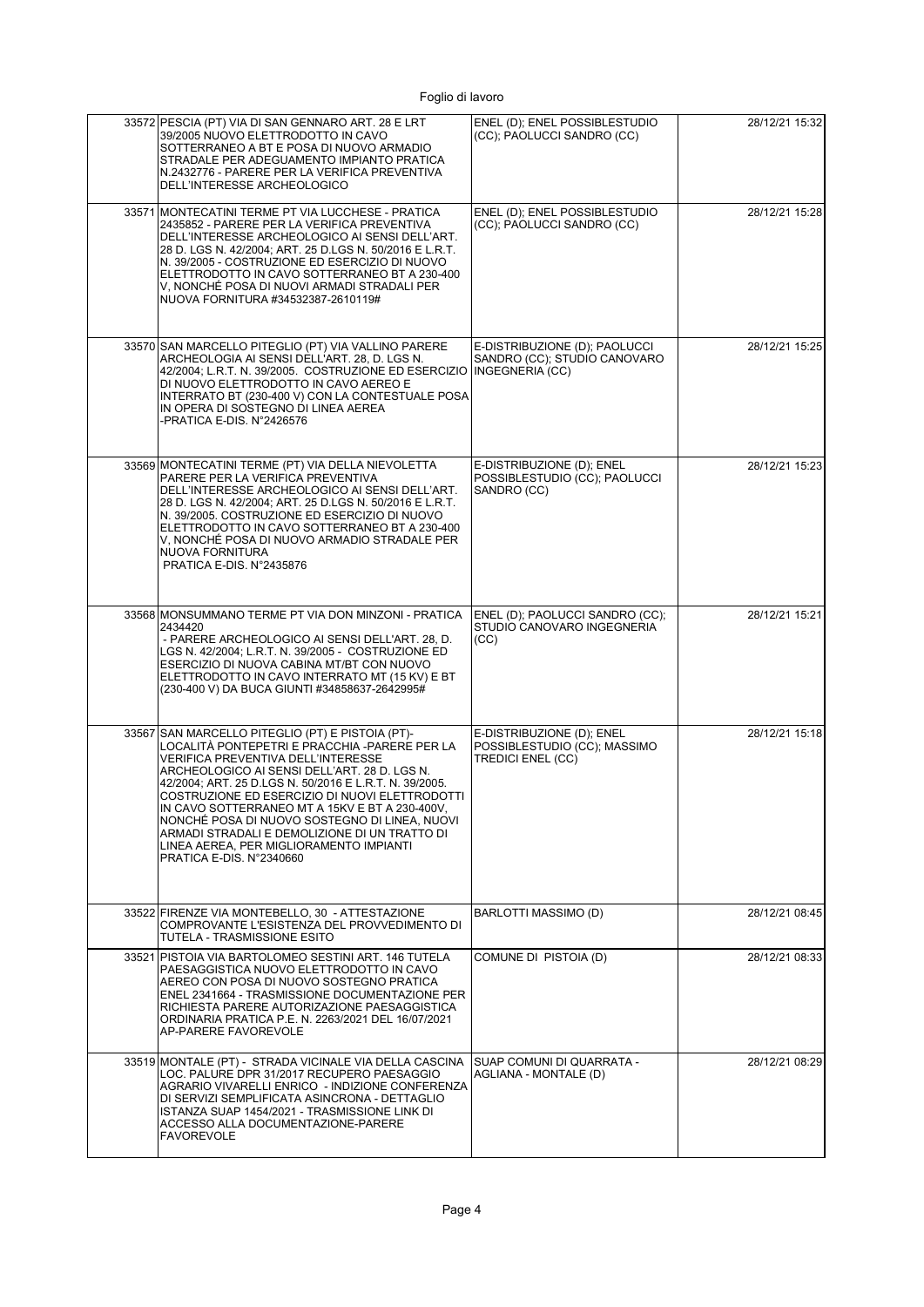|             | 33518 LAMPORECCHIO PT VIA GIUGNANO 135 -<br>TRASMISSIONE PROPOSTA DI RILASCIO<br>D'AUTORIZZAZIONE PAESAGGISTICA SEMPLIFICATA<br>DPR 31/2017 RELATIVA AI LAVORI DI CAMBIO DI<br>DESTINAZIONE D'USO DEL COMPLESSO EX FRANTOIO<br>EDIFICIO A CONDIZIONATO ALLA VARIANTE DELLA<br>RELATIVA AREA DA ZONA D1 IN ZONA D2 OLTRE A<br>MODIFICHE AGLI UFFICI E VENDITA EDIFICIO B -<br>COOPERATIVE MONTALBANO OLIO & VINO SOCIETA<br>COOPERATIVA AGRICOLA P.I. 01869110476 PAGANELLI<br>CESARE - PRATICA 361/2021-PARERE FAVOREVOLE<br><b>CON PRESCRIZIONI</b> | COMUNE DI LAMPORECCHIO -<br>UFFICIO AREA URBANISTICA (D)                                                                    | 28/12/21 08:26 |
|-------------|------------------------------------------------------------------------------------------------------------------------------------------------------------------------------------------------------------------------------------------------------------------------------------------------------------------------------------------------------------------------------------------------------------------------------------------------------------------------------------------------------------------------------------------------------|-----------------------------------------------------------------------------------------------------------------------------|----------------|
|             | 33483 MONTECATINI TERME PT - OPERE DI MESSA IN<br>SICUREZZA DEL TERRAPIENO A SOSTEGNO DELL'AREA<br>CIRCOSTANTE LA ROCCA DI MONTECATINI ALTO CON<br>RIPRISTINO DEL CORRETTO DEFLUSSO DELLE ACQUE<br>METEORICHE - VERIFICA PREVENTIVA DELL'INTERESSE<br>ARCHEOLOGICO AI SENSI DELL'ART. 28 DEL D. LGS.<br>42/2004 E DELL'ART. 25 DEL D. LGS. 50/2016 - INVIO<br><b>PARERE</b>                                                                                                                                                                          | COMUNE DI MONTECATINI TERME<br>$(PT)$ $(D)$                                                                                 | 27/12/21 16:58 |
|             | 33449 CALENZANO FI VIA TRILUSSA 54 - MODIFICHE ESTERNE<br>SUI PROSPETTI DI UNITÀ IMMOBILIARE RESIDENZIALE -<br>PROPOSTA DI RILASCIO DELL'AUTORIZZAZIONE<br>PAESAGGISTICA SEMPLIFICATA DPR 31/2017 DI CUI AL<br>PROTOCOLLO Nº 2021/0040537 GIUSTI LAPO - CRESTINI<br>SARA (PROT. 2021/0041263 DEL 13/12/2021)- PARERE<br><b>FAVOREVOLE CON PRESCRIZIONI</b>                                                                                                                                                                                           | COMUNE DI CALENZANO (D); TUA<br>MARCO (CC)                                                                                  | 27/12/21 14:10 |
|             | 33448 CALENZANO FI VIA GIACOMO PUCCINI 258 - OPERE DI<br>EFFICIENTAMENTO ENERGETICO - PROPOSTA DI<br>RILASCIO DELL'AUTORIZZAZIONE PAESAGGISTICA<br>SEMPLIFICATA DPR 31/2017 DI CUI AL PROTOCOLLO N°<br>2021/0039770 LANDI LAURA (PROT. 2021/0041260 DEL<br>13/12/2021)- PARERE FAVOREVOLE CON PRESCRIZIONI                                                                                                                                                                                                                                           | COMUNE DI CALENZANO (D); SARTI<br>SAURO (CC)                                                                                | 27/12/21 14:05 |
|             | 33447 CALENZANO FI VIA DELLE VIGNE 69 - MODIFICHE<br>ESTERNE - PROPOSTA DI RILASCIO<br>DELL'AUTORIZZAZIONE PAESAGGISTICA SEMPLIFICATA<br>DPR 31/2017 DI CUI AL PROTOCOLLO Nº 2021/0022291<br>TREVISAN MARIA ROMINA (PROT. 2021/0041265 DEL<br>13/12/2021)- PARERE FAVOREVOLE CON PRESCRIZIONI                                                                                                                                                                                                                                                        | COMUNE DI CALENZANO (D);<br>FRAGORZI LUCA FABRIZIO (CC)                                                                     | 27/12/21 13:56 |
|             | 33433 CALENZANO FI - CIMITERO DI CASAGLIA -<br>COMUNICAZIONE INTERVENTI PROVVISORI IN<br>SITUAZIONI DI URGENZA ART. 27 D.LGS. 42/2004 -<br>CIMITERI DI CALENZANO SPA- PRESA D'ATTO                                                                                                                                                                                                                                                                                                                                                                   | COMUNE DI CALENZANO (D);<br>FOSSAROLI PAOLO (D); SOCIETÀ<br>CIMITERI DI CALENZANO (D)                                       | 27/12/21 11:23 |
| 33370 VIC - | FIRENZE, CIMITERO DI PERETOLA - COMUNE DI<br>FIRENZE - SETTEMBRE 2021                                                                                                                                                                                                                                                                                                                                                                                                                                                                                | SEGRETARIATO REGIONALE DELLA<br>TOSCANA (D)                                                                                 | 24/12/21 14:05 |
|             | 33369 SCANDICCI (FI) - VILLA TURRI - VIA DEI TURRI 48 -<br>AUTORIZZAZIONE ALL'ALIENAZIONE                                                                                                                                                                                                                                                                                                                                                                                                                                                            | SEGRETARIATO REGIONALE DELLA<br>TOSCANA (D)                                                                                 | 24/12/21 14:02 |
|             | 33311 SCARPERIA E SAN PIERO (FI), LARGO ANTONIO FRILLI 1<br>2 - EX ASILO INFANTILE ANTONIO FRILLI -<br>MANUTENZIONE ORDINARIA BONUS FACCIATE -<br>DONATELLA PANCHETTI PER CONFRATERNITA<br>MISERICORDIA DI SAN PIERO A SIEVE ODF -<br>AUTORIZZAZIONE PAESAGGISTICA EX ART. 21 DEL<br>D.LGS 42/2004 CON PRESCRIZIONE                                                                                                                                                                                                                                  | COMUNE SCARPERIA E SAN PIERO<br>A SIEVE (D); CONFRATERNITA DI<br>MISERICORDIA DI SAN PIERO A<br>SIEVE (D); COSI ANDREA (CC) | 23/12/21 21:26 |
|             | 33310 PROT.N.0023256/2021 - PRATICA 2021/1193 - SAN<br>CASCIANO VAL DI PESA FI - RESTAURO FONTANA<br>CENTRALE IN PIAZZA DELLA REPUBBLICA<br>AUTORIZZAZIONE PAESAGGISTICA SEMPLIFICATA DPR<br>31/2017 E AUTORIZZAZIONE ART. 21 - COMUNE DI SAN<br>CASCIANO VAL DI PESA - PRATICA 2021/1193 -<br>TRASMISSIONE PARERE FAVOREVOLE ART. 146 E<br>AUTORIZZAZIONE ART. 21                                                                                                                                                                                   | COMUNE DI SAN CASCIANO IN VAL<br>DI PESA (D)                                                                                | 23/12/21 16:51 |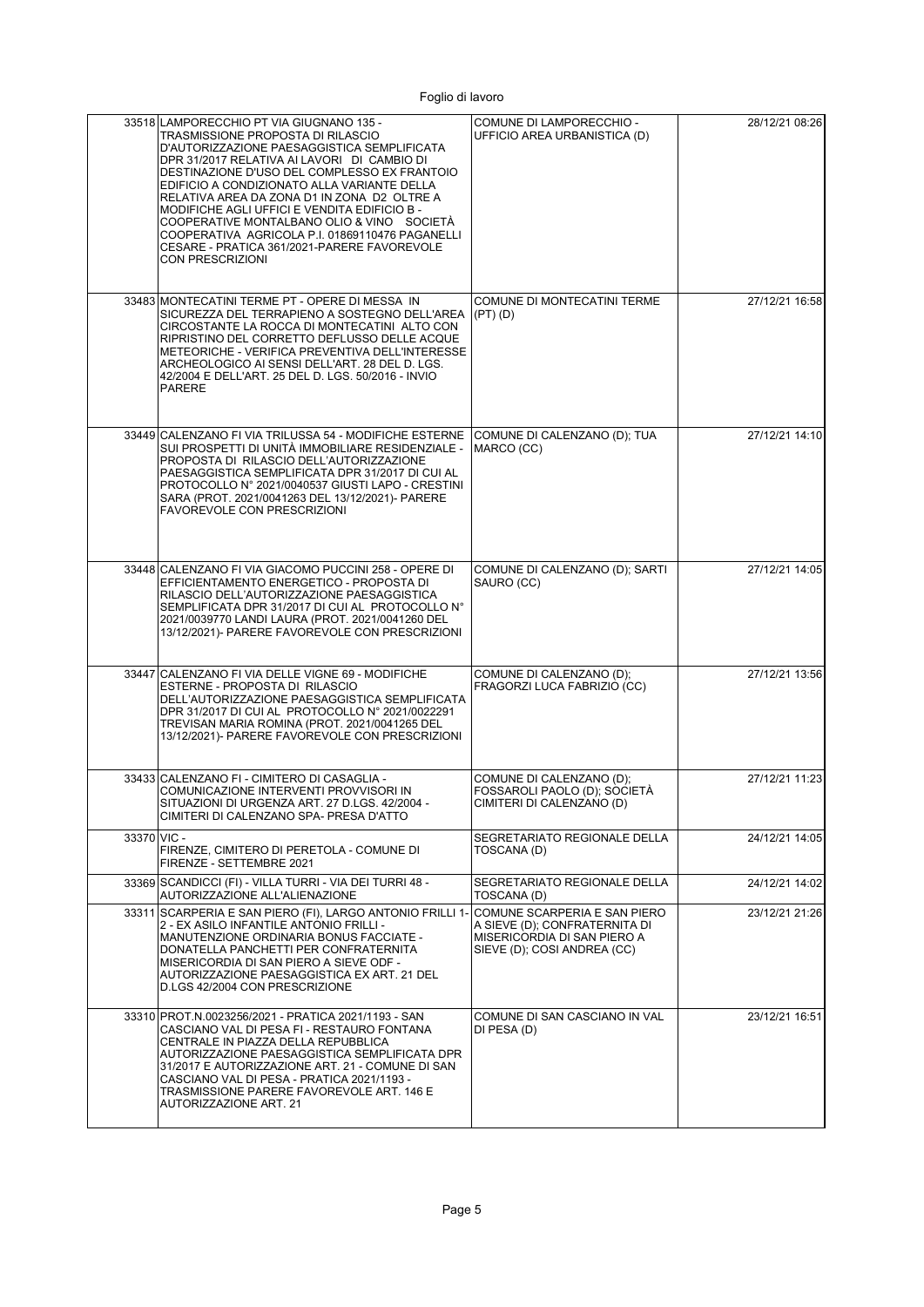| 33309 PROT.N.0022903/2021 - PRATICA 2021/1121 - SAN<br>CASCIANO VAL DI PESA FI VIA SCOPETI -<br>REALIZZAZIONE DI OSSARI NEL CIMITERO - COMUNE DI<br>SAN CASCIANO IN VAL DI PESA - AUTORIZZAZIONE<br>PAESAGGISTICA SEMPLIFICATA DPR 31/2017 E<br>AUTORIZZAZIONE ART. 21 - TRASMISSIONE PARERE<br>FAVOREVOLE ART. 146 E IMPROCEDIBILITA' ART. 21 | COMUNE DI SAN CASCIANO IN VAL<br>DI PESA (D)                 | 23/12/21 16:48 |
|------------------------------------------------------------------------------------------------------------------------------------------------------------------------------------------------------------------------------------------------------------------------------------------------------------------------------------------------|--------------------------------------------------------------|----------------|
| 33303 ATTESTAZIONE COMPROVANTE L'ESISTENZA DEL<br>PROVVEDIMENTO DI TUTELA - VIA DEI BENCI N.C. 36R -<br>FIRENZE -                                                                                                                                                                                                                              | PIERI GEOM. MATTEO (D)                                       | 23/12/21 14:53 |
| 33302 VICCHIO (FI) LOCALITA' PIAZZANO 45 TUTELA<br>PAESAGGISTICA ART. 146 PARERE FAVOREVOLE A<br>CONDIZIONI BECAGLI SAMIA                                                                                                                                                                                                                      | COMUNE DI VICCHIO (D)                                        | 23/12/21 14:45 |
| 33301 CALENZANO (FI) VIA DEL CASTELLO, 48 VILLA<br>PERAGALLO D.P.R. 31/2017 CONSOLIDAMENTO,<br>RESTAURO E PORZIONE RIFACIMENTO MURO DI CINTA<br>AZIZ KUSAI SAADELDIN - RICHIESTA PARERE<br>AUTORIZZAZIONE PAESAGGISTICA SEMPLIFICATA<br>TRASMISSIONE N.O. E PARERE AUTORIZZAZIONE<br>PAESAGGISTICA CON PRESCRIZIONI                            | COMUNE DI CALENZANO (D); MAGI<br>MECONI ARCH. FRANCESCA (CC) | 23/12/21 14:45 |
| 33300 VICCHIO FI FRAZIONE VESPIGNANO 173 - TUTELA<br>PAESAGGISTICA ART. 146 D.LGS. 42/2004-PARERE<br>FAVOREVOLE A CONDIZIONI-ZANIERI LINDA<br>CAMBIO DI DESTINAZIONE D'USO DI FIENILE IN CIVILE<br>ABITAZIONE CO EFFICIENTAMENTO ENERGETICO -<br>NR. PRATICA 243 -                                                                             | C VICCHIO (D)                                                | 23/12/21 14:42 |
| 33299 RICHIESTA DI INTERVENTO DI RESTAURO DEL<br>SEPOLCRO POSTO NEL CIMITERO DEL PINO, VIA DEL<br>PINO, FIRENZE, DI PROPRIETÀ DEL SIG. ANTONIO<br>BARBAGALLO, VIA COSTA DE' MAGNOLI, N. 5 FIRENZE.<br>AUTORIZZAZIONE AL RESTAURO AI SENSI DELL'ART. 21<br>DEL D.LGS 42/2004 COMMA 4                                                            | BITOSSI GIUSEPPINA (D);<br>FRANCESCHINI ARCH. LUCA (D)       | 23/12/21 14:42 |
| 33294 VICCHIO FI LOC. PIAZZANO 1 - TUTELA PAESAGGISTICA<br>SEMPLIFICATA DPR 31/2017-PARERE FAVOREVOLE A<br>CONDIZIONI- RONTINI CARLO - INTERVENTO DI<br>MANUTENZIONE STRAORDINARIA CON OPERE<br><b>ESTERNE-</b><br>-NR. PRATICA 293                                                                                                            | C VICCHIO (D)                                                | 23/12/21 12:48 |
| 33291 VICCHIO FI FRAZIONE GRACCHIA 100 - TUTELA<br>PAESAGGISTICA SEMPLIFICATA DPR 31/2017 PARERE<br>FAVOREVOLE A CONDIZIONI- PIERI GIORGIO -<br>MANUTENZIONE DELLA COPERTURA E INSTALLAZIONE<br>PANNELLI FOTOVOLTAICI --<br>NR. PRATICA 286                                                                                                    | C VICCHIO (D)                                                | 23/12/21 12:43 |
| 33273 BARBERINO TAVARNELLE FI VIA DON MINZONI -<br>EFFICIENTAMENTO ENERGETICO CON ISOLAMENTO E<br>FOTOVOLTAICO IN COPERTURA OLTRE OALTRE OPERE<br>ESTERNE - CONDOMINIO VIA DON MINZONI 52-54 -<br>RICHIESTA PARERE AUTORIZZAZIONE PAESAGGISTICA<br>SEMPLIFICATA DPR 31/2017 PAE 2021/55                                                        | <b>COMUNE DI BARBERINO</b><br>TAVARNELLE (D)                 | 23/12/21 11:48 |
| 33271 FIRENZE VIA VILLA I CEDRI 4 TRASFERIMENTO DI<br>PROPRIETA' DIPINTO ROUSSEAU COLZI BENEDETTA<br>INVIO AUTORIZZAZIONE                                                                                                                                                                                                                      | AZAGRTRAVIGNOLI@PEC.CENTROI<br>N.IT (D); FLORIDIA ANNA (CC)  | 23/12/21 11:31 |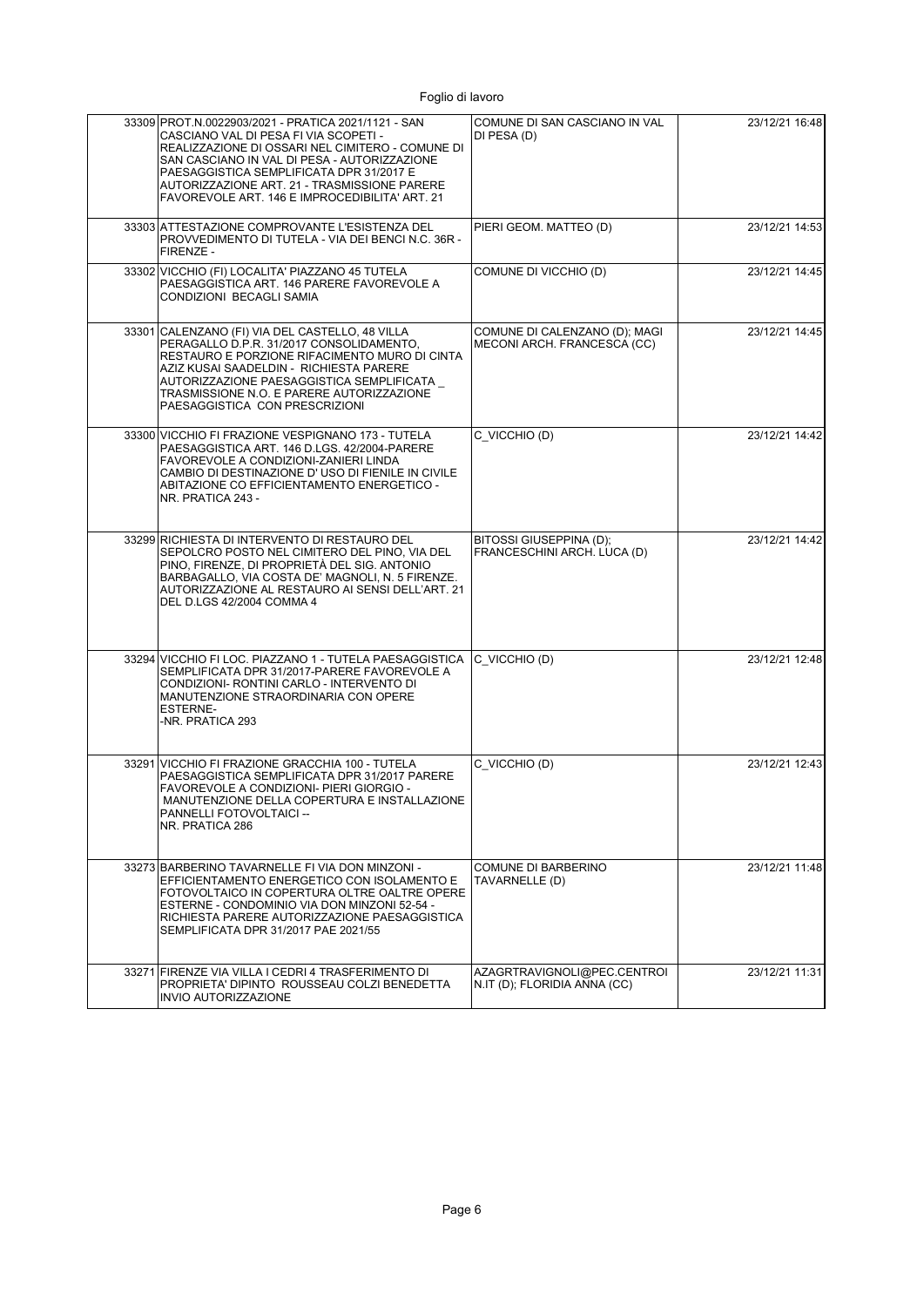| 33254 FIRENZE - LUNGARNO DEL PIGNONE SNC, STRADA DEL<br>PASSIGNANO SNC AMBITO DI PAESAGGIO N. 6 -<br>"FIRENZE-PRATO-PISTOIA", AI SENSI DEL PIANO<br>D'INDIRIZZO TERRITORIALE DELLA REGIONE TOSCANA.<br>AREA TUTELATA AI SENSI DELLA PARTE III DEL<br>DECRETO LEGISLATIVO 22 GENNAIO 2004, N. 42 E<br>SUCCESSIVE MODIFICHE (CODICE DEI BENI CULTURALI<br>E DEL PAESAGGIO), CON D.M. DEL 31/08/1953 G.U. N.<br>218 DEL 1953, AI SENSI DELL'ART. 136 DEL CODICE.<br>RICHIESTA DI PARERE AI SENSI DELL'ART. 146 DEL<br>CODICE. INTERVENTO DI: PROPOSTA DI<br>PROVVEDIMENTO "AUTORIZZAZIONE PAESAGGISTICA"<br>PER ORDINARIA RIQUALIFICAZIONE URBANA DA P.ZZA<br>V. VENETO A P.ZZA PAOLO UCCELLO: INTERVENTO DI<br>MITIGAZIONE E MESSA IN SICUREZZA E SISTEMAZIONE<br>RIVE DEL FIUME ARNO; FASE A - 1° STRALCIO - 1°<br>LOTTO. RICOSTRUZIONE PORTO LEOPOLDINO E<br>SISTEMAZIONE DELLA SPONDA SINISTRA E DELLA<br>PISTA CICLABILE. RICHIEDENTE: IRENE ROMAGNOLI -<br>DIREZIONE AMBIENTE COMUNE DI FIRENZE PRATICA N.<br>13132/2021 RISPOSTA ALLA LETTERA N. 406592 DEL<br>17/12/2021, PERVENUTA IL 17/12/2021, AGLI ATTI PROT.<br>N. 32705 E 32707 DEL 17/12/2021- POS. BN. 18.<br>PROPOSTA DI PROVVEDIMENTO DEL COMUNE CON<br>PARERE FAVOREVOLE N. 1365 DEL 16/12/2021<br>PROVVEDIMENTO DI ACCOGLIMENTO DELL'ISTANZA<br>CON PRESCRIZIONI. | COMUNE DI FIRENZE - DIREZIONE<br><b>URBANISTICA (D)</b> | 23/12/21 09:48 |
|-------------------------------------------------------------------------------------------------------------------------------------------------------------------------------------------------------------------------------------------------------------------------------------------------------------------------------------------------------------------------------------------------------------------------------------------------------------------------------------------------------------------------------------------------------------------------------------------------------------------------------------------------------------------------------------------------------------------------------------------------------------------------------------------------------------------------------------------------------------------------------------------------------------------------------------------------------------------------------------------------------------------------------------------------------------------------------------------------------------------------------------------------------------------------------------------------------------------------------------------------------------------------------------------------------------------------------------|---------------------------------------------------------|----------------|
| 33231 CALENZANO FI VIA NICCOLO' MACHIAVELLI 3 -<br>INSTALLAZIONE DEHORS - AUTORIZZAZIONE<br>PAESAGGISTICA SEMPLIFICATA DPR 31/2017 -<br>RICHIESTA PARERE PRATICA 2020/0037054 PANIFICIO DI<br>NAUTA VINCENZO (PROT. 2021/0012084 DEL 22/04/2021)<br>TRASMISSIONE PARERE FAVOREVOLE                                                                                                                                                                                                                                                                                                                                                                                                                                                                                                                                                                                                                                                                                                                                                                                                                                                                                                                                                                                                                                                  | COMUNE DI CALENZANO (D); CALI<br>RICCARDO (CC)          | 22/12/21 16:49 |
| 33230 ENEL VINCI FI VIA LIGURIA LOC. VITOLINI - PRATICA<br>2434468 - RICHIESTA PARERE PER LA VERIFICA<br>PREVENTIVA DELL'INTERESSE ARCHEOLOGICO AI<br>SENSI DELL'ART. 28, C. 4, D. LGS. N. 42/2004; L.R.T. N.<br>39/2005 - COSTRUZIONE ED ESERCIZIO DI<br>ELETTRODOTTO INTERRATO A BASSA TENSIONE, CON<br>ALLACCIAMENTO ED IMPIANTO ELETTRICO DI NUOVO<br>CLIENTE #34379957-2598361#                                                                                                                                                                                                                                                                                                                                                                                                                                                                                                                                                                                                                                                                                                                                                                                                                                                                                                                                                | ENEL (D)                                                | 22/12/21 16:41 |
| 33228 PROT 23273 AT - MONTELUPO FIORENTINO (FI) VIA<br>BRUNO BAGNOLI - RICHIES I A NULLA OSTA<br>ARCHEOLOGICO- AUTORIZZAZIONE                                                                                                                                                                                                                                                                                                                                                                                                                                                                                                                                                                                                                                                                                                                                                                                                                                                                                                                                                                                                                                                                                                                                                                                                       | TOSCANA ENERGIA (D)                                     | 22/12/21 16:29 |
| 33227 CALENZANO FI VIA DEI PRATI 9 - MONTAGGIO<br>CAPPOTTO TERMICO. TRASFORMAZIONE FINESTRA IN<br>PORTA, SPOSTAMENTO LUCERNARIO, RIFACIMENTO<br>SOLAIO DI COPERTURA E AGGIUNTA PACCHETTO<br><b>ISOLANTE - PROPOSTA DI RILASCIO</b><br>DELL'AUTORIZZAZIONE PAESAGGISTICA SEMPLIFICATA<br>DPR 31/2017 DI CUI AL PROTOCOLLO N° 2021/0036719<br>DONI FRANCESCO - GIOVANNELLI IRENE (PROT.<br>2021/0041041 DEL 10/12/2021)- TRASMISSIONE PARERE<br><b>FAVOREVOLE CON PRESCRIZIONI</b>                                                                                                                                                                                                                                                                                                                                                                                                                                                                                                                                                                                                                                                                                                                                                                                                                                                    | COMUNE DI CALENZANO (D); DONI<br>FRANCESCO (CC)         | 22/12/21 16:28 |
| 33225 PROT.N.0023903/2021 - SAN CASCIANO VAL DI PESA FI<br>VIA EMPOLESE 21/B - MARIOTTI BRUNO -<br>ACCERTAMENTO DI COMPATIBILITA' PAESAGGISTICA -<br>RICHIESTA PARERE VINCOLANTE AI SENSI DELL'ART.<br>167, COMMA 5 D.LGS. 42/2004 E S.M.I. - RIF.TO PRATICA<br>N. 2021/1077 - TRASMISSIONE PARERE FAVOREVOLE                                                                                                                                                                                                                                                                                                                                                                                                                                                                                                                                                                                                                                                                                                                                                                                                                                                                                                                                                                                                                       | COMUNE DI SAN CASCIANO IN VAL<br>DI PESA (D)            | 22/12/21 15:59 |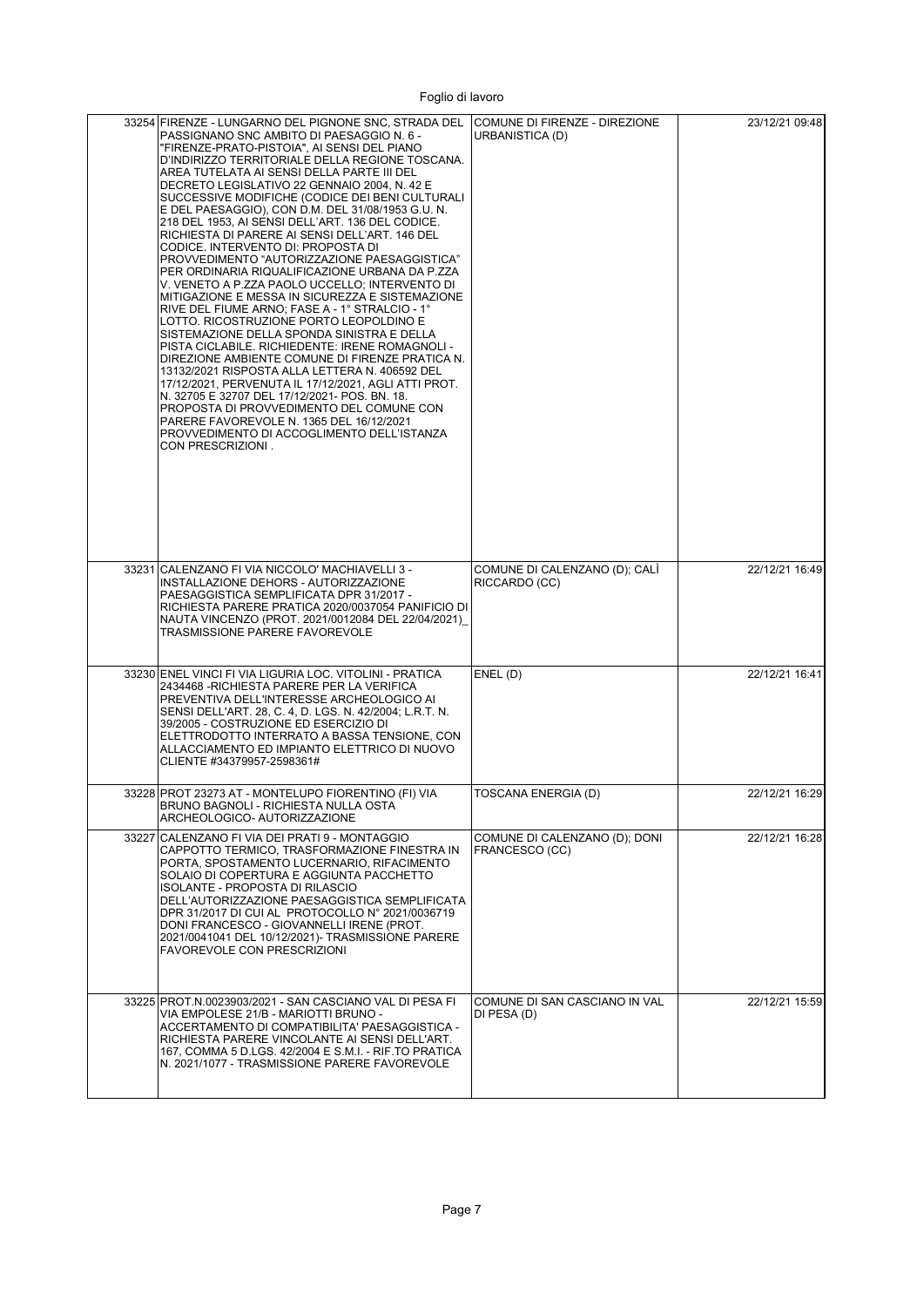| 33224 QUARRATA (PT) VIA POLLAIOLO, 8 DPR 31/2017<br>COMUNE DI QUARRATA MANUTENZIONE<br>STRAORDINARIA OPERE DI MIGLIORAMENTO SISMICO<br>ED EFFICIENTAMENTO ENERGETICO - TRASMISSIONE<br>DOCUMENTAZIONE PER RICHIESTA PARERE<br>AUTORIZZAZIONE PAESAGGISTICA SEMPLIFICATA -<br>PRATICA N. 0438.21 - INVIO INTEGRAZIONI - LETTERA<br>N.43925 DEL 23/09/2021 - PROT. 24417 DEL 24/09/2021-<br>PARERE FAVOREVOLE CON PRESCRIZIONI | ARCH. NICCOLO' VERDI (D)                                                    | 22/12/21 15:58 |
|------------------------------------------------------------------------------------------------------------------------------------------------------------------------------------------------------------------------------------------------------------------------------------------------------------------------------------------------------------------------------------------------------------------------------|-----------------------------------------------------------------------------|----------------|
| 33223 PROT.N.0021603/2021 - PRATICA 2020/0444 - SAN<br>CASCIANO VAL DI PESA FI VIA CERTALDESE 27 - CANNA DI PESA (D)<br>FUMARIA E COMIGNOLO DI UN CAMINO PRESENTE SUL<br>PROSPETTO TERGALE - GRASSO ANTONIETTA<br>ACCERTAMENTO DI COMPATIBILITÀ PAESAGGISTICA -<br>RICHIESTA PARERE ART. 167 D.LGS. 42/2004 -<br>TRASMISSIONE PARERE FAVOREVOLE ART. 146 "ORA<br>PER ALLORA"                                                 | COMUNE DI SAN CASCIANO IN VAL                                               | 22/12/21 15:56 |
| 33222 MONTECATINI TERME PT CORSO ROMA 38 -<br>DIFFORMITA' PROSPETTICHE SU FABBRICATO -<br>PRATESI GIOVANNI - AUTORIZZAZIONE PAESAGGISTICA<br>SEMPLIFICATA DPR 31/2017 - RICHIESTA PARERE PRAT.<br>2021/0809-PARERE FAVOREVOLE                                                                                                                                                                                                | COMUNE DI MONTECATINI TERME<br>(PT) (D)                                     | 22/12/21 15:55 |
| 33220 PROT.N.0022432/2021 - PRATICA 2021/0641 - SAN<br>CASCIANO VAL DI PESA FI VIA CIGLIANO 16 -<br>INSTALLAZIONE DI PANNELLI SOLARI FOTOVOLTAICI<br>INTEGRATI IN COPERTURA, POSA IN OPERA DI<br>CAPPOTTO TERMO-ISOLANTE SULLE PARETI ESTERNE<br>E MODIFICA DI UN'APERTURA - CIAPPI MARCO<br>AUTORIZZAZIONE PAESAGGISTICA SEMPLIFICATA DPR<br>31/2017 - TRASMISSIONE PARZIALE RIGETTO ISTANZA<br><b>CON PARERE NEGATIVO</b>  | COMUNE DI SAN CASCIANO IN VAL<br>DI PESA (D); GEOM. LASTRUCCI<br>PAMELA (D) | 22/12/21 15:53 |
| 33219 MONTECATINI TERME (PT) VIA SAN FRANCESCO, 40<br>ART. 146 TUTELA PAESAGGISTICA BOLOGNINI GIORGIO<br>EFFICIENTAMENTO ENERGETICO E REALIZZAZIONE<br>PISCINA - TRASMISSIONE DOCUMENTAZIONE PER<br>RICHIESTA PARERE AUTORIZZAZIONE PAESAGGISTICA<br>PRATICA N. 2021/0806/A-PARERE FAVOREVOLE CON<br><b>PRESCRIZIONI</b>                                                                                                     | COMUNE DI MONTECATINI TERME<br>$(PT)$ $(D)$                                 | 22/12/21 15:52 |
| 33217 PROT.N.0023897/2021 - PRATICA 2021/0697 - SAN<br>CASCIANO VAL DI PESA FI - INSTALLAZIONE PERSIANE<br>IN LEGNO ED INSERIMENTO INSEGNA TINTEGGIATA SU<br>FACCIATA VIA VOLTERRANA, 277 - POGGIANTI PAOLO<br>AUTORIZZAZIONE PAESAGGISTICA SEMPLIFICATA DPR<br>31/2017 - TRASMISSIONE PARERE FAVOREVOLE CON<br><b>PRESCRIZIONI</b>                                                                                          | COMUNE DI SAN CASCIANO IN VAL<br>DI PESA (D)                                | 22/12/21 15:51 |
| 33216 MASSA E COZZILE (PT) VIA CASORINO DPR 31/2017<br>ELETTRODOTTO SOTTERRANEO IN BASSA TENSIONE E<br>SOSTITUZIONE DI SOSTEGNO DI LINEA AEREA ENEL<br>DISTRIBUZIONE SPA - TRASMISSIONE<br>DOCUMENTAZIONE PER RICHIESTA PARERE<br>AUTORIZZAZIONE PAESAGGISTICA SEMPLIFICATA -<br>PRATICA N. 407/2021-PARERE FAVOREVOLE CON<br><b>PRESCRIZIONI</b>                                                                            | COMUNE DI MASSA E COZZILE -<br>EDILIZIA PRIVATA (D)                         | 22/12/21 15:49 |
| 33215 PROT.N.0023829/2021 - PRATICA 2021/1012 - SAN<br>CASCIANO VAL DI PESA FI VIA VOLTERRANA 165 B -<br>INTERVENTI PER L'EFFICIENTAMENTO ENERGETICO<br>JOSTLER LINDA MARGARETA AUTORIZZAZIONE<br>PAESAGGISTICA SEMPLIFICATA - TRASMISSIONE<br>PARERE FAVOREVOLE CON PRESCRIZIONI                                                                                                                                            | COMUNE DI SAN CASCIANO IN VAL<br>DI PESA (D)                                | 22/12/21 15:48 |
| 33214 PROT.N.0023843/2021 - PRATICA 2021/1172 - SAN<br>CASCIANO VAL DI PESA FI VIA SIDNEY SONNINO 108 -<br>OPERE DI RIQUALIFICAZIONE ENERGETICA A EDIFICIO<br>PER CIVILE ABITAZIONE - PICCINI SABRINA E PICCINI<br>ANDREA - AUTORIZZAZIONE PAESAGGISTICA<br>SEMPLIFICATA DPR 31/2017 - TRASMISSIONE PARERE<br><b>FAVOREVOLE CON PRESCRIZIONI</b>                                                                             | COMUNE DI SAN CASCIANO IN VAL<br>DI PESA (D)                                | 22/12/21 15:45 |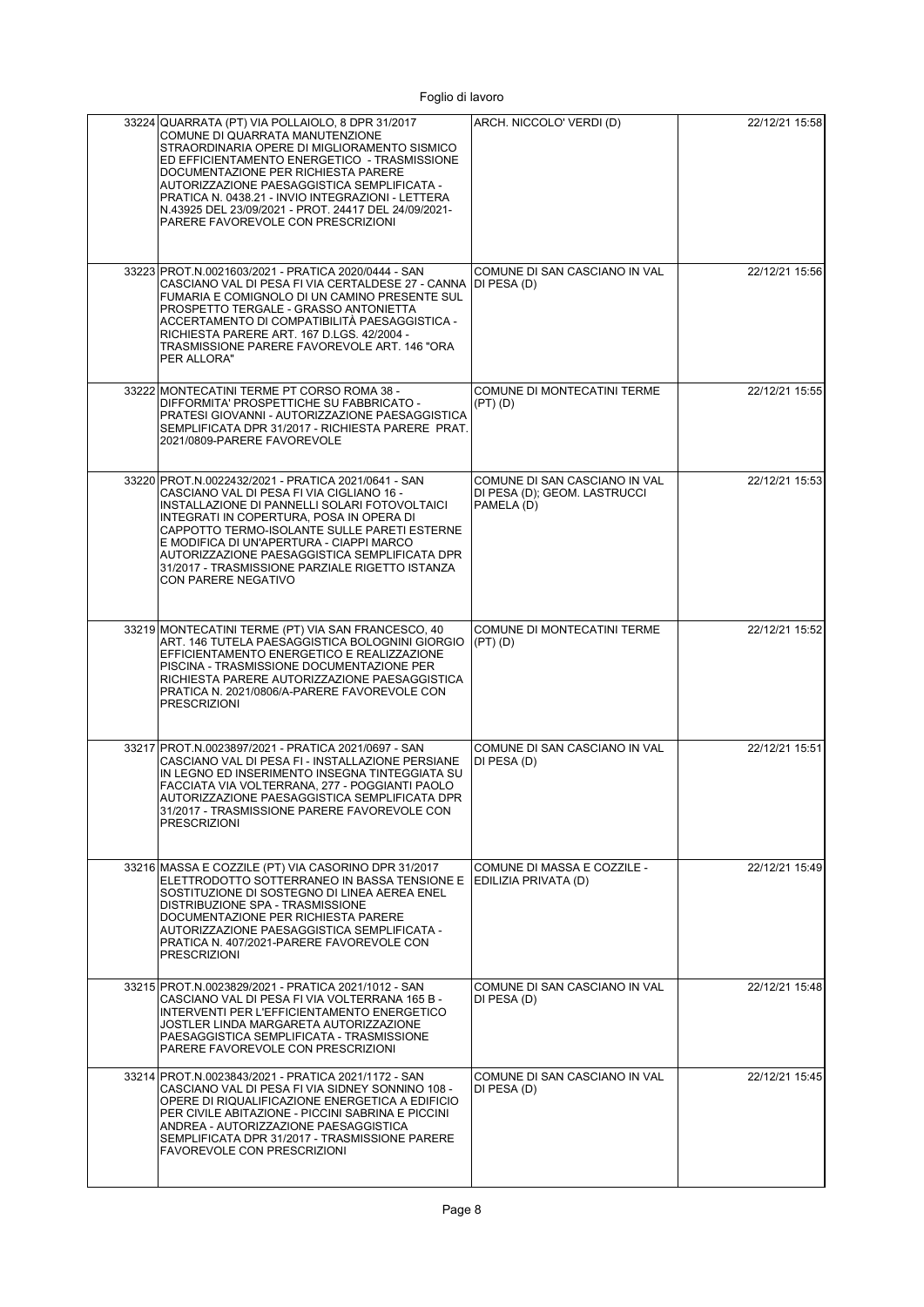| 33213 PROT.N.0023853/2021 - PRATICA 2021/1140 - SAN<br>CASCIANO VAL DI PESA FI - VIA SCOPETI 124 -<br>REALIZZAZIONE DI ISOLAMENTO TERMICO ED<br>INSTALLAZIONE DI IMPIANTO FOTOVOLTAICO SU<br>COPERTURA DI FABBRICATO PER CIVILE ABITAZIONE -<br>ESCLAPON NICOLO' -AUTORIZZAZIONE PAESAGGISTICA<br>SEMPLIFICATA DPR 31/2017 - TRASMISSIONE PARERE<br><b>FAVOREVOLE CON PRESCRIZIONI</b> | COMUNE DI SAN CASCIANO IN VAL<br>DI PESA (D) | 22/12/21 15:43 |
|----------------------------------------------------------------------------------------------------------------------------------------------------------------------------------------------------------------------------------------------------------------------------------------------------------------------------------------------------------------------------------------|----------------------------------------------|----------------|
| 33211 PROT.N.0036019/2021 - COMUNE DI FIESOLE -<br>AUTORIZZAZIONE AI SENSI DELL'ART. 21, CM. 4 DEL<br>D.LGS. 42/2004 PER L'ESECUZIONE DI OPERE E LAVORI<br>DI QUALUNQUE GENERE SUI BENI CULTURALI -<br>REALIZZAZIONE DEL NUOVO IMPIANTO DI<br>ILLUMINAZIONE DEL MUSEO CIVICO ARCHEOLOGICO DI<br>FIESOLE. TRASMISSIONE PROVVEDIMENTO DI<br><b>AUTORIZZAZIONE</b>                        | COMUNE DI FIESOLE (D)                        | 22/12/21 15:32 |
| 33180 MONTELUPO FIORENTINO FI VIA DEL CASTELLO 10 -<br>PROGETTO DENOMINATO VIABILITA' ALTA DEL<br>CASTELLO - COMUNE DI MONTELUPO FIORENTINO -<br>ISTANZA AUTORIZZAZIONE ART. 21 D.LGS. 42/2004 -<br>TRASMISSIONE AUTORIZZAZIONE A CONDIZIONI                                                                                                                                           | COMUNE DI MONTELUPO<br>FIORENTINO (D)        | 22/12/21 13:45 |
| 33160 MONSUMMANO TERME PT - COMPLESSO ALBERGHIERO BIAGI ARCH. SUSANNA (D)<br>TERMALE GROTTA GIUSTI - INSTALLAZIONE DI<br>MACCHINA UTA ALL'INTERNO DEL FABBRICATO -<br>CASTELLO SGR SPA - AUTORIZZAZIONE VARIANTE<br>ART.21                                                                                                                                                             |                                              | 22/12/21 12:13 |
| 33158 MONTECATINI TERME PT PIAZZALE ITALIA 1 - STAZIONE RETE FERROVIARIA ITALIANA (D)<br>DI MONTECATINI TERME-MONSUMMANO - INTERVENTI<br>DI IMPERMEABILIZZAZIONE DELLA COPERTURA DEL<br>FABBRICATO VIAGGIATORI - RICHIESTA<br>AUTORIZZAZIONE ART. 21 D.LGS. 42/2004 - RETE<br>FERROVIARIA ITALIANA SPA - TRASMISSIONE<br><b>AUTORIZZAZIONE</b>                                         |                                              | 22/12/21 12:09 |
| 33131 GREVE IN CHIANTI (FI) VIA CASE SPARSE, 85 TUTELA<br>PAESAGGISTICA ART. 146 REALIZZAZIONE DI PISCINA<br>CON RIFINITURA DI MURETTI A CONTENIMENTO DEL<br>TERRENO PREZIOAO ALFREDO- TRASMISSIONE<br>DOCUMENTAZIONE PER RICHIESTA PARERE<br>AUTORIZZAZIONE PAESAGGISTICA ORDINARIA PRATICA<br>EDILIZIA B.2021/620/AP - SUE FASC 2021/694                                             | COMUNE DI GREVE IN CHIANTI (D)               | 22/12/21 09:57 |
| 33130 GREVE IN CHIANTI FI LOC. LAMOLE 16/A - PROPOSTA DI<br>ACCOGLIMENTO - PRATICA EDILIZIA B.2021/702/A.P.S.<br>PRENZA LUIGI GIAN PIERO - TRASFORMAZIONE DI<br>PORTAFINESTRA IN FINESTRA E SISTEMAZIONI<br>ESTERNE DA AUT.B. 2020/250 - SUE (FASC 2021/810)<br>D.P.R. 31/2017 AUTORIZZAZIONE PAESAGGISTICA<br>SEMPLIFICATA - TIPOLOGIA D'INTERVENTO B.2 - B.3 -<br>B.4;               | COMUNE DI GREVE IN CHIANTI (D)               | 22/12/21 09:55 |
| 33128 BARBERINO TAVARNELLE FI STRADA SINIGOGOLA SAN<br>DONATO 4 - MONTAGNANI DEBORA - RICHIESTA<br>PARERE AUTORIZZAZIONE PAESAGGISTICA<br>SEMPLIFICATA PAE 2021/52 - INVIO INTEGRAZIONI<br><b>RICHIESTE</b>                                                                                                                                                                            | COMUNE DI BARBERINO<br>TAVARNELLE (D)        | 22/12/21 09:53 |
| 33125 MONSUMMANO TERME (PT) LOC. MONTEVETTOLINI VIA<br>DEL PORTONE VILLA MEDICEA ART. 21<br>CONSERVAZIONE E RECUPERO FACCIATE BORGHESE<br>FABIO - TRASMISSIONE AUTORIZZAZIONE                                                                                                                                                                                                          | CALZOLARI ARCH. GIANLUCA (D)                 | 22/12/21 09:50 |
| 33124 GREVE IN CHIANTI (FI) VIALE ROSA LIBRI 38 SCUOLA<br>ELEMENTARE D. GIULIOTTI ART. 21 MESSA IN<br>SICUREZZA CONTROSOFFITTI SOTTANI PAOLO PER<br>COMUNE - TRASMISSIONE DOCUMENTAZIONE PER<br>RICHIESTA AUTORIZZAZIONE                                                                                                                                                               | COMUNE DI GREVE IN CHIANTI (D)               | 22/12/21 09:48 |
| 33122 CERTALDO (FI) PALAZZO PRETORIO E CHIESA DEI<br>SANTI TOMMASO E PROSPERO- SPAZI MUSEALI<br>RICHIESTA AUTORIZZAZIONE PER L'ESECUZIONE DI<br>OPERE E LAVORI DI QUALUNQUE GENERE SUI BENI<br>CULTURALI ART. 21<br>-PROGETTO DI NUOVA ILLUMINAZIONE (LOTTO 1 E 2)                                                                                                                     | COMUNE DI CERTALDO (D)                       | 22/12/21 09:44 |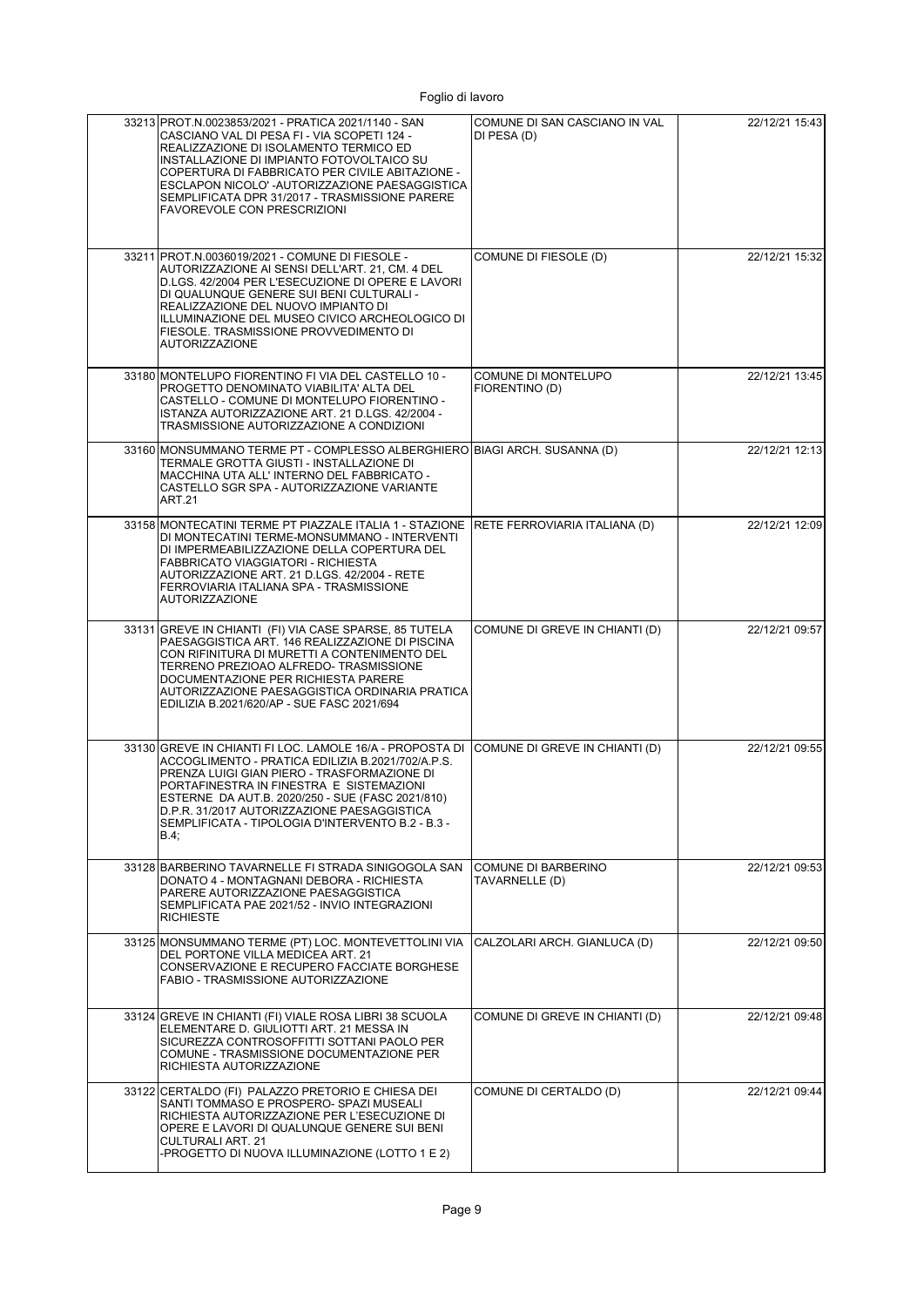| 33120 GREVE IN CHIANTI FI LOC. SAN LEOLINO PANZANO IN<br>CHIANTI - REALIZZAZIONE DI NUOVE FINESTRE PER<br>LOCALE AD USO TURISTICO-RICETTIVO - VILLA LE<br>BARONE SRL - AUTORIZZAZIONE PAESAGGISTICA<br>SEMPLIFICATA DPR 31/2017 - RICHIESTA PARERE<br>PARATICA 2021/691                                                                                                                                                          | COMUNE DI GREVE IN CHIANTI (D)                                                                                                                | 22/12/21 09:41 |
|----------------------------------------------------------------------------------------------------------------------------------------------------------------------------------------------------------------------------------------------------------------------------------------------------------------------------------------------------------------------------------------------------------------------------------|-----------------------------------------------------------------------------------------------------------------------------------------------|----------------|
| 33118 GREVE IN CHIANTI FI - ART.22 L.R. 69/2011 E ART. 158BIS AUTORITA' IDRICA TOSCANA (D);<br>D.LGS. 152/2006 - INDIZIONE DELLA CONFERENZA DI<br>SERVIZI DECISORIA PER APPROVAZIONE PROGETTO<br>DEFINITIVO "COLLETTORE FOGNARIO PANZANO"<br>PRESENTATO DA PUBLIACQUA SPA - FORMA<br>SEMPLIFICATA MODALITÀ ASINCRONA                                                                                                             | INGEGNERIE TOSCANE SRL (D);<br>PUBLIACQUA SPA (D)                                                                                             | 22/12/21 09:39 |
| 33098 MONTECATINI TERME PT - RICHIESTA DI<br>AUTORIZZAZIONE PAESAGGISTICA SEMPLIFICATA AI<br>SENSI DEL D.P.R. 31/2017 PER L'ESECUZIONE DI OPERE<br>DI MESSA IN SICUREZZA SUL SENTIERO LA CORTA,<br>BENE CULTURALE (ARTICOLO 146, D.LGS. N.42 DEL<br>2004) - COMUNE DI MONTECATINI TERME-PARERE<br><b>FAVOREVOLE CON PRESCRIZIONI</b>                                                                                             | COMUNE DI MONTECATINI TERME<br>$(PT)$ $(D)$                                                                                                   | 21/12/21 18:19 |
| 33075 ENEL MONTALE PT VIA RISORGIMENTO - PRATICA<br>2434996 112928711 ARCHEOLOGIA PREVENTIVA ART.<br>25 D.LGS. 50/2016 - REALIZZAZIONE DI NUOVO SCAVO A<br>CIELO APERTO DI ML. 3,00, CON LA REALIZZAZIONE DI<br>UNA NUOVA BUCA GIUNTI NECESSARI ALLA POSA IN<br>OPERA DI NUOVO ELETTRODOTTO BT INTERRATO TIPO<br>- RICHIESTA PARERE #34512569-2608548#                                                                           | ENEL(D)                                                                                                                                       | 21/12/21 16:18 |
| 33073 ENEL QUARRATA (PT) VIA DI COLECCHIO ART. 28 E LRT<br>39/2005 NUOVO ELETTRODOTTO IN CAVO<br>SOTTERRANEO BT PER NUOVA FORNITURA PRATICA<br>N.2432280 - PARERE PER LA VERIFICA PREVENTIVA<br>DELL'INTERESSE ARCHEOLOGICO                                                                                                                                                                                                      | ENEL(D)                                                                                                                                       | 21/12/21 16:12 |
| 33043 CERRETO GUIDI, (FI) - CIPPO IN PIETRA RINVENUTO<br>NELL' AMBITO DEI CONTROLLI/SCAVI ARCHEOLOGICI<br>DURANTE I LAVORI DI ACQUE PER IL "COMPLETAMENTO<br>RETE FOGNARIA NERA DEL CAPOLUOGO DI CERRETO<br>GUIDI, 2° LOTTO" - AUTORIZZAZIONE ALLO<br>SPOSTAMENTO DI BENI CULTURALI AI SENSI ART. 21<br>DEL D.LGS. 42/2004.                                                                                                      | COMUNE DI CERRETO GUIDI (D);<br>VANNI DESIDERI ANDREA (D)                                                                                     | 21/12/21 14:20 |
| 33042 FIRENZE, CHIESA DI SAN SILVESTRO A RUFFIGNANO -<br>NULLA OSTA AL RESTAURO DEL TABERNACOLO<br><b>ROBBIANO</b>                                                                                                                                                                                                                                                                                                               | ARCIDIOCESI DI FIRENZE UFFICIO<br>PER I BENI CULTURALI<br>ECCLESIASTICI E DELL'EDILIZIA DI<br>CULTO (D); FILIPPO TATTINI<br>RESTAURATORE (CC) | 21/12/21 14:19 |
| 33040 CERRETO GUIDI E FUCECCHIO (FI) - INTERVENTI DI<br>ACQUE ESEGUITI NELL' ANNO 2021 ("COLLETTORE<br>FOGNARIO TRATTO S. CROCE SULL'ARNO -<br>DEPURATORE STABBIA" E "COMPLETAMENTO RETE<br>FOGNARIA NERA DEL CAPOLUOGO DI CERRETO GUIDI")<br>- REPERTI ARCHEOLOGICI<br>RINVENUTI NELL' AMBITO DEI CONTROLLI/SCAVI<br>ARCHEOLOGICI - AUTORIZZAZIONE ALLO<br>SPOSTAMENTO DI BENI CULTURALI AI SENSI ART. 21<br>DEL D.LGS. 42/2004 | BURCHIANTI FABRIZIO (D);<br>ELEONORA IACOPINI ARCHEOLOGIA<br>PREVENTIVA (D); PITTARI AGNESE<br>(D); VANNI DESIDERI ANDREA (D)                 | 21/12/21 14:15 |
| 33036 SCANDICCI (FI) SOSTITUZIONE DELLA RETE GAS VII<br>SPECIE IN VIA A. SPADINI PROG. 2021-0035 - RICHIESTA<br>RILASCIO NULLA OSTA INTERESSE ARCHEOLOGICO                                                                                                                                                                                                                                                                       | CENTRIA RETI GAS SRL (D)                                                                                                                      | 21/12/21 13:56 |
| 33028 SESTO FIORENTINO FI VIA ANDREA COSTA 13 -<br>INSTALLAZIONE DI PANNELLI FOTOVOLTAICI SULLA<br>COPERTURA - RINIERI ANNA - PROT. N. 0080369/2021 -<br>PRATICA EDILIZIA: N. 20142/2021 - AUTORIZZAZIONE<br>PAESAGGISTICA EX ART. 146 DEL D.LGS 42/2004 CON<br>PROCEDURA SEMPLIFICATA EX DPR 31/2017                                                                                                                            | COMUNE DI SESTO FIORENTINO (D)                                                                                                                | 21/12/21 13:21 |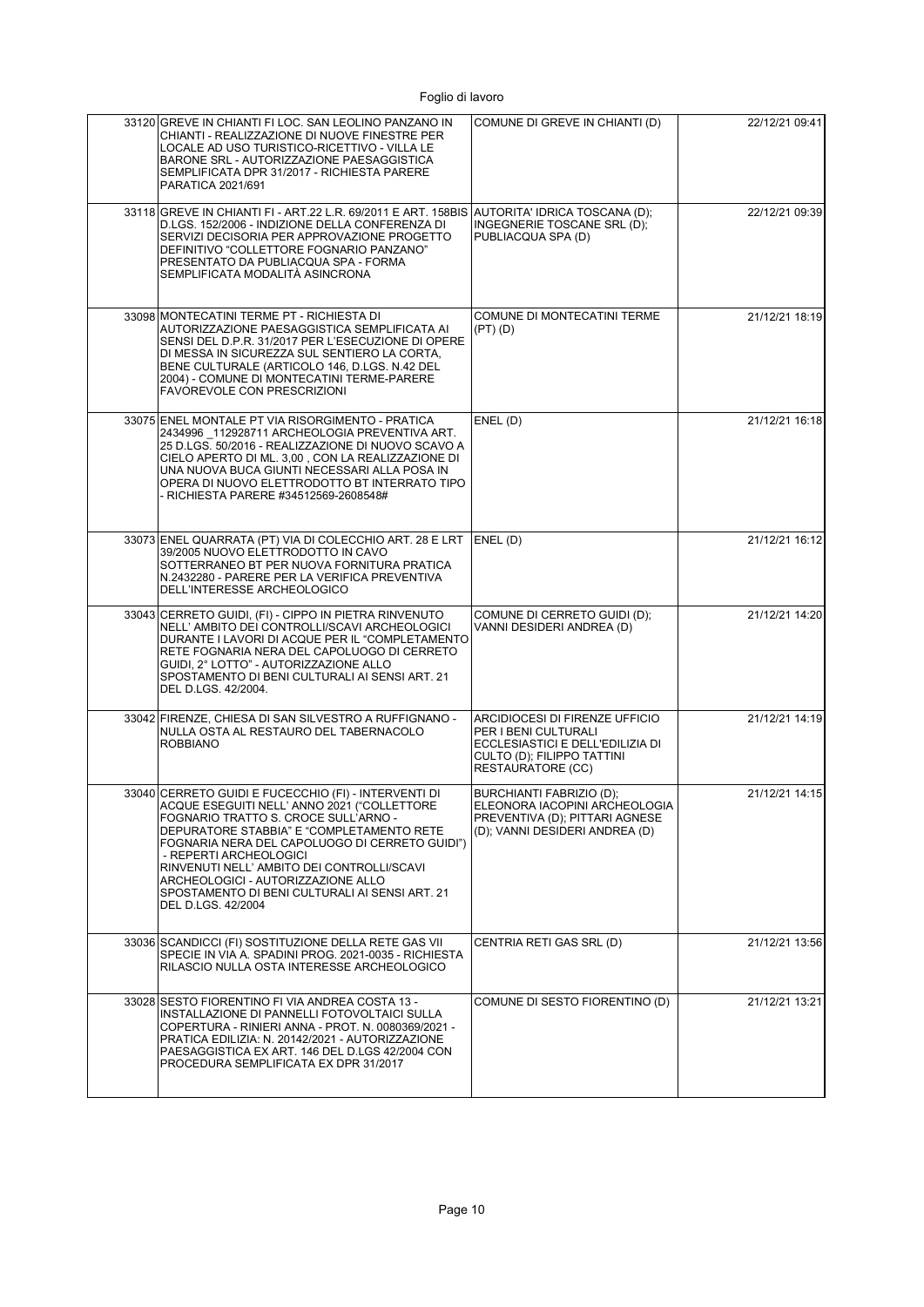| 33022 PROT.N.0023851/2021 - PRATICA 2021/1211 - SAN<br>CASCIANO VAL DI PESA FI VIA GREVIGIANA 51 -<br>EFFICIENTAMENTO ENERGETICO DELL'EDIFICIO CON<br>INSTALLAZIONE IMPIANTO TECNOLOGICO IN<br>COPERTURA, CAPPOTTO ESTERNO E ALTRE<br>MODIFICHE ESTERNE - DI PECO SABRINA E BALDINI<br>LEONARDO - AUTORIZZAZIONE PAESAGGISTICA<br>SEMPLIFICATA DPR 31/2017 - PARERE FAVOREVOLE<br><b>CON PRESCRIZIONI</b>                                                                                                                                         | COMUNE DI SAN CASCIANO IN VAL<br>DI PESA (D)         | 21/12/21 12:44 |
|---------------------------------------------------------------------------------------------------------------------------------------------------------------------------------------------------------------------------------------------------------------------------------------------------------------------------------------------------------------------------------------------------------------------------------------------------------------------------------------------------------------------------------------------------|------------------------------------------------------|----------------|
| 33020 PROT.N.0023846/2021 - PRATICA 2021/1181 - SAN<br>CASCIANO VAL DI PESA FI VIA DEI FOSSI 14 -<br>EFFICIENTAMENTO ENERGETICO CON REALIZZAZIONE<br>DI CAPPOTTO E COIBENTAZIONE TETTO OLTRE AD<br>AMPLIAMENTO DI LUCERNARI - PERUZZI LEONARDO-<br>AUTORIZZAZIONE PAESAGGISTICA SEMPLIFICATA DPR<br>31/2017 - PARERE FAVOREVOLE CON PRESCRIZIONI                                                                                                                                                                                                  | COMUNE DI SAN CASCIANO IN VAL<br>DI PESA (D)         | 21/12/21 12:42 |
| 33019 CAMPI BISENZIO FI VIA LIMITE 15 - COMUNICAZIONE<br>INTERVENTO DI URGENZA AI SENSI DELL'ART 27 DEL<br>D.LGS. 42/2004 S.M.I., PRESSO LIMONAIA DELLA VILLA<br>MONTALVO-TRASMISSIONE PRESA D'ATTO                                                                                                                                                                                                                                                                                                                                               | COMUNE DI CAMPI BISENZIO (D)                         | 21/12/21 12:42 |
| 33017 PROT. N. GE 2021/0260095 - PRATO VIA VECCHIA DI<br>CANTAGALLO INCROCIO VIA DI VAINELLA<br>INSTALLAZIONE SRB ILIAD DENOMINATA FIGLINE COD.<br>PO59100 39 ILIAD ITALIA - CONFERENZA ASINCRONA<br>ISTANZA DI AUTORIZZAZIONE AI SENSI DELL'ART. 87<br>D.LGS 259/03 - PRATICA ANTE/132/2021 P.G. 258170/2021<br>- RICHIESTA DI INTEGRAZIONI                                                                                                                                                                                                      | COMUNE DI PRATO (D)                                  | 21/12/21 12:39 |
| 33016 CERRETO GUIDI FI VIA ILDEBRANDINO 19 -<br>REALIZZAZIONE DI PERGOLATO CON SOVRASTANTE<br>IMPIANTO DI PANNELLI FOTOVOLTAICI - TUTELA<br>PAESAGGISTICA SEMPLIFICATA DPR 31/2017 -<br>P.E.94/2021 MICHELI FEDERICA - PROVVEDIMENTO DI<br>RIGETTO DELL'ISTANZA CON PARERE NEGATIVO IN<br>ASSENZA DI OSSERVAZIONI                                                                                                                                                                                                                                 | COMUNE DI CERRETO GUIDI (D);<br>REGIONE TOSCANA (CC) | 21/12/21 12:38 |
| 32991 PROT. N. GE 2021/0249664 - PRATO VIA SANT'ANNA, 7<br>ART. 146 TUTELA PAESAGGISTICA RISTRUTTURAZIONE<br>EDILIZIA SUARDI NASSIMO - RICHIESTA PARERE<br>AUTORIZZAZIONE PAESAGGISTICA ORDINARIA PRATICA<br>A151/189/2021 P.G. 177049/2021 - TRASMISSIONE<br>PARERE FAVOREVOLE CON PRESCRIZIONI                                                                                                                                                                                                                                                  | COMUNE DI PRATO (D)                                  | 21/12/21 11:44 |
| 32964 PROT.N.0035183/2021 - RIF.0026895/2021 - FIESOLE FI<br>VIA DEL MOLINO 7 LOC. GIRONE - INSTALLAZIONE DI<br>PANNELLO SOLARE TERMICO E DI PERGOLA<br>BIOCLIMATICA" - PROPOSTA MOTIVATA DI RILASCIO<br>AUTORIZZAZIONE PAESAGGISTICA SEMPLIFICATA DPR<br>31/2017 (APS PE 228/2021) - MARCELLO CATANIA,<br>CRISTINA PIERACCIOLI. TRASMISSIONE PARERE                                                                                                                                                                                              | COMUNE DI FIESOLE (D)                                | 21/12/21 10:36 |
| 32963 CALENZANO FI VIA NUOVA 45 - ISOLAMENTO<br>COPERTURA E REALIZZAZIONE DI CAPPOTTO TERMICO, ARCHITETTO SALVATORE COVELLI<br>ADEGUAMENTO DELLE DIMENSIONI DELL' ACCESSO<br>ALLA COPERTURA ESISTENTE. INSTALLAZIONE DI DUE<br>IMPIANTI FOTOVOLTAICI - PROPOSTA DI RILASCIO<br>DELL'AUTORIZZAZIONE PAESAGGISTICA SEMPLIFICATA<br>DPR 31/2017 DI CUI AL PROTOCOLLO N° 2021/0036888<br>SCRIVA ROSANNA - BIAGIOTTI ANTONIO - SQUILLONI<br>GIUSEPPE (PROT. 2021/0040749 DEL 07/12/2021)-<br>TRASMISSIONE PARERE FAVOREVOLE CON<br><b>PRESCRIZIONI</b> | COMUNE DI CALENZANO (D);<br>(CC)                     | 21/12/21 10:33 |
| 32962 PROT.N.0035131/2021 - RIF.0033055/2021 - FIESOLE FI<br>VIA BOLOGNESE 70 LOC. PIAN DI SAN BARTOLO -<br>"INSTALLAZIONE DI N. 34 PANNELLI SOLARI<br>FOTOVOLTAICI INTEGRATI NELLA COPERTURA" -<br>PROPOSTA MOTIVATA DI RILASCIO AUTORIZZAZIONE<br>PAESAGGISTICA SEMPLIFICATA DPR 31/2017 (APS PE<br>260/2021) - PERINI GABRIELE. TRASMISSIONE PARERE                                                                                                                                                                                            | COMUNE DI FIESOLE (D)                                | 21/12/21 10:33 |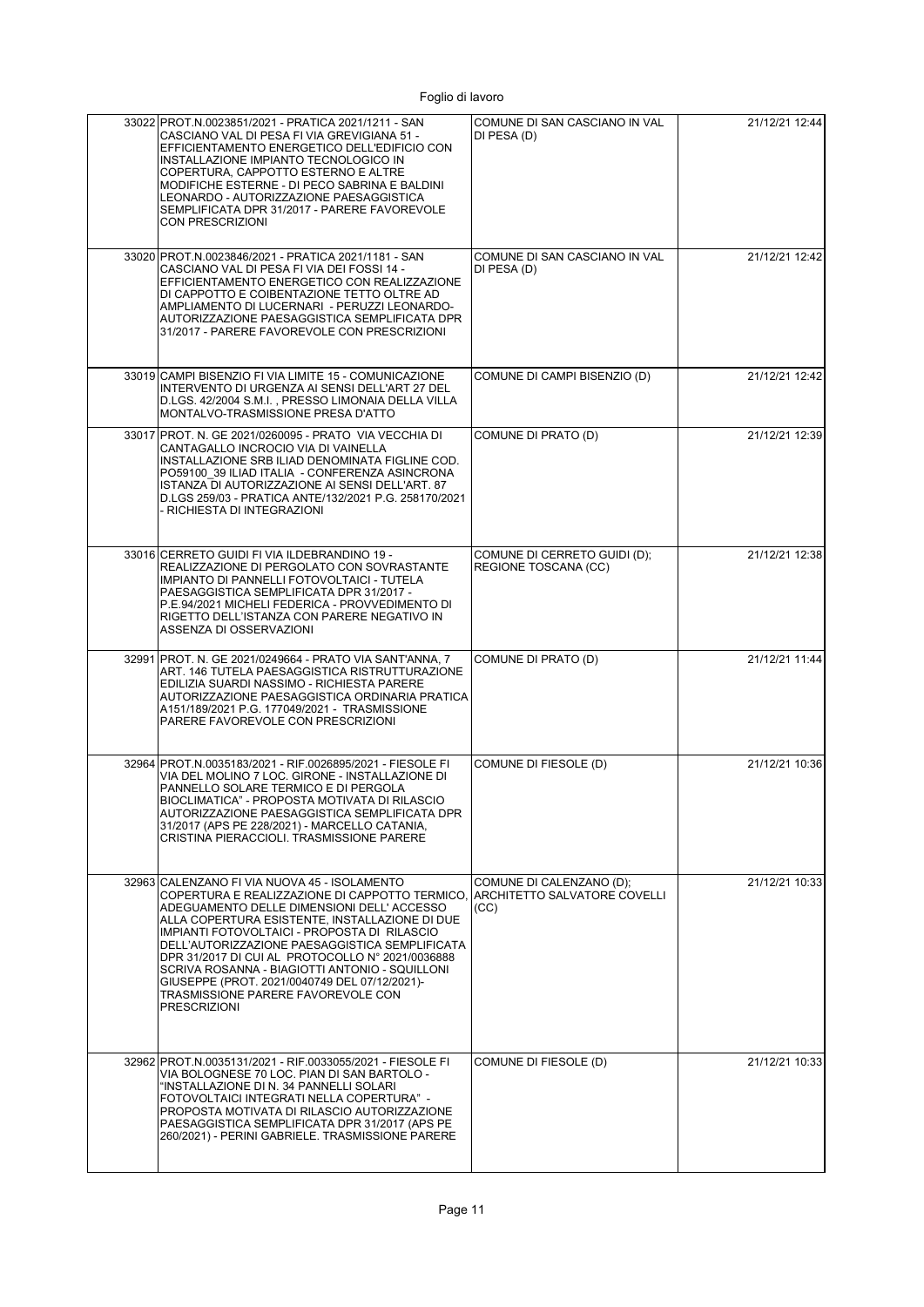| 32956 CALENZANO FI VIA DUE GIUGNO 25 -<br>CONSOLIDAMENTO STRUTTURALE TRAMITE<br>DEMOLIZIONE E CONTESTUALE RICOSTRUZIONE<br>SENZA MODIFICA DI SAGOMA OLTRE INSTALLAZIONE DI<br>PANNELLI FOTOVOLTAICI - PROPOSTA DI RILASCIO<br>DELL'AUTORIZZAZIONE PAESAGGISTICA SEMPLIFICATA<br>DPR 31/2017 DI CUI AL PROTOCOLLO N° 2021/0030849<br>GHISAURA IRENE SABINA - ANGELI LUCA (PROT.<br>2021/0040737 DEL 07/12/2021)- TRASMISSIONE PARERE<br><b>FAVOREVOLE CON PRESCRIZIONI</b> | COMUNE DI CALENZANO (D);<br>FONTANA MATTEO (CC)                                 | 21/12/21 10:28 |
|---------------------------------------------------------------------------------------------------------------------------------------------------------------------------------------------------------------------------------------------------------------------------------------------------------------------------------------------------------------------------------------------------------------------------------------------------------------------------|---------------------------------------------------------------------------------|----------------|
| 32951 CALENZANO FI VIA ARRIGHETTO DA SETTIMELLO 122 -<br>INSTALLAZIONE PANNELLI FOTOVOLTAICI IN<br>COPERTURA, DEMOLIZIONE DI CANNA FUMARIA<br>ESTERNA, SPOSTAMENTO DI TUBAZIONI DI SFIATO -<br>PROPOSTA DI RILASCIO DELL'AUTORIZZAZIONE<br>PAESAGGISTICA SEMPLIFICATA DPR 31/2017 DI CUI AL<br>PROTOCOLLO Nº 2021/0037510 BONECHI ELENA (PROT.<br>2021/0040755 DEL 07/12/2021)- TRASMISSIONE PARERE<br><b>FAVOREVOLE</b>                                                  | COMUNE DI CALENZANO (D);<br><b>BONECHI DAVID (CC)</b>                           | 21/12/21 10:19 |
| 32948 FIRENZE - RICHIESTA DENOMINAZIONE "PIAZZA CADUTI<br>DEI VIGILI DEL FUOCO"-T2- PARERE FAVOREVOLE                                                                                                                                                                                                                                                                                                                                                                     | DEPUTAZIONE DI STORIA PATRIA                                                    | 21/12/21 10:15 |
| 32934 CALENZANO FI VIA DI SAN DONATO 39 - INSERIMENTO<br>FINESTRA A FALDA E LAVORI DI ISOLAMENTO<br>COPERTURA - PROPOSTA DI RILASCIO<br>DELL'AUTORIZZAZIONE PAESAGGISTICA SEMPLIFICATA<br>DPR 31/2017 DI CUI AL PROTOCOLLO N° 2021/0036875<br>LATINI FRANCESCO - BERTELLI DANIELE (PROT.<br>2021/0040751 DEL 07/12/2021)- TRASMISSIONE PARERE<br><b>FAVOREVOLE</b>                                                                                                        | COMUNE DI CALENZANO (D);<br><b>BACCINI CARMELITA (CC)</b>                       | 21/12/21 09:55 |
| 32931 CALENZANO FI VIA DI POGGIO ALLA PIEVE 30 -<br>INTERVENTO DI RIQUALIFICAZIONE ENERGETICA -<br>PROPOSTA DI RILASCIO DELL'AUTORIZZAZIONE<br>PAESAGGISTICA SEMPLIFICATA DPR 31/2017 DI CUI AL<br>PROTOCOLLO Nº 2021/0035272 QUINTIERO DARIO -<br>SPADOLA ROSANNA (PROT. 2021/0040762 DEL<br>07/12/2021)- TRASMISSIONE PARERE FAVOREVOLE CON<br><b>PRESCRIZIONI</b>                                                                                                      | COMUNE DI CALENZANO (D);<br>GIANNELLI FRANCESCO (CC)                            | 21/12/21 09:49 |
| 32927 FIRENZE LUNGARNO GUICCIARDINI 15 - PALAZZO<br>GUICCIARDINI BONGIANNI - TRASMISSIONE COPIA<br>PROVVEDIMENTO DI TUTELA                                                                                                                                                                                                                                                                                                                                                | ARCH. IACOPO FAVARA (D)                                                         | 21/12/21 09:36 |
| 32924 SESTO FIORENTINO (FI) VIA DELLE TORRI 71 - OPERE DI COMUNE DI SESTO FIORENTINO (D)<br>EFFICIENTAMENTO ENERGETICO COMPORTANTI<br>INSTALLAZIONE DI IMPIANTO FOTOVOLTAICO E SOLARE<br>TERMICO IN COPERTURA DI FABBRICATO<br>UNIFAMILIARE - GARGANTI FRANCESCA - PROT. N.<br>0079342/2021 - PRATICA EDILIZIA: N. 20155/2021 DEL<br>09/11/2021 - AUTORIZZAZIONE PAESAGGISTICA EX ART.<br>146 DEL D.LGS 42/2004 CON PROCEDURA<br>SEMPLIFICATA DEL DPR 31/2017             |                                                                                 | 21/12/21 09:21 |
| 32922 FIRENZE VIA DEI BARDI 56-58 - PALAZZO MANNELLI -<br>RICHIESTA DI ATTESTAZIONE COMPROVANTE<br>L'ESISTENZA DEL PROVVEDIMENTO DI TUTELA -<br>RICHIESTA DOCUMENTAZIONE INTEGRATIVA                                                                                                                                                                                                                                                                                      | BRACCIALI ARCH. SIMONETTA (D)                                                   | 21/12/21 09:18 |
| 32918 FIRENZE, MUSEO SANTA CROCE, VETRATA RAFF.<br>AARON, ATTRIB. GIOTTO. BENI FEC. INVIO PARERE<br>POSITIVO AL PRESTITO PER: ROMA MOSTRA "CON GLI<br>OCCHI DI DANTE" PALAZZINA DELL'AUDITORIO VILLA<br>FARNESINA.                                                                                                                                                                                                                                                        | FEC COORDINAMENTO MINISTERO<br>INTERNO (D); PREFETTURA DI<br>FIRENZE - FEC (CC) | 21/12/21 09:07 |
| 32917 SESTO FIORENTINO (FI) VIA LINO BIANCALANI 117 -<br>OPERE SU COPERTURA ESISTENTE - CIUCCI FEDERICO<br>- PROT. N.0079348/2021 - PRATICA EDILIZIA: N.<br>20130/2021 DEL 27/09/2021 - AUTORIZZAZIONE<br>PAESAGGISTICA EX ART. 146 DEL D.LGS 42/2004 CON<br>PROCEDURA SEMPLIFICATA EX DPR 31/2017                                                                                                                                                                        | COMUNE DI SESTO FIORENTINO (D)                                                  | 21/12/21 09:04 |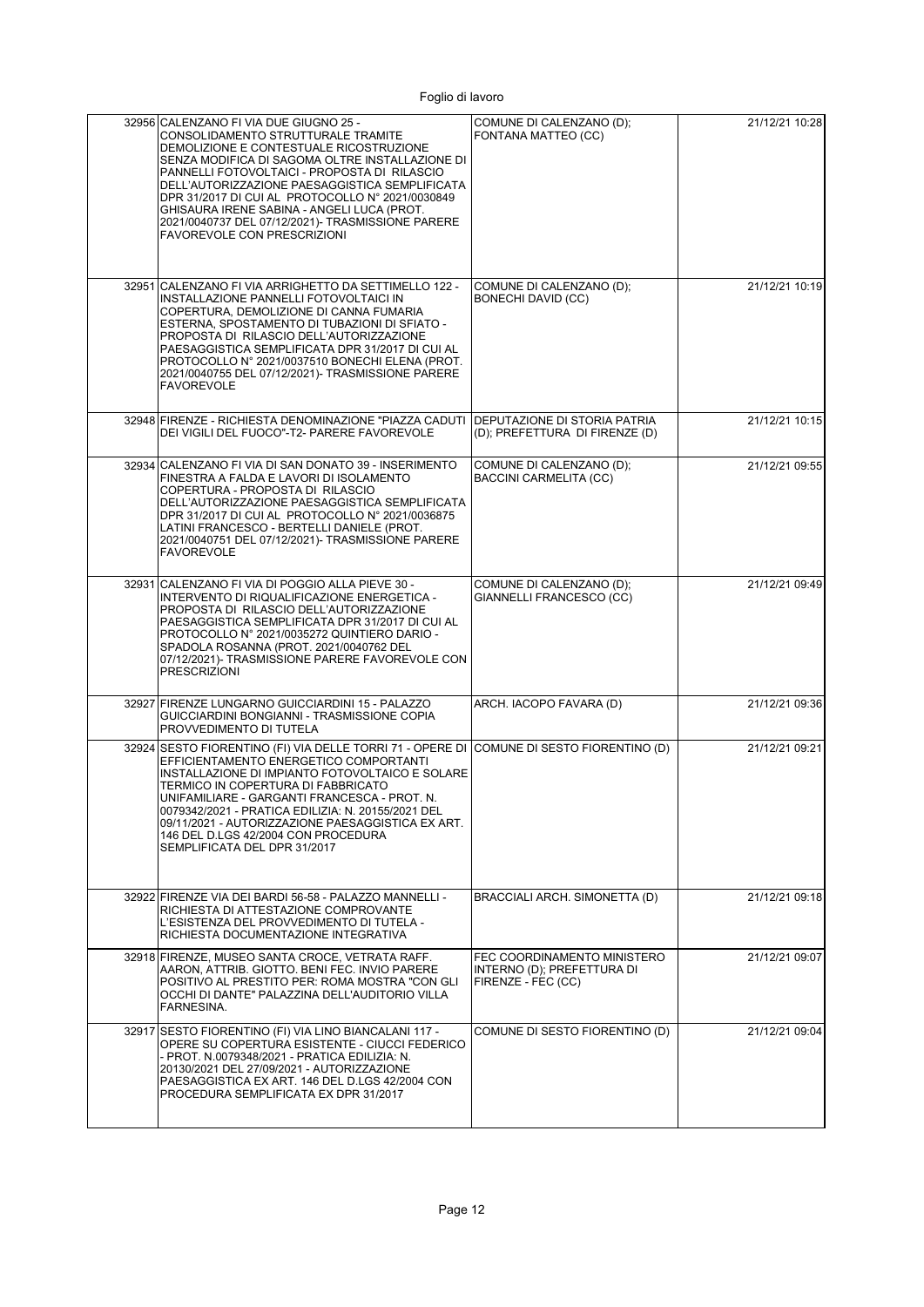| 32913 BAGNO A RIPOLI FI VIA POGGIO ALLA PIEVE 12 - CORTE   ARCH. SANDRA CORTI (D)<br>DEI MELLINI - OPERE INTERNE ED ESTERNE -<br>SPANNOCCHI PIERINA E ALTRI RIFERIMENTO PRATICA<br>MONTANI LEONARDO - RICHIESTA AUTORIZZAZIONE<br>ART. 21 D.LGS. 42/2004 - PARERE FAVOREVOLE A<br><b>CONDIZIONE</b>                                                                                                                                                                                                                                                                                                                      |                                                                                                                                                                                                                                                                                                                                                                                                            | 21/12/21 08:02 |
|--------------------------------------------------------------------------------------------------------------------------------------------------------------------------------------------------------------------------------------------------------------------------------------------------------------------------------------------------------------------------------------------------------------------------------------------------------------------------------------------------------------------------------------------------------------------------------------------------------------------------|------------------------------------------------------------------------------------------------------------------------------------------------------------------------------------------------------------------------------------------------------------------------------------------------------------------------------------------------------------------------------------------------------------|----------------|
| 32912 FIRENZE - RIQUALIFICAZIONE RIVA SINISTRA D'ARNO -<br>IMMOBILI A DESTINAZIONE SPORTIVA SUL LUNGARNO<br>FERRUCCI - RICHIESTA ACCERTAMENTO DI<br>COMPATIBILITA' PAESAGGISTICA - COMUNICAZIONI                                                                                                                                                                                                                                                                                                                                                                                                                         | COMUNE DI FIRENZE - DIREZIONE<br>URBANISTICA (D); COMUNE DI<br>FIRENZE DIREZIONE SERVIZI<br>TECNICI (D); DREONI ALESSANDRO<br>(D)                                                                                                                                                                                                                                                                          | 21/12/21 07:51 |
| 32906 BAGNO A RIPOLI (FI) VIA POGGIO DELLA PIEVE, 14<br>CORTE DEI MELLINI LOC. PIEVE A RIPOLI ART. 21<br>MIGLIORAMENTO ISOLAMENTO TERMICO COPERTURA<br>E SOSTITUZIONE INFISSI BENELLI BIAGINA, MONTANI<br>LEONARDO - TRASMISSIONE DOCUMENTAZIONE PER<br>RICHIESTA AUTORIZZAZIONE                                                                                                                                                                                                                                                                                                                                         | ARCH. SANDRA CORTI (D)                                                                                                                                                                                                                                                                                                                                                                                     | 20/12/21 16:54 |
| 32905 FIRENZE - PIAZZALE DEL POGGIO IMPERIALE, 1 - VILLA<br>DI POGGIO IMPERIALE - CAMPI DA GIOCO POLIVALENTI<br>MODIFICA ALLE PIANTUMAZIONI - VARIANTE<br>ALL'AUTORIZZAZIONE A CONDIZIONE PROT. 13201 DEL<br>20.06.2017 (PROG. 73/20017/II) PER LA REALIZZAZIONE<br>DI DUE CAMPI DA GIOCO POLIVALENTI CON ANNESSO<br>PARCHEGGIO A RASO - N.C.E.U. F. 142. PART. 493 -<br>PROPRIETÀ: DEMANIO DELLO STATO - RICHIEDENTE:<br>EDUCANDATO STATALE DELLA SS. ANNUNZIATA<br>(CONCESSIONARIO) - AUTORIZZAZIONE ART. 21 - POS.<br>A. 785 (PROG. 253/2021/II)                                                                      | AGENZIA DEL DEMANIO - DIREZIONE<br>REGIONALE UMBRIA E TOSCANA (D);<br>PRESIDENTE DEL CDA<br>DELL'EDUCANDATO STATALE DELLA<br>SS. ANNUNZIATA - VILLA DEL<br>POGGIO IMPERIALE (D);<br>PRESIDENTE EDUCANDATO DELLA<br>SS. ANNUNZIATA DEL POGGIO<br>IMPERIALE - DOTT. GIORGIO<br>FIORENZA (D); ARCH. VILIANI<br>ALESSANDRO (CC); COMUNE DI<br>FIRENZE - DIREZIONE URBANISTICA<br>(CC); ING. TORELLI FABIO (CC) | 20/12/21 16:48 |
| 32898 CALENZANO FI PIAZZA S. NICCOLO' - RICHIESTA<br>AUTORIZZAZIONE ART 21 - ORATORIO DEL SS<br>SACRAMENTO A CALENZANO ALTO - COMUNE DI<br>CALENZANO - TRASMISSIONE NULLA OSTA - SI<br>RITRASMETTE A CAUSA DI MANCATA RICEVUTA DI<br><b>CONSEGNA</b>                                                                                                                                                                                                                                                                                                                                                                     | COMUNE DI CALENZANO (D)                                                                                                                                                                                                                                                                                                                                                                                    | 20/12/21 15:28 |
| 32894 BARBERINO DI MUGELLO (FI) LOC. LATERA VIA DI<br>LATERA 36 - ADDIZIONE VOLUMETRICA E<br>RISTRUTTURAZIONE EDILIZIA - VANZETTO FLORENZO -<br>AUTORIZZAZIONE PAESAGGISTICA EX ART. 146 DEL<br>D.LGS 42/2004 CON PROCEDURA SEMPLIFICATA EX<br>DPR 31/2017 - SI RITRASMETTE A CAUSA DI MANCATA<br>RICEVUTA DI CONSEGNA                                                                                                                                                                                                                                                                                                   | COMUNE DI BARBERINO DI<br>MUGELLO (D)                                                                                                                                                                                                                                                                                                                                                                      | 20/12/21 15:18 |
| 32838 CAMPI BISENZIO (FI), PRATO, LOCALITÀ GONFIENTI -<br>AREA CON RESTI DI INSEDIAMENTO ETRUSCO E DI<br>FREQUENTAZIONI DI ETÀ ROMANA - CAMPI BISENZIO F.<br>1 PARTT. 6, 7, 8, 9, 11, 12, 13/P, 15, 83, 84/P, 383/P, 388/P,<br>401, 402, 403, 404/P, 703; PRATO F. 68, PARTT. 127, 144/P,<br>154, 174, 237, 627, 1430/P, 1432, 1474, 1477, 1488, 1505,<br>1597, 1650, 1651, 1634, 1635, 1637, 1661, 1662, 1664, 1665,<br>1666, 1667, 1668 - COMUNICAZIONE DI AVVIO DEL<br>PROCEDIMENTO DI DICHIARAZIONE DI INTERESSE<br>CULTURALE AI SENSI DELL'ART 13 C. 3 LETT. A DEL<br>DLGS 42/2004 E DELL' ART. 7 DELLA L. 241/1990 | COMUNE DI CAMPI BISENZIO (D);<br>COMUNE DI PRATO (D);<br>INTERPORTO DELLA TOSCANA<br>CENTRALE (D); POGGESI GABRIELLA<br>(D): SEGRETARIATO REGIONALE<br>DEL MIC PER LA TOSCANA (D);<br>VERNILLO ARIANNA (D)                                                                                                                                                                                                 | 20/12/21 12:52 |
| 32833 CERRETO GUIDI FI - "CONSOLIDAMENTO DI MOVIMENTI<br>FRANOSI LUNGO LA SPONDA DESTRA DEL FIUME ARNO<br>FRONTISTANTE LA CASSA DI ESPANSIONE DI ROFFIA,<br>VERIFICATISI NELLA FASE DISCENDENTE DELLA PIENA<br>DEL FIUME ARNO." - CONVOCAZIONE CONFERENZA DI<br>SERVIZI AI SENSI DELLA LEGGE 241/90 E S.M.I. AI FINI<br>DELL'APPROVAZIONE DEL PROGETTO DEFINITIVO IL 20<br>DICEMBRE 2021                                                                                                                                                                                                                                 | REGIONE TOSCANA (D)                                                                                                                                                                                                                                                                                                                                                                                        | 20/12/21 12:21 |
| 32825 LA SPEZIA MOSTRA "DANTE E GIOTTO" OPERE MUSEO<br>HORNE DI FIRENZE E MUSEO DI SANTA VERDIANA DI<br>CASTELFIORENTINO INVIO RICHIESTA<br>AUTORIZZAZIONE PROROGA PRESTITO FINO AL 23<br>GENNAIO 2022                                                                                                                                                                                                                                                                                                                                                                                                                   | DIREZIONE GENERALE ABAP -<br>SERVIZIO 4 (D)                                                                                                                                                                                                                                                                                                                                                                | 20/12/21 10:56 |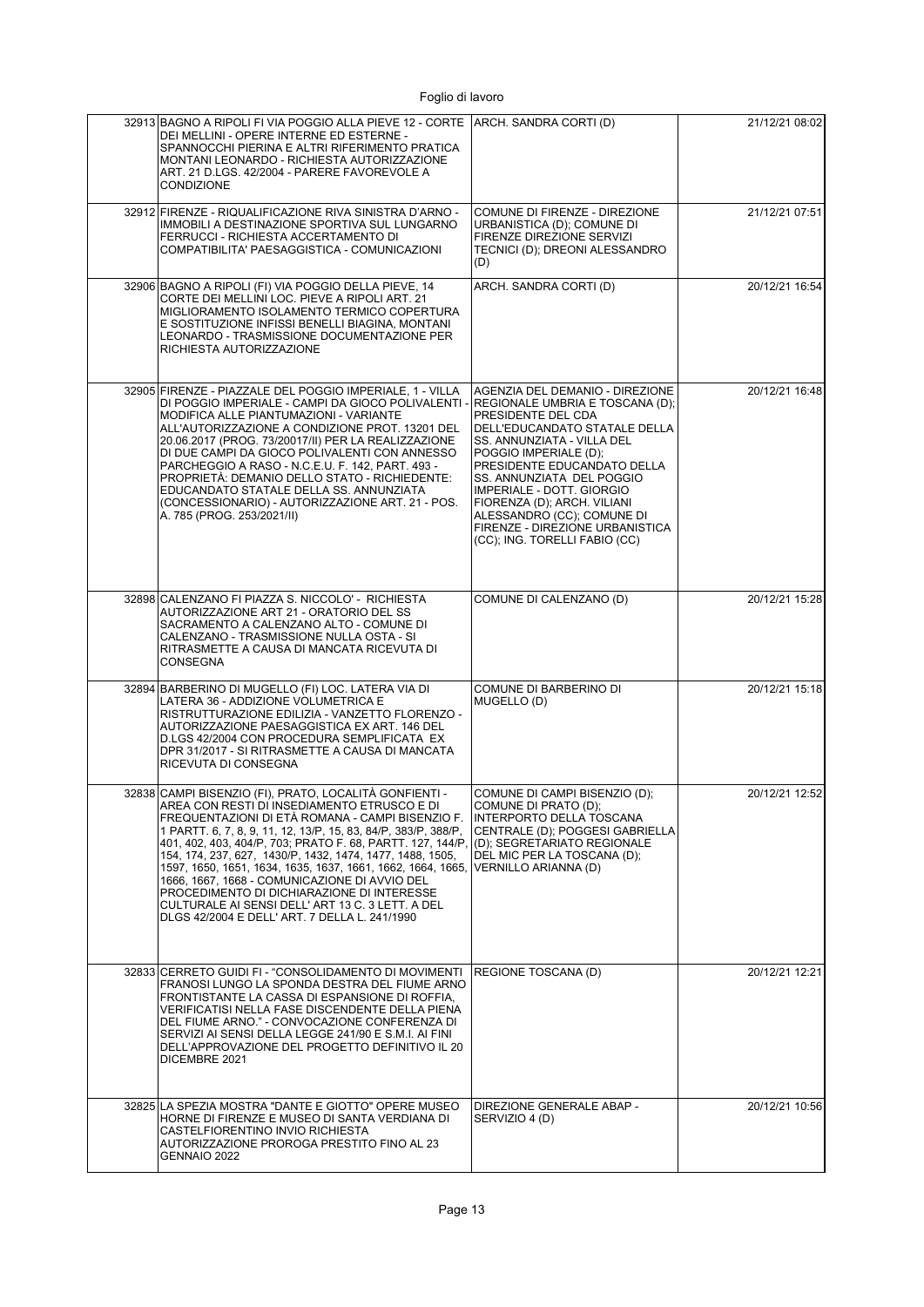| 32820 PROGETTO DI ELETTRIFICAZIONE DELLA LINEA<br>FERROVIARIA EMPOLI (FI) -SIENA (SI).PROCEDIMENTO<br>DI VERIFICA DI ASSOGGETTABILITÀ EX ART. 19 DEL<br>D.LGS. 152/2006 E ART. 48 DELLA L.R. 10/2010 NEI<br>COMUNI DI EMPOLI (FI), CASTEL FIORENTINO (FI),<br>CERTALDO (FI), BARBERINO-TAVARNELLE (FI),<br>POGGIBONSI (SI), CASTELLINA IN CHIANTI (SI),<br>MONTERIGGIONI (SI) E SIENA. PROPONENTE: R.F.I.<br>SPA.AVVIO DEL PROCEDIMENTO E RICHIESTA DI<br>CONTRIBUTI TECNICI ISTRUTTORI ENTRO IL GIORNO<br>21.12.2021 - TRASMISSIONE CONTRIBUTO | SEGRETARIATO REGIONALE DEL<br>MIC PER LA TOSCANA (D)                   | 20/12/21 10:06 |
|-------------------------------------------------------------------------------------------------------------------------------------------------------------------------------------------------------------------------------------------------------------------------------------------------------------------------------------------------------------------------------------------------------------------------------------------------------------------------------------------------------------------------------------------------|------------------------------------------------------------------------|----------------|
| 32816 PRATO VIA DELLA SACCA - INSTALLAZIONE DI SRB ILIAD COMUNE DI PRATO (D)<br>DENOMINATA PRATO S. LUCIA - ILIAD ITALIA SPA -<br>CONFERENZA DEI SERVIZI SEMPLIFICATA MODALITA'<br>ASINCRONA - TRASMISSIONE PARERE NEGATIVO                                                                                                                                                                                                                                                                                                                     |                                                                        | 20/12/21 09:38 |
| 32815 GREVE IN CHIANTI (FI) LOCALITA' UZZANO PARCO DEL<br>CASTELLO DI UZZANO VIA UZZANO 23 RICHIESTA<br>AUTORIZZAZIONE PER L'ESECUZIONE DI LAVORI ART.<br>21 DI POTATURA DI ALBERI                                                                                                                                                                                                                                                                                                                                                              | CASIMIRRI ARCH. PEC GIULIA (D)                                         | 20/12/21 09:31 |
| 32814 GREVE IN CHIANTI FI VIA CASE SPARSE - PROPOSTA DI<br>ACCOGLIMENTO - PRATICA EDILIZIA B.2021/698/A.P.S. -<br>RECINZIONE COLTURE PER PROTEZIONE DAI DANNI<br>DELLA FAUNA SELVATICA - SUE (FASC 2021/804) VILLA<br>VIGNAMAGGIO SOCIETA' AGRICOLA SRL - D.P.R. 31/2017<br>E S.M.I. AUTORIZZAZIONE PAESAGGISTICA<br>SEMPLIFICATA - TIPOLOGIA D'INTERVENTO B.21                                                                                                                                                                                 | COMUNE DI GREVE IN CHIANTI (D)                                         | 20/12/21 09:19 |
| 32813 GREVE IN CHIANTI FI LOC. TORSOLI LUCOLENA -<br>PROPOSTA DI ACCOGLIMENTO - PRATICA EDILIZIA<br>B.2021/693/A.P.S. TRAVAGLINI LORENZO - OPERE DI<br>URBANIZZAZIONE A SCORPORO QUOTA PARTE ONERI<br>B. 73/2020 - SUE (FASC 2021/794)<br>-D.P.R. 31/2017 E S.M.I. AUTORIZZAZIONE<br>PAESAGGISTICA SEMPLIFICATA - TIPOLOGIA<br>D'INTERVENTO B.12                                                                                                                                                                                                | COMUNE DI GREVE IN CHIANTI (D)                                         | 20/12/21 09:18 |
| 32812 GREVE IN CHIANTI (FI) ART. 27 - COMUNICAZIONE<br>INTERVENTI NECESSARI ED URGENTI ALLA SCUOLA<br>ELEMENTARE D. GIULIOTTI PER MESSA IN SICUREZZA<br><b>CONTROSOFFITTO</b>                                                                                                                                                                                                                                                                                                                                                                   | COMUNE DI GREVE IN CHIANTI (D)                                         | 20/12/21 09:16 |
| 32810 PROT. N. 26299/2021 - CERTALDO (FI) VIA ANTONIO<br>PACINOTTI, 17 DPR 31/2017 VARIANTE AUT. N. 11 DEL<br>14/04/2021 PER RIQUALIFICAZIONE ENERGETICA<br>SUPERBONUS 110% MANCINI PAOLO - TRASMISSIONE<br>DOCUMENTAZIONE PER RICHIESTA PARERE<br>AUTORIZZAZIONE PAESAGGISTICA SEMPLIFICATA<br>PRATICA N. 579/2021B                                                                                                                                                                                                                            | COMUNE DI CERTALDO (D)                                                 | 20/12/21 09:14 |
| 32809 RE: MIC SABAP-FI UO4-6_I 07/12/2021 0031565-P - GP<br>338627/2021 - FIRENZE VIA ENRICO PEA, 19 TUTELA<br>PAESAGGISTICA ART. 146 COIBENTAZIONE TETTO E<br>FACCIATE, INSTALLAZIONE PANNELLI FOTOVOLTAICI,<br>APERTURA DI NUOVE FINESTRE FERDINANDO MATERA<br>- TRASMISSIONE DOCUMENTAZIONE PER RICHIESTA<br>PARERE AUTORIZZAZIONE PAESAGGISTICA ORDINARIA<br>- PRATICA 8356/2021 - COMUNICAZIONE MOTIVI<br>OSTATIVI - TRASMISSIONE INTEGRAZIONI-PARERE FAV.<br>A CONDIZIONI DOPO INTEGRAZIONI                                               | COMUNE DI FIRENZE - DIREZIONE<br>URBANISTICA (D): GUIDA MICHELE<br>(D) | 20/12/21 09:11 |
| 32806 CERRETO GUIDI FI PIAZZA UMBERTO I 10 - MODIFICHE A COMUNE DI CERRETO GUIDI (D)<br>FABBRICATO AD USO COMMERCIALE - RICHIESTA<br>AUTORIZZAZIONE PAESAGGISTICA SEMPLIFICATA DPR<br>31/2017 P.E. 117/2021 PROSPERI ANDREA - PARERE<br>FAVOREVOLE A CONDIZIONI                                                                                                                                                                                                                                                                                 |                                                                        | 20/12/21 09:04 |
| 32805 COMUNE DI CAMPI BISENZIO - TRASMISSIONE<br>AUTORIZZAZIONE NUOVA DENOMINAZIONE DI AREA<br>VERDE SAN CRESCI IN "GIARDINI BENEDETTA LIBERIO"-<br>PARERE FAVOREVOLE                                                                                                                                                                                                                                                                                                                                                                           | PREFETTURA DI FIRENZE (D);<br>DEPUTAZIONE DI STORIA PATRIA<br>(CC)     | 20/12/21 09:03 |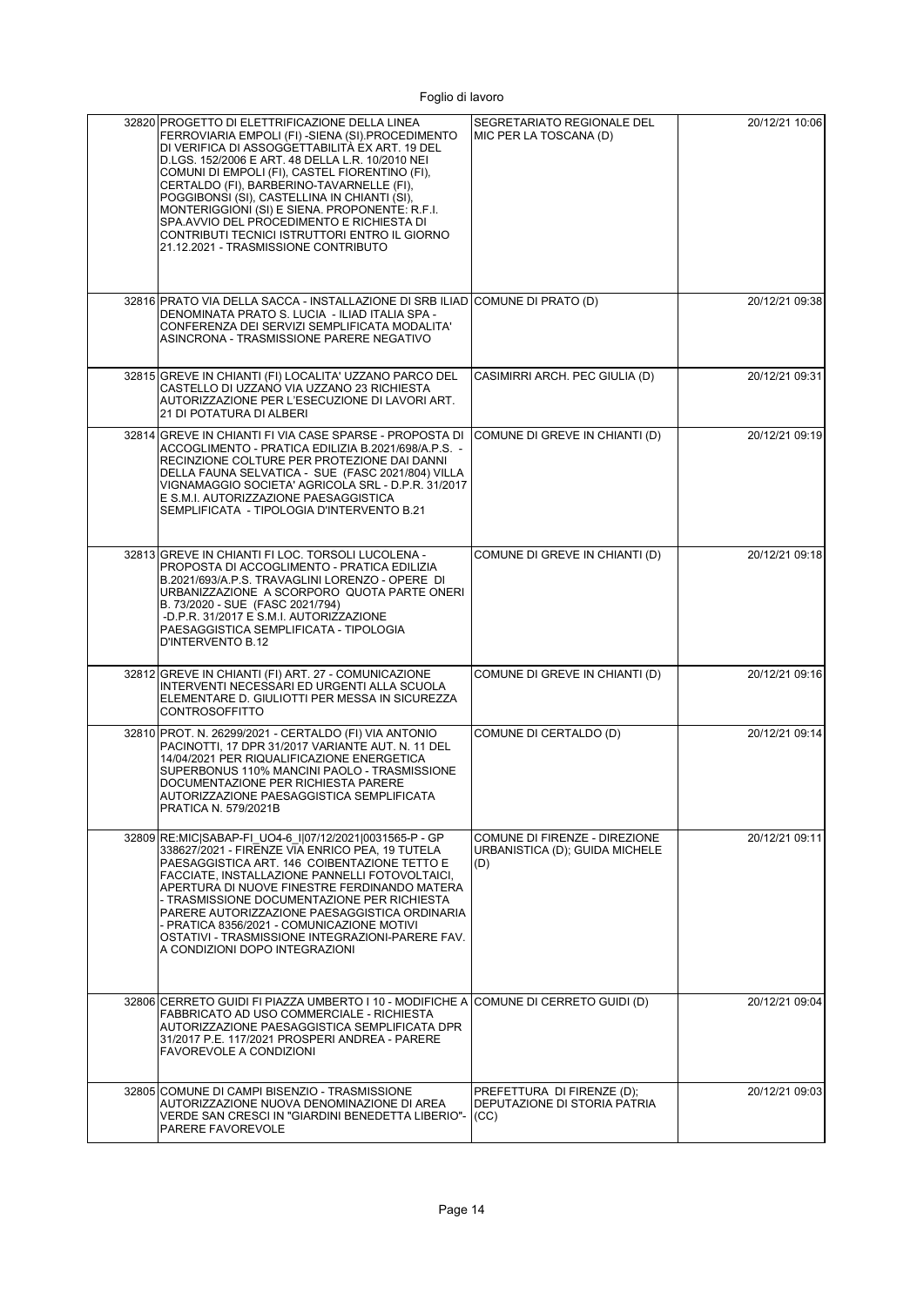| 32803 CERRETO GUIDI FI VIA DELLA LIBERTA' 44 -<br>INTERVENTO DI EFFICIENTAMENTO ENERGETICO E<br>MODIFICHE A FABBRICATO RESIDENZIALE - RICHIESTA<br>AUTORIZZAZIONE PAESAGGISTICA SEMPLIFICATA DPR<br>31/2017 P.E. 102/2021 CESARI ROBERTO - PARERE<br><b>FAVOREVOLE A CONDIZIONI</b>                                                                                                                          | COMUNE DI CERRETO GUIDI (D)                                                                | 20/12/21 09:00 |
|--------------------------------------------------------------------------------------------------------------------------------------------------------------------------------------------------------------------------------------------------------------------------------------------------------------------------------------------------------------------------------------------------------------|--------------------------------------------------------------------------------------------|----------------|
| 32799 CERRETO GUIDI FI VIA DI PETRIOLO - VARIANTE A.P.<br>36/2021 RICOSTRUZIONE FEDELE FABBRICATO<br>DENOMINATO SAN MARTINO FACENTE PARTE DEL<br>COMPLESSO FATTORIA DI PETRIOLO - TUTELA<br>PAESAGGISTICA SEMPLIFICATA DPR 31/2017 P.E.<br>120/2021 SOC. VIGNETO SAN MIGUEL - PARERE<br><b>FAVOREVOLE A CONDIZIONI</b>                                                                                       | COMUNE DI CERRETO GUIDI (D)                                                                | 20/12/21 08:54 |
| 32798 TRASMISSIONE VISTO SU CEL 118085/2021 -<br>FIRENZE - VIA DELLA CHIESA, 79-81-83 - SCUOLA<br>PRIMARIA E DELL'INFANZIA TORRIGIANI FERRUCCI -<br>VARIANTE PER ADEGUAMENTO SISMICO - IMMOBILE<br>PRESUNTIVAMENTE CULTURALE AI SENSI DELL'ART. 12,<br>COMMA 1 DEL D. LGS. N. 42/2004 - AUTORIZZAZIONE<br>PROT. SABAP_FI N. 15476 DEL 09/07/2019 - PROG. N.<br>289/19V.                                      | COMUNE DI FIRENZE DIREZIONE<br>SERVIZI TECNICI (D)                                         | 20/12/21 08:52 |
| 32778 LASTRA A SIGNA (FI) - APPROVAZIONE DEL PROGETTO<br>DEFINITIVO "CONSOLIDAMENTO DELLA SPONDA<br>DESTRA DEL TORRENTE PESA, IN LOC. GINESTRA<br>FIORENTINA, LUNGO LA PISTA DI SERVIZIO" (RIF. TIT.<br>13 1 888) - CONFERENZA DEI SERVIZI SIMULTANEA, IN<br>MODALITÀ SINCRONA E IN VIA TELEMATICA AI SENSI<br>DALL'ART. 14-TER DELLA L.241/1990 PER IL 20<br>DICEMBRE 2021 ORE 10:00 - PARERE DI COMPETENZA | CONSORZIO DI BONIFICA 3 MEDIO<br>VALDARNO (D)                                              | 20/12/21 07:15 |
| 32777 CAMPI BISENZIO FI VIA SALVADOR ALLENDE -<br>INSTALLAZIONE DI CABINE PER IMPIANTI TECNOLOGICI<br>A RETE - D.P.R. 31/2017 AUTORIZZAZIONE<br>PAESAGGISTICA SEMPLIFICATA - CECCHI ANDREA<br>LEGALE RAPPRESENTANTE DI ENEL X MOBILIY HPC<br>SRL - RICHIESTA PROT.N. 55163 DEL 01.10.2021<br>RELAZIONE ILLUSTRATIVA E PROPOSTA DI<br><b>ACCOGLIMENTO</b>                                                     | COMUNE DI CAMPI BISENZIO (D)                                                               | 18/12/21 08:47 |
| 32776 ENEL CAMPI BISENZIO (FI) VIA SAFFI - VIA PIMENTAL<br>ART. 28 E LRT 39/2005 COSTRUZIONE NUOVE LINEE<br>SOTTERRANEA IN MT E BT PRATICA N.2421532 -<br>RICHIESTA DI AUTORIZZAZIONE                                                                                                                                                                                                                        | ENEL(D)                                                                                    | 18/12/21 08:44 |
| 32775 ENEL CAMPI BISENZIO (FI) VIA DELLE PERTICHE ART. 28 ENEL (D)<br>E LRT 39/2005 COSTRUZIONE NUOVA LINEA AEREA IN<br>BASSA TENSIONE PRATICA N. 2434592 - RICHIESTA DI<br><b>AUTORIZZAZIONE</b>                                                                                                                                                                                                            |                                                                                            | 18/12/21 08:42 |
| 32774 FIRENZE MUSEO NOVECENTO: VINICIO BERTI, MOTIVI<br>DECORATIVI ASTRATTI,-COSTRUZIONE REALTA<br>TOTALE, 1950, FIRMATO E DATATO; ACRILICO E CHINA<br>SU FAESITE, CM 125 X 200. OPERA CONSERVATA<br>PRESSO I DEPOSITI DEL MUSEO NOVECENTO, FIRENZE<br>-, INV. MCF-MPP-BER 2015-435.<br>AUTORIZZAZIONE ALL'INTERVENTO DI RESTAURO AI<br>SENSI DELL'ART. 21 CO.4 E 5 DEL D. LGS 42/2004<br>SS.MM.II.<br>Е     | COMUNE DI FIRENZE - DIREZIONE<br>CULTURA E SPORT (D); SILVIA<br>FIASCHI RESTAURATRICE (CC) | 18/12/21 08:18 |
| 32773 QUESTURA DI FIRENZE - COMMISSARIATO P.S. DI<br>EMPOLI (FI). INTEGRAZIONE A NOTA SABAP PROT:<br>28935 DEL 09.11.2021. RICHIESTA DOCUMENTAZIONE<br>FOTOGRAFICA SU SUPPORTO DIGITALE.                                                                                                                                                                                                                     | GLAUCO ANGELETTI (D); QUESTURA<br>DI FIRENZE - COMMISSARIATO DI<br>P.S. DI EMPOLI (D)      | 17/12/21 17:26 |
| 32772 LEGIONE CARABINIERI TOSCANA - COMANDO<br>PROVINCIALE DI PRATO - STAZIONE DI POGGIO A<br>CAIANO (PO). PROCEDURA ROTTAMAZIONE ARMI (D.M.<br>14.04.1982), NUMERO DUE ELENCHI 114/136-35/1995<br>(ARMI DA N.1 A N.32; ARMI DA N.1 A N. 29). INVIO NULLA<br>OSTA                                                                                                                                            | COMANDO PROVINCIALE<br>CARABINIERI DI PRATO (D); GLAUCO<br>ANGELETTI (D)                   | 17/12/21 17:15 |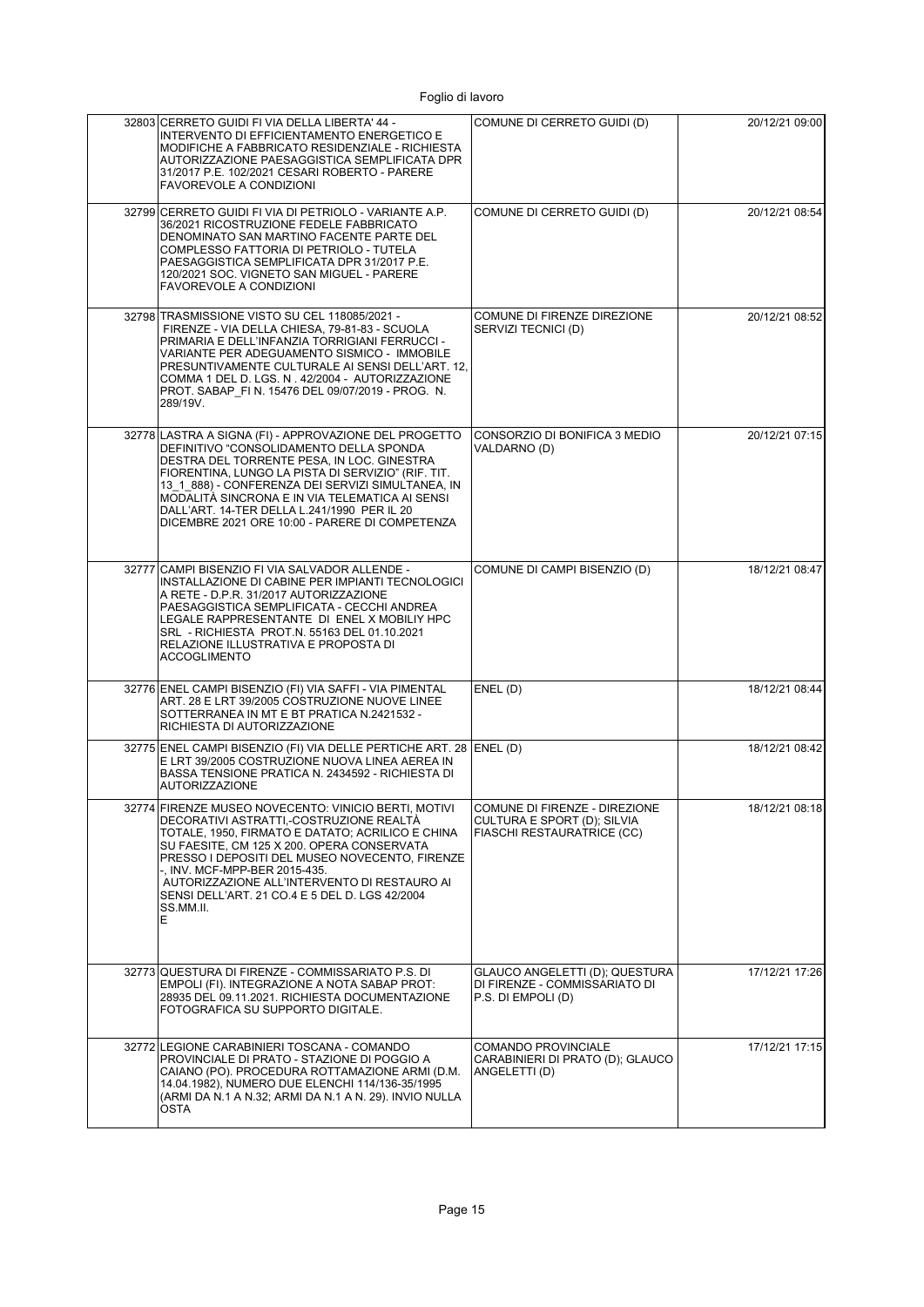| 32771 LEGIONE CARABINIERI TOSCANA - STAZIONE DI<br>MONTELUPO FIORENTINO (FI) - PROCEDURA<br>ROTTAMAZIONE ARMI (D.M. 14.04.1982), ELENCO 169/2-<br>2. INVIO NULLA OSTA ED ELENCO ARMI SELEZIONATE<br>PER ULTERIORE DOCUMENTAZIONE FOTOGRAFICA                                                                                              | GLAUCO ANGELETTI (D); LEGIONE<br>CARABINIERI TOSCANA - STAZIONE<br>DI MONTELUPO FIORENTINO (D)                   | 17/12/21 17:06 |
|-------------------------------------------------------------------------------------------------------------------------------------------------------------------------------------------------------------------------------------------------------------------------------------------------------------------------------------------|------------------------------------------------------------------------------------------------------------------|----------------|
| 32770 LEGIONE CARABINIERI TOSCANA -STAZIONE DI LASTRA<br>A SIGNA - PROCEDURA ROTTAMAZIONE ARMI (D.M.<br>14.04.1982) ELENCO 48/7-0/2020 (ARMI DA N.1 A N.100).<br>INVIO NULLA OSTA E SELEZIONE ARMA DESTINAZIONE<br>MUSEALE (N.9 DELL'ELENCO)                                                                                              | GLAUCO ANGELETTI (D); STAZIONE<br>CARABINIERI TOSCANA STAZIONE<br>DI LASTRA A SIGNA (D)                          | 17/12/21 16:58 |
| 32769 LEGIONE CARABINIERI TOSCANA - COMPAGNIA DI<br>EMPOLI - NUCLEO OPERATIVO E RADIOMOBILE. INVIO<br>NULLA OSTA ROTTAMAZIONE ARMI (D.M. 14.04.1982)                                                                                                                                                                                      | GLAUCO ANGELETTI (D); LEGIONE<br>CARABINIERI TOSCANA - STAZIONE<br>DI EMPOLI (D)                                 | 17/12/21 16:52 |
| 32768 LEGIONE CARABINIERI TOSCANA - COMPAGNIA<br>FIRENZE OLTRARNO ELENCO 37/42-3-2007 - INVIO<br>NULLA OSTA ROTTAMAZIONE ARMI (D.M. 14.04.1982)                                                                                                                                                                                           | <b>COMPAGNIA CARABINIERI</b><br>OLTRARNO (D); GLAUCO ANGELETTI<br>(D)                                            | 17/12/21 16:44 |
| 32767 BORGO SAN LORENZO. COMANDO COMPAGNIA<br>CARABINIERI - PROCEDURA ROTTAMAZIONE ARMI IN<br>GIACENZA PRESSO LA STAZIONE CC DI SAN PIERO A<br>SIEVE (FI). INVIO NULLA OSTA A ELENCO 130/5-1-/2021<br>(ARMI DA N.1 A N.30)                                                                                                                | GLAUCO ANGELETTI (D); STAZIONE<br>CARABINIERI BORGO SAN LORENZO<br>(D)                                           | 17/12/21 16:36 |
| 32766 COMUNICAZIONE RIDUZIONE MALATTIA BREVI<br>ASSENZE SIG. ABBRUZZESE ANDREA N. PARTITA<br>271807                                                                                                                                                                                                                                       | RAGIONERIA TERRITORIALE DELLO<br>STATO - FIRENZE (D);<br><b>COORDINATORE UFFICIO</b><br>PERSONALE (CC)           | 17/12/21 16:34 |
| 32765 BORGO SAN LORENZO FI COMANDO COMPAGNIA<br>CARABINIERI - PROCEDURA PER LA ROTTAMAZIONE<br>DELLE ARMI IN GIACENZA PRESSO LA STAZIONE CC DI<br>BORGO SAN LORENZO (FI) - INVIO NULLA OSTA A<br>ELENCO 130/1-1-/2021 (ARMI DA N.1 A N.61)                                                                                                | GLAUCO ANGELETTI (D); STAZIONE<br>CARABINIERI BORGO SAN LORENZO<br>(D)                                           | 17/12/21 16:29 |
| 32762 QUESTURA DI FIRENZE - DIVISIONE PAS. PROCEDURA<br>RICHIESTA VERIFICA INTERESSE STORICO PER<br>DISATTIVAZIONE ARMI (D.IM. 14/04/1982). PINZAUTI<br>ANTONIO LEGALE RAPPRESENTATE ARMERIA RIVA<br>D'ARNO SRL. INVIO NULLA OSTA- SI TRASMETTE<br>NUOVAMENTE LA NOTA CON LA CORREZIONE DEL<br><b>REFUSO</b>                              | QUESTURA DI FIRENZE - UFFICIO<br>ARMI E ESPLOSIVI (D); GLAUCO<br>ANGELETTI (CC)                                  | 17/12/21 16:21 |
| 32759 PROCEDURA ROTTAMAZIONE ARMI (D.M. 14.04.1982) -<br>ELENCHI STAZIONI CC SCANDICCI, BADIA A SETTIMO,<br>MONTESPERTOLI E SAN CASCIANO VAL DI PESA -<br>NULLA OSTA ROTTAMAZIONE E SELEZIONE N.1 ARMA<br>(STAZIONE CC SAN CASCIANO IN VAL DI PESA, ELENCO<br>78/12-1, ARMA N.40) A SEGUITO DI TRASMISSIONE<br>DOCUMENTAZIONE FOTOGRAFICA | GLAUCO ANGELETTI (D); LEGIONE<br>CARABINIERI TOSCANA -<br>COMPAGNIA DI SCANDICCI (FI) (D)                        | 17/12/21 16:12 |
| 32754 QUESTURA DI FIRENZE, COMMISSARIATO P.S.<br>OLTRARNO - NULLA OSTA ROTTAMAZIONE ARMI E<br>RICHIESTA VISIONE AUTOPTICA DI ALCUNE ARMI<br>(ELENCO DA N.304 A N.553)                                                                                                                                                                     | COMMISSARIATO P.S. OLTRARNO<br>FIRENZE (D); GLAUCO ANGELETTI<br>(D)                                              | 17/12/21 15:59 |
| 32751 CONTROLLO DELLA PRESENZA IN SERVIZIO DEL<br>PERSONALE ASSEGNATO (ART. 21 DEL D. LGS.<br>165/2001) EFFETTUATO IN DATA 15 DICEMBRE 2021                                                                                                                                                                                               | ORGANISMO INDIPENDENTE PER LA<br>VALUTAZIONE DELLA<br>PERFORMANCE (D); SEGRETARIATO<br><b>GENERALE MIBAC (D)</b> | 17/12/21 15:49 |
| 32727 VICCHIO (FI). MUSEO DIOCESANO "BEATO ANGELICO":<br>LETTERA DI COMUNICAZIONI AL COMUNE DI VICCHIO A<br>SEGUITO DEL SOPRALLUOGO CONGIUNTO DEL 26<br>NOVEMBRE 2021.                                                                                                                                                                    | COMUNE DI VICCHIO (D); MON.<br>GIOVANNI PACCOSI DIRETTORE<br>UFFICIO ARTE SACRA DIOCESI<br>FIRENZE (CC)          | 17/12/21 14:44 |
| 32725 PELAGO E PONTASSIEVE FI - CONFERENZA DI SERVIZI<br>AI SENSI DELLA LEGGE 241/90 E S.M.I. FORMA<br>SIMULTANEA MODALITÀ SINCRONA DEL 20/12/2021,<br>FINALIZZATA ALL'APPROVAZIONE DEL PROGETTO<br>DEFINITIVO DI "RISAGOMATURA DEL FIUME SIEVE ALLA<br>CONFLUENZA NEL FIUME ARNO". CONFERIMENTO<br>DELEGA ARCH. MICHELE CORNIETI         | REGIONE TOSCANA (D)                                                                                              | 17/12/21 14:42 |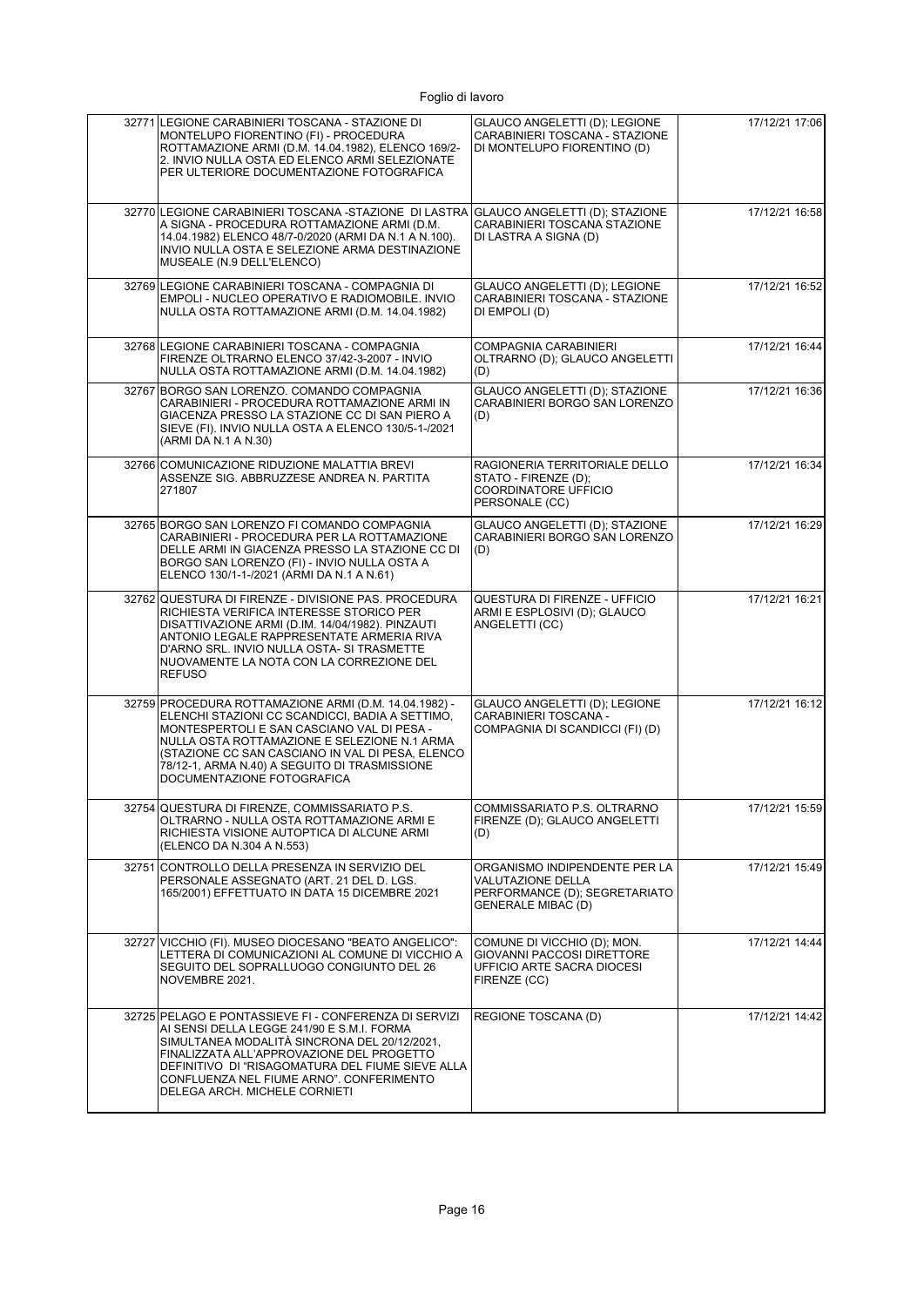| 32719 TRATTATIVA DIRETTA N. 1962696 - RICHIESTA OFFERTA ATD ELISA DI BELLO (D)<br>- D.S. 577/2021 AFFIDAMENTO AI SENSI DELL'ART.36<br>COMMA 2 A) DEL DECRETO LEGISLATIVO N. 50 DEL 18<br>APRILE 2016 DI: "NOLEGGIO MACCHINE MACCHINE DA<br>UFFICIO (MULTIFUNZIONE, FOTOCOPIATRICI, TELEFAX)<br>PRESSO LA SABAP FI E SERVIZIO DI ASSISTENZA<br>TECNICA.";<br>COD. CUP: N/D FUNZIONAMENTO<br>COD. CIG: Z49346998B        |                                                                                 | 17/12/21 14:28 |
|------------------------------------------------------------------------------------------------------------------------------------------------------------------------------------------------------------------------------------------------------------------------------------------------------------------------------------------------------------------------------------------------------------------------|---------------------------------------------------------------------------------|----------------|
| 32716 VAGLIA (FI) - SP 103 "DI BIVIGLIANO" - LAVORI DI MESSA<br>IN SICUREZZA DEL TRATTO DI VIABILITA AL KM 2+500<br>SOGGETTO A FRANA - LOTTO 2 -PROGETTO DEFINITIVO<br>CONFERENZA DEI SERVIZI SEMPLIFICATA AI SENSI<br>DELLA L.241/90 E S.M.I. - COMUNICAZIONE - RICHIESTA<br>ELEMENTI ISTRUTTORI                                                                                                                      | CITTA' METROPOLITANA DI FIRENZE<br>(D)                                          | 17/12/21 14:25 |
| 32709 FIRENZE - COMPLESSO MUSEALE DEGLI UFFIZI. LAVORI<br>DI RESTAURO ARCHITETTONICO E STRUTTURALE,<br>ADEGUAMENTO FUNZIONALE CON REALIZZAZIONE DI<br>IMPIANTI MECCANICI, ELETTRICI E SPECIALI.<br>ACCORDO QUADRO E PROTOCOLLO D'INTESA N°205/12<br>SUC.<br>INVIO FATTURE - ARTERIA - GLIARDONI - BELLOCCHI                                                                                                            | GALLERIE DEGLI UFFIZI (D); -<br>UFFICIO ECONOMATO (CC)                          | 17/12/21 14:00 |
| 32703 AUTORIZZAZIONE ALL'INTERVENTO DI RESTAURO<br>DELLO SCUDO RAFFIGURANTE PALVESE BONAMICI,<br>TADDEO DI BARTOLO, LEGNO DIPINTO E PELLE, H<br>1.42X1.67, AI SENSI DELL'ART. 21 C. 4. E 31 DEL D.LGS<br>42/2004. (VS PROT. 395825 DEL 9/12/2021)                                                                                                                                                                      | <b>NESI ANTONELLA (D)</b>                                                       | 17/12/21 13:51 |
| 32682 FIRENZE PIAZZALE DELLE CASCINE (LATO UNIVERSITA')<br>- MERCATO CAMPAGNA AMICA - AGGIORNAMENTO<br>DATE SVOLGIMENTO IL 24.12 E 31.12.2021 - SUAP -<br>FEDERAZIONE INTERPROVINCIALE COLTIVATORI<br>DIRETTI DI FIRENZE E PRATO ASSOCIAZIONE -<br>COMUNICAZIONE (5/2021/CAP)-PARERE FAVOREVOLE                                                                                                                        | COMUNE DI FIRENZE DIREZIONE<br>SVILUPPO ECONOMICO UFFICIO<br>SUOLO PUBBLICO (D) | 17/12/21 12:41 |
| 32677 FIRENZE VIA DI SCANDICCI, 301 CASTELLO DI<br>TORREGALLI ART. 21 MANUTENZIONE STRAORDINARIA<br>GIUSTINI GABRIELLA - TRASMISSIONE<br>DOCUMENTAZIONE PER RICHIESTA AUTORIZZAZIONE -<br>PARERE FAVOREVOLE                                                                                                                                                                                                            | FRANCINI ARCH. BRUNO (D)                                                        | 17/12/21 12:26 |
| 32674 FIRENZE VIA DI BELLOSGUARDO 12 - FABBRICATI<br>ANNESSI A VILLA FIORAVANTI ART. 21 RESTAURO<br>CONSERVATIVO CON CONSOLIDAMENTO<br>STRUTTURALE ED ISOLAMENTO DEGLI EDIFICI EX CASA<br>DEL PORTIERE, EX CASA DEL CONTADINO, EX GATTAIA<br>BALDINI LAURA PER MARTINFIRST SOC. SEMPLICE REA<br>FI-540787 - TRASMISSIONE DOCUMENTAZIONE PER<br>RICHIESTA AUTORIZZAZIONE -PRATICA SOSPESA IN<br>ATTESA DI IONTEGRAZIONI | GIGLI ARCH. LUCA (D)                                                            | 17/12/21 12:14 |
| 32658 ABETONE CUTIGLIANO PT - TAGLIO PIANTE E OPERE DI<br>MANUTENZIONE SPAZI ESTERNI VIA DEL BRENNERO<br>FRAZIONE LA CONSUMA E TRATTO DI STRADA LOC. LA<br>BUCA-LE REGINE - UNIONE DEI COMUNI MONTANI<br>APPENNINO PISTOIESE - AUTORIZZAZIONE<br>PAESAGGISTICA SEMPLIFICATA DPR 31/2017 -<br>RICHIESTA PARERE PRATICA 2021/141-PARERE<br><b>FAVOREVOLE CON PRESCRIZIONI</b>                                            | COMUNE DI ABETONE CUTIGLIANO<br>(D)                                             | 17/12/21 11:25 |
| 32656 ABETONE CUTIGLIANO PT - TAGLIO DI MANUTENZIONE<br>PER LA MESSA IN SICUREZZA DA CADUTA PIANTE DI<br>ALCUNI TRATTI DEL COMPLESSO SCIISTICO<br>CHIERRONI-LE REGINE - CARABINIERI FORESTALE<br>REPARTO BIODIVERSITA' DI PISTOIA - AUTORIZZAZIONE<br>PAESAGGISTICA SEMPLIFICATA DPR 31/2017 -<br>RICHIESTA PARERE PRATICA 2021/148 - INVIO 1 DI 4-<br>PARERE FAVOREVOLE CON PRESCRIZIONI                              | COMUNE DI ABETONE CUTIGLIANO<br>(D)                                             | 17/12/21 11:21 |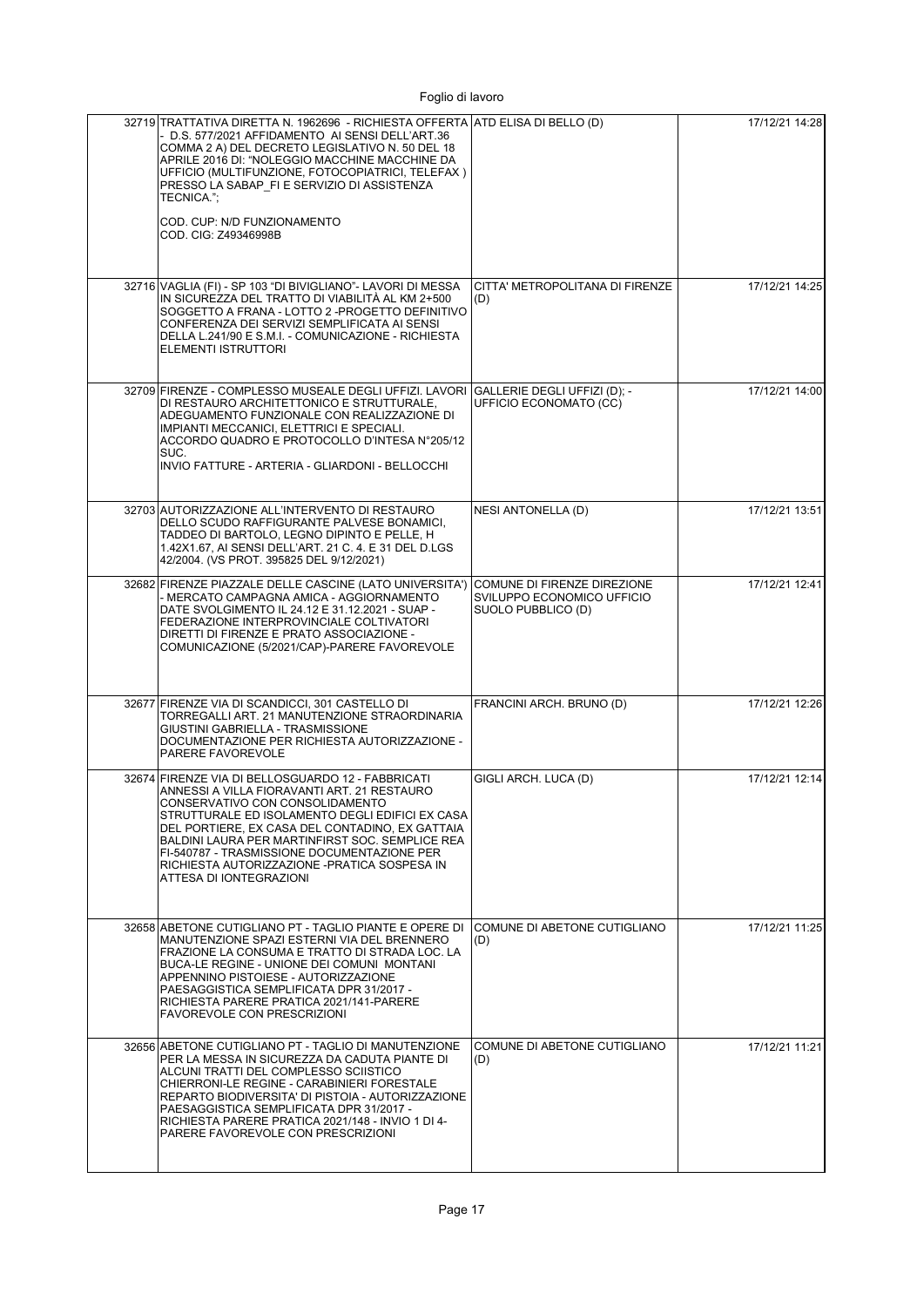| 32653 ENEL MONTAIONE (FI) LOC. ALBERI ART. 28 E LRT<br>39/2005 ELETTRODOTTO INTERRATO A BT CON<br>ALLACCIAMENTO ED IMPIANTO ELETTRICO DI NUOVO<br>CLIENTE PRATICA N. 2424400 - AUTORIZZAZIONE AI<br>LAVORI DI SCAVO                                                                                                                                                                                                                                                                                                                          | ENEL(D)                                                                                                                             | 17/12/21 11:07 |
|----------------------------------------------------------------------------------------------------------------------------------------------------------------------------------------------------------------------------------------------------------------------------------------------------------------------------------------------------------------------------------------------------------------------------------------------------------------------------------------------------------------------------------------------|-------------------------------------------------------------------------------------------------------------------------------------|----------------|
| 32652 46.18.2.2021. - SFORZA FRANCESCO - DETENZIONE DI<br>REPERTI ARCHEOLOGICI DA PARTE DI PRIVATI IN<br>SCANDICCI FI VIA DONIZETTI 73 - COMUNICAZIONE                                                                                                                                                                                                                                                                                                                                                                                       | NUCLEO CARABINIERI TUTELA<br>PATRIMONIO CULTURALE FIRENZE<br>PEC(D)                                                                 | 17/12/21 11:05 |
| 32651 BARBERINO TAVARNELLE(FI) NUOVO LAVORO<br>ESTENSIONE RETE - GENNAIO 2022 - VIA STRADA<br>MARROCCO 39 PROG. 3599 - 2021 - TRASMISSIONE<br>DOCUMENTAZIONE - AUTORIZZAZIONE ARCHEOLOGICA<br>AI SENSI DEL'ART. 28 DEL D. LGS. 42/2004                                                                                                                                                                                                                                                                                                       | TOSCANA ENERGIA (D)                                                                                                                 | 17/12/21 11:02 |
| 32649 O.D.A. N. 6544271 - D.S. 579/2021 - AFFIDAMENTO AI<br>SENSI DELL'ART.36 COMMA 2 A) DEL DECRETO<br>LEGISLATIVO N. 50 DEL 18 APRILE 2016 E SS.MM. II.:<br>"FORNITURA DI N. 6 PERSONAL COMPUTER LENOVO<br>11DA002TIX CI5-10400 16GB RAM SSD 512GB WINDOWS<br>10 PROFESSIONAL";<br>COD. CUP: N/D FUNZIONAMENTO<br>COD. CIG: ZD13472EF4                                                                                                                                                                                                     | BLEAKA SOC. (D)                                                                                                                     | 17/12/21 10:57 |
| 32648 MONTECATINI TERME PT - AUTORIZZAZIONE UNICA PER COMUNE DI MONTECATINI TERME<br>L'ESECUZIONE DI OPERE E LAVORI DI QUALUNQUE<br>GENERE SUI BENI CULTURALI (ART.10, COMMA 5 E<br>ART.12 COMMA 1 DEL D.LGS. N.42/2004) E AI SENSI<br>DELL'ART.16 COMMA 1 DEL D.P.R. N.31/2017) - OPERE DI<br>MESSA IN SICUREZZA DEL TERRAPIENO A SOSTEGNO<br>DELL'AREA CIRCOSTANTE LA ROCCA DI MONTECATINI<br>ALTO CON RIPRISTINO DEL CORRETTO DEFLUSSO<br>DELLE ACQUE METEORICHE - COMUNE DI<br>MONTECATINI TERME - TRASMISSIONE<br><b>AUTORIZZAZIONE</b> | (PT) (D)                                                                                                                            | 17/12/21 10:57 |
| 32647 FIRENZE ART. 21 NASTI ILARIA PER COMUNE DI<br>FIRENZE MANUTENZIONE STRAORDINARIA DI PIAZZA<br>SANTA CROCE - ABBATTIMENTO BARRIERE<br>ARCHITETTONICHE - TRASMISSIONE<br>DOCUMENTAZIONE PER RICHIESTA AUTORIZZAZIONE<br>PARERE FAVORVOLE CON PRESCRIZIONI<br>ARCHEOLOGICHE PROG. 603/21                                                                                                                                                                                                                                                  | COMUNE DI FIRENZE<br>INFRASTRUTTURE E MOBILITÀ (D)                                                                                  | 17/12/21 10:54 |
| 32646 UGOLINI C/ MIC AVVERSO SENT. TAR TOSCANA N. 837<br>DEL 2021- RAPPORTO - RIF. AVV. DELLO STATO AFF.<br>LEGALE. 046428/2021                                                                                                                                                                                                                                                                                                                                                                                                              | AVV. GENERALE DELLO STATO SEZ.<br>4 (D); AVV. STATO ZERMAN (D)                                                                      | 17/12/21 10:52 |
| 32645 SR 302 KM 27 + 930 - RICOSTRUZIONE NUOVO<br>ATTRAVERSAMENTO IN SOSTITUZIONE DEL PONTE A<br>GRATICCIO IN C.A. NEL COMUNE DI BORGO SAN<br>LORENZO - CONFERENZA DEI SERVIZI SEMPLIFICATA AI<br>SENSI DELLA L.241/90 E S.M.I. - TRASMISSIONE PARERE<br><b>FAVOREVOLE CON PRESCRIZIONI</b>                                                                                                                                                                                                                                                  | CITTA' METROPOLITANA DI FIRENZE<br>(D)                                                                                              | 17/12/21 10:52 |
| 32643 FIRENZE PIAZZALE DI PORTA ROMANA 9 -<br>INTEGRAZIONE VOLONTARIA DOCUMENTI DI SINTESI<br>PROGETTO ESECUTIVO ANTINCENDIO DELL'ISTITUTO<br>ISA DI PORTA ROMANA TRASMESSO IL 23 LUGLIO CON<br>PROT. 085 3246 - PARERE FAVOREVOLE CON<br><b>PRESCRIZIONI</b>                                                                                                                                                                                                                                                                                | CITTA' METROPOLITANA DI FIRENZE<br>(D); MAGOTTI ING. ARDILIO -<br>CAIREPRO (D)                                                      | 17/12/21 10:47 |
| 32642 RICORSO AL TAR TOSCANA - COMUNE DI RIGNANO<br>SULL'ARNO C/ AUTORITÀ IDRICA TOSCANA ET ALL. -<br>RAPPORTO - RIF. AVV. DISTRETTUALE DELLO STATO DI<br>FIRENZE CT. 3482/21                                                                                                                                                                                                                                                                                                                                                                | AVV GABRIELLA ONANO (D);<br>AVVOCATURA DISTRETTUALE<br>(DELLO STATO FIRENZE (D)                                                     | 17/12/21 10:42 |
| 32641 TASSE AUTOMOBILISTICHE - AVVISO BONARIO ANNO<br>2019 TARGA FIL37504 TRASMISSIONE NOTA DI<br>COMPETENZA                                                                                                                                                                                                                                                                                                                                                                                                                                 | SOPRINTENDENZA ARCHEOLOGIA<br>BELLE ARTI E PAESAGGIO PER LE<br>PROVINCE DI SIENA, AREZZO E<br>GROSSETO (D); REGIONE TOSCANA<br>(CC) | 17/12/21 10:41 |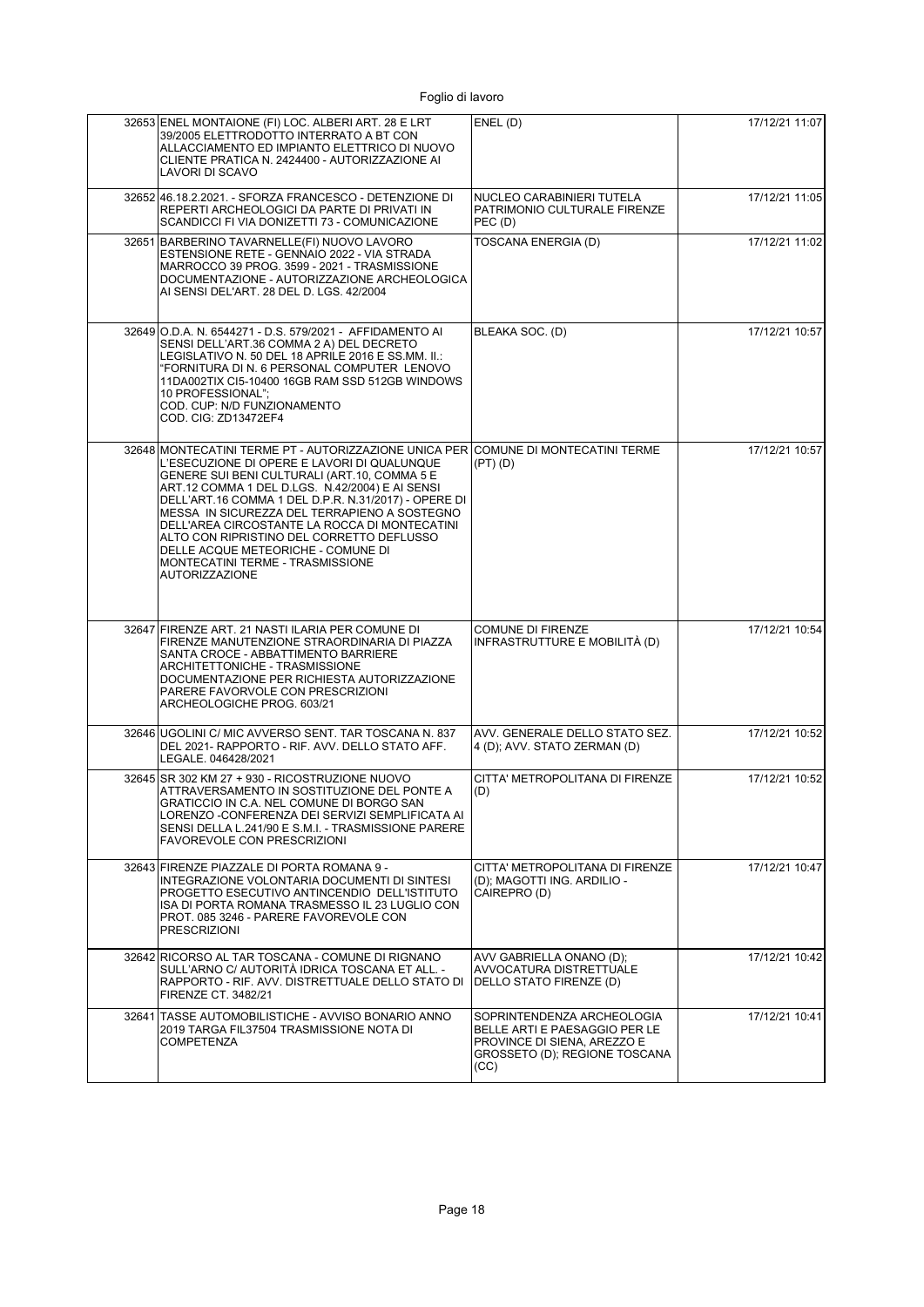| 32639 FIRENZE ISTITUTO GEOGRAFICO MILITARE<br>FABBRICATO SAN MARCO ID 4351 - ART. 21 LAVORI DI<br>RIFACIMENTO DELLA PAVIMENTAZIONE DEI LOCALI EX<br>OFFICINE DI STAMPA DI BACCO MASSIMO ESERCITO<br>ITALIANO - MINISTERO DELLA DIFESA - TRASMISSIONE<br>DOCUMENTAZIONE PER RICHIESTA AUTORIZZAZIONE -<br>PARERE FAVOREVOLE PROG. 577/21                   | FORZE OPERATIVE NORD 7°<br>REPARTO INFRASTRUTTURE -<br>ESERCITO ITALIANO (D)        | 17/12/21 10:35 |
|-----------------------------------------------------------------------------------------------------------------------------------------------------------------------------------------------------------------------------------------------------------------------------------------------------------------------------------------------------------|-------------------------------------------------------------------------------------|----------------|
| 32633 FIRENZE VIA DEL PERGOLINO 10 - MANUTENZIONE<br>ORDINARIA E STRAORDINARIA INTERNA - ISTITUTO<br>AVVENTISTA DI CULTURA BIBLICA - RICHIESTA<br>AUTORIZZAZIONE ART. 21 D.LGS. 42/2004-PARERE<br>FAVOREVOLE PROG. 528/21                                                                                                                                 | ISTITUTO AVVENTISTA DI CULURA<br>BIBLICA (D)                                        | 17/12/21 10:12 |
| 32629 ART.21. FIRENZE ACCADEMIA DI BELLE ARTI RICHIESTA<br>INVIO AUTORIZZAZIONE E VERBALE DI<br>TRASFERIMENTO PER RESTAURO CONSERVATIVO O<br>RIPULITURA DI OPERE CONSERVATE NELLE<br>COLLEZIONI D'ARTE IN PREVISIONE DELLA MOSTRA<br>DEDICATA AD ANTONIO CANOVA IL CULTO DEL BELLO<br>FIRENZE ACCADEMIA DI BELLE ARTI 30/06-09/10/2022 -<br>NUOVO INOLTRO | <b>ACCADEMIA DI BELLE ARTI FIRENZE</b><br>(D)                                       | 17/12/21 10:01 |
| 32627 FIRENZE VIA CESARE BATTISTI, 10 ISTITUTO<br>GEOGRAFICO MILITARE FABBRICATO SAN MARCO ID<br>4351 - ART. 21 RESTAURO DELLE COLONNE IN PIETRA<br>SERENA DEL LOCALE SALA DE VECCHI DI BACCO<br>MASSIMO ESERCITO ITALIANO - MINISTERO DELLA<br>DIFESA - TRASMISSIONE DOCUMENTAZIONE PER<br>RICHIESTA AUTORIZZAZIONE-PARERE FAVOREVOLE<br>PROG. 578/21    | FORZE OPERATIVE NORD 7°<br><b>REPARTO INFRASTRUTTURE -</b><br>ESERCITO ITALIANO (D) | 17/12/21 09:57 |
| 32623 P.E. N. 708/2021 DEL 15/03/2021 AP - PISTOIA VIA DI<br>SCIABOLINO SNC - BIAGNI GIAMPIERO -<br>AUTORIZZAZIONE PAESAGGISTICA ART. 146 D.LGS.<br>42/2004 - INVIO OSSERVAZIONI/INTEGRAZIONI-PARERE<br><b>FAVOREVOLE</b>                                                                                                                                 | COMUNE DI PISTOIA (D)                                                               | 17/12/21 09:51 |
| 32622 FIRENZE PIAZZA SAN MARCO, 4 ART. 21<br>RIORGANIZZAZIONE FUNZIONALE E LA MESSA A<br>NORMA DELLA CABINA DI REGIA AL PRIMO PIANO<br>PALAZZO DEL RETTORATO PETRUCCI ALESSANDRA<br>PER UNIVERSITA' DEGLI STUDI DI FIRENZE -<br>TRASMISSIONE DOCUMENTAZIONE PER RICHIESTA<br>AUTORIZZAZIONE PARERE FAVOREVOLE PROG. 588/21                                | UNIVERSITA' DEGLI STUDI DI<br>FIRENZE (D)                                           | 17/12/21 09:51 |
| 32620 FIRENZE VIA GIOVANNI PIANTANIDA, 12 VILLA<br>BARGAGLI PETRUCCI EX PALAGIO DEGLI SPINI ART. 21<br>MANUTENZIONE FACCIATE (BONUS FACCIATA)<br>SABATINI CLAUDIO PER FINBEST SPA - TRASMISSIONE<br>DOCUMENTAZIONE PER RICHIESTA AUTORIZZAZIONE-<br>PARERE FAVOREVOLE CON PRESCRIZIONI                                                                    | POLI ARCH. FLORIANO (D)                                                             | 17/12/21 09:42 |
| 32612 FIRENZE VIA DEI BARDI 5 - FIORINO SRL - NULLAOSTA<br>PROT.21656 DEL 25.08.2021 - TRASMISSIONE<br>INTEGRAZIONI A SOSTITUZIONE PROGETTO<br>STRUTTURALE COME DA PRESCRIZIONI- PARER<br><b>FAVOREVOLE</b>                                                                                                                                               | ARCH. MAURIZIO DE VITA (D)                                                          | 17/12/21 08:59 |
| 32611 FIRENZE, VIALE EUROPA, VIA DI RIPOLI, VIA SPAGNA E<br>VIUZZO DEL POZZETTO. REALIZZAZIONE CABINA<br>MT/BT E RELATIVI ELETTRODOTTI INTERRATI A MT E BT<br>COME DA VS RICHIESTA PRATICA 2434056 (VS. PROT.<br>1078719 DEL 06.12.2021); PROT. SABAP 31993 DEL<br>10.12.2021, CL. 34.43.01/14/2019.<br>AUTORIZZAZIONE DI COMPETENZA ARCHEOLOGICA.        | ENEL (D)                                                                            | 17/12/21 08:57 |
| 32610 PESCIA PT PIAZZA MAZZINI 67 - VIALE FORTI 72 -<br>MANUTENZIONE ORDINARIA SU PORZIONI DI<br>COPERTURA - RINALDO CONVALLE - RICHIESTA<br>AUTORIZZAZIONE ART. 45 D.LGS. 42/2004 -<br>AUTORIZZAZIONE CON PRESCRIZIONI                                                                                                                                   | CONVALLE RINALDO (D)                                                                | 17/12/21 08:54 |
| 32609 COMUNE DI MONTESPERTOLI, VIA BIGNOLA, 32<br>'CENTRO IPPICO BIGNOLA" ART. 167 DEL CODICE,<br>TINACCI FULVIO. VOLUME TECNICO CON SERBATOI DI<br>RACCOLTA ACQUA, AUTOCLAVE ADDOLCITORE E<br>IMPIANTI ELETTRICI. (BN31)                                                                                                                                 | COMUNE DI MONTESPERTOLI (D)                                                         | 17/12/21 08:51 |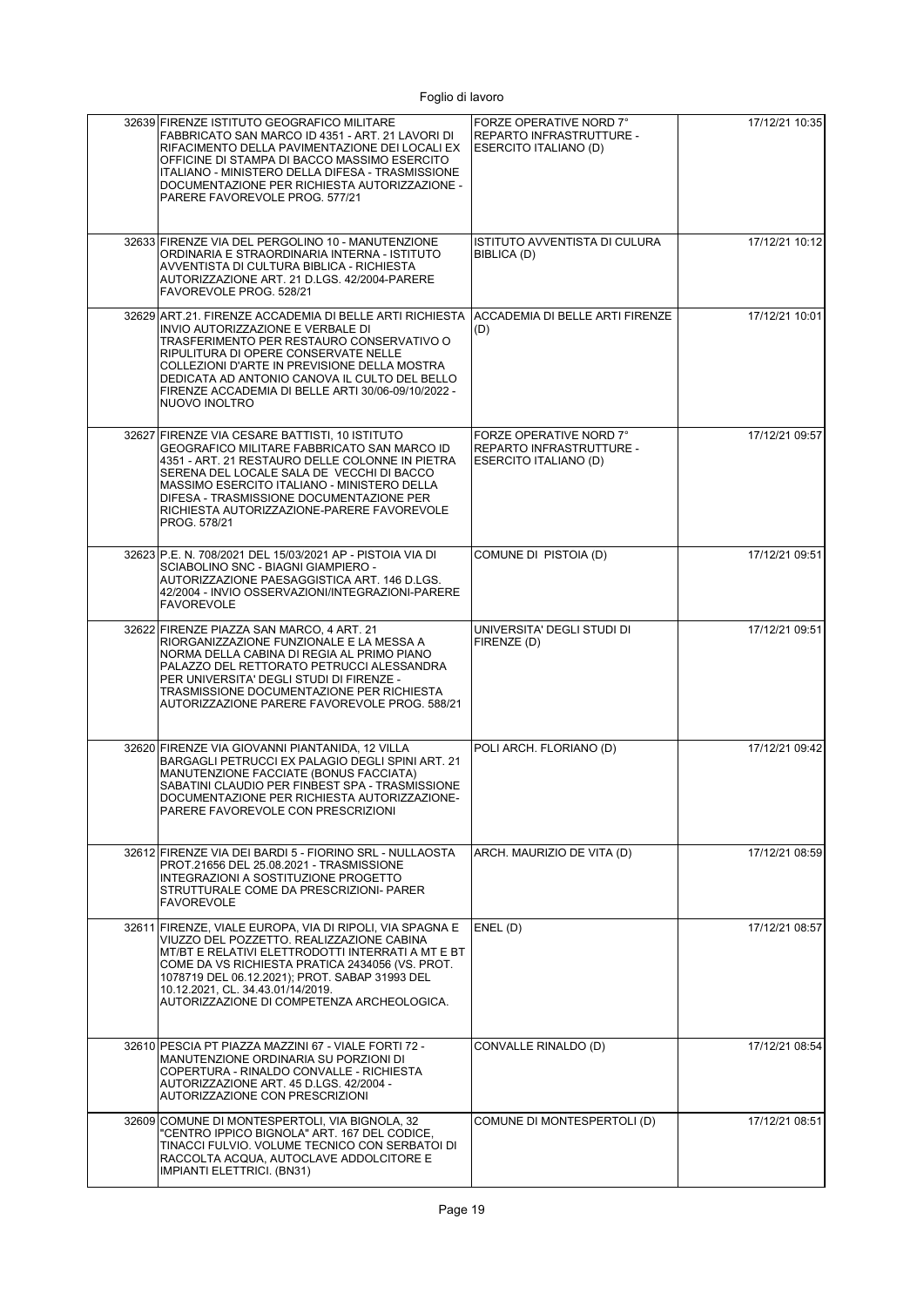| 32608 FIRENZE VIA MAGGIO 22 - CASA MARUCELLI -<br>REALIZZAZIONE DI PORTA FINESTRA PROSPICIENTE LA<br>CORTE INTERNA - CIARAMELLA ROBERTO RICHIESTA<br>AUTORIZZAZIONE ARTT. 21 E 22 D.LGS. 42/2004-<br>COMUNICAZIONE DI ISTANZA NON PROCEDIBILE DA<br>PARTE DI QUESTO UFFICIO -                                                                                                                      | ARCH. GIULIANA FIORETTI (D);<br>CIARAMELLA ROBERTO (D)                                                                  | 17/12/21 08:39 |
|----------------------------------------------------------------------------------------------------------------------------------------------------------------------------------------------------------------------------------------------------------------------------------------------------------------------------------------------------------------------------------------------------|-------------------------------------------------------------------------------------------------------------------------|----------------|
| 32607 FIGLINE-INCISA VALDARNO. PIEVE DI S.ROMOLO A<br>GAVILLE. OPERE CONCLUSIVE A CONSUNTIVO DI<br>INTERVENTO DI RESTAURO CON CONTRIBUTO DI<br>EROGAZIONI LIBERALI DPR917/1986                                                                                                                                                                                                                     | DIOCESI DI FIESOLE (D);<br>FONDAZIONE CASSA DI RISPARMIO<br>DI FIRENZE (D); UFFICIO<br>CONCESSIONI E CERTIFICAZIONI (D) | 17/12/21 08:37 |
| 32606 COMUNE DI PRATO - INTERROGAZIONE DEI<br>CONSIGLIERI PD MARCO SAPIA E MARTINA GUERRINI<br>SUL SITO ARCHEOLOGICO DI GONFIENTI -<br><b>COMUNICAZIONI</b>                                                                                                                                                                                                                                        | COMUNE DI PRATO (D)                                                                                                     | 17/12/21 08:35 |
| 32605 FIRENZE VIA RICASOLI 44 - PALAZZO GERINI -<br>AFFISSIONE DI MANIFESTI E/O CARTELLI O ALTRI MEZZI<br>PUBBLICITARI ED AUTORIZZAZIONE ALL' AFFISSIONE<br>SU PONTEGGI ERETTI PER L'ESECUZIONE DI<br>INTERVENTI DI RESTAURO ART. 49 D.LGS. 42/2004 -<br>SPAZIO RICASOLI SRL-PARERE NEGATIVO PARZIALE                                                                                              | MATTESINI ARCH. FRANCESCA (D)                                                                                           | 17/12/21 08:33 |
| 32604 FIRENZE, COMPLESSO DI PALAZZO PITTI-LAVORI DI<br>RESTAURO ED ADEGUAMENTO FUNZIONALE AD USO<br>UFFICI PER I LOCALI EX POGGI - PERIZIA DI SPESA: N°<br>84 DEL 21/12/2018 APPROVATA CON DS 210 DEL<br>21/12/2018, PROT. 25314 - CONTRATTO: PROT. 4597 DEL<br>23/02/2021 REP. 8034, DI € 375.575,33 ESCLUSA IVA -<br>IMPRESA: ATI L'IDEA S.R.L. - CONVOCAZIONE PER IL<br>GIORNO 21 DICEMBRE 2021 | L'IDEA S.R.L. (D)                                                                                                       | 17/12/21 08:30 |
| 32602 RIGNANO SULL'ARNO, EX CANONICA DELLA<br>CHIESA DI S.LUCIA A BISTICCI, VIA DI BISTICCI.<br>PROP. ROSENGREEN ERIK LUKE, GIULIANI<br>CARLOTTA. INTEGRAZIONI PER SPOSTAMENTO DI<br>PERGOLA FOTOVOLTAICA.FAVOREVOLE                                                                                                                                                                               | ARCH. MAURO VEGLIANTE (D)                                                                                               | 16/12/21 16:44 |
| 32601 PROT. N. 25684/2021 - CERTALDO (FI) VIA<br>FIORENTINA, 31 ART. 146 MANCINI LUCA, LUCIANO<br>E PAOLO SIGNORINI RISTRUTTURAZIONE EDILIZIA<br>- TRASMISSIONE PARERE                                                                                                                                                                                                                             | COMUNE DI CERTALDO (D)                                                                                                  | 16/12/21 16:17 |
| 32600 PROT.N.0025686/2021 - CERTALDO FI VIA DEL<br>BOSCO 60 - REALIZZAZIONE NUOVA<br>PAVIMENTAZIONE NEL RESEDE E MODIFICHE AL<br>PROSPETTO FRONTALE - RENZI ROMINA -<br>ISTANZA DI AUTORIZZAZIONE PAESAGGISTICA<br>SEMPLIFICATA DPR 31/2017 - TRASMISSIONE<br>PARERE DI COMPETENZA                                                                                                                 | COMUNE DI CERTALDO (D)                                                                                                  | 16/12/21 16:14 |
| 32598 PROT.N.0025687/2021 - CERTALDO FI VIA<br>FIORENTINA 99 - RIFACIMENTO COPERTURA,<br>INSTALLAZIONE CAPPOTTO E PANNELLI SOLARI<br>PER BONUS 110% - CAPPELLETTI FABIO - ISTANZA<br>DI AUTORIZZAZIONE PAESAGGISTICA<br>SEMPLIFICATA DPR 31/2017 - TRASMISSIONE<br>PARERE DI COMPETENZA PRATICA 343/2021                                                                                           | COMUNE DI CERTALDO (D)                                                                                                  | 16/12/21 16:12 |
| 32596 BARBERINO TAVARNELLE (FI) CIMITERO<br>COMUNALE ORATORIO DI SAN BIAGIO ALLA BADIA<br>DI PASSIGNANO - ISTANZA DI AUTORIZZAZIONE<br>PER SCAVI E OPERE CIVILI FINALIZZATE ALLO<br>SVILUPPO DELLA RETE IN FIBRA OTTICA -<br><b>TRASMISSIONE PARERE</b>                                                                                                                                            | OPEN FIBER SPA (D)                                                                                                      | 16/12/21 15:59 |
| 32594 BARBERINO TAVARNELLE (FI) VIA PASSIGNANO<br>ABBAZIA DI SAN MICHELE ARCANGELO A<br>PASSIGNANO ART. 21 POSIZIONAMENTO FARI PER VALLOMBROSANA DELL'ORDINE<br>ILLUMINAZIONE PARETE NORD/EST DEL<br>COMPLESSO ABBAZIALE CASETTA GIUSEPPE<br>ALCIDE PER CONGREGAZIONE VALLOMBROSANA<br>DELL'ORDINE DI SAN BENEDETTO -<br><b>TRASMISSIONE PARERE</b>                                                | BERTINI BARBARA (D);<br><b>CONGREGAZIONE</b><br>DI SAN BENEDETTO (D)                                                    | 16/12/21 15:55 |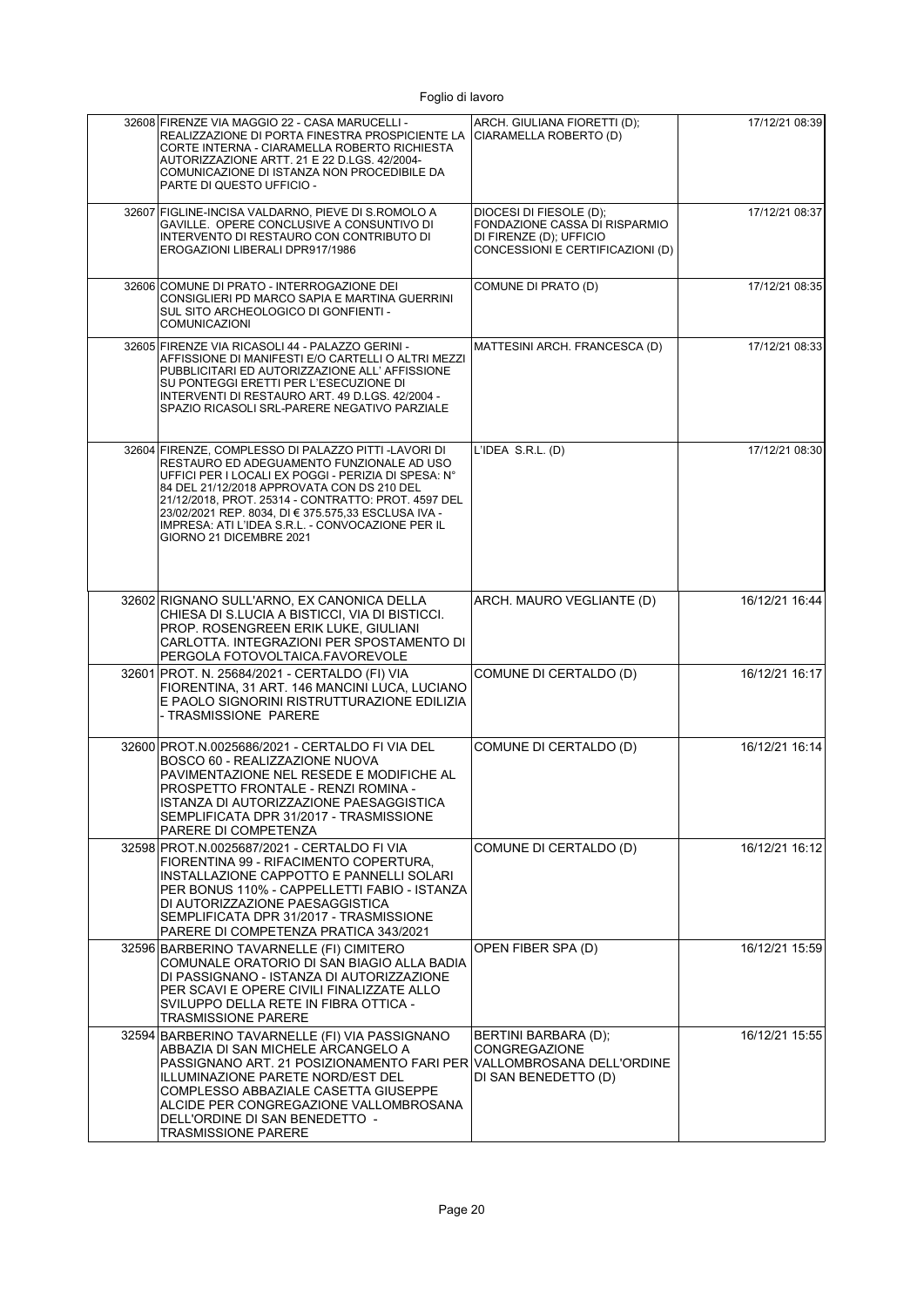| 32593 MONTECATINI TERME PT VIA VERDI 69 -<br>STABILIMENTO TERMALE TAMERICI - OPERE<br>ESTERNE DI MANUTENZIONE ORDINARIA -<br>- RICHIESTA AUTORIZZAZIONE ART. 21 D.LGS.<br>42/2004 - TERME DI MONTECATINI SPA -<br>TRASMISSIONE AUTORIZZAZIONE                                                                                                                                                                                                                                                             | DAMI ARCH. CESARE (D); TERME<br>DI MONTECATINI (D)                                                                                                                                      | 16/12/21 15:53 |
|-----------------------------------------------------------------------------------------------------------------------------------------------------------------------------------------------------------------------------------------------------------------------------------------------------------------------------------------------------------------------------------------------------------------------------------------------------------------------------------------------------------|-----------------------------------------------------------------------------------------------------------------------------------------------------------------------------------------|----------------|
| 32592 PROT. N. 24286/2021 - CERTALDO (FI) CERTALDO<br>ALLTO VIA BOCCACCIO, 1 PALAZZO PRETORIO<br>ART. 21 RIPRISTINO CONDIZIONI DI SICUREZZA<br>STATICA DI STRUTTURE LOCALIZZATE RESE<br>INAGIBILI. INTERVENTI DI CONSOLIDAMENTO PER<br>PORZIONI MURARIE DI VANI STORICI, PER<br>PAVIMENTAZIONI LOCALIZZATE E PER GRAFFITI<br>MURALI NEI VANI DELLE ANTICHE PRIGIONI TRAINI<br>NADIA PER COMUNE DI CERTALDO -<br>TRASMISSIONE DOCUMENTAZIONE PER<br>RICHIESTA AUTORIZZAZIONE TRASMISSIONE<br><b>PARERE</b> | COMUNE DI CERTALDO (D)                                                                                                                                                                  | 16/12/21 15:47 |
| 32587 FIRENZE - MUSEO DI PALAZZO VECCHIO -<br>RICHIESTA NULLA OSTA PER INSTALLAZIONE<br>STENDARDO F-LIGHT (8 DICEMBRE 2021 - 12<br>GENNAIO 2022)-PARERE FAVOREVOLE                                                                                                                                                                                                                                                                                                                                        | COMUNE DI FIRENZE -<br>DIREZIONE CULTURA (D);<br>COMUNE DI FIRENZE DIREZIONE<br>SVILUPPO ECONOMICO UFFICIO<br>SUOLO PUBBLICO (D)                                                        | 16/12/21 15:27 |
| 32581 COMUNE DI FIRENZE - RICHIESTA<br>AUTORIZZAZIONE DENOMINAZIONE "VIA PAPA<br>PAOLO SESTO"PARERE FAVOREVOLE                                                                                                                                                                                                                                                                                                                                                                                            | DEPUTAZIONE DI STORIA<br>PATRIA (D); PREFETTURA DI<br>FIRENZE (D)                                                                                                                       | 16/12/21 15:10 |
| 32578 FIRENZE VIA DELL'OSSERVATORIO 110 RICHIESTA<br>NULLA OSTA ART. 21 ABBATTIMENTO DI CEDRO-<br>PROG. 583/21 PARERE FAVOREVOLE                                                                                                                                                                                                                                                                                                                                                                          | AGLIETTI SERENA AGRONOMO<br>(D)                                                                                                                                                         | 16/12/21 15:04 |
| 32571 FIRENZE VILLA DI QUARTO VIA DAZZI 9 -<br>RICHIESTA AUTORIZZAZIONE A LAVORI ART. 21 -<br>PARERE FAVOREVOLE PROG. 582/21                                                                                                                                                                                                                                                                                                                                                                              | ARCH. ALBA BALLINI SPOGLIA (D)                                                                                                                                                          | 16/12/21 14:36 |
| 32557 PRATO - IMMOBILE DENOMINATO "VILLA<br>MARTELLI" - RICHIESTA AUTORIZZAZIONE ALLA<br>ALIENAZIONE AI SENSI DELL'ART. 56 DEL D.LGS.<br>42 DEL 2004 - INVIO PARERE DI COMPETENZA                                                                                                                                                                                                                                                                                                                         | SEGRETARIATO REGIONALE<br>DELLA TOSCANA (D)                                                                                                                                             | 16/12/21 12:52 |
| 32556 PESCIA PT PIAZZA LEONARDO DA VINCI 12 -<br>PALAZZO PIACENTINI SUCCURSALE LICEO "C.<br>LORENZINI" - MANUTENZIONE ORDINARIA E<br>RISANAMENTO CONSERVATIVO - RICHIESTA<br>AUTORIZZAZIONE ARTICOLO 21, COMMA 4, D.LGS.<br>N.42/2004 - PROVINCIA DI PISTOIA -<br><b>AUTORIZZAZIONE CON PRESCRIZIONI</b>                                                                                                                                                                                                  | PROVINCIA DI PISTOIA (D)                                                                                                                                                                | 16/12/21 12:45 |
| 32552 USA MOSTRA A KNIGHT'S TAKLE" OPERE MUSEO<br>STIBBERT FIRENZE INVIO DOCUMENTAZIONE<br>AUTORIZZAZIONE PRESTITO.                                                                                                                                                                                                                                                                                                                                                                                       | DIREZIONE GENERALE ABAP -<br>SERVIZIO 4 (D)                                                                                                                                             | 16/12/21 12:36 |
| 32543 FIRENZE, BASILICA DI SANTA MARIA NOVELLA. F.<br>BRUNELLESCHI, CRISTO CROCIFISSO. MOSTRA<br>"DONATELLO" (FIRENZE, PALAZZO STROZZI E<br>MUSEO NAZIONALE DEL BARGELLO, 19 MARZO -<br>31 LUGLIO 2022; LONDRA, VICTORIA AND ALBERT<br>MUSEUM, 11 FEBBRAIO -11 GIUGNO<br>2023). AUTORIZZAZIONE ALLO SPOSTAMENTO E<br>ALL'INTERVENTO DI MANUTENZIONE.<br>COMUNICAZIONE VALORE ASSICURATIVO.                                                                                                                | FONDO EDIFICI DI CULTO (D);<br>OPIFICIO PIETRE DURE (D);<br>PREFETTURA DI FIRENZE (D);<br>CAMAITI PALAZZO STROZZI (CC);<br>OPERA DI SANTA MARIA<br>NOVELLA (CC); PACIFICI LINDA<br>(CC) | 16/12/21 12:01 |
| 32541 ENEL CASTELFIORENTINO (FI) VIA DEI PROFETI E<br>VIA NENNI ART. 28 E LRT 39/2005 ELETTRODOTTO<br>INTERRATO A BT CON ALLACCIAMENTO ED<br>IMPIANTO ELETTRICO DI NUOVO CLIENTE<br>PRATICA N. 2421524 - RICHIESTA PARERE PER LA<br>VERIFICA PREVENTIVA DELL'INTERESSE<br>ARCHEOLOGICO - AUTORIZZAZIONE ALLE OPERE<br>DI SCAVO                                                                                                                                                                            | ENEL(D)                                                                                                                                                                                 | 16/12/21 11:58 |
| 32540 FIRENZE PIAZZA PITTI 15 - PALAZZO TEMPLE ORA<br>LEADER - RICHIESTA NULLA OSTA PER<br>INTERVENTI EDILIZI ART. 22 D.LGS. 42/2004 -<br>GENERALI REAL ESTATE SPA - INTEGRAZIOINI -<br>RIFERIMENTO PROT. 009433P DEL 14-04-2021<br>AUTORIZZATO A CONDIZIONIPROG. 28/21                                                                                                                                                                                                                                   | TODARO ING. DOMENICO (D)                                                                                                                                                                | 16/12/21 11:57 |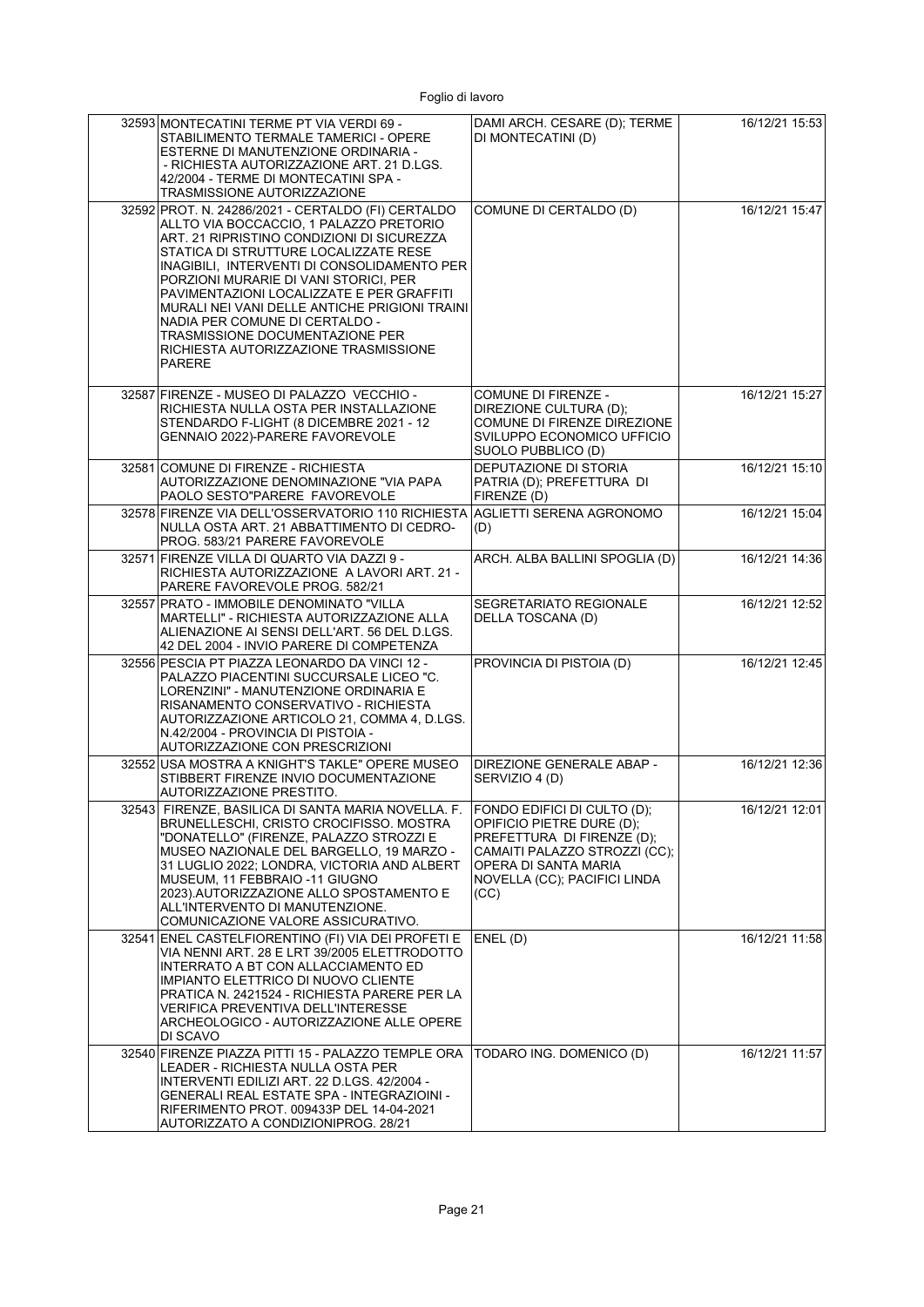| 32538 ENEL CASTELFIORENTINO (FI) VIA SANMINIATESE ENEL (D)<br>ART. 28 E LRT 39/2005 ELETTRODOTTO<br>INTERRATO A BT CON ALLACCIAMENTO ED<br><b>IMPIANTO ELETTRICO DI NUOVO CLIENTE</b><br>PRATICA N. 2415880 - RICHIESTA PARERE PER LA<br><b>VERIFICA PREVENTIVA DELL'INTERESSE</b><br>ARCHEOLOGICO - AUTORIZZAZIONE ALLE OPERE<br>DI SCAVO                                                                                 |                                                                                                                        | 16/12/21 11:52 |
|----------------------------------------------------------------------------------------------------------------------------------------------------------------------------------------------------------------------------------------------------------------------------------------------------------------------------------------------------------------------------------------------------------------------------|------------------------------------------------------------------------------------------------------------------------|----------------|
| 32528 ENEL CERTALDO FI VIA BELLINI - PRATICA 2412700 ENEL (D)<br>- RICHIESTA PARERE PER LA VERIFICA<br>PREVENTIVA DELL'INTERESSE ARCHEOLOGICO AI<br>SENSI DELL'ART. 28, C. 4, D. LGS. N. 42/2004; L.R.T.<br>N. 39/2005 - COSTRUZIONE ED ESERCIZIO DI<br>ELETTRODOTTO INTERRATO A BASSA TENSIONE,<br>CON ALLACCIAMENTO ED IMPIANTO ELETTRICO<br>DI NUOVO CLIENTE #32938687-2461776# -<br>AUTORIZZAZIONE ALLE OPERE DI SCAVO |                                                                                                                        | 16/12/21 11:14 |
| 32527 ENEL GAMBASSI TERME (FI) VIA VOLTERRANA<br>ART. 28 E LRT 39/2005 ELETTRODOTTO<br>INTERRATO A BT CON ALLACCIAMENTO ED<br>IMPIANTO DI NUOVO CLIENTE PRATICA N. 2417852<br>- RICHIESTA PARERE PER LA VERIFICA<br>PREVENTIVA DELL'INTERESSE ARCHEOLOGICO -<br>AUTORIZZAZIONE ALLE OPERE DI SCAVO                                                                                                                         | ENEL(D)                                                                                                                | 16/12/21 11:12 |
| 32526 ENEL MONTESPERTOLI (FI) LOC. MARTIGNANA<br>ART. 28 E LRT 39/2005 ELETTRODOTTO MT E<br>MESSA IN ESERCIZIO NUOVA CABINA N. 715011<br>PRATICA N. 2419188 - RICHIESTA PARERE PER LA<br><b>VERIFICA PREVENTIVA DELL'INTERESSE</b><br>ARCHEOLOGICO - AUTORIZZAZIONE ALLE OPERE<br>DI SCAVO                                                                                                                                 | ENEL(D)                                                                                                                | 16/12/21 11:07 |
| 32524 ENEL SCARPERIA E SAN PIERO (FI) LOC. MASSO<br>RONDINAIO, 19C ART. 28 D. LGS. 42/2004 - SCAVO<br>PER POSA CAVO INTERRATO AT PRATICA N.<br>2423804 - AUTORIZZAZIONE ALLE OPERE DI<br><b>SCAVO</b>                                                                                                                                                                                                                      | ENEL(D)                                                                                                                | 16/12/21 11:03 |
| 32515 PROT. N. GE 2021/0240196 - PRATO<br>REALIZZAZIONE DI BAGNI PUBBLICI IN UN FONDO<br>IN VIA MANASSEI, 17 - N.O. PROT. N. 1533 DEL<br>21/01/2021 - PRESA D'ATTO ED AUTORIZZAZIONE<br><b>DETTAGLI ESECUTIVI</b>                                                                                                                                                                                                          | COMUNE DI PRATO (D)                                                                                                    | 16/12/21 10:46 |
| 32507 FIRENZE VIALE GALILEO 30 - VILLA LO STENTO O<br>VILLA FALDI - RICHIESTA DI ACCERTAMENTO AI<br>SENSI DELLA L. 47/1985 - WILMA BIAGINI-<br>COMUNICAZIONI IN MERITO ALLA NON<br>PROCEDIBILITÀ DELL'ISTANZA                                                                                                                                                                                                              | <b>COMUNE DI FIRENZE -</b><br>DIREZIONE URBANISTICA (D);<br>FERRARO GIOVANNI (D)                                       | 16/12/21 09:51 |
| 32504 LARCIANO (PT) RESTAURO E MESSA IN<br>SICUREZZA VALORIZZAZIONE RECUPERO<br>FRUIBILITA' ED ACCESSIBILITA' ROCCA DEL<br>BORGO MEDIEVALE LARCIANO CASTELLO -<br><b>BANDO REGIONALE CITTA' MURATE DELLA</b><br>TOSCANA ANNO 2019 - TRASMISSIONE VARIANTE<br>FINALE - TRASMISSIONE AUTORIZZAZIONE                                                                                                                          | COMUNE DI LARCIANO (D)                                                                                                 | 16/12/21 09:02 |
| 32502 FIRENZE LUNGARNO GUICCIARDINI 9 -<br>RIDISTRIBUZIONE DEGLI SPAZI INTERNI ART. 21<br>D.LGS. 42/2004 - BRITISH INSTITUTE - RICHIESTA<br>MODIFICA NULLA OSTA DEL 15 GIUGNO 2021 N<br>015203 - AUTORIZZAZIONE AI SENSI DELL'ART. 21<br>D. LGS 42/2004-                                                                                                                                                                   | <b>MARIA CHIARA ZECCHIN</b><br>ARCHITETTO (D)                                                                          | 16/12/21 09:01 |
| 32501 PISTOIA VIA CURTATONE E MONTANARA 31 -<br>MANUTENZIONE ORDINARIA PALAZZO NANNOTTI<br>FANOI - RICHIESTA AUTORIZZAZIONE ART. 21<br>D.LGS. 42/2004 - NANNOTTI FANOI GIOVANNA -<br>AUTORIZZAZIONE CON PRESCRIZIONI                                                                                                                                                                                                       | MANNELLI ALESSANDRO (D)                                                                                                | 16/12/21 08:55 |
| 32500 CALENZANO FI VIA DI SAN DONATO 14 -<br>RISTRUTTURAZIONE CONSERVATIVA -<br>FONDAZIONE ADOLFO CARMINE - ISTANZA<br>AUTORIZZAZIONE ARTT. 21 E 22 D.LGS. 42/2004 -<br>TRASMISSIONE AUTORIZZAZIONE CON<br><b>PRESCRIZIONI</b>                                                                                                                                                                                             | FONDAZIONE ADOLFO CARMINE<br>(D); NOVEIDEE STUDIO<br>ARCHITETTI ASSOCIATI<br><b>GUARNIERI GIANASSI FARALLI</b><br>(CC) | 16/12/21 08:55 |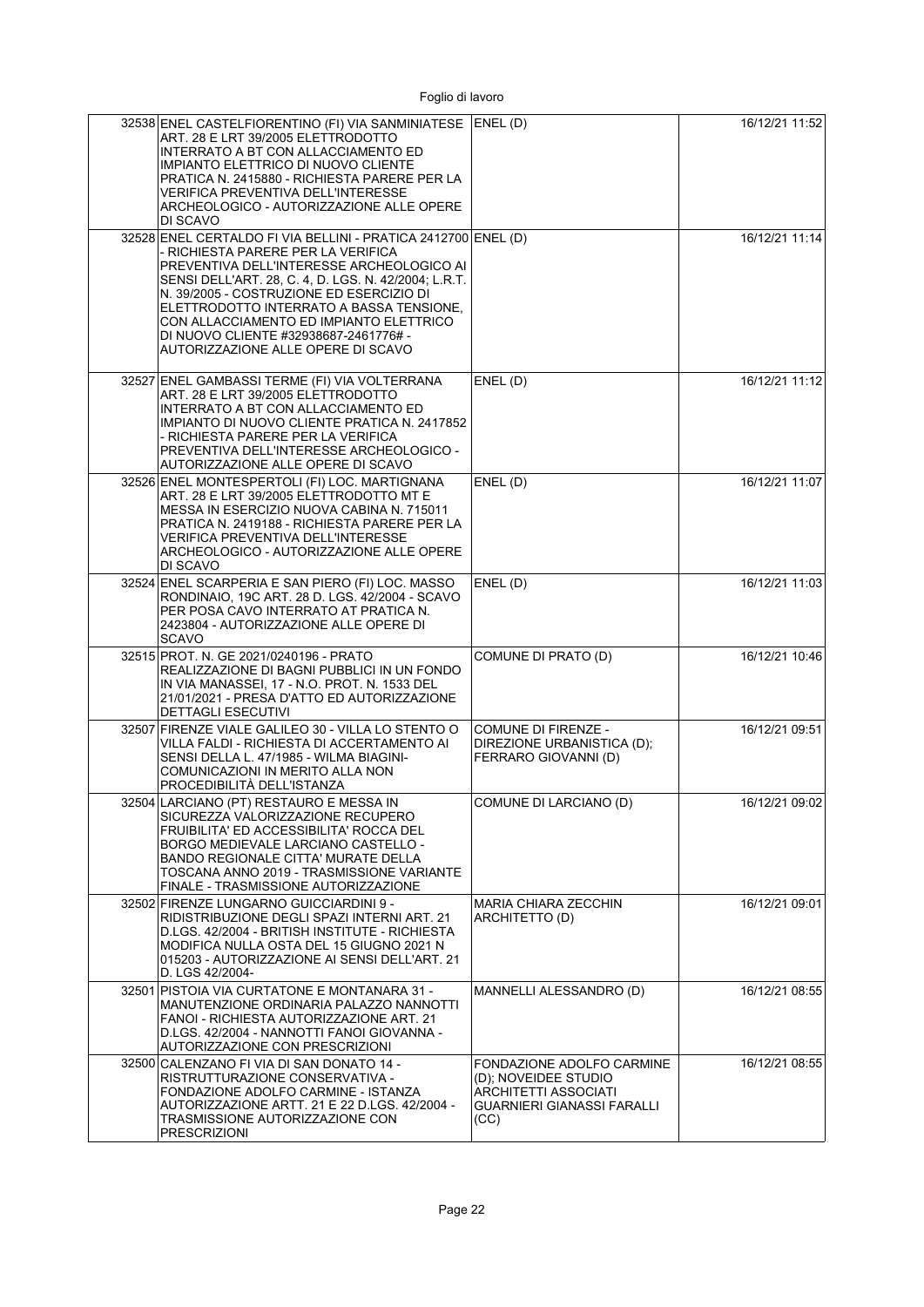| 32498 VAGLIA (FI) LOCALITA' BIVIGLIANO COMPLESSO<br>DEL CONVENTO DI MONTESENARIO CIMITERO E<br>GHIACCIAIA E PERTINENZE - ISTANZA<br>AUTORIZZAZIONE ART. 21 D. LGS 42/2004 -<br>TRASMISSIONE AUTORIZZAZIONE CON<br>PRESCRIZIONI                                                                                                                     | ARCHITETTO ANTONIO<br>CORRADI-BIONDINI E CORRADI<br>ASSOCIATI (D)                                                                                                                                                                                   | 16/12/21 08:52 |
|----------------------------------------------------------------------------------------------------------------------------------------------------------------------------------------------------------------------------------------------------------------------------------------------------------------------------------------------------|-----------------------------------------------------------------------------------------------------------------------------------------------------------------------------------------------------------------------------------------------------|----------------|
| 32497 FUCECCHIO (FI) PIAZZA DEL POGGIO<br>SALAMARTANO CHIESA E CONVENTO DI SAN<br>SALVATORE ART. 21 REALIZZAZIONE DI UNA<br>RAMPA DI ACCESSO PER DISABILI ALLA CHIESA DI<br>SAN SALVATORE - SPINELLI ALESSIO PER<br>COMUNE DI FUCECCHIO - ISTANZA<br>AUTORIZZAZIONE ART. 21 - TRASMISSIONE<br>AUTORIZZAZIONE CON PRESCRIZIONI                      | COMUNE DI FUCECCHIO (D)                                                                                                                                                                                                                             | 16/12/21 08:44 |
| 32496 PISTOIA PIAZZA DELLO SPIRITO SANTO VICOLO<br>TAVERNA PALAZZO PALLAVICINI - OPERE<br>INTERNE - RICHIESTA AUTORIZZAZIONE ART. 21<br>D.LGS. 42/2004 - "SANTINELLO" DI SPAMPANI<br>ALESSANDRO IMPRESA INDIVIDUALE -<br>AUTORIZZAZIONE CON PRESCRIZIONI                                                                                           | ARCH. ANTONIO LUDOVICO<br>PRINCIPATO (D)                                                                                                                                                                                                            | 16/12/21 08:36 |
| 32481 ENEL DICOMANO (FI) VIA E. PINZANI, E VIA DI<br>VINCOLAGNA ART. 28 E LRT 39/2005 NUOVO<br>ELETTRODOTTO IN CAVO SOTTERRANEO A BT<br>PRATICA N. 2378860 (NS. PROT. 23916 DEL<br>17.09.2021).<br>RICHIESTA DI INVIO DOCUMENTAZIONE<br>CORRETTA AI FINI DEL RILASCIO<br>DELL'AUTORIZZAZIONE AI SENSI DELL'ART. 28,<br>COMMA 4 DEL D.LGS. 42/2004. | E-DISTRIBUZIONE (D)                                                                                                                                                                                                                                 | 15/12/21 17:31 |
| 32477 RUFINA (FI) LOC. POMINO ART. 28 E LRT 39/2005<br>NUOVO TRATTO ELETTRODOTTO INTERRATO A<br>BT PRATICA N. 2386000 (NS. PROT. NUM. 24400<br>DEL 24.09.2021). AUTORIZZAZIONE AI SENSI<br>DELL'ART. 28, COMMA 4 DEL D.LGS. 42/2004.                                                                                                               | ENEL(D)                                                                                                                                                                                                                                             | 15/12/21 17:21 |
| 32471 FIRENZE- VIA MAGGIO, 28 E VIA DEL PRESTO DI<br>SAN MARTINO, 37/R- PALAZZO PERUZZI DEI<br>MEDICI GIA' D'ELCI- PROPR.: SOC. RIVALGO<br>PROPERTIES S.A.- RICH.TE: NICOLO' NICCOLI<br>(PROCURATORE SPECIALE)- VARIANTE AL N.O.<br>PROT. 19603 DEL 30/07/2021- AUTORIZZAZIONE D.<br>LGS. 42/2004 ART. 21- PROG. 594/21.                           | NICCOLI NICOLO' (D); AVERSA<br><b>VALENTINA (CC)</b>                                                                                                                                                                                                | 15/12/21 17:00 |
| 32470 FIRENZE PIAZZA STAZIONE- SPONSORIZZAZIONE<br>TECNICA FASE 2 - LAVORI FACCIATE ABSIDE<br>BASILICA SANTA MARIA NOVELLA CAMBIO<br>MESSAGGIO DAL 16 AL 31 DICEMBRE 2021 -<br>AUTORIZZAZIONE ART. 21 E ART. 49 D. LGS<br>42/2004 -                                                                                                                | MEDIA FIRENZE (D); MEDIA<br>FIRENZE GROUP SRL (D);<br>COMUNE DI FIRENZE DIREZIONE<br>SVILUPPO ECONOMICO UFFICIO<br>SUOLO PUBBLICO (CC); FEC<br>COORDINAMENTO MINISTERO<br>INTERNO (CC); PREFETTURA DI<br>FIRENZE - AREA V PROTEZIONE<br>CIVILE (CC) | 15/12/21 16:43 |
| 32469 FIRENZE- LUNGARNO GUICCIARDINI, 9- "PAL.<br>LANFREDINI" -PROPR.: ENRICO PETRUZZI<br>(COMPROPRIETARIO)- REALIZZAZIONE DI NUOVO<br>BAGNO E INSTALLAZIONE DI NUOVO IMPIANTO DI<br>CONDIZIONAMENTO- AUTORIZZAZIONE D. LGS.<br>42/2004 ART. 21- PROG. 543/21-                                                                                     | PETRUZZI ENRICO (D); AVERSA<br>VALENTINA (CC)                                                                                                                                                                                                       | 15/12/21 16:39 |
| 32468 QUARRATA PT VIA TACINAIA 59 LOC. BURIANO -<br>ACCERTAMENTO DI COMPATIBILITA'<br>PAESAGGISTICA - GIUNTINI ALESSANDRO.<br>GIUNTINI GIAMPIERO, TONCHI RICCARDO -<br>RICHIESTA PARERE ART. 167 D.LGS. 42/2004<br>PRATICA 0902/2021-PARERE FAVOREVOLE                                                                                             | COMUNE DI QUARRATA (PT) (D)                                                                                                                                                                                                                         | 15/12/21 16:06 |
| 32467 QUARRATA (PT) VIA LUCCIANO, 180 ART. 167<br>BONANNO FABRIZIO - TRASMISSIONE<br>DOCUMENTAZIONE PER ACQUISIZIONE PARERE<br>ACCERTAMENTO DI COMPATIBILITA'<br>PAESAGGISTICA PRATICA N. 0732.21-PARERE<br>FAVOREVOLE                                                                                                                             | COMUNE DI QUARRATA (PT) (D)                                                                                                                                                                                                                         | 15/12/21 16:05 |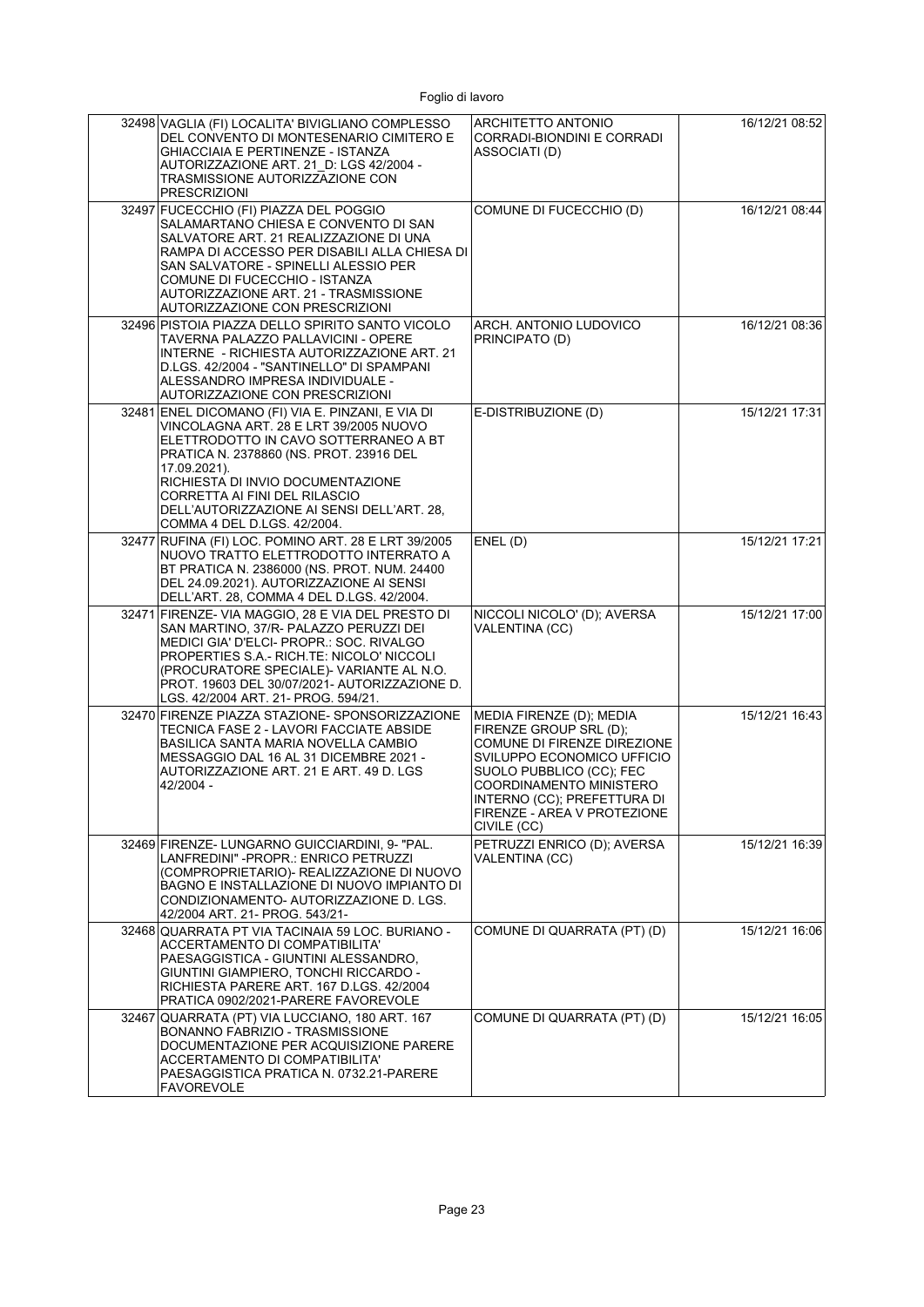| 32464 PISTOIA VIA VERGINE DEI MEI TUTELA<br>PAESAGGISTICA ART. 146 MODIFICHE A PIAZZALE.<br>REALIZZAZIONE INVASO AD USO IRRIGUO, SERRA<br>A COPERTURA STAGIONALE E LOCALI<br>PREFABBRICATI A SERVIZIO DI VIVAIO<br>ESPOSIITIVO VANNUCCI VANNINO -<br>TRASMISSIONE DOCUMENTAZIONE PER<br>RICHIESTA PARERE AUTORIZZAZIONE<br>PAESAGGISTICA ORDINARIA P.E. N. 2494/2021 DEL<br>02/08/2021 AP - PARERE FAVOREVOLE CON<br><b>PRESCRIZIONI</b> | COMUNE DI PISTOIA (D)                                    | 15/12/21 15:58 |
|------------------------------------------------------------------------------------------------------------------------------------------------------------------------------------------------------------------------------------------------------------------------------------------------------------------------------------------------------------------------------------------------------------------------------------------|----------------------------------------------------------|----------------|
| 32463 P.E. N. 312/2021 DEL 09/02/2021 AP - PISTOIA VIA DI COMUNE DI PISTOIA (D)<br>VALDIBRANA 143 - REALIZZAZIONE PISCINA<br>PERTINENZIALE - NICCOLAI CRISTINA<br>IMMOBILIARE AGRARIA VALDIBRANA -<br>AUTORIZZAZIONE PAESAGGISTICA ART. 146<br>D.LGS. 42/2004 - INVIO<br>OSSERVAZIONI/INTEGRAZIONI -PARERE<br>FAVOREVOLE CON PRESCRIZIONI                                                                                                |                                                          | 15/12/21 15:56 |
| 32459 PISTOIA VIA GORA E BARBATOLE, 331 DPR<br>31/2017 CAPPELLI RENATO ROMANO -<br>TRASMISSIONE INTEGRAZIONI DOCUMENTALI<br>RICHIESTE PRATICA N. P.E. N. 1848/2021 DEL<br>16/06/2021 - PARERE FAVOREVOLE                                                                                                                                                                                                                                 | COMUNE DI PISTOIA (D)                                    | 15/12/21 15:49 |
| 32457 P.E. N. 3050/2021 DEL 27/09/2021 - PISTOIA VIA<br>DELLE MURICCIA 12 - EFFICIENTAMENTO<br>ENERGETICO - BINI GIORGIO - AUTORIZZAZIONE<br>PAESAGGISTICA SEMPLIFICATA DPR 31/2017 -<br>INVIO RICHIESTA PARERE-PARERE FAVOREVOLE<br>CON PRESCRIZIONI                                                                                                                                                                                    | COMUNE DI PISTOIA (D)                                    | 15/12/21 15:45 |
| 32449 P.E. N. 3019/2021 DEL 24/09/2021 - PISTOIA VIA SAN COMUNE DI PISTOIA (D)<br>FELICE E PITECCIO 58/S - MANUTENZIONE<br>STRAORDINARIA CON EFFICIENTAMENTO<br>ENERGETICO - BERTOCCI GIANNI -<br>AUTORIZZAZIONE PAESAGGISTICA SEMPLIFICATA<br>DPR 31/2017 - INVIO RICHIESTA PARERE -PARERE<br><b>FAVOREVOLE</b>                                                                                                                         |                                                          | 15/12/21 15:03 |
| 32447 MONTECATINI TERME (PT) VIA DELLA ROCCA, 5<br>DPR 31/2017 INSTALLAZIONE LUCERNARIO IN<br>COPERTURA MAMA SRL, MARCONI MARCO -<br>TRASMISSIONE DOCUMENTAZIONE PER<br>RICHIESTA PARERE AUTORIZZAZIONE<br>PAESAGGISTICA SEMPLIFICATA PRATICA N.<br>2021/0773/A-PARERE FAVOREVOLE                                                                                                                                                        | COMUNE DI MONTECATINI<br>TERME (PT) (D)                  | 15/12/21 15:00 |
| 32445 MONTECATINI TERME PT VIA CAVALLOTTI 131 -<br>RIQUALIFICAZIONE FUNZIONALE, STRUTTURALE,<br>ENERGETICA DELL' HOTEL BELSOGGIORNO -<br>HOTEL PARMA E ORIENTE SRL - INVIO<br>INTEGRAZIONI PRAT. 2021/0596 AUTORIZZAZIONE<br>PAESAGGISTICA SEMPLIFICATA DPOR 31/2017-<br>PARERE FAVOREVOLE                                                                                                                                               | <b>COMUNE DI MONTECATINI</b><br>TERME (PT) (D)           | 15/12/21 14:58 |
| 32443 MONTECATINI TERME PT VIA DELLA TORRETTA<br>15/D - RIFACIMENTO FACCIATE E CAMBIO COLORE TERME (PT) (D)<br>- GUALANDI GABRIELE - AUTORIZZAZIONE<br>PAESAGGISTICA SEMPLIFICATA DPR 31/2017 -<br>RICHIESTA PARERE PRATICA 2021/0759-PARERE<br>FAVOREVOLE                                                                                                                                                                               | COMUNE DI MONTECATINI                                    | 15/12/21 14:56 |
| 32441 MONTECATINI TERME PT VIA GIOVANNI BOVIO 12 - COMUNE DI MONTECATINI<br>RISTRUTTURAZIONE CIVILE ABITAZIONE - BIAGI<br>GIUSEPPE BIAGI GRAZIA - AUTORIZZAZIONE<br>PAESAGGISTICA SEMPLIFICATA DPR 31/2017 -<br>INVIO PRATICA 2021/0776 PER RILASCIO PARERE-<br>PARERE FAVOREVOLE                                                                                                                                                        | TERME (PT) (D)                                           | 15/12/21 14:54 |
| 32440 LAMPORECCHIO (PT) DPR 31/2017 E-<br>DISTRIBUZIONE SPA NUOVI ELETTRODOTTI IN<br>CAVO AEREO E SOTTERRANEO BT. POSA DI<br>NUOVI ARMADI STRADALI PER MIGLIORAMENTO<br>IMPIANTI SU AREA POSTA IN VIA GREPPIANO -<br>TRASMISSIONE DOCUMENTAZIONE PER<br>RICHIESTA PARERE AUTORIZZAZIONE<br>PAESAGGISTICA SEMPLIFICATA - PRATICA<br>372/2021-PARERE FAVOREVOLE CON<br>PRESCRIZIONI                                                        | COMUNE DI LAMPORECCHIO -<br>UFFICIO AREA URBANISTICA (D) | 15/12/21 14:52 |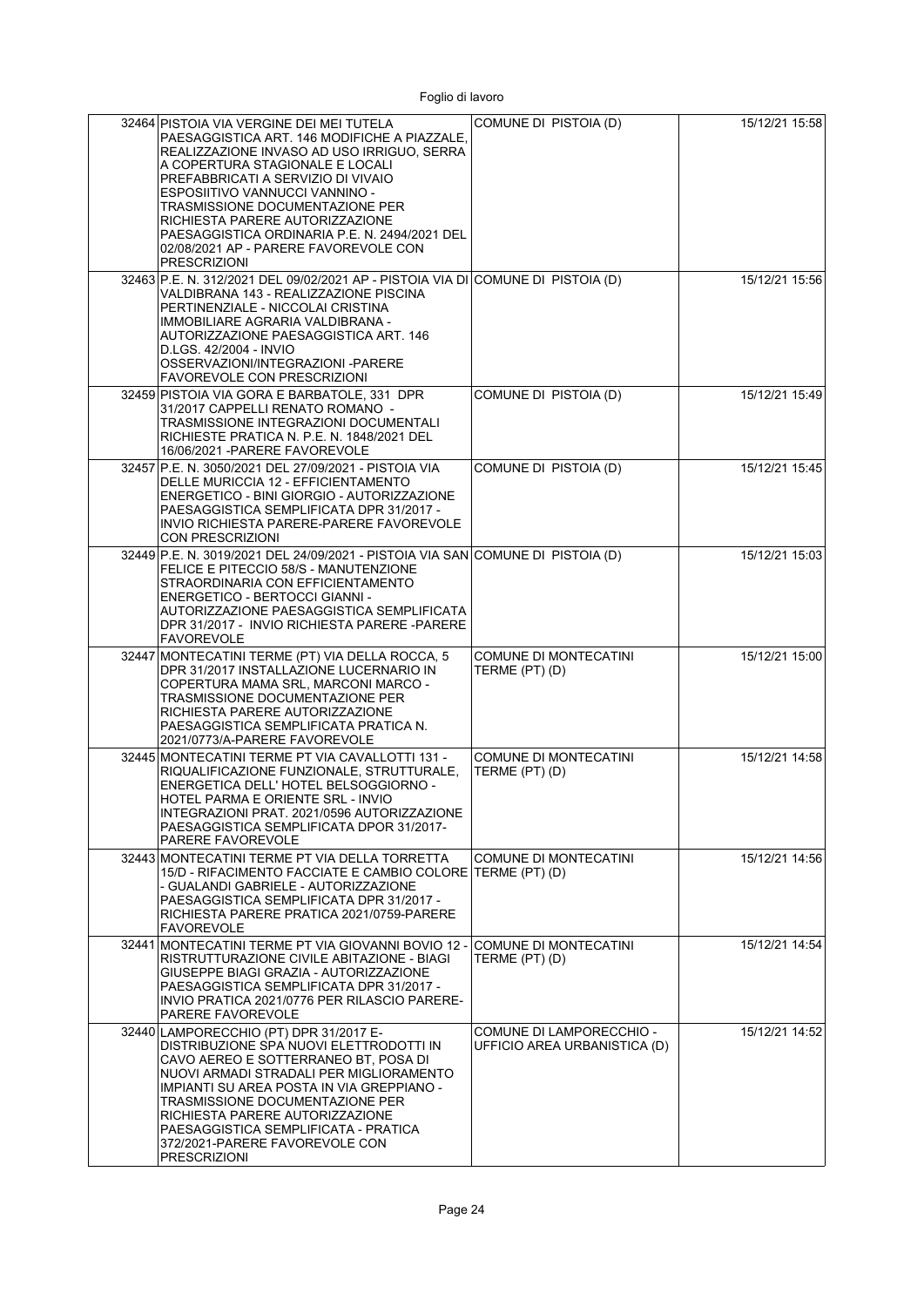| 32438 AGLIANA (PT) VIA MALLEMORT DE PROVENCE<br>ANGOLO VIA VINCENZO BELLINI ART. 146 TUTELA<br>PAESAGGISTICA REALIZZAZIONE DI UNA NUOVA<br>SCUOLA ELEMENTARE COMUNE DI AGLIANA -<br>TRASMISSIONE DOCUMENTAZIONE PER<br>ACQUISIZIONE PARERE AUTORIZZAZIONE<br>PAESAGGISTICA ORDINARIA ISTANZA N. 8/2021-<br>PARERE FAVOREVOLE                                                                                                                                                                                                                   | COMUNE DI AGLIANA (D)                            | 15/12/21 14:50 |
|------------------------------------------------------------------------------------------------------------------------------------------------------------------------------------------------------------------------------------------------------------------------------------------------------------------------------------------------------------------------------------------------------------------------------------------------------------------------------------------------------------------------------------------------|--------------------------------------------------|----------------|
| 32436 ABETONE CUTIGLIANO PT LOC. CUTIGLIANO VIA<br>BREWNNERO E VIA RISORGIMENTO - SCAVO<br>STRADALE PER LA POSA DI ELETTRODOTTO<br>SOTTERRANEO - E-DISTRIBUZIONE SPA -<br>AUTORIZZAZIONE PAESAGGISTICA SEMPLIFICATA<br>DPR 31/2017 - RICHIESTA PARERE PRATICA<br>2021/147-PARERE FAVOREVOLE                                                                                                                                                                                                                                                    | COMUNE DI ABETONE<br>CUTIGLIANO (D)              | 15/12/21 14:48 |
| 32427 TRASMISSIONE VISTO SU CEL N. 117319/2021 -<br>BUGGIANO (PT) - LOC. COLLE DI BUGGIANO -<br>RECUPERO DI ANTICO STRADELLO IN PIETRA -<br>IMMOBILE PRESUNTIVAMENTE CULTURALE AI<br>SENSI DELL'ART. 12, COMMA 1, DEL D. LGS. N.<br>42/2004 - AUTORIZZAZIONE PROT. SABAP FIN.<br>3441 DEL 14/02/2018 - RECUPERO DI ANTICO<br>STRADELLO IN PIETRA.                                                                                                                                                                                              | COMUNE DI BUGGIANO PT (D)                        | 15/12/21 14:16 |
| 32424 FIRENZE VIA DEI SERRAGLI. 148 TUTELA<br>PAESAGGISTICA ART. 146 ABBATTIMENTO DI 4<br>PALME E RIPIANTAGIONE DI ALBERI A<br>COMPENSAZIONE BETTINA SCHINDLER - PARERE<br><b>FAVOREVOLE CON PRESCRIZIONI</b><br>ARCHEOLOGICHE - AUTORIZZAZIONE<br>PAESAGGISTICA ORDINARIA - PRATICA N.<br>8999/2021                                                                                                                                                                                                                                           | COMUNE DI FIRENZE -<br>DIREZIONE URBANISTICA (D) | 15/12/21 13:43 |
| 32423 FIRENZE VIA DI SOFFIANO, 57 DPR 31/2017<br>REALIZZAZIONE TERRAZZA A TASCA, GEMMA<br><b>BRACCINI - PARERE FAVOREVOLE -</b><br>AUTORIZZAZIONE PAESAGGISTICA SEMPLIFICATA<br>- PRATICA N. 12089/2021                                                                                                                                                                                                                                                                                                                                        | COMUNE DI FIRENZE -<br>DIREZIONE URBANISTICA (D) | 15/12/21 13:41 |
| 32422 FIRENZE VIA DI FAGNA, 30 DPR 31/2017 MODIFICA<br>PROSPETTO, APERTURA LUCERNARIO E<br>INSTALLAZIONE DI NUOVA CANNA FUMARIA<br>GIULIO ROSSI - PARERE FAVOREVOLE-<br>AUTORIZZAZIONE PAESAGGISTICA SEMPLIFICATA<br>- PRATICA N. 12094/2021                                                                                                                                                                                                                                                                                                   | COMUNE DI FIRENZE -<br>DIREZIONE URBANISTICA (D) | 15/12/21 13:39 |
| 32421 CERRETO GUIDI FI VIA DI PETRIOLO - OPERE DI<br>SISTEMAZIONE ESTERNA A SERVIZIO DEI<br>FABBRICATI DEL COMPLESSO FATTORIA DI<br>PETRIOLO VARIANTE A.P. 02/2020 E 6/2021 -<br>AUTORIZZAZIONE PAESAGGISTICA SEMPLIFICATA<br>DPR 31/2017 P.E. 119/2021 SOC. VIGNETO SAN<br>MIGUEL - COMUNICAZIONI IN ESITO AL GIÀ<br>AVVENUTO RILASCIO DI PRESA D'ATTO E<br>ACQUISIZIONE AGLI ATTI D'UFFICIO DELLA<br>DOCUMENTAZIONE TRASMESSA CON LA<br>PRESENTE ISTANZA IN OTTEMPERANZA A<br>QUANTO ESPRESSO CON PARERE NS. PROT. N.<br>5283 DEL 03/03/2020 | COMUNE DI CERRETO GUIDI (D)                      | 15/12/21 13:33 |
| 32420 VAGLIA FI VIA DELLA LIBERTA' 326 PRATOLINO -<br>REALIZZAZIONE DI IMPIANTO FOTOVOLTAICO -<br>AUTORIZZAZIONE PAESAGGISTICA SEMPLIFICATA<br>DPR 31/2017 NR. 5119-37/2021 - AP BRUNETTI<br>ANNA E ALTRI - TRASMISSIONE PARERE                                                                                                                                                                                                                                                                                                                | COMUNE DI VAGLIA (D);<br>ZAMPOLI MAURO (CC)      | 15/12/21 13:31 |
| 32418 CERRETO GUIDI FI VIA DEI FOSSI 9 - RIFACIMENTO COMUNE DI CERRETO GUIDI (D)<br>TINTEGGIATURA DI FABBRICATO - RICHIESTA<br>AUTORIZZAZIONE PAESAGGISTICA SEMPLIFICATA<br>DPR 31/2017 P.E. 99-2021 - BROTINI ALESSANDRO -<br>PARERE FAVOREVOLE POST TRASMISSIONE<br>DOCUMENTAZIONE INTEGRATIVA                                                                                                                                                                                                                                               |                                                  | 15/12/21 13:30 |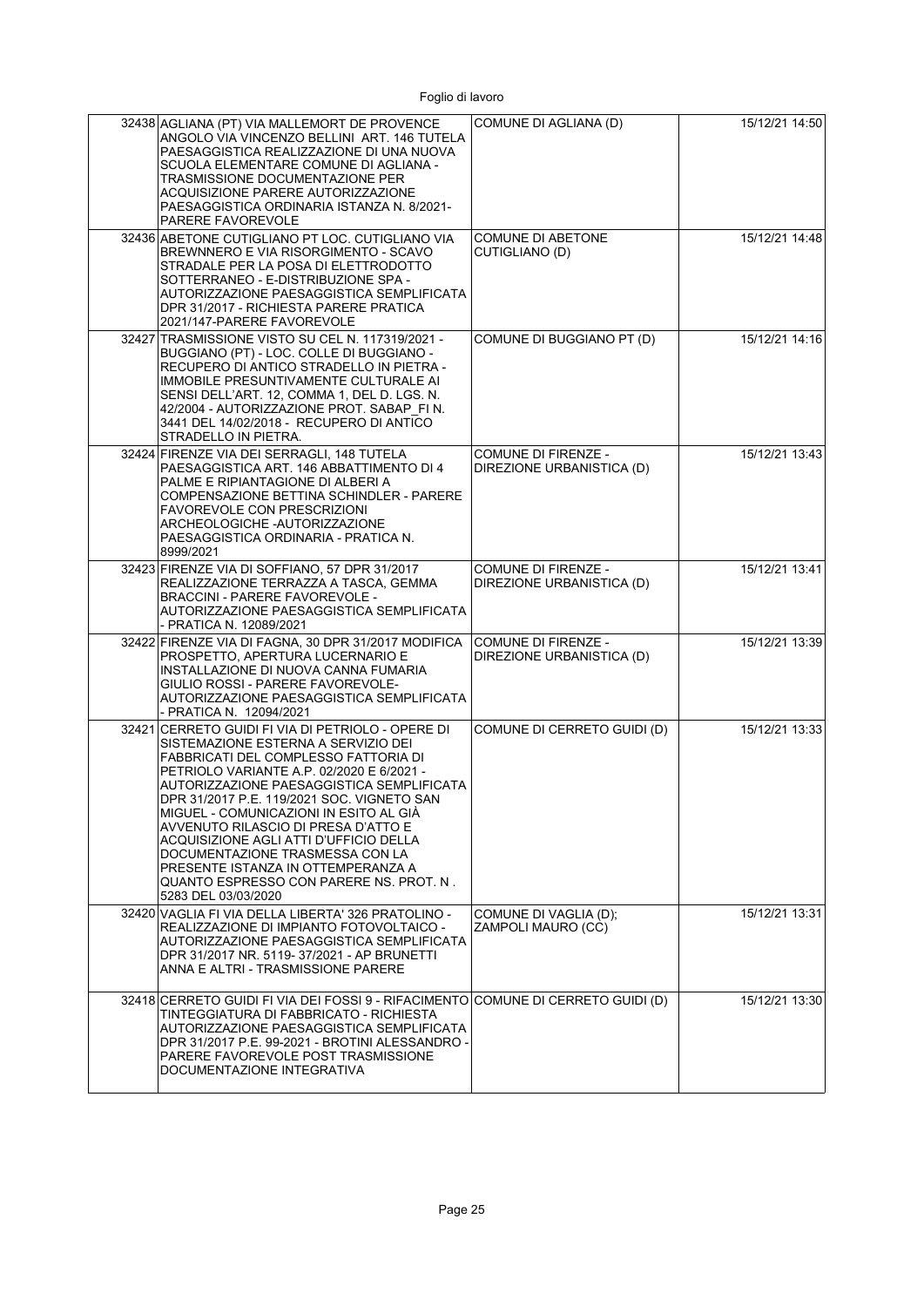| 32417 CERRETO GUIDI FI PIAZZA DELLA CHIESA LOC.<br>POGGIO TEMPESTI - MODIFICHE ESTERNE PER<br>INTERVENTO DI RESTAURO E RISANAMENTO                                                                                                                                                                                                                                                                                                                                                                                                                                                                        | COMUNE DI CERRETO GUIDI (D);<br>GIUSEPPE MENICHETTI (D)                                   | 15/12/21 13:27 |
|-----------------------------------------------------------------------------------------------------------------------------------------------------------------------------------------------------------------------------------------------------------------------------------------------------------------------------------------------------------------------------------------------------------------------------------------------------------------------------------------------------------------------------------------------------------------------------------------------------------|-------------------------------------------------------------------------------------------|----------------|
| CONSERVATIVO A FABBRICATO RESIDENZIALE -<br>RICHIESTA AUTORIZZAZIONE PAESAGGISTICA<br>SEMPLIFICATA DPR 31/2017 P.E. 118/2021<br>IMMOBILIARE ARNO - PROVVEDIMENTO DI<br>ACCOGLI BILITÀ PARZIALE DELL'ISTANZA E<br>COMUNICAZIONE MOTIVI OSTATIVI PARZIALI                                                                                                                                                                                                                                                                                                                                                   |                                                                                           |                |
| 32405 IMPRUNETA, CAPPELLA NERI UBALDINI ALBERTI,<br>VIA QUINTOLE PER LE ROSE, 75. MAZZONIS DI<br>PRALAFRERA COSTANZA. REALIZZAZIONE DI<br>SERVIZIO, ARMADIATURE PER COTTURA,<br>SPOSTAMENTO CANCELLO. (POS. A2541)                                                                                                                                                                                                                                                                                                                                                                                        | BARTOLONI ARC. GEMMA (D)                                                                  | 15/12/21 11:47 |
| 32404 CALENZANO FI - MESSA IN SICUREZZA URGENTE<br>DEL MURO IN VIA SAN DONATO - COMUNICAZIONE<br>ART. 27 D.LGS. 42/2004 - FONDAZIONE ADOLFO<br>CARMINE-PRESA D'ATTO                                                                                                                                                                                                                                                                                                                                                                                                                                       | ARCH. RICCARDO GUARNIERI (D)                                                              | 15/12/21 11:45 |
| 32401 RIGNANO SULL'ARNO, CHIESA DI S.MARIA DEGLI<br>UGHI A BADIUZZA, STRADA COMUNALE DI<br>BADIUZZA, 18. CASAMAGGIO SRL.LIEVI<br>MODIFICHE AL TETTO E SOTTOTETTO, POS. A/207                                                                                                                                                                                                                                                                                                                                                                                                                              | ANTONELLA ROSSI DI<br>MONTELERA (D); CHIOSTRINI<br>FANNY (D)                              | 15/12/21 11:34 |
| 32390 SI RITRASMETTE COMPLETA DI ALLEGATI<br>CORRETTI - RIGNANO SULL'ARNO IN LOC.<br>S.DONATO, VILLA DI TORRE A CONA. MODIFICHE<br>INTERNE NEI LOCALI CUCINA DI COSTRUZIONE<br>ACCESSORIA. FAVOREVOLE/POS. A/1071                                                                                                                                                                                                                                                                                                                                                                                         | <b>FATTORIA TORRE A CONA</b><br>SOCIETA' AGRICOLA S.R.L. (D);<br>ZETTI ARCH. IPPOLITA (D) | 15/12/21 10:48 |
| 32382 COMUNE DI MONTESPERTOLI, SP 79 LUCARDESE<br>KM6+110. INTERVENTI DI RIPRISTINO DELLA<br>FRANA DI VALLE, CONFERENZA DEI SERVIZI<br>LEGGE 241/1990. PARERE DI COMPETENZA. SI<br>REINVIA CON NOTA FIRMATA<br>AUTOGRAFICAMENTE COME DOCUMENTO<br><b>PRINCIPALE</b>                                                                                                                                                                                                                                                                                                                                       | CITTA' METROPOLITANA DI<br>FIRENZE (D)                                                    | 15/12/21 10:34 |
| 32373 FIRENZE VIA S. MARTA 3 - RICHIESTA DI NULLA<br>OSTA ART. 21 D.-LGS. 42/2004 PER LAVORI DI<br>RIQUALIFICAZIONE DI ALCUNE AULE DELLA<br>SCUOLA DI INGEGNERIA PRESSO LA SEDE DI S.<br>MARTA - CODICE IMMOBILE 029.00 IMMOBILE<br>DISTINTO AL N.C.E.U. FOGLIO DI DI MAPPA N° 35<br>PARTICELLA 77 SUB. 3 - UNIFI-PARERE<br><b>FAVOREVOLE</b>                                                                                                                                                                                                                                                             | UNIVERSITA' DEGLI STUDI DI<br>FIRENZE - AREA SERVIZI<br>TECNICI (D)                       | 15/12/21 10:11 |
| 32368 LARCIANO PT - L.R. 10/2010, ART. 57 - NUOVA ED<br>ULTERIORE ISTANZA DI PROROGA DEI TERMINI<br>CONTENUTI NEL PROVVEDIMENTO DI PROROGA<br>CONCESSO CON DEL. G.R. N. 717 DEL 10/7/2017,<br>RELATIVO AL PROGETTO PER LA REALIZZAZIONE<br>DELL'INVASO IDRICO DI CASTELMARTINI<br>PROPOSTO DAL CONSORZIO DI BONIFICA DEL<br>PADULE DI FUCECCHIO - RICHIEDENTE<br>CONSORZIO DI BONIFICA 4 BASSO VALDARNO -<br>AVVIO DEL PROCEDIMENTO, INDIZIONE E<br>CONVOCAZIONE DI CONFERENZA DI SERVIZI<br>ISTRUTTORIA AI SENSI DELL'ART.14, COMMA 1<br>DELLA L. 241/90 E DELLA L.R. 40/2009 - DELEGA<br>ARCH. VALACCHI | REGIONE TOSCANA - DIR.<br>ORGANIZ E SIST INF. -<br>SETTORE PATRIMONIO E<br>LOGISTICA (D)  | 15/12/21 09:31 |
| 32334 ENEL SIGNA (FI) VIA XII MARTIRI ART. 28 E LRT<br>39/2005 NUOVE LINEE SOTTERRANEA IN BT<br>PRATICA N. 2431688 - RICHIESTA DI<br><b>AUTORIZZAZIONE</b>                                                                                                                                                                                                                                                                                                                                                                                                                                                | ENEL(D)                                                                                   | 14/12/21 16:59 |
| 32333 EMPOLI FI LOC. SANTA MARIA - PROGETTO DI<br>REALIZZAZIONE DEL NUOVO IMPIANTO SPORTIVO<br>DI ATLETICA LEGGERA - PARERE PER VERIFICA<br>PREVENTIVA DI INTERESSE ARCHEOLOGICO                                                                                                                                                                                                                                                                                                                                                                                                                          | COMUNE DI EMPOLI (D)                                                                      | 14/12/21 16:55 |
| 32320 SAN MARCELLO PITEGLIO (PT) TRASMISSIONE<br>AVVIO DEL PROCEDIMENTO DI FORMAZIONE DEL<br>PIANO STRUTTURALE E DEL PIANO OPERATIVO<br>ART. 17 LR 65/2014 - CONTRIBUTO DI SPECIFICA<br><b>COMPETENZA</b>                                                                                                                                                                                                                                                                                                                                                                                                 | COMUNE DI SAN MARCELLO<br>PITEGLIO (D)                                                    | 14/12/21 15:44 |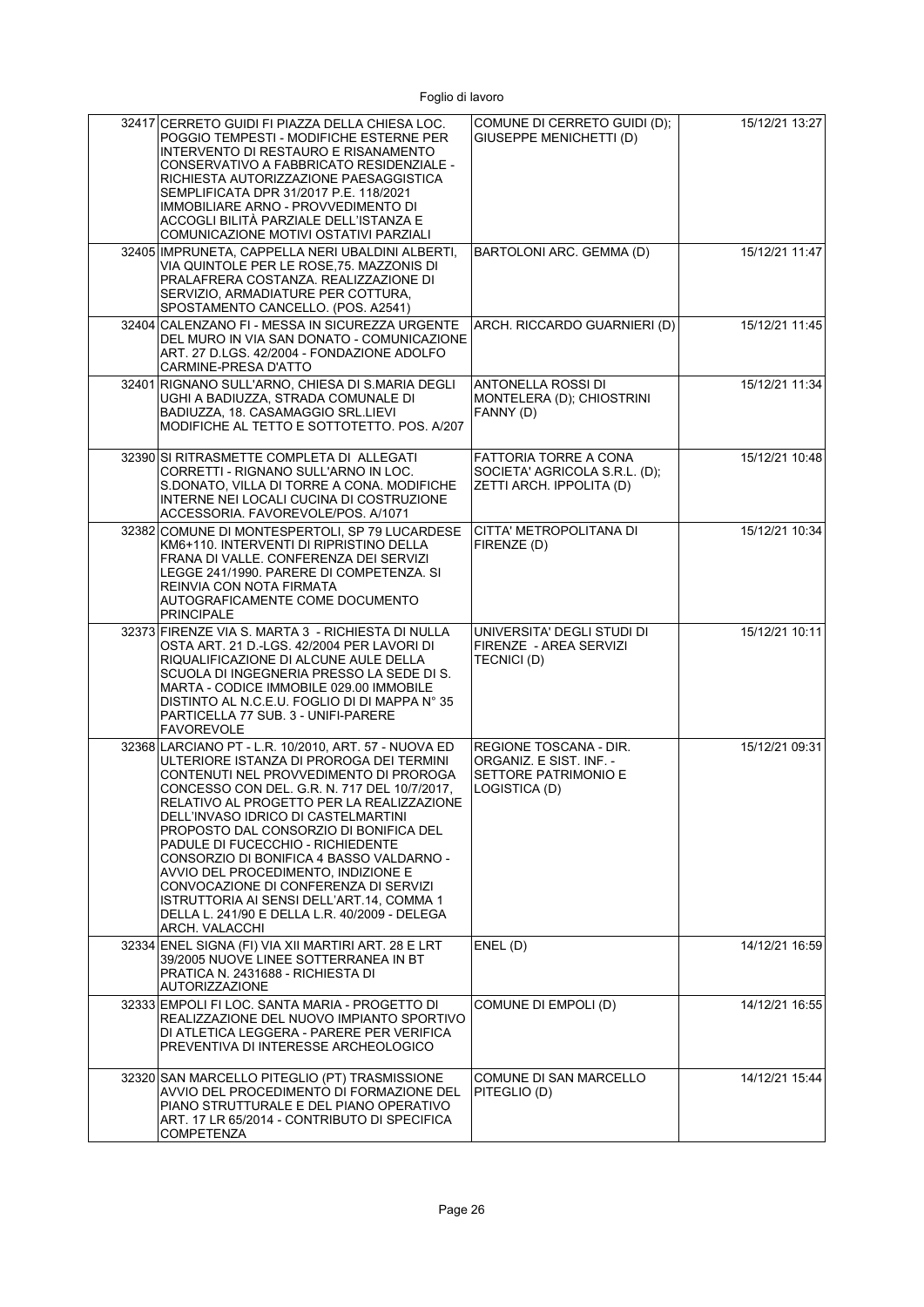|       | 32312 PESCIA (PT) RIPRISTINO DEL PONTE ALL'ABATE E<br>DEL PONTE DEL DUOMO LUNGO LA SR 435<br>LUCCHESE PROVINCIA DI PISTOIA - RICHIESTA<br>AUTORIZZAZIONE INDAGINI CONOSCITIVE - INVIO<br>1/3 AUTORIZZAZIONE CON PRESCRIZIONI                                                                                                                                                                                                                                                                                              | CHIONI ING. CARLO (D)                                                                                                                                    | 14/12/21 15:29 |
|-------|---------------------------------------------------------------------------------------------------------------------------------------------------------------------------------------------------------------------------------------------------------------------------------------------------------------------------------------------------------------------------------------------------------------------------------------------------------------------------------------------------------------------------|----------------------------------------------------------------------------------------------------------------------------------------------------------|----------------|
|       | 32286 VERIFICA DI INTERESSE CULTURALE AI SENSI<br>DELL"ART. 12 DEL D. LGS 42/04 SS.MM.II<br>COMUNICAZIONE AVVIO DI PROCEDIMENTO<br>AMMINISTRATIVO AI SENSI DELL'ART. 7 DELLA<br>LEGGE N°241 DEL 7/8/1990 E SS.MM. E AI SENSI<br>DELL'ART. 13 DEL D.LGS. N° 42 DEL 22/01/2004 E<br>SS. MM. II.<br>PIEVE DI SAN LEOLINO - RIGNANO SULL'ARNO -<br>FIRENZE. NUCLEO DI BENI MOBILI DI INTERESSE<br>STORICO ARTISTICO NON PERTINENZIALI<br>PROPRIETÁ: PARROCCHIA DI SAN LEONINO,<br>RIGNANO SULL'ARNO (FI) - DIOCESI DI FIESOLE | BANDINI GABRIELE (D);<br>SEGRETARIATO REGIONALE<br>DELLA TOSCANA (D)                                                                                     | 14/12/21 14:30 |
|       | 32195 FIRENZE TEATRO DEL'OPERA (MAGGIO MUSICALE<br>FIORENTINO) INSTALLAZIONI TEMPORANEE<br>EVENTO ANNUAL MEETING 2022- ART. 106 E ART<br>49 DLGS 42/04 - PARERE FAVOREVOLE                                                                                                                                                                                                                                                                                                                                                | COMUNE DI FIRENZE DIREZIONE<br>SVILUPPO ECONOMICO UFFICIO<br>SUOLO PUBBLICO (D); M&E SRL<br>(D)                                                          | 14/12/21 09:53 |
|       | 32181 (PROT.N. GE 2021/0257132) PRATICA PE/3238/2017<br>PRATO VIA E. DE AMICIS 34 - KULLA ELISONA E<br>KULLA ALBA - PERMESSO DI COSTRUIRE PER<br>DEMOLIZIONE EDIFICI PRODUTTIVI E<br>RICOSTRUZIONE EDIFICIO PER CIVILE<br>ABITAZIONE ART. 146 D.LGS. 42/2004 - REINVIO E<br>RETTIFICA DI COMUNICAZIONE MOTIVI OSTATIVI                                                                                                                                                                                                    | ING. VOLPI LUCA (D); COMUNE DI<br>PRATO (CC)                                                                                                             | 14/12/21 09:27 |
|       | 32179 PRATO VIA DEL COLLE 11 - EFFICIENTAMENTO<br>ENERGETICO CON INSTALLAZIONE DI PANNELLI<br>FOTOVOLTAICI - BECHERUCCI SILVIA -<br>AUTORIZZAZIONE PAESAGGISTICA SEMPLIFICATA<br>- RETTIFICA ALLE PRESCRIZIONI DI CUI AL<br>PARERE PROT. N. 29129 DEL 12/11/2021                                                                                                                                                                                                                                                          | COMUNE DI PRATO (D); ING.<br>MAURIZIO MARTINELLI (CC)                                                                                                    | 14/12/21 09:23 |
|       | 32171 VAGLIA (FI) VIA EUROPA, 173 LOCALITA'<br>BIVIGLIANO ART. 146 TUTELA PAESAGGISTICA<br>INSTALLAZIONE IMPIANTO FOTOVOLTAICO,<br>ISOLAMENTO COPERTURA E REALIZZAZIONE<br>CAPPOTTO TERMICO MORELLO MARCHESE<br>PAOLO, TAGLIAFERRI SERGIO - TRASMISSIONE<br>PARERE AUTORIZZAZIONE PAESAGGISTICA P. E.<br>NR. 5131 - 39/2021 - AP                                                                                                                                                                                          | COMUNE DI VAGLIA (D);<br>TAGLIAFERRI DAVIDE (CC)                                                                                                         | 14/12/21 08:57 |
| 32154 | MONTAIONE LOC. S.ANTONIO - RICHIESTA DI<br>RINNOVO CONCESSIONE DI SCAVO AI SENSI<br>DEGLI ARTT. 88 E 89 DEL DLGS. 42/2004 E<br>SS.MM.II., PER GLI ANNI 2022,2023 E 2024 - INVIO<br>DOCUMENTAZIONE GNA                                                                                                                                                                                                                                                                                                                     | BUENO MICHELE (D); DIREZIONE<br><b>GENERALE ARCHEOLOGIA</b><br>BELLE ARTI E PAESAGGIO -<br>SERV II (D); ISTITUTO CENTRALE<br>PER L'ARCHEOLOGIA (ICA) (D) | 13/12/21 16:11 |
|       | 32144 VAIANO (PO), VIA BRONIA - COSTRUZIONE ED<br>ESERCIZIO DI NUOVO ELETTRODOTTO IN CAVO<br>SOTTERRANEO. PRATICA E-DIS. N° 2420472 (NS.<br>PROT. SABAP N° 30787 DEL 26/11/2021) - NULLA<br>OSTA ARCHEOLOGIA AI SENSI DELL'ART. 28<br>D.LGS. 42/2004                                                                                                                                                                                                                                                                      | ENEL (D); STUDIO CANOVARO<br>INGEGNERIA (CC)                                                                                                             | 13/12/21 12:25 |
|       | 32142 MONTEMURLO (PO), VIA ROSSINI 33 -<br>COSTRUZIONE ED ESERCIZIO DI ELETTRODOTTO<br>IN CAVO SOTTERRANEO A 0,4 KV. PRATICA E-DIS.<br>N° 2430528 (NS. PROT. SABAP N° 31390 DEL<br>03/12/2021) - NULLA OSTA ARCHEOLOGIA AI SENSI<br>DELL'ART. 28 D.LGS. 42/2004                                                                                                                                                                                                                                                           | ENEL (D); FANTONI FABRIZIO<br>(CC)                                                                                                                       | 13/12/21 12:22 |
|       | 32141 BARBERINO DI MUGELLO (FI), VIA PIAN DELLA<br>FONDA - COSTRUZIONE ED ESERCIZIO DI NUOVO<br>ELETTRODOTTO IN CAVO SOTTERRANEO IN BT.<br>PRATICA E-DIS. N° 2426684 (NS. PROT. SABAP N°<br>31712 DEL 07/12/2021) - NULLA OSTA<br>ARCHEOLOGIA AI SENSI DELL'ART. 28 D.LGS.<br>42/2004                                                                                                                                                                                                                                     | ENEL(D)                                                                                                                                                  | 13/12/21 12:12 |
|       | 32123 PRATO VIA VECCHIA DI CANTAGALLO, 43 ISTANZA<br>DI SANATORIA PER LA REALIZZAZIONE DI MURI A<br>RETTA CARUSO GUIDO P.E. 3299-2019 - PARERE<br>FAVOREVOLE SULL'AVVENUTA CONFORMAZIONE<br>ALLE PRESCRIZIONI                                                                                                                                                                                                                                                                                                             | COMUNE DI PRATO (D); ARCH.<br><b>BANCHINI ALBERTO (CC)</b>                                                                                               | 13/12/21 10:23 |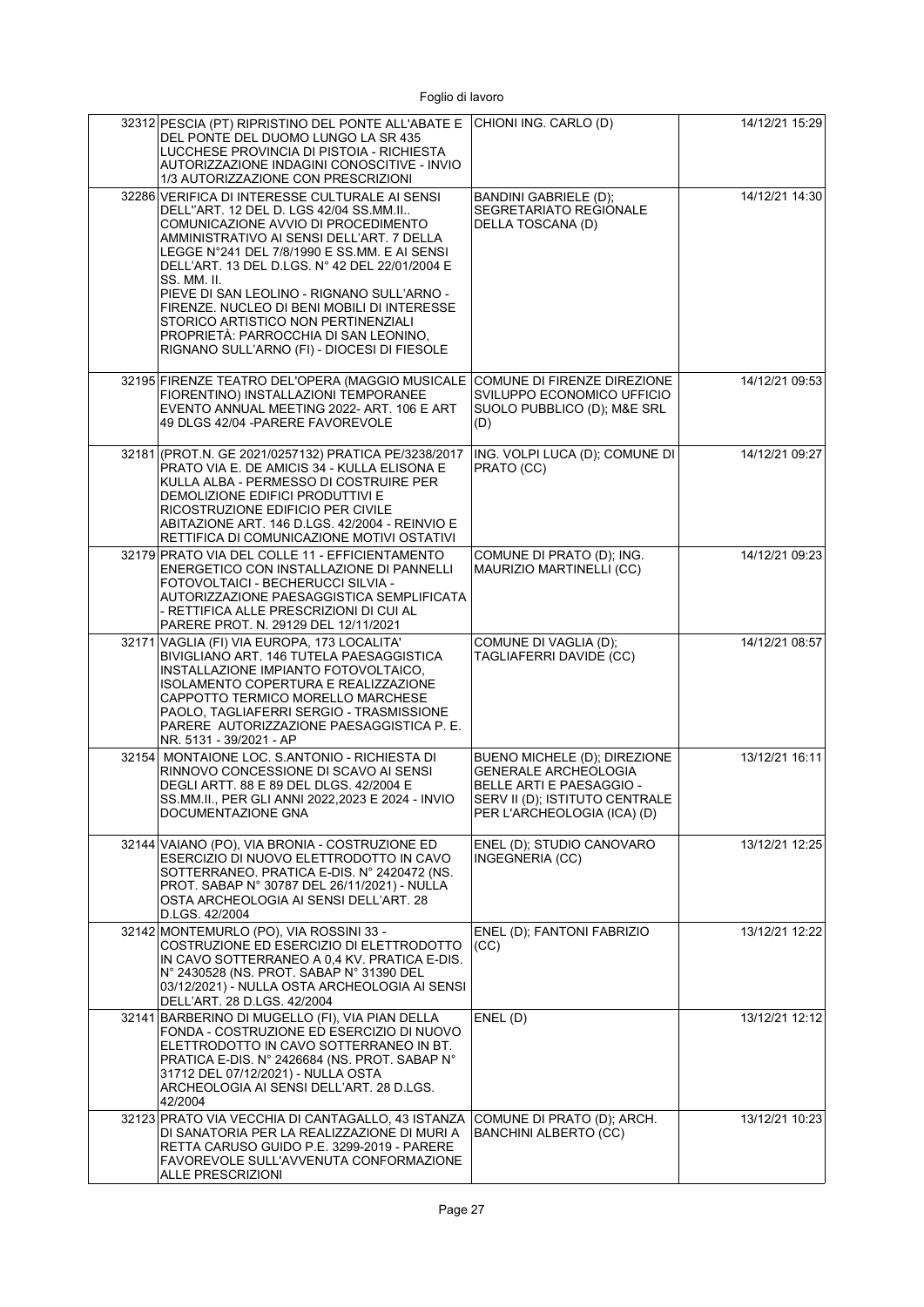| 32119 GP 209155/2021 - FIRENZE VIA LUNGO L'AFFRICO,<br>40 REALIZZAZIONE MURALES SU CABINA<br>ELETTRICA ESISTENTE PER COMMEMORAZIONE<br>SETTECENTO ANNI DALLA MORTE DI DANTE<br>ALIGHIERI ROBERTO GELLI ENEL DISTRIBUZIONE<br>SPA ART. 146 TUTELA PAESAGGISTICA -<br>TRASMISSIONE DOCUMENTAZIONE PER<br>RICHIESTA PARERE AUTORIZZAZIONE<br>PAESAGGISTICA ORDINARIA - PRATICA 4115/2021  | COMUNE DI FIRENZE -<br>DIREZIONE URBANISTICA (D);<br>REGIONE TOSCANA (D) | 13/12/21 10:00 |
|----------------------------------------------------------------------------------------------------------------------------------------------------------------------------------------------------------------------------------------------------------------------------------------------------------------------------------------------------------------------------------------|--------------------------------------------------------------------------|----------------|
| 32117 GP 390869/2021 - FIRENZE VIA LUCIANO MANARA,<br>46 DPR 31/2017 REALIZZAZIONE TERRAZZA A<br>SBALZO IN CORRISPONDENZA DELLA FACCIATA<br>TERGALE DELL'EDIFICIO STEFANIA DISPENSI.<br>STEFANO PANTANI - TRASMISSIONE<br>DOCUMENTAZIONE PER RICHIESTA PARERE<br>AUTORIZZAZIONE PAESAGGISTICA SEMPLIFICATA<br>- PRATICA N. 11807/2021 [PRATICA 11807/2021]-<br>PARERE FAVOREVOLE       | <b>COMUNE DI FIRENZE -</b><br>DIREZIONE URBANISTICA (D)                  | 13/12/21 09:54 |
| 32114 GP 390863/2021 - FIRENZE LARGO ALCIDE DE<br>GASPERI, SNC DPR 31/2017 ADEGUAMENTO<br>STAZIONE RADIO BASE ESISTENTE ALESSANDRA<br>FREGOLI, WIND TRE SPA TRASMISSIONE<br>DOCUMENTAZIONE PER RICHIESTA PARERE<br>AUTORIZZAZIONE PAESAGGISTICA SEMPLIFICATA<br>- PRATICA N. 12195/2021 -PARERE FAV                                                                                    | COMUNE DI FIRENZE -<br>DIREZIONE URBANISTICA (D)                         | 13/12/21 09:50 |
| 32113 GP 390873/2021 - FIRENZE VIA MAFALDA DI<br>SAVOIA, SNC DPR 31/2017 PARENTI FABIO,<br>TOSCANA ENERGIA SPA INSTALLAZIONE DI<br>NUOVO DISPERSORE VERTICALE DI PROTEZIONE<br>CATODICA RETE GAS E RELATIVO ARMADIO IN<br>VETRORESINA - TRASMISSIONE<br>DOCUMENTAZIONE PER RICHIESTA PARERE<br>AUTORIZZAZIONE PAESAGGISTICA SEMPLIFICATA<br>- PRATICA N. 12139/2021 -PARERE FAVOREVOLE | <b>COMUNE DI FIRENZE -</b><br>DIREZIONE URBANISTICA (D)                  | 13/12/21 09:46 |
| 32112 SERRAVALLE PISTOIESE (PT) LOC. CANTAGRILLO<br>PIAZZA BRUNELLO BIAGINI, 34 VILLA COSTA<br>RIGHINI ART. 21 MURG ANISOARA CLAUDIA<br>OPERE INTERNE AD UNITA' ABITATIVA PORZIONE<br>DELLA VILLA - TRASMISSIONE AUTORIZZAZIONE                                                                                                                                                        | FEDI ARCH. ANTONIO (D)                                                   | 13/12/21 09:46 |
| 32111 GP 383679/2021 - FIRENZE VIA TITO SPERI. 9R-11R-<br>17 TUTELA PAESAGGISTICA ART. 146 MODIFICA<br>ALLA FOROMETRIA DEL PROSPETTO SU<br>PUBBLICA VIA SIMONETTA GANDI -<br>TRASMISSIONE DOCUMENTAZIONE PER<br>RICHIESTA PARERE AUTORIZZAZIONE<br>PAESAGGISTICA ORDINARIA - PRATICA N.<br>8434/2021 - INVIO 1/2-PARERE FAVOREVOLE A<br><b>CONDIZIONI</b>                              | COMUNE DI FIRENZE -<br>DIREZIONE URBANISTICA (D)                         | 13/12/21 09:40 |
| 32110 FIRENZE VIA SAN GIOVAN GUALBERTO, 7 ART, 146 COMUNE DI FIRENZE -<br>TUTELA PAESAGGISTICA RISTRUTTURAZIONE<br>EDILIZIA CONSERVATIVA GIULIANO MECONCELLI.<br>IRENE DOTCHIN - TRASMISSIONE<br>DOCUMENTAZIONE PER RICHIESTA PARERE -<br>AUTORIZZAZIONE PAESAGGISTICA ORDINARIA -<br>PRATICA 5231/2021 -PARERE NEGATIVO                                                               | DIREZIONE URBANISTICA (D);<br>REGIONE TOSCANA (D)                        | 13/12/21 09:37 |
| 32101 P.E. N. 1766/2021 DEL 10/06/2021 - PISTOIA VIA<br>GORA E BARBATOLE 321/1 - REALIZZAZIONE DI<br>PEROLATO A SUPPORTO DI PANNELLI<br>FOTOVOLTAICI - BARTOLETTI RICCARDO<br>BARGIACCHI ANTONELLA - AUTORIZZAZIONE<br>PAESAGGISTICA SEMPLIFICATA DPR 31/2017<br>INVIO RICHIESTA PARERE-PARERE FAVOREVOLE                                                                              | COMUNE DI PISTOIA (D)                                                    | 13/12/21 08:45 |
| 32100 PISTOIA VIA CASTEL DI PIAZZA, 21 DPR 31/2017<br>INSTALLAZIONE CANNA FUMARIA A SERVIZIO DI<br>DUE CALDAIE BILLERO NICOLO' - TRASMISSIONE<br>DOCUMENTAZIONE PER RICHIESTA PARERE<br>AUTORIZZAZIONE PAESAGGISTICA SEMPLIFICATA<br>PRATICA P.E. N. 2379/2021-PARERE FAVOREVOLE                                                                                                       | COMUNE DI PISTOIA (D)                                                    | 13/12/21 08:42 |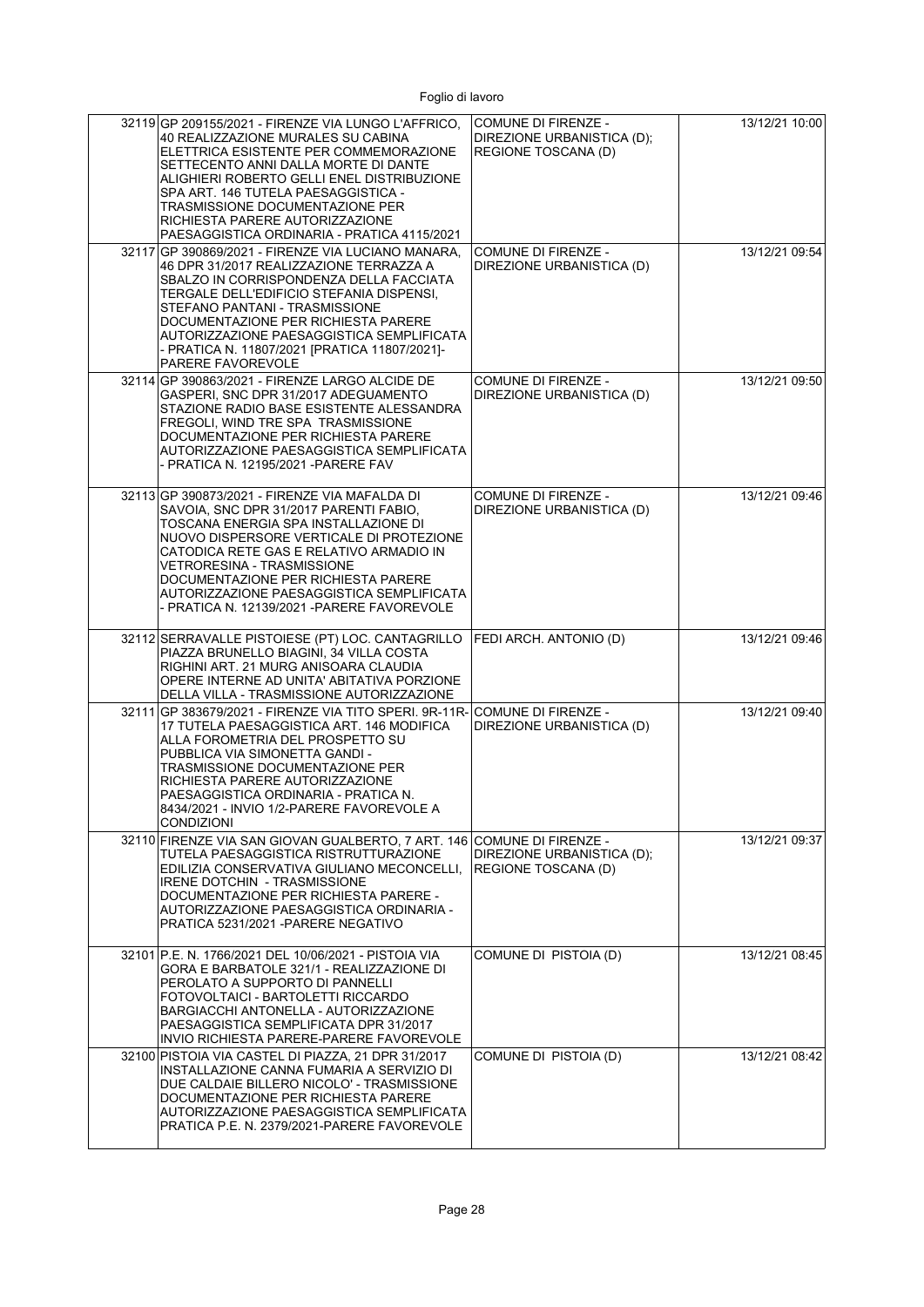| 32099 PISTOIA VIA DEL FALSERONE LOC. CASE<br>ARANCIO (GUADO DELLO ZOO) DPR 31/2017<br>INTERDIZIONE ACCESSI AI DUE LATI DELL'EX<br>GUADO DEL TORRENTE VINCIO DI MONTAGNA<br>COMUNE DI PISTOIA - TRASMISSIONE<br>DOCUMENTAZIONE PER RICHIESTA PARERE<br>AUTORIZZAZIONE PAESAGGISTICA SEMPLIFICATA<br>P.E. N. 2113/2021 DEL 06/07/2021-PARERE<br><b>FAVOREVOLE</b>               | COMUNE DI PISTOIA (D)       | 13/12/21 08:39 |
|-------------------------------------------------------------------------------------------------------------------------------------------------------------------------------------------------------------------------------------------------------------------------------------------------------------------------------------------------------------------------------|-----------------------------|----------------|
| 32097 PISTOIA VIA MONFALCONE, 42 ARTT, 167 E 181<br>MODIFICHE AI PROSAPETTI, ALLE AREE<br>PERTINENZIALI ED ALLA RECINZIONE FROSINI<br>MANUELA - TRASMISSIONE DOCUMENTAZIONE DI<br>VALUTAZIONE PRELIMINARE ACCERTAMENTO<br>COMPATIBILITA' PAESAGGISTICA P.E. N. 1436/2021<br>DEL 14/05/2021-PARERE FAVOREVOLE                                                                  | COMUNE DI PISTOIA (D)       | 13/12/21 08:34 |
| 32096 P.E. N. 2229/2021 DEL 14/07/2021 - PISTOIA VIA<br>BAGGIO MONTANINA 4 - EFFICIENTAMENTO<br>ENERGETICO - GIANNINI FEDERICO, GIANNINI<br>GIUSEPPE SILVANO - AUTORIZZAZIONE<br>PAESAGGISTICA SEMPLIFICAT DPR 31/2017 -<br>INVIO RICHIESTA PARERE-PARERE FAVOREVOLE                                                                                                          | COMUNE DI PISTOIA (D)       | 13/12/21 08:31 |
| 32095 PISTOIA VIA ROMA 3 - PALAZZO AZZOLINI -<br>RICHIESTA DI NULLA-OSTA PER OPERE EDILI ED<br>IMPIANTISTICHE AI PIANI TERZO, QUARTO E<br>COPERTURA, PER LA REALIZZAZIONE DI UNA<br>NUOVA CENTRALE TERMICA - INTESA SANPAOLO<br>SPA - AUTORIZZAZIONE CON PRESCRIZIONI                                                                                                         | ARCH. BARACCHI ANNALISA (D) | 13/12/21 08:30 |
| 32094 SERRAVALLE PISTOIESE (PT) LOC. CANTAGRILLO<br>PIAZZA BRUNELLO BIAGINI. 34 VILLA COSTA<br>RIGHINI ART. 21 MURG ANISOARA CLAUDIA<br>OPERE INTERNE AD UNITA' ABITATIVA PORZIONE<br>DELLA VILLA - TRASMISSIONE AUTORIZZAZIONE                                                                                                                                               | FEDI ARCH. ANTONIO (D)      | 13/12/21 08:30 |
| 32093 PISTOIA VIA ALESSANDRO MANZONI, 10 DPR<br>31/2017 INSTALLAZIONE PANNELLI FOTOVOLTAICI<br>SU COPERTURA DI EDIFICIO COMMERCIALE E<br>COLONNINA DI RICARICA IN AC POLI ALESSIO -<br>TRASMISSIONE DOCUMENTAZIONE PER<br>RICHIESTA PARERE AUTORIZZAZIONE<br>PAESASGGISTICA SEMPLIFICATA PRATICA N. P.E.<br>N. 3004/2021 DEL 22/09/2021-PARERE<br>FAVOREVOLE CON PRESCRIZIONI | COMUNE DI PISTOIA (D)       | 13/12/21 08:29 |
| 32092 P.E. N. 3337/2021 DEL 16/10/2021 - PISTOIA VIA<br>MODENESE 182A - TINTEGGIATURA FACCIATE E<br>SOSTITUZIONE INFISSI - MELANI PAOLA -<br>AUTORIZZAZIONE PAESAGGISTICA SEMPLIFICATA<br>DPR 31/2017 - INVIO RICHIESTA PARERE-PARERE<br><b>FAVOREVOLE</b>                                                                                                                    | COMUNE DI PISTOIA (D)       | 13/12/21 08:24 |
| 32091 SESTO FIORENTINO (FI) VIA RENATO BRUSCHI,<br>SNC - NULLA OSTA ARCHEOLOGICO PER<br>L'INSTALLAZIONE DI UN NUOVO IMPIANTO DI<br>RADIO-TRASMISSIONE PER RETE DI TELEFONIA<br>MOBILE DI ILIAD ITALIA SPA DENOMINATO<br>FI50019 007 - SESTO FIORENTINO EST -<br>TRASMISSIONE DOCUMENTAZIONE                                                                                   | ROMANELLI JESSICA (D)       | 11/12/21 10:00 |
| 32090 SESTO FIORENTINO (FI) VIA RENATO BRUSCHI,<br>SNC - ISTANZA DI NULLA OSTA ARCHEOLOGICO<br>PER L'INSTALLAZIONE DI UN NUOVO IMPIANTO DI<br>RADIO-TRASMISSIONE PER RETE DI TELEFONIA<br>MOBILE DI ILIAD ITALIA SPA DENOMINATO<br>FI50019 007 - SESTO FIORENTINO EST -<br>TRASMISSIONE DOCUMENTAZIONE                                                                        | ROMANELLI JESSICA (D)       | 11/12/21 09:52 |
| 32089 ENEL SESTO FIORENTINO (FI) VIA CRISTALLINA<br>VIA PORCELLANE ART. 28 E LRT 39/2005 NUOVE<br>LINEE SOTTERRANE IN BT PRATICA N. 2432716 -<br><b>AUTORIZZAZIONE</b>                                                                                                                                                                                                        | ENEL(D)                     | 11/12/21 09:50 |
| 32088 ENEL CAMPI BISENZIO FI VIA SUOR TERESA<br>MANETTI - PRATICA 2421472 - AUTORIZZAZIONE AI<br>SENSI DELL'ART. 28, C. 4, D.LGS N. 42/2004; L.R.T.<br>N.39/2005 - COSTRUZIONE NUOVA LINEA<br>SOTTERRANEA IN MEDIA TENSIONE (15KV)<br>#34160723-2573551#                                                                                                                      | ENEL(D)                     | 11/12/21 09:48 |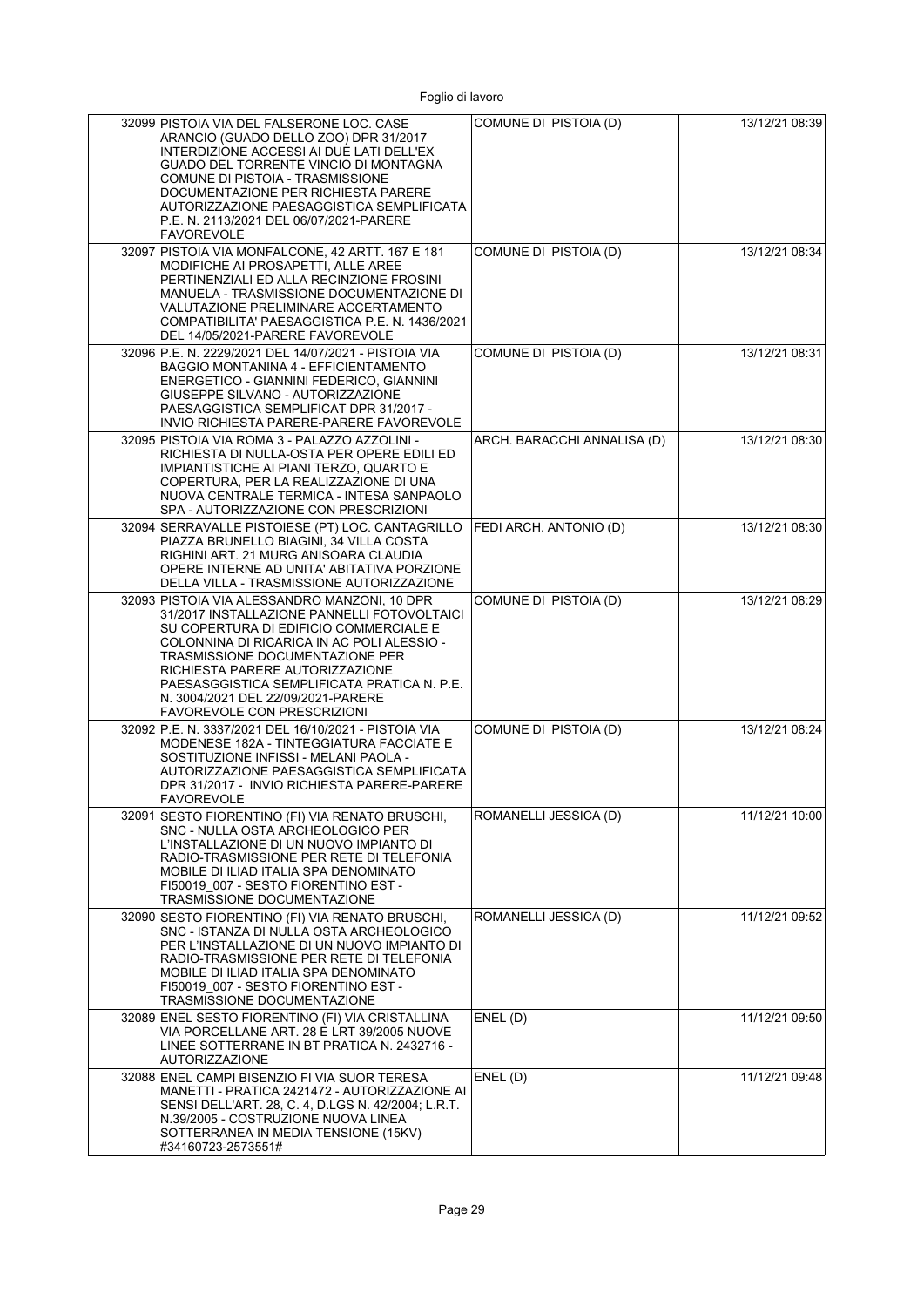| 32087 ENEL CAMPI BISENZIO (FI) VIA DEI CONFINI ART.<br>28 E LRT 39/2005 COSTRUZIONE NUOVE LINEE                                                                                                                                                                                                                                                                                                                                       | ENEL(D)                                      | 11/12/21 09:45 |
|---------------------------------------------------------------------------------------------------------------------------------------------------------------------------------------------------------------------------------------------------------------------------------------------------------------------------------------------------------------------------------------------------------------------------------------|----------------------------------------------|----------------|
| SOTTERRANEA IN BT PRATICA N.2432512 -<br><b>AUTORIZZAZIONE</b>                                                                                                                                                                                                                                                                                                                                                                        |                                              |                |
| 32086 PRATO, VIA DELLE FONTI. COSTRUZIONE ED<br>ESERCIZIO DI ELETTRODOTTO IN CAVO<br>SOTTERRANEO A 0,4 KV CON ALLACCIAMENTO ED<br>IMPIANTO ELETTRICO - PRATICA E-DIS. 2426792<br>(NS. PROT. SABAP N° 30561 DEL 25/11/2021) -<br>NULLA OSTA ARCHEOLOGIA AI SENSI DELL'ART.<br>28 D.LGS, 42/2004                                                                                                                                        | ENEL (D); FANTONI FABRIZIO<br>(CC)           | 10/12/21 18:04 |
| 32085 MONTEMURLO (PO), VIA ROSSINI 33 -<br>COSTRUZIONE ED ESERCIZIO DI ELETTRODOTTO<br>IN CAVO SOTTERRANEO A 0.4 KV. PRATICA E-DIS.<br>N° 2424816 (NS. PROT. SABAP N° 30464 DEL<br>25/11/2021)<br>NULLA OSTA ARCHEOLOGIA AI SENSI DELL'ART.<br>28 D.LGS. 42/2004                                                                                                                                                                      | ENEL (D); FANTONI FABRIZIO<br>(CC)           | 10/12/21 18:01 |
| 32084 CARMIGNANO (PO), VIA DELLE GINESTRE -<br>COSTRUZIONE ED ESERCIZIO DI NUOVO<br>ELETTRODOTTO IN CAVO SOTTERRANEO IN<br>BASSA TENSIONE, POSA IN OPERA DI SETTE<br>NUOVI ARMADI O CASSETTI STRADALI E<br>CONTESTUALE DEMOLIZIONE DI TRATTO DI<br>ELETTRODOTTO AEREO BT. PRATICA E-DIS. N°<br>2413864 (NS. PROT. SABAP N° 30560 DEL<br>25/11/2021) - NULLA OSTA ARCHEOLOGIA AI SENSI<br>DELL'ART. 28 D.LGS. 42/2004 CON PRESCRIZIONI | ENEL (D); STUDIO CANOVARO<br>INGEGNERIA (CC) | 10/12/21 17:56 |
| 32083 CARMIGNANO (PO), LOC. COMEANA, VIA DEI<br>BOSCHETTI 15 (PROPRIETÀ ELENA MADIAI E<br>ALESSIO MARCHETTI) - REALIZZAZIONE DI UN<br>PASSAGGIO PEDONALE SUL MURO CONTRO<br>TERRA<br>NULLA OSTA AI SENSI DELL'ART. 28 D.LGS.<br>42/2004                                                                                                                                                                                               | PERINI ARCH. MORENO (D)                      | 10/12/21 17:42 |
| 32082 CARMIGNANO (PO), LOC. COMEANA, VIA<br>PETRARCA 31 (PROPRIETÀ PARRETTI CHIARA) -<br>REALIZZAZIONE DI NUOVO IMPIANTO DI<br>SMALTIMENTO DEI LIQUAMI A FABBRICATO CIVILE<br>NULLA OSTA AI SENSI DELL'ART. 28 D.LGS.<br>42/2004                                                                                                                                                                                                      | INNOCENTI GEOM. LUCA (D)                     | 10/12/21 17:40 |
| 32081 GREVE IN CHIANTI FI LOC. TORSOLI 30 LUCOLENA<br>- RIFACIMENTO COPERTURA - INNOCENTI<br>GABRIELE - PROPOSTA DI ACCOGLIMENTO<br>PRATICA EDILIZIA B.2021/656/A.P.S. - SUE (FASC<br>2021/757) AUTORIZZAZIONE PAESAGGISTICA<br>SEMPLIFICATA DPR 31/2017 - TIPOLOGIA<br>D'INTERVENTO B.4 - B.5TRASMISSIONE PARERE                                                                                                                     | COMUNE DI GREVE IN CHIANTI<br>(D)            | 10/12/21 17:35 |
| 32080 GREVE IN CHIANTI (FI) - COMUNICAZIONE<br>INTERVENTI NECESSARI ED URGENTI AL<br>CIMITERO AI SENSI DELL'ART. 27 D.LGS 42/2004<br>PER PARZIALE CROLLO MURATURA PERIMETRALE<br>TRASMISSIONE PARERE                                                                                                                                                                                                                                  | <b>COMUNE DI GREVE IN CHIANTI</b><br>(D)     | 10/12/21 17:33 |
| 32079 GREVE IN CHIANTI (FI) VIA CASE SPARSE, 6<br>RECUPERO PAESAGGIA AGRARI LA RIMBECCA<br>DPR 31/2017 - TRASMISSIONE DOCUMENTAZIONE<br>PER RICHIESTA PARERE AUTORIZZAZIONE<br>PAESAGGISTICA SEMPLIFICATA BUSTA N.<br>2021/624/APS TRASMISSIONE PARERE                                                                                                                                                                                | <b>COMUNE DI GREVE IN CHIANTI</b><br>(D)     | 10/12/21 17:31 |
| 32078 GREVE IN CHIANTI (FI) VIA MONTEFIORALLE, 22 -<br>CASE SPARSE DPR 31/2017 MELI LUCIA<br>MANUTENZIONE STRAORDINARIA TRASMISSIONE<br>DOCUMENTAZIONE PER RICHIESTA PARERE<br>AUTORIZZAZIONE PAESAGGISTICA SEMPLIFICATA<br>PRATICA EDILIZIA BUSTA N. 2021/632/APS - SUE<br>(FASC 2021/717 TRASMISSIONE PARERE                                                                                                                        | <b>COMUNE DI GREVE IN CHIANTI</b><br>(D)     | 10/12/21 17:29 |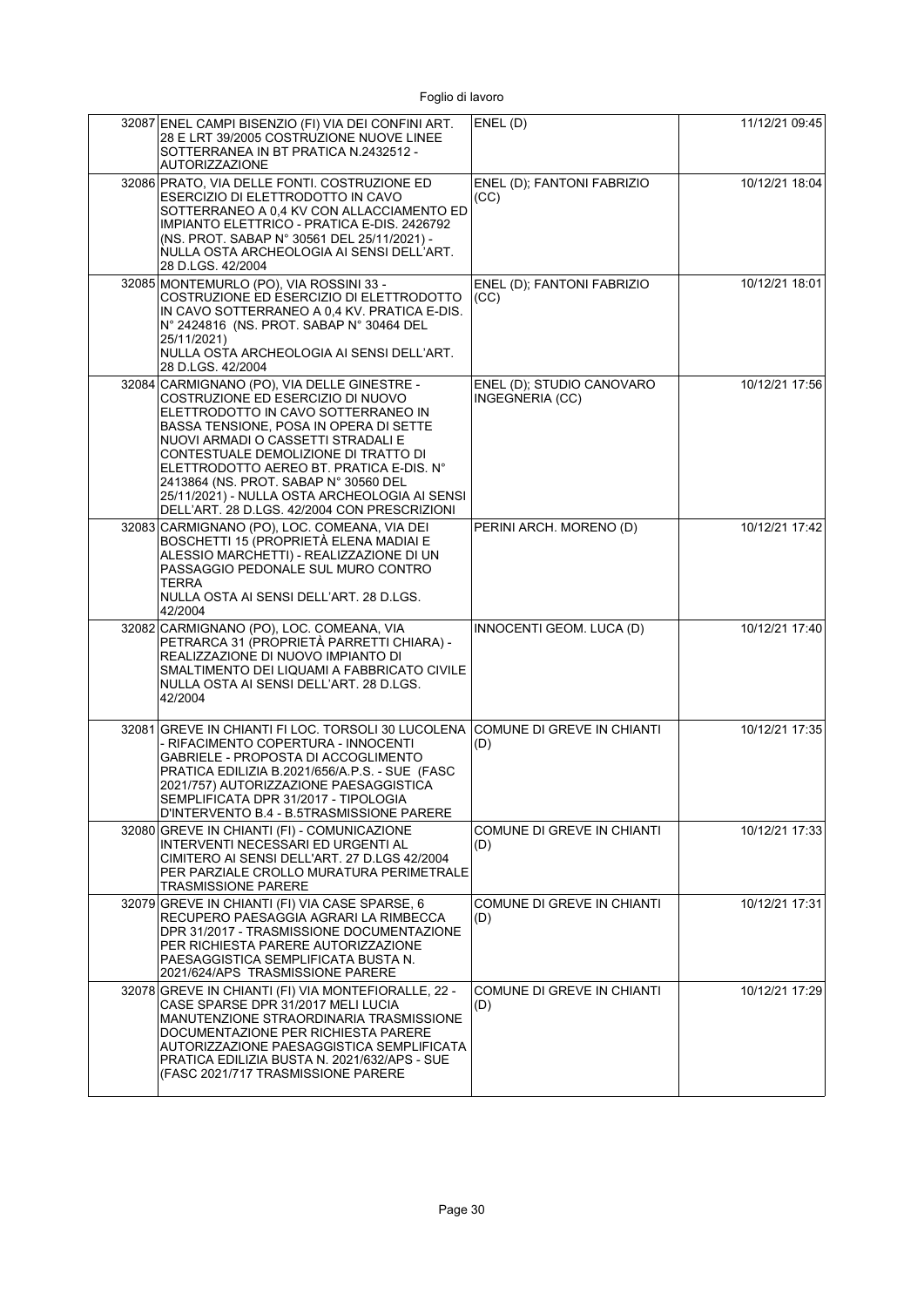| 32077 GREVE IN CHIANTI FI VIA GIOVANNI DA<br>VERRAZZANO - PRATICA EDILIZIA B.2021/633/A.P.<br>- MIGLIORAMENTO SISMICO SCUOLA PRIMARIA E<br>MATERNA DI PANZANO IN CHIANTI (FASCICOLO<br>TIPO 6.5.0. N. 57/2021) AUTORIZZAZIONE<br>PAESAGGISTICA ORDINARIA ART. 146 D.LGS.<br>42/2004 - TRASMISSIONE PARERE                                                                                                                                                                     | COMUNE DI GREVE IN CHIANTI<br>(D)                                                                              | 10/12/21 17:16 |
|-------------------------------------------------------------------------------------------------------------------------------------------------------------------------------------------------------------------------------------------------------------------------------------------------------------------------------------------------------------------------------------------------------------------------------------------------------------------------------|----------------------------------------------------------------------------------------------------------------|----------------|
| 32075 VERNIO (PO) - LOC. MEZZANA MONTEPIANO -<br>STAZIONE PER OPERATORI DI COMUNICAZIONI -<br>TELEBIT SRL - RICHIESTA DI AUTORIZZAZIONE EX<br>ART. 87 DLGS 259/2003 - CONFERENZA DI SERVIZI<br>IN DATA 10/12/2021 - DELEGA                                                                                                                                                                                                                                                    | UNIONE DEI COMUNI VAL DI<br>BISENZIO (D)                                                                       | 10/12/21 16:35 |
| 32060 FIRENZE VIA DEI CAPPUCCINI 1 MUSEO<br>CAPPUCCINI. AUTORIZZAZIONE RESTAURO DI N.<br>10 OPERE PITTORICHE EX ART. 21 D. LGS 42/2004                                                                                                                                                                                                                                                                                                                                        | <b>MUSEO CAPPUCCINI FIRENZE</b><br>VIA DEI CAPPUCCINI 1 (D);<br>PALAZZO SPINELLI FIRENZE (CC)                  | 10/12/21 15:09 |
| 32054 ENEL CAMPI BISENZIO (FI) VIA VOLTA PRATA ART. ENEL (D)<br>28 E LRT 39/2005 NUOVO ELETTRODOTTO<br>INTERRATO BT PRATICA N. 2431120 -<br>AUTORIZZAZIONE PER LA VERIFICA PREVENTIVA<br>DELL'INTERESSE ARCHEOLOGICO                                                                                                                                                                                                                                                          |                                                                                                                | 10/12/21 15:02 |
| 32053 ENEL CAMPI BISENZIO (FI) PIAZZA DELLA<br>COSTITUZIONE ART. 28 E LRT 39/2005 NUOVE<br>LINEE SOTTERRANEA IN BT PRATICA N. 2431696 -<br><b>AUTORIZZAZIONE</b>                                                                                                                                                                                                                                                                                                              | E-DISTRIBUZIONE (D)                                                                                            | 10/12/21 14:59 |
| 32047 FIRENZE MUSEO STIBBERT - AUTORIZZAZIONE<br>RESTAURO DELLA FIGURA "ARALDO" COLLOCATA<br>NELLA SALA DELLA CAVALCATA - EX ART. 21 D.<br>LGS 42/2004                                                                                                                                                                                                                                                                                                                        | <b>FONDAZIONE MUSEO STIBBERT</b><br>DIREZIONE (D); CONSORZIO<br>TELA DI PENELOPE C/O MUSEO<br>DEL TESSUTO (CC) | 10/12/21 14:46 |
| 32035 FIRENZE LUNGARNO GUICCIARDINI 5 - VIA SANTO<br>SPIRITO 10-12R-14R - PALAZZO GUICCIARDINI-<br>BONGIANNI - OPERE DI RESTAURO DELLA<br>FACCIATA - RECCHIA LORENZO AMMINISTRATORE<br>DI CONDOMINIO - RICHIESTA AUTORIZZAZIONE<br>ART. 21 D.LGS. 42/2004-PARERE FAVOREVOLE A<br>CONDIZIONI PROG. 525/21                                                                                                                                                                      | RECCHIA LORENZO (D)                                                                                            | 10/12/21 14:15 |
| 32032 PROT.N.0023349/2021 - PRATICA 2021/1002 - SAN<br>CASCIANO VAL DI PESA FI VIA MAMELI 16 -<br>INSTALLAZIONE DI PANNELLI SOLARI IN<br>COPERTURA, CAPPOTTO SULLE PARETI NORD ED<br>EST, POMPA DI CALORE SU PARETE NORD -<br>BARSOTTI GRAZIELLA AUTORIZZAZIONE<br>PAESAGGISTICA SEMPLIFICATA DPR 31/2017 -<br>PRATICA 2021/1002 - PARERE FAVOREVOLE CON<br><b>PRESCRIZIONI</b>                                                                                               | COMUNE DI SAN CASCIANO IN<br>VAL DI PESA (D)                                                                   | 10/12/21 14:11 |
| 32031 FIRENZE VIA SER VENTURA MONACHI, 10<br>APPARTAMENTO ART. 21 MANCATA<br>REALIZZAZIONE DI ALCUNE OPERE INTERNE IN<br>VARIANTE AL N.O. N. 18328 DEL 16/09/2020<br>GARGANI GIOVANNI - TRASMISSIONE<br>DOCUMENTAZIONE PER RICHIESTA<br>AUTORIZZAZIONE -PARERE FAVOREVOLE PROG.<br>530/21V                                                                                                                                                                                    | GARGANI ARCH. GIOVANNI (D)                                                                                     | 10/12/21 14:10 |
| 32029 PROT.N.0023074/2021 - PRATICA 2021/1139 - SAN<br>CASCIANO VAL DI PESA FI VIA MONTEPALDI 27 -<br>REALIZZAZIONE PAVIMENTAZIONE IN COTTO<br>DELL'AREA SOTTOSTANTE LA PERGOLA, LA<br>COPERTURA DI PARTE DI ESSA CON MATERIALE<br>TRASPARENTE, INSTALLAZIONE DI UNA CASETTA<br>IN LEGNO PER DEPOSITO ATTREZZI E<br>INSTALLAZIONE DI PANNELLI SOLARI<br>- GIACOMELLI NELLO - AUTORIZZAZIONE<br>PAESAGGISTICA SEMPLIFICATA DPR 31/2017 -<br>PARERE FAVOREVOLE CON PRESCRIZIONI | COMUNE DI SAN CASCIANO IN<br>VAL DI PESA (D)                                                                   | 10/12/21 14:09 |
| 32028 PROT.N.0023063/2021 - PRATICA 2021/1019 - SAN<br>CASCIANO VAL DI PESA FI VIA SAN VITO DI<br>SPOTTO 29/1 - APERTURA DI UN LUCERNARIO SU<br>UNA FALDA LATERALE - GABBRIELLINI TOMMASO.<br>GRILLI LEONULLI BARBARA - AUTORIZZAZIONE<br>PAESAGGISTICA SEMPLIFICATA DPR 31/2017 -<br>PRATICA 2021/1019 - TRASMISSIONE PARERE<br><b>FAVOREVOLE CON PRESCRIZIONI</b>                                                                                                           | COMUNE DI SAN CASCIANO IN<br>VAL DI PESA (D)                                                                   | 10/12/21 14:07 |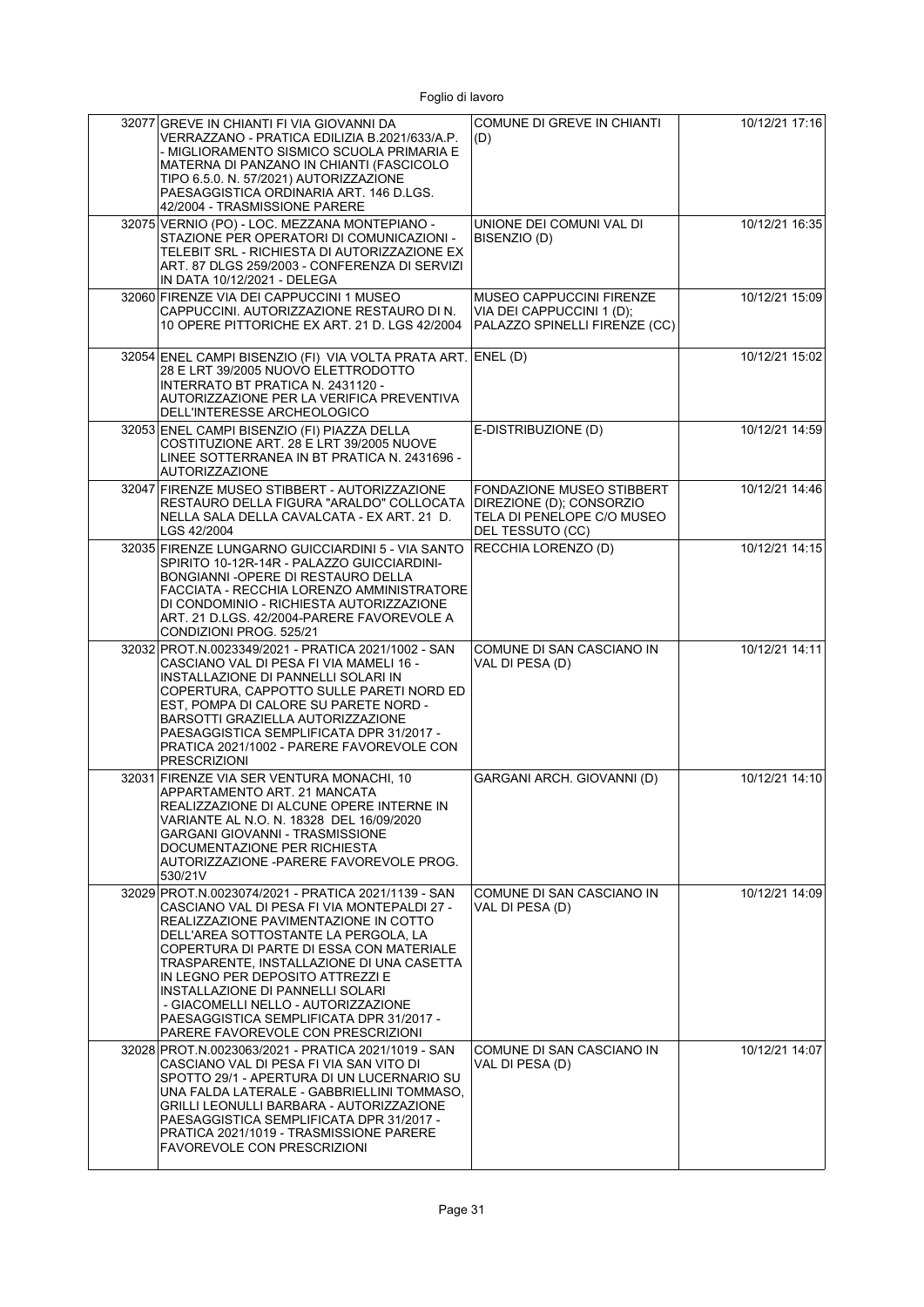| 32024 FIRENZE VIA DELL' ERTA CANINA 62 - VILLA DELLA VIANI RITA (D)<br>SORGENTE - OPERE DI RISANAMENTO<br>CONSERVATIVO PER IL COMPLETAMENTO DELLA<br>DISTRIBUZIONE INTERNA - VIANI RITA - RICHIESTA<br>AUTORIZZAZIONE ART. 21 DF.LGS. 42/2004-<br>PARERE FAVOREVOLE A COND. PROG. 524/21V                                                                                                               |                                                 | 10/12/21 14:02 |
|---------------------------------------------------------------------------------------------------------------------------------------------------------------------------------------------------------------------------------------------------------------------------------------------------------------------------------------------------------------------------------------------------------|-------------------------------------------------|----------------|
| 32013 FIRENZE PIAZZA DELLA CALZA, 6 ART. 21<br>RESTAURO CON RIQUALIFICAZIONE FUNZIONALE<br>DISTRIBUTIVA E IMPIANTISTICA DEL COMPLESSO<br>EX CONVENTO DI SAN GIOVANNI BATISTA DELLA<br>CALZA DOMUX REX SRL - TRASMISSIONE<br>DOCUMENTAZIONE PER RICHIESTA<br>AUTORIZZAZIONE - PARERE FAVOREVOLE AD<br><b>ESCLUSIONE</b>                                                                                  | DE NAPOLI ANGELO (D)                            | 10/12/21 12:55 |
| 32010 FIRENZE - TRASMISSIONE PROGETTO RELATIVO<br>EDIFICIO SITO IN VIA DI SCANDICCI, 301 -ART. 21<br>DLGS 42/04 - PARERE FAVOREVOLE A CONDIZIONI                                                                                                                                                                                                                                                        | ARCH. MAURIZIO DE VITA (D)                      | 10/12/21 12:48 |
| 32002 VAGLIA FI VIA DI SAN JACOPO 1642 - MARTELLI<br>LAURA E STEFANIA - PRATICA N. 4864 - 6/2021 -<br>AP AUTORIZZAZIONE PAESAGGISTICA<br>SEMPLIFICATA-RISPOSTA ALLA LETTERA 8872<br>DEL 22.11.2021 (PROT. 31114 DEL 1.12.2021)                                                                                                                                                                          | BAGLIERI CORRADO (D);<br>COMUNE DI VAGLIA (D)   | 10/12/21 12:32 |
| 32001 FIRENZE VIA PISANA, 77 PALAZZO MEDICI<br>TORNAQUINCI ART. 21 RESTAURO E<br>RIQUALIFICAZIONE IMMOBILE CASA DEL<br>CUSTODE DI VILLA STROZZI MASSIMO PIERACCINI<br>NUCLEO OPERATIVO PROTEZIONE CIVILE NOPC -<br>TRASMISSIONE DOCUMENTAZIONE PER<br>RICHIESTA AUTORIZZAZIONE - INVIO 1/3-RICH.<br>INTEGRAZIONI - SI PRECISA CHE IL NOME<br>PROPRIO DEL PROFESSIONISTA INCARICATO È<br><b>FABRIZIO</b> | TERROSI FABRIZIO (D)                            | 10/12/21 12:31 |
| 31995 COMUNE DI RIGNANO SULL'ARNO, VIA ROMA SNC.<br>PROCEDURA ORDINARAI ART. 146 PER<br>INSTALLAZIONE DI STRUTTURE<br>METALLICHE, RAMPA DI ACCESSO. AB VIGILANZA<br>ANTICENDI BOSCHIVI SCALA MIRKO.<br>FAVOREVOLE. BN37                                                                                                                                                                                 | COMUNE DI RIGNANO<br>SULL'ARNO (D)              | 10/12/21 12:17 |
| 31991 CALENZANO FI LOC. SOMMAIA 27 - OPERE DI<br>EFFICIENTAMENTO ENERGETICO - RISPOSTA<br>ALLE OSSERVAZIONI PROT. 31057 DEL 1.12.2021.<br>PROVVEDIMENTO DI PARZIALE RIGETTO<br>DELL'ISTANZA E NON ACCOGLIBILITÀ DELLE<br>OSSERVAZIONI CON PARERE NEGATIVO E<br>PARERE FAVOREVOLE PARZIALE- POS. BN 6                                                                                                    | FONTANA MATTEO (D); COMUNE<br>DI CALENZANO (CC) | 10/12/21 12:12 |
| 31981 FIESOLE (FI), VIA DI SAN MARTINO, 10.<br>ACCERTAMENTO DI COMPATIBILITÀ<br>PAESAGGISTICA AI SENSI DELL'ART. 167 DEL<br>D.LGS. 42/2004.<br>RICHIEDENTE: PAGANI ELVIO. PRATICA 219/2012.<br>TRASMISSIONE PARERE DI PARZIALE RIGETTO<br>DELL'ISTANZA                                                                                                                                                  | COMUNE DI FIESOLE (D)                           | 10/12/21 11:51 |
| 31979 PROT.N.0032269/2021 - RIF.0022774/2021 - FIESOLE COMUNE DI FIESOLE (D)<br>FI VIA BOLOGNESE 5 PIAN DI MUGNONE -<br>"MODIFICHE ESEGUITE IN CORSO DI<br>REALIZZAZIONE DEL FABBRICATO IN DATA<br>ANTERIORE ALL' ENTRATA IN VIGORE DEL<br>VINCOLO PAESAGGISTICO" - (AP 205/2021) -<br>PROPRIETÁ: BALDI IVO, PARRINI RICCARDO.<br>TRASMISSIONE PARERE DI COMPATIBILITÀ<br>PAESAGGISTICA                 |                                                 | 10/12/21 11:46 |
| 31978 PROT. N. 32287/2021 - FIESOLE (FI) LOC.<br>COMPIOBBI VIA PONTANICO, 33/A MODIFICA<br>MARCIAPIEDI, LOGGIA E LOCALE ESTERNO<br>GIANCARLO PINZAUTI, CECILIA MARTINELLI -<br>TRASMISSIONE PARERE AUTORIZZAZIONE<br>PAESAGGISTICA PRATICA AP 224/2021                                                                                                                                                  | COMUNE DI FIESOLE (D)                           | 10/12/21 11:43 |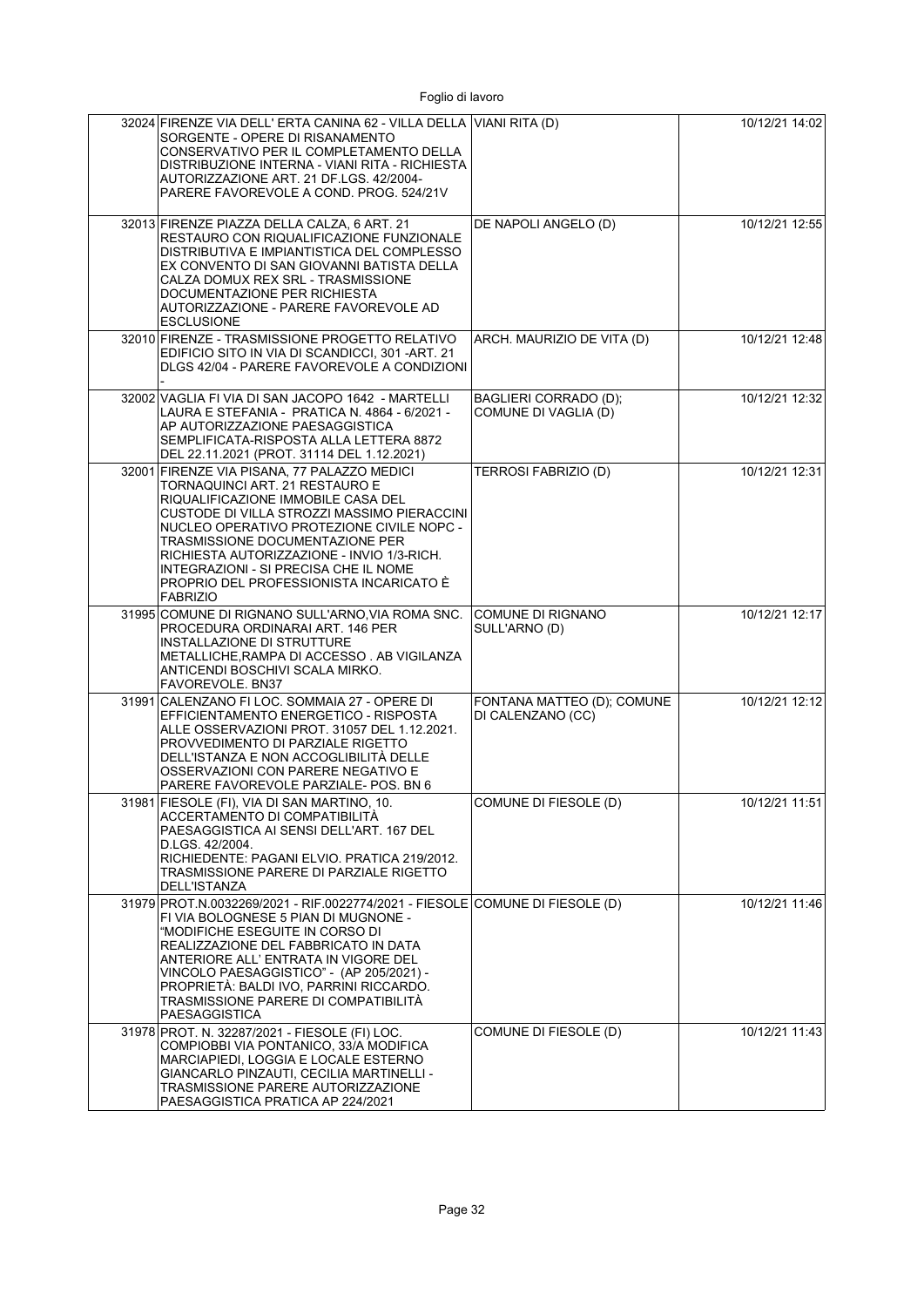| 31976 PROT. N. 32275/2021 - FIESOLE (FI) LOC.<br>QUERCIOLA VIA FAENTINA, 416/C ART, 146<br>TUTELA PAESAGGISTICA ISOLAMENTO TERMICO<br>A CAPPOTTO E INSTALLAZIONE DI IMPIANTO<br>FOTOVOLTAICO IN COPERTURA FERRUCCIO ED<br>ELENA CARAMELLI - TRASMISSIONE PARERE<br>AUTORIZZAZIONE PAESAGGISTICA PRATICA AP<br>231/2021 - INVIO 1/2                         | COMUNE DI FIESOLE (D)                                                                                                            | 10/12/21 11:39 |
|------------------------------------------------------------------------------------------------------------------------------------------------------------------------------------------------------------------------------------------------------------------------------------------------------------------------------------------------------------|----------------------------------------------------------------------------------------------------------------------------------|----------------|
| 31974 PEROT. N. 32273/2021 - FIESOLE (FI) VIA DELLE<br>FONTANELLE, 2-4 ART. 146 INSTALLAZIONE<br>INSEGNA. GIOCHI PER BAMBINI IN AREA PRIVATA<br>E CANCELLI SU DUE INGRESSI BLYTH ACCADEMY<br>FLORENCE SRL LUCA UVA - TRASMISSIONE<br>PARERE AUTORIZZAZIONE PAESAGGISTICA<br>ORDINARIA AP 216/2021                                                          | COMUNE DI FIESOLE (D)                                                                                                            | 10/12/21 11:37 |
| 31971 PROT. N. 32288/2021 - FIESOLE (FI) LOC. SALETTA<br>VIA DELLE CALDINE, 25-27 ART. 146 TUTELA<br>PAESAGGISTICA POSIZIONAMENTO DI<br>COIBENTAZIONE ESTERNA SUI LATI TERGALI E IN<br>COPERTURA, TINTEGGIATURE ESTERNE E<br>SOSTITUZIONE INFISSI ESTERNI PAOLO<br>CANTINELLI - TRASMISSIONE PARERE<br>AUTORIZZAZIONE PAESAGGISTICA PRATICA AP<br>203/2021 | COMUNE DI FIESOLE (D)                                                                                                            | 10/12/21 11:34 |
| 31940 ENEL MONTALE (PT) VIA A. VESPUCCI ART. 28 E<br>LRT 39/2005 SOSTITUZIONE ELETTRODOTTO IN<br>CAVO AEREO A BT E POSA DI NUOVO SOSTEGNO<br>PER SPOSTAMENTO IMPIANTI PRATICA N. 2429264<br>- PARERE PER LA VERIFICA PREVENTIVA<br>DELL'INTERESSE ARCHEOLOGICO                                                                                             | ENEL(D)                                                                                                                          | 10/12/21 10:37 |
| 31938 FIRENZE CASA D'ASTE PANDOLFINI INVIO<br>RICHIESTA AUTORIZZAZIONE SPOSTAMENTO<br>BENE SOTTOPOSTO A PROCEDIMENTO PER LA<br>DICHIARAZIONE DI INTERESSE ARTISTICO E<br>STORICO PARTICOLARMENTE IMPORTANTE<br>NUOVO PROPRIETARIO.                                                                                                                         | CASA D'ASTE PANDOLFINI -<br>FIRENZE (D); CORBELLO SERGIO<br>(D); SABAP ROMA (D)                                                  | 10/12/21 10:23 |
| 31926 VIC E DICHIARAZIONE DI INTERESSE - PALAZZO<br>ALAMANNI - VIA DEI RENAI - PROPRIETA:CASSA<br>NAZIONALE DEL NOTARIATO - PROPRIETÁ<br>PRIVATA - RINNOVO ED ESTENSIONE DEL<br><b>VINCOLO ESISTENTE</b>                                                                                                                                                   | COMUNE DI FIRENZE (D);<br>COMUNE DI FIRENZE DIREZIONE<br>UFFICIO DEL SINDACO (D);<br>SEGRETARIATO REGIONALE<br>DELLA TOSCANA (D) | 10/12/21 09:53 |
| 31925 FIRENZE VIA TORRE DEL GALLO 8-10 - VILLA<br>AGAPE EX VILLA ARRIGHETTI - PIANTUMAZIONE DI<br>NUOVO CIPRESSO - SO.GES SRL - RICHIESTA<br>AUTORIZZAZIONE ART. 21 D.LGS. 42/2004-PARERE<br><b>FAVOREVOLE</b>                                                                                                                                             | ARCH. EMANUELA ULIVIERI (D)                                                                                                      | 10/12/21 09:53 |
| 31922 FIRENZE PIAZZA OGNISSANTI - OCCUPAZIONE<br>SUOLO PUBBLICO PER MANIFESTAZIONE "FESTA<br>DELLA LUCE" IL 17 DICEMBRE 2021 -<br>ASSOCIAZIONE BORGOGNISSANTI ASSOCIAZIONE<br>- RICHIESTA RILASCIO NULLA OSTA ARTT. 106 E<br>49 D.LGS. 42/2004 (176/2021/OPM)-PARERE<br><b>FAVOREVOLE</b>                                                                  | COMUNE DI FIRENZE DIREZIONE<br>SVILUPPO ECONOMICO UFFICIO<br>SUOLO PUBBLICO (D)                                                  | 10/12/21 09:48 |
| 31917 FIRENZE VIA ROTI MICHELOZZI N.2 - TORRE DI<br>BELLOSGUARDO - INTERVENTO DI SMONTAGGIO<br>E RIMONTAGGIO ELEMENTI LAPIDEI DELL' ARCO<br>ESTERNO DEL LOGGIATO, MANUTENZIONE<br>PORZIONE PAVIMENTAZIONE LOGGIATO -<br>FRANCHETTI GIOVANNI AMERIGO - RICHIESTA<br>AUTORIZZAZIONE ART. 21 D.LGS. 42/2004-<br>FAVOREVOLE CON CONDIZIONI                     | LEONARDO.QUINTO@GEOPEC.I<br>T(D)                                                                                                 | 10/12/21 09:33 |
| 31914 PISTOIA VIA DE' ROSSI 26 - RESTAURO FACCIATE<br>DI PALAZZO DE' ROSSI ART. 21 D.LGS. 42/2004 -<br>FONDAZIONE CASSA DI RISPARMIO DI PISTOIA E<br>PESCIA - RICHIESTA DI INTEGRAZIONE N.O. N.<br>13045 DEL 21/05/21 E N.O. N. 0027300 DEL<br>26/10/2021 - AUTORIZZAZIONE CON PRESCRIZIONI                                                                | ARCH. MARCO GABRIELE<br>MATTEINI (D)                                                                                             | 10/12/21 09:29 |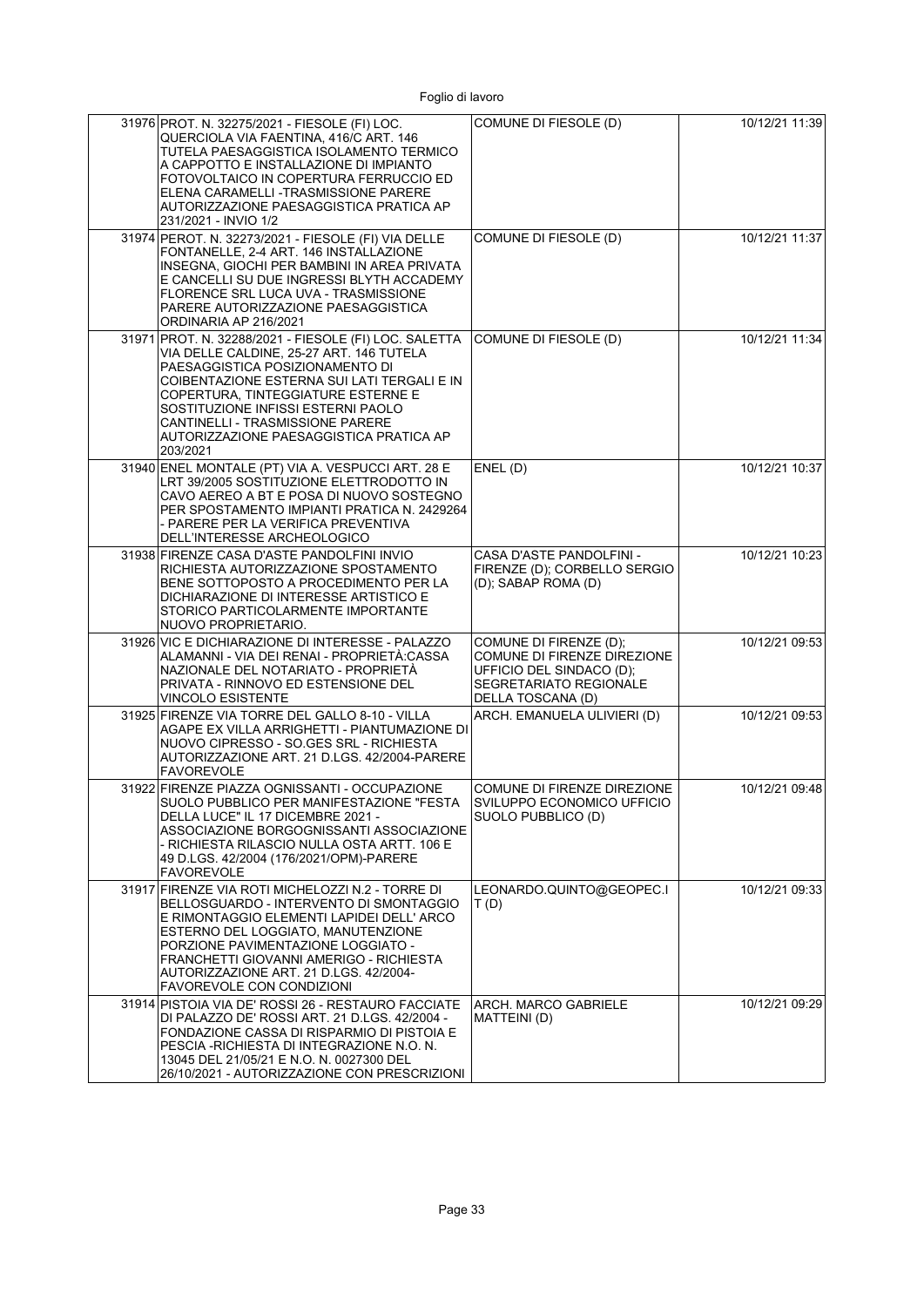| 31908 GP 380545/2021 - FIRENZE VIA DI BELLOSGUARDO, COMUNE DI FIRENZE -<br>5-7 DPR 31/2017 GIULIANO LANDINI IST.<br>DIOCESANO SOSTENTAMENTO DEL CLERO<br>FIRENZE CONSOLIDAMENTO MURO DI SOSTEGNO<br>- TRASMISSIONE DOCUMENTAZIONE PER<br>RICHIESTA PARERE AUTORIZZAZIONE<br>PAESAGGISTICA SEMPLIFICATA - PRATICA<br>11668/2021 - PARERE FAVOREVOLE<br>COMUNICAZIONI ARCHEOLOGICHE | DIREZIONE URBANISTICA (D)                                                                             | 10/12/21 09:19 |
|-----------------------------------------------------------------------------------------------------------------------------------------------------------------------------------------------------------------------------------------------------------------------------------------------------------------------------------------------------------------------------------|-------------------------------------------------------------------------------------------------------|----------------|
| 31898 FIRENZE PALAZZO PITTI - CONCESSIONE<br>POSTAZIONE COMMERCIO AMBULANTE PER IL<br>POSIZIONAMENTO DI UN BANCO DI ATTIVITA' DI<br>VENDITA - CESSIONE AUTORIZZAZIOEN E<br>RELATIVA CONCESSIONE DI POSTEGGIO SU AREA<br>DEMANIALE DA CRISTIAN CAMPIANI A HASEM<br>ABUL - RISCONTRO RICHIESTA AUTORIZZAZIONE<br>AI SENSI DELL'ART.106, COMMA 2BIS DEL D.LGS.<br>N. 42 DEL 2004     | DIREZIONE GALLERIE UFFIZI (D)                                                                         | 10/12/21 09:02 |
| 31861 VICCHIO FI - IL SANTUARIO ETRUSCO DI POGGIO<br>COLLA - PROGETTO DI RICERCA PER LA<br>DOCUMENTAZIONE DIGITALE DEI REPERTI<br>FINANZIATO DALLA UNIVERSITÀ DEL TEXAS<br>DALLAS - AUTORIZZAZIONE RIPRODUZIONE<br>IMMAGINI - ART. 107 D. LGS. 42/2004                                                                                                                            | COMUNE DI DICOMANO (D);<br>COMUNE DI VICCHIO (D);<br>NOCENTINI ARCH. ALESSANDRO<br>(D)                | 09/12/21 17:21 |
| 31858 SCANDICCI (FI) - VIA DELL'ACCIAIOLO, 70 -<br>IMMOBILE ATTIGUO AL COMPLESSO DEL<br>CASTELLO DELL'ACCIAIOLO - RIFACIMENTO<br>TINTEGGIATURA FACCIATE - NCEU. F. 8, PART.<br>2272, SUBB. 1, 2 - PROPRIETÀ: MARCO TITI E<br>ANDREA TITI - AUTORIZZAZIONE A CONDIZIONE<br>ART. 21 - POS. A.1037 (PROG. 136/2021/II)                                                               | TITI MARCO (D); TITI MARCO E<br>ANDREA TITI (D); CIASCHI<br>ALBERTO (CC); COMUNE DI<br>SCANDICCI (CC) | 09/12/21 15:38 |
| 31827 CERTALDO (FI) PALAZZO PRETORIO E CHIESA DEI COMUNE DI CERTALDO (D)<br>SANTI TOMMASO E PROSPERO- SPAZI MUSEALI<br>RICHIESTA AUTORIZZAZIONE PER L'ESECUZIONE<br>DI OPERE E LAVORI DI QUALUNQUE GENERE SUI<br><b>BENI CULTURALI ART. 21</b><br>-PROGETTO DI NUOVA ILLUMINAZIONE (LOTTO 1 E<br> 2)                                                                              |                                                                                                       | 09/12/21 13:43 |
| 31811 FIRENZE VIA PIETRO COLLETTA 2 -<br>TRASMISSIONE COPIA PROVVEDIMENTO DI<br><b>TUTELA</b>                                                                                                                                                                                                                                                                                     | CARRAI PERITO EDILE MASSIMO<br>(D)                                                                    | 09/12/21 12:27 |
| 31791 PROT. N. 243301 - PRATO VIA DON GIULIO<br>FACIBENI, 9/8/6 ART. 167 ROSATI ROBERTO -<br>RICHIESTA PARERE ACCERTAMENTO<br>COMPATIBILITA' PAESAGGISTICA PRATICA<br>A151/161/2021 P.G. 160009/2021 - TRASMISSIONE<br>PARERE FAVOREVOLE                                                                                                                                          | COMUNE DI PRATO (D)                                                                                   | 09/12/21 11:20 |
| 31790 (PROT.N. GE 2021/0246962) PRATICA<br>A151/196/2021 P.G. 187566/2021 - PRATO VIA<br>VITTORINO DA FELTRE 30 - VARIANTE A NULLA<br>OSTA A151-12-2019 OPERE DI EFFICIENTAMENTO<br>ENERGETICO - MOSCARDI STEFANO -<br>AUTORIZZAZIONE PAESAGGISTICA SEMPLIFICATA<br>DPR 31/2017 - TRASMISSIONE PARERE<br><b>FAVOREVOLE CON PRESCRIZIONI</b>                                       | COMUNE DI PRATO (D)                                                                                   | 09/12/21 11:18 |
| 31788 (PROT.N. GE 2021/0243460) PRATICA<br>A151/201/2021 P.G. 189795/2021 - PRATO VIA<br>RAFFAELLO LAMBRUSCHINI 60-62 - MODIFICHE<br>PROSPETTICHE - ALBINI EDOARDO -<br>AUTORIZZAZIONE PAESAGGISTICA<br>PROCEDIMENTO ORDINARIO ART. 146 D.LGS.<br>42/2004 - TRASMISSIONE PARERE FAVOREVOLE<br><b>CON PRESCRIZIONI</b>                                                             | COMUNE DI PRATO (D)                                                                                   | 09/12/21 11:15 |
| 31787 PRATO VIA ANTONIO LABRIOLA N. 2 -<br>AUTORIZZAZIONE PAESAGGISTICA<br>PROCEDIMENTO ORDINARIO ART. 146 - TOMADA-<br>BALESTRI-TOSTI-LO CONTE EDILE COSTRUZIONI-<br><b>BENASSI</b><br>PRATICA A151/192/2021 P.G. 185469/2021 -<br>TRASMISSIONE PARERE FAOVREVOLE CON<br><b>PRESCRIZIONI</b>                                                                                     | COMUNE DI PRATO - SERVIZIO<br>GOVERNO DEL TERRITORIO (D)                                              | 09/12/21 11:13 |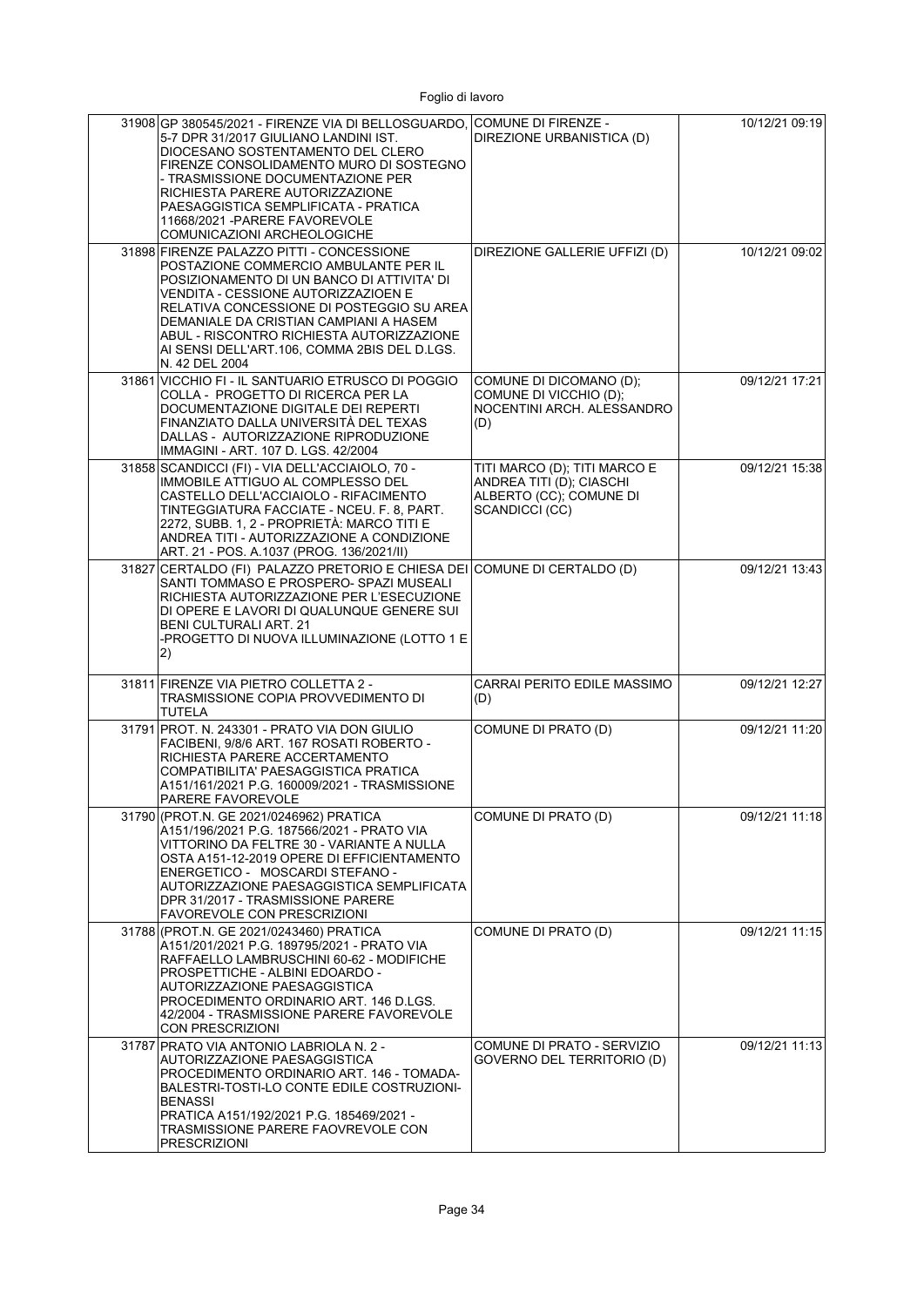| 31780 ABETONE CUTIGLIANO (PT)- TRASMISSIONE<br>DOCUMENTAZIONE INTEGRATIVA PE N. 2021/032<br>PETRUCCI STEFANO E MARIAROSA - RICHIESTA<br>PERMESSO DI COSTRUIRE IN SANATORIA DEL<br>22/03/2021-PARERE FAVOREVOLE                                                                                                                                                                                                                 | <b>COMUNE DI ABETONE</b><br>CUTIGLIANO (D)         | 09/12/21 11:02 |
|--------------------------------------------------------------------------------------------------------------------------------------------------------------------------------------------------------------------------------------------------------------------------------------------------------------------------------------------------------------------------------------------------------------------------------|----------------------------------------------------|----------------|
| 31779 SAN CASCIANO VAL DI PESA (FI) COMPLESSO<br>IMMOBILIARE VIA CRESPELLO 64 66 68 70 72 74<br>76-TUTELA PAESAGGISTICA ART. 146<br>TRASMISSIONE DOCUMENTAZIONE CRESPELLO<br>SRL ARIANO-ARTINI PRATICA 2021/0781 - PARERE<br>FAVOREVOLE CON PRESCRIZIONI                                                                                                                                                                       | COMUNE DI SAN CASCIANO IN<br>VAL DI PESA (D)       | 09/12/21 11:00 |
| 31771 CALENZANO FI LOC. BARONCOLI 26 -<br>REALIZZAZIONE DI NUOVE APERTURE ESTERNE,<br>CHIUSURA E/O RIDIMENSIONAMENTO ESISTENTI,<br>INSTALLAZIONE PANNELLI SOLARI FOTOVOLTAICI<br>- ISTANZA AUTORIZZAZIONE PAESAGGISTICA<br>SEMPLIFICATA DPR 31/2017 DI CUI AL<br>PROTOCOLLO N° 2021/0025914 LI VOLSI CARMELO<br>(PROT. 2021/0038466 DEL 17/11/2021) -<br>TRASMISSIONE MOTIVI OSTATIVI PARZIALI E<br>PARERE FAVOREVOLE PARZIALE | NICCOLAI FABRIZIO (D);<br>COMUNE DI CALENZANO (CC) | 09/12/21 10:40 |
| 31769 VAGLIA(FI)-VIA DI CASTIGLIONI 100 - ISTANZA<br>AUTORIZZAZIONE PAESAGGISTICA SEMPLIFICATA<br>AI SENSI DELL'ART. 146 STRINGA FRANCA -<br>TRASMISSIONE PARERE FAVOREVOLE CON<br><b>CONDIZIONI</b>                                                                                                                                                                                                                           | COMUNE DI VAGLIA (D)                               | 09/12/21 10:35 |
| 31767 VAGLIA FI VIA DI CAMPOLUNGO 346/F -<br>INSTALLAZIONE PANNELLI SOLARI A TETTO E<br>IMPIANTO TECNOLOGICO DOTATO DI UNITA'<br>ESTERNA - MAZZUOLI RENZO GIANI FRANCA -<br>ISTANZA AUTORIZZAZIONE PAESAGGISTICA<br>SEMPLIFICATA DPR 31/2017 - TRASMISSIONE<br>PARERE FAVOREVOLE CON PRESCRIZIONI                                                                                                                              | COMUNE DI VAGLIA (D)                               | 09/12/21 10:33 |
| 31766 VAGLIA (FI)- BOSCO A POGGIO DEGLI UCCELLINI -<br>ISTANZA AUTORIZZAZIONE PAESAGGISTICA ART.<br>146 DUFERCO BIOMASSE SRL - TRASMISSIONE<br>PARERE FAVOREVOLE A CONDIZIONOI                                                                                                                                                                                                                                                 | COMUNE DI VAGLIA (D)                               | 09/12/21 10:32 |
| 31764 CALENZANO FI VIA DEL SACCARDO 104 - 106 -<br>OPERE DI EFFICIENTAMENTO ENERGETICO -<br>ISTANZA AUTORIZZAZIONE PAESAGGISTICA<br>SEMPLIFICATA DPR 31/2017 DI CUI AL<br>PROTOCOLLO N° 2021/0035712 SARTI SAURO<br>(PROT. 2021/0038440 DEL 17/11/2021) -<br>TRASMISSIONE PARERE FAVOREVOLE A<br><b>CONDIZIONI</b>                                                                                                             | COMUNE DI CALENZANO (D)                            | 09/12/21 10:29 |
| 31763 CALENZANO FI LOC. TRAVALLE 16 - RECUPERO E<br>SUCCESSIVA RISTRUTTURAZIONE DI EDIFICIO -<br>ISTANZA AUTORIZZAZIONE PAESAGGISTICA<br>SEMPLIFICATA DPR 31/2017 DI CUI AL<br>PROTOCOLLO N° 2021/0023994 - MALVICINI<br>FONTANA DIANORA - MALVICINI FONTANA<br>MALVINA - TRASMISSIONE PARERE FAVOREVOLE<br>A CONDIZIONI                                                                                                       | COMUNE DI CALENZANO (D)                            | 09/12/21 10:28 |
| 31762 CALENZANO FI VIA DELLE CAPPELLE 27 -<br>REALIZZAZIONE CAPPOTTO E INSTALLAZIONE DI<br>PANNELLI SOLARI - ISTANZA AUTORIZZAZIONE<br>PAESAGGISTICA SEMPLIFICATA DPR 31/2017 DI<br>CUI AL PROTOCOLLO Nº 2021/0032804 BRAZZINI<br>ELENA (PROT. 2021/0038424 DEL 17/11/2021) -<br>TRASMISSIONE PARERE FAVOREOVOLE CON<br><b>PRESCRIZIONI</b>                                                                                    | COMUNE DI CALENZANO (D)                            | 09/12/21 10:26 |
| 31760 FIRENZE, VIA CHIANTIGIANA INTERNA, LOCALITÀ<br>CALLAI. INTERVENTO: LAVORI DI SCAVO PER<br>ESTENSIONE RETE E IDU IN B.P. COME DA VS<br>RICHIESTA PROT. 21809 DEL 18.11.2021<br>ACQUISITO AL PROT. SABAP 30040 DEL<br>19.11.2021. AUTORIZZAZIONE DI COMPETENZA<br>ARCHEOLOGICA.                                                                                                                                            | TOSCANA ENERGIA (D)                                | 09/12/21 10:23 |
| 31759 FIRENZE, PIAZZA DEL TIRATOIO 7/R. INTERVENTI<br>DI SCAVO PER REALIZZAZIONE SOLAIO AREATO.<br>INVIO PARERE DI COMPETENZA ARCHEOLOGICA.                                                                                                                                                                                                                                                                                    | BUTI GEOM. PAOLO (D)                               | 09/12/21 10:20 |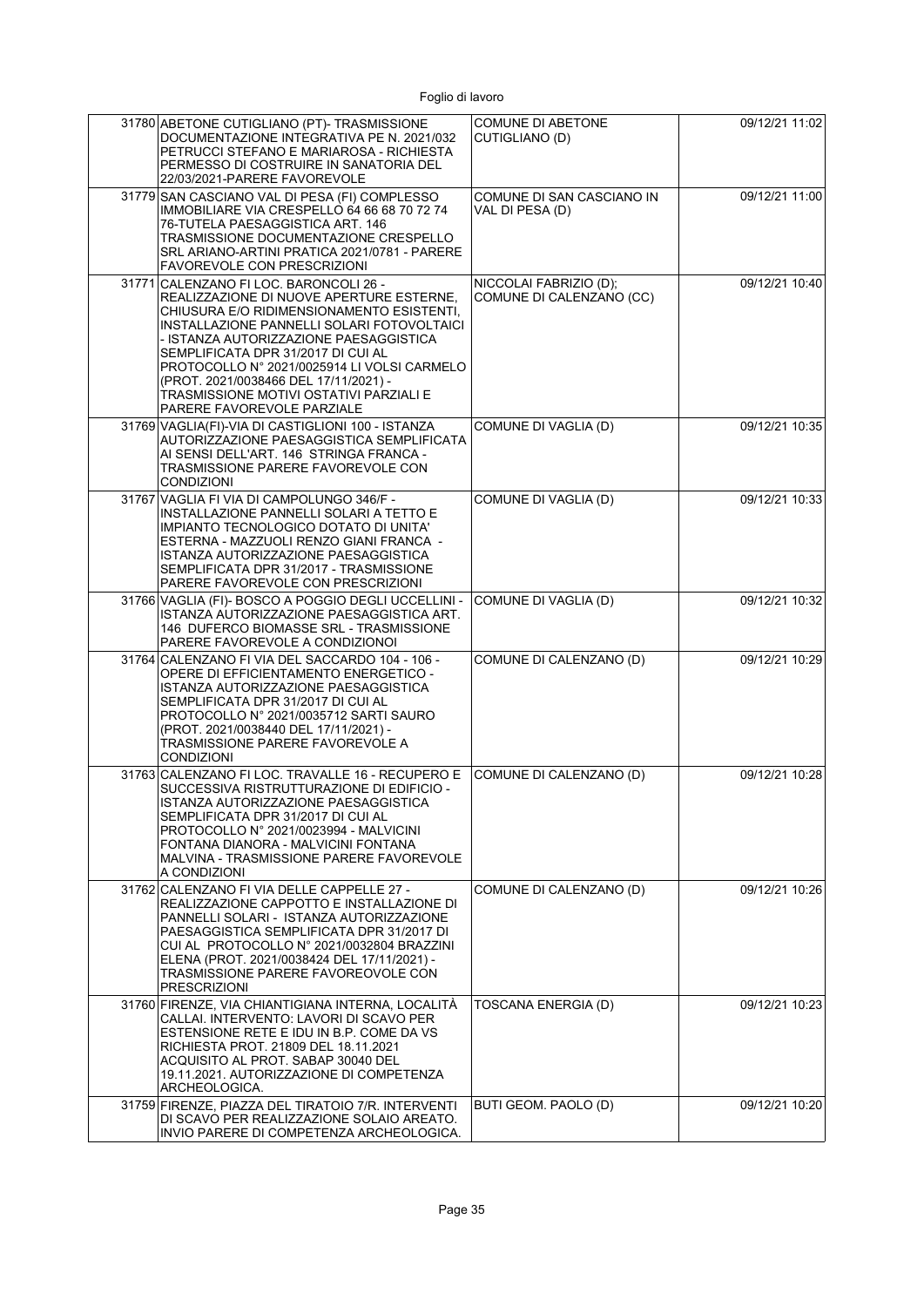| 31758 PISTOIA PIAZZETTA DEGLI SCALCEATI - OPERE DI ARCH. ANDREA TUCI (D)<br>TINTEGGIATURA FACCIATE ED INSERIMENTO<br>CATENE A FABBRICATO DENOMINATO<br>LAZZERETTO DELLA COMPAGNIA DEGLI<br>SCALCEATI - TUCI ANDREA - RICHIESTA<br>AUTORIZZAZIONE ART. 21 D.LGS. 42/2004 -<br>RETTIFICA A SOSTITUZIONE ALLEGATI<br>PRECEDENTEMENTE INVIATI - AUTORIZZAZIONE<br>CON PRESCRIZIONI   |                                                                            | 09/12/21 10:17 |
|----------------------------------------------------------------------------------------------------------------------------------------------------------------------------------------------------------------------------------------------------------------------------------------------------------------------------------------------------------------------------------|----------------------------------------------------------------------------|----------------|
| 31757 P.E. N. 1734/2021 DEL 08/06/2021 - PISTOIA VIA<br>MODENESE 162 - INSTALLAZIONE DI TENDA A<br>PERGOLA - VETTORI MARICA - AUTORIZZAZIONE<br>PAESAGGISTICA SEMPLIFICATA DPR 31/2017 -<br>RICHIESTA PARERE -PARERE FAVOREVOLE                                                                                                                                                  | COMUNE DI PISTOIA (D)                                                      | 09/12/21 10:17 |
| 31756 FIRENZE, VIA ERBOSA. INTERVENTO: LAVORI DI<br>SCAVO PER LA SOSTITUZIONE DELLA GHISA<br>GRIGIA/ ACCIAIO NON PROTETTO COME DA VS<br>RICHIESTA PROT. 21837 DEL 18.11.2021<br>ACQUISITO AL PROT. SABAP 30465 DEL<br>25.11.2021. AUTORIZZAZIONE DI COMPETENZA<br>ARCHEOLOGICA.                                                                                                  | TOSCANA ENERGIA (D)                                                        | 09/12/21 10:16 |
| 31754 P.E. N. 2091/2021 DEL 02/07/2021 AP - PISTOIA VIA<br>MONTESECCO DELLA VERGINE 7 - MODIFICHE<br>INTERNE E REALIZZAZIONE DI PERGOLATO IN<br>LEGNO - PACINI SIMONA - AUTORIZZAZIONE<br>PAESAGGISTICA SEMPLIFICATA DPR 31/2017 -<br>INVIO RICHIESTA DI PARERE-PARERE<br><b>FAVOREVOLE</b>                                                                                      | COMUNE DI PISTOIA (D)                                                      | 09/12/21 10:12 |
| 31753 PISTOIA VIA FIORENTINA, 143 DPR 31/2017<br><b>INSTALLAZIONE TETTOIE SU RETRO EDIFICIO E</b><br>REALIZZAZIONE CAPPOTTO TERMICO AGOSTINI<br>NICOLA - TRASMISSIONE DOCUMENTAZIONE PER<br>RICHIESTA PARERE AUTORIZZAZIONE<br>PAESAGGISTICA SEMPLIFICATA PRATICA P.E. N.<br>1681/2021 DEL 04/06/2021-PARERE FAVOREVOLOE<br><b>CON PRESCRIZIONI</b>                              | COMUNE DI PISTOIA (D)                                                      | 09/12/21 10:10 |
| 31745 PISTOIA F. BINDI, 14 ART. 21 MANUTENZIONE<br>STRAORDINARIA PIANO PRIMO ALA NORD DEL<br>SEMINARIO VESCOVILE AL FINE DI<br>RIORGANIZZARE UNA SERIE DI LOCALI AD USO<br>DEI SEMINARISTI E PER LE ATTIVITA' PASTORALI<br>FABBRI PATRIZIO, SEMINARIO VESCOVILE DI<br>PISTOIA - TRASMISSIONE DOCUMENTAZIONE PER<br>RICHIESTA AUTORIZZAZIONE - AUTORIZZAZIONE<br>CON PRESCRIZIONI | CAGGIANO ARCH. PAOLO (D);<br>DIOCESI PISTOIA UFFICIO BENI<br>CULTURALI (D) | 09/12/21 09:52 |
| 31734 GP 380560/2021 - FIRENZE VIA DI SAN LEONARDO.<br>60 TUTELA PAESAGGISTICA ART. 146 OPERE SU<br>FABBRICATO AD USO CIVILE ABITAZIONE E<br>RELATIVA AREA DI RESEDE<br>ANDREA VERDINI - TRASMISSIONE<br>DOCUMENTAZIONE PER RICHIESTA PARERE<br>AUTORIZZAZIONE PAESAGGISTICA ORDINARIA -<br>PRATICA N. 8715/2021 - INVIO 1/3-PARERE FAV                                          | <b>COMUNE DI FIRENZE -</b><br>DIREZIONE URBANISTICA (D)                    | 09/12/21 08:47 |
| 31733 FIRENZE VIA ANTONIO FOGAZZARO 2 - CAPPOTTO<br>ESTERNO SU PROSPETTI TERGALI CON MODIFICA<br>RINGHIERE PIANO ATTICO - GIANNI AGLIATI -<br>"AUTORIZZAZIONE PAESAGGISTICA"<br>SEMPLIFICATA DPR 31/2017 - RICHIESTA PARERE<br>PRATICA 11717/2021 -PARERE FAVOREVOLE A<br><b>CONDIZIONI - CCP</b>                                                                                | ICOMUNE DI FIRENZE -<br>DIREZIONE URBANISTICA (D)                          | 09/12/21 08:44 |
| 31704 SCANDICCI (FI) VIUZZO TRIOZZI, 10 -<br>RIQUALIFICAZIONE ENERGETICA CON<br>REALIZZAZIONE DI CAPPOTTO TERMICO<br>RIFACIMENTO COPERTURA E SOSTITUZIONE<br>INFISSI - CHIARA E ROBERTO PECCHIOLI, MORI<br>MARIA ELETTA - PRATICA PA-1003-2021 -<br>AUTORIZZAZIONE PAESAGGISTICA EX ART. 146<br>DEL D.LGS 42/2004 CON PROCEDURA<br>SEMPLIFICATA EX DPR 31/2017                   | COMUNE DI SCANDICCI (D)                                                    | 07/12/21 17:08 |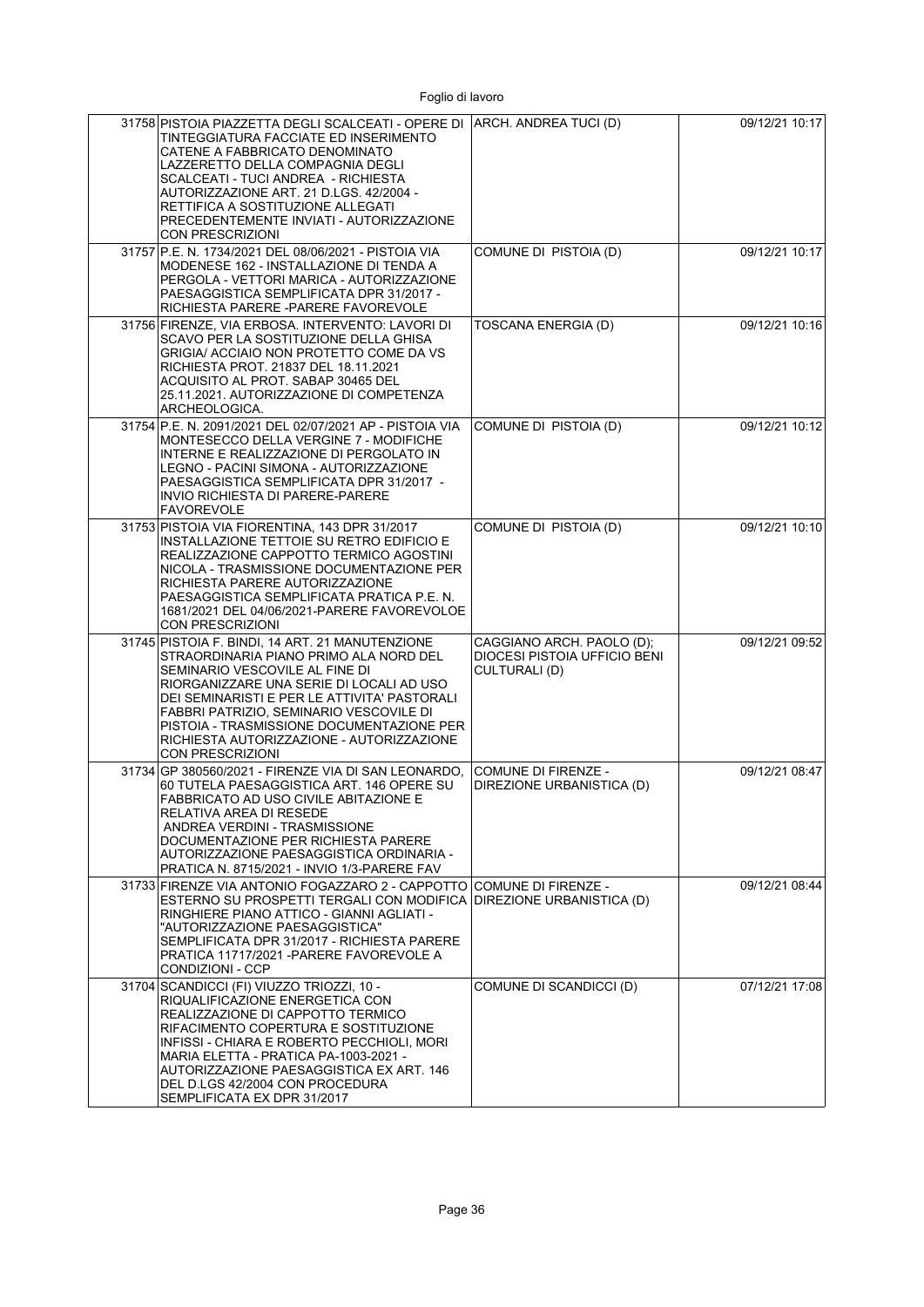| 31697 ENEL SCANDICCI FI VIA EUROPA - PRATICA<br>2416552 - PARERE PER LA VERIFICA PREVENTIVA<br>DELL'INTERESSE ARCHEOLOGICO AI SENSI<br>DELL'ART. 28, C. 4, D.LGS N. 42/2004, L.R.T.<br>N.39/2005 - COSTRUZIONE ED ESERCIZIO DI<br>ELETTRODOTTO BT A 0,400 KV CON<br>ALLACCIAMENTO ED IMPIANTO ELETTRICO DI<br>NUOVO CLIENTE #33314595-2497974#                                                                                                                                 | ENEL(D)                                                                                                                                                                                 | 07/12/21 16:12 |
|--------------------------------------------------------------------------------------------------------------------------------------------------------------------------------------------------------------------------------------------------------------------------------------------------------------------------------------------------------------------------------------------------------------------------------------------------------------------------------|-----------------------------------------------------------------------------------------------------------------------------------------------------------------------------------------|----------------|
| 31696 SCARPERIA E SAN PIERO (FI), VIA ROMA 73 -<br>PALAZZO DEI VICARI - RESTAURO DI LAVABO<br>POSTO NEL SALONE DEI TENDAGGI - PRO LOCO<br>SCARPERIA PER COMUNE DI SCARPERIA E SAN<br>PIERO - AUTORIZZAZIONE EX ART. 21 DEL D.LGS.<br>42/2004 (POS. A.153 PROG. 221/II/2021)                                                                                                                                                                                                    | COMUNE SCARPERIA E SAN<br>PIERO A SIEVE (D); MUSEO DEI<br>FERRI TAGLIENTI DI SCARPERIA<br>(D)                                                                                           | 07/12/21 16:11 |
| 31695 ENEL SCANDICCI (FI) VIA CHARTA, 77 ART. 28 E<br>LRT 39/2005 ELETTRODOTTO BT CON<br>ALLACCIAMENTO ED IMPIANTO ELETTRICO DI<br>NUOVO CLIENTE PRATICA N. 2422472 - PARERE<br>PER LA VERIFICA PREVENTIVA DELL'INTERESSE<br><b>ARCHEOLOGICO</b>                                                                                                                                                                                                                               | ENEL(D)                                                                                                                                                                                 | 07/12/21 16:09 |
| 31693 ENEL MONTELUPO FIORENTINO (FI) VIA BOZZETO<br>ART. 28 E LRT 39/2005 ELETTRODOTTO IN CAVO<br>INTERRATO A BT E IN CAVO AEREO MT PRATICA<br>N. 2393772 - RICHIESTA PARERE PER LA VERIFICA<br>PREVENTIVA DELL'INTERESSE ARCHEOLOGICO                                                                                                                                                                                                                                         | ENEL(D)                                                                                                                                                                                 | 07/12/21 16:07 |
| 31692 ENEL FUCECCHIO (FI) VIA DON MINZONI ART. 28 E<br>LRT 39/2005 ELETTRODOTTO INTERRATO A BT<br>CON ALLACCIAMENTO ED IMPIANTO ELETTRICO<br>DI NUOVO CLIENTE PRATICA N. 2425364 -<br>RICHIESTA PARERE PER LA VERIFICA<br>PREVENTIVA DELL'INTERESSE ARCHEOLOGICO                                                                                                                                                                                                               | ENEL(D)                                                                                                                                                                                 | 07/12/21 16:05 |
| 31691 EMPOLI FI VIA GIRO DELLE MURA SUD 65 -<br>INTERVENTO DI RISTRUTTURAZIONE<br>RICOSTRUTTIVA - RICHIESTA PARERE IN AREA A<br>VINCOLO ARCHEOLOGICO                                                                                                                                                                                                                                                                                                                           | COMUNE DI EMPOLI (D);<br>PASQUINUCCI CARLO (D)                                                                                                                                          | 07/12/21 16:01 |
| 31688 ENEL CAPRAIA E LIMITE (FI) VIA DELLE GINESTRE<br>ART. 28 E LRT. 39/2005 ELETTRODOTTO<br>INTERRATO A BT CON ALLACCIAMENTO ED<br>IMPIANTO ELETTRICO DI NUOVO CLIENTE<br>PRATICA N. 2423836 - RICHIESTA PARERE PER LA<br>VERIFICA PREVENTIVA DELL'INTERESSE<br><b>ARCHEOLOGICO</b>                                                                                                                                                                                          | ENEL(D)                                                                                                                                                                                 | 07/12/21 15:59 |
| 31685 POPPI MOSTRA "NEL SEGNO DI DANTE" OPERA<br>COLLEZIONE RISALITI VALIANI PISTOIA INVIO<br>AUTORIZZAZIONE PROROGA FINO AL 9 GENNAIO<br>2022.                                                                                                                                                                                                                                                                                                                                | COMUNE DI POPPI (D);<br>RILLIANA@CASENTINO.TOSCAN<br>A.IT (D); SEGRETERIA MOSTRA<br>CASTELLO DI POPPI (D); VALIANI<br>DANTE (D); DIREZIONE<br><b>GENERALE ABAP - SERVIZIO 4</b><br>(CC) | 07/12/21 15:53 |
| 31670 SCARPERIA E SAN PIERO (FI) LOCALITA'<br>SPUGNOLE - CHIESA DI SANTA MARIA E SAN<br>NICCOLO A SPUGNOLE - OPERE DI RESTAURO<br>DELLA VOLTA INTERNA DEL LOCALE SAGRESTIA<br>CON RISARCIMENTO DELLE LESIONI, RILEGATURA TIFIRENZE.IT (D)<br>STATICA DEL SOLAIO DEL VANO SCALA<br>ADIACENTE E RIFACIMENTO DELL'INTONACO<br>DELLA PORZIONE DEL PROSPETTO ESTERNO<br>INTERESSATO DAI LAVORI - AUTORIZZAZIONE EX<br>ART. 21 DEL D.LGS 42/2004 (POS. A/673 - PROG.<br>249/II/2021) | ARCIDIOCESI DI FIRENZE (D);<br>COMUNE SCARPERIA E SAN<br>PIERO A SIEVE (D);<br>SERENA.ACCIAI@PEC.ARCHITET                                                                               | 07/12/21 15:06 |
| 31667 SESTO FIORENTINO (FI) - PALAZZO COMUNALE -<br>RESTAURO DELLE FACCIATE REVISIONE DELLA<br>COPERTURA POSA IN OPERA DELLA LINEA VITA E<br>NUOVA ILLUMINAZIONE DEL FRONTE PRINCIPALE<br>- COMUNE DI SESTO FIORENTINO -<br>AUTORIZZAZIONE EX ART. 21 DEL D.LGS 42/2004<br>(POS. A.2078 - PROG. 241/II/2021)                                                                                                                                                                   | COMUNE DI SESTO FIORENTINO<br>(D); MILA MARTELLI - COMUNE DI<br>SESTO FIORENTINO (D)                                                                                                    | 07/12/21 14:59 |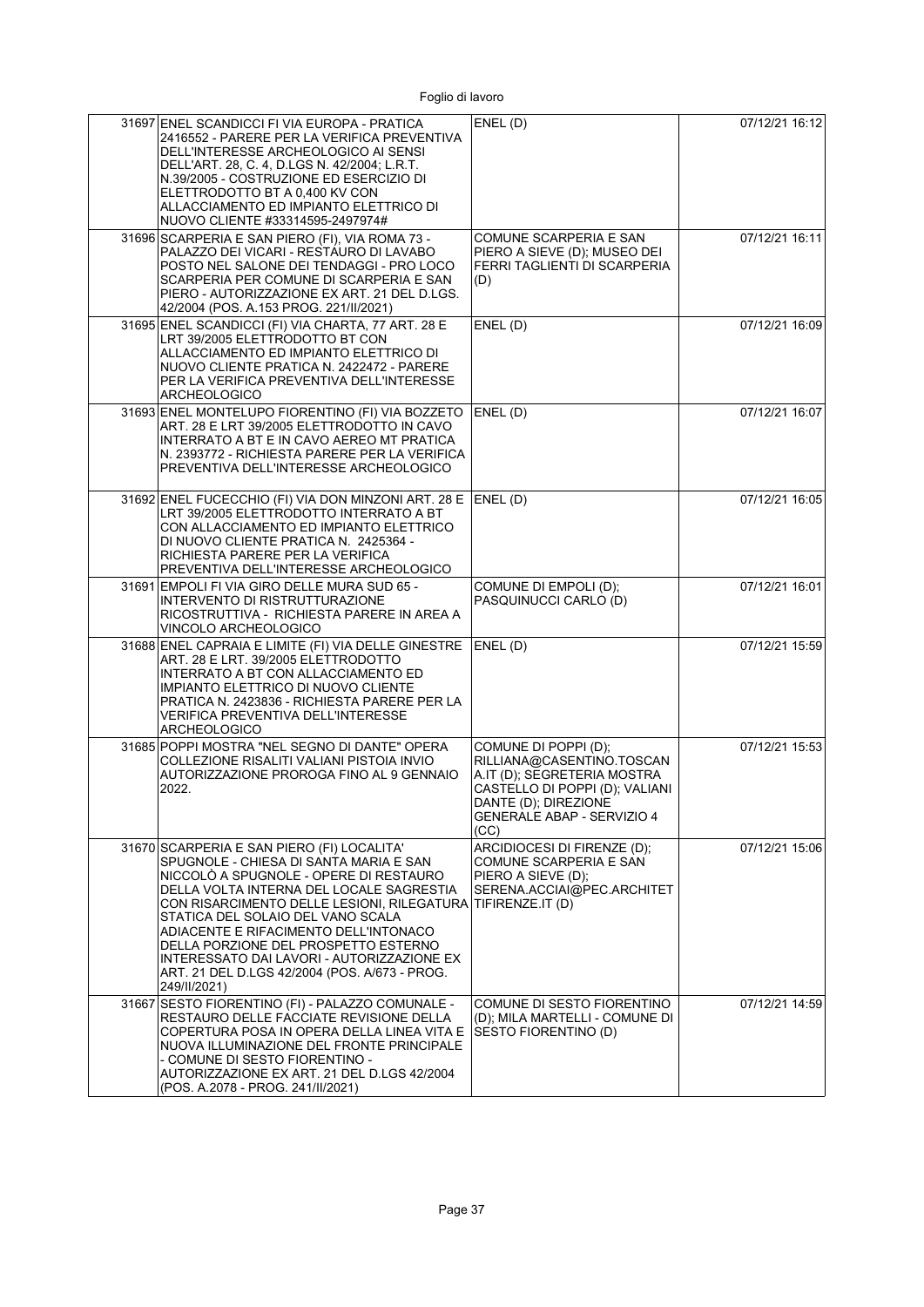| 31665 GP 346381/2021 - FIRENZE VIA DI RITORTOLI, 8-1-<br>12 ART. 146 TUTELA PAESAGGISTICA<br>SISTEMAZIONI OPERE ESTERNE ELENA ARSENIO -<br>TRASMISSIONE DOCUMENTAZIONE PER<br>RICHIESTA PARERE AUTORIZZAZIONE<br>PAESAGGISTICA ORDINARIA - PRATICA 8377/2021<br>-PARERE FAVOREVOLE CON PRESCRIZIONI                                                                            | <b>COMUNE DI FIRENZE -</b><br>DIREZIONE URBANISTICA (D)            | 07/12/21 14:53 |
|--------------------------------------------------------------------------------------------------------------------------------------------------------------------------------------------------------------------------------------------------------------------------------------------------------------------------------------------------------------------------------|--------------------------------------------------------------------|----------------|
| 31664 GP 346379/2021 - FIRENZE VIA GIOVAN BATTISTA<br>FAGIUOLI, 13 ART. 146 TUTELA PAESAGGISTICA<br>REALIZZAZIONE CAPPOTTO SU FACCIATA<br>TERGALE E INSERIMENTO COIBENTAZIONE IN<br>COPERTURA FRANCESCO CORTI, NATALIJA<br>KOPTILOVA - TRASMISSIONE DOCUMENTAZIONE<br>RICHIESTA PARERE AUTORIZZAZIONE<br>PAESAGGISTICA ORDINARIA - PRATICA 8569/2021<br><b>MOTIVI OSTATIVI</b> | <b>COMUNE DI FIRENZE -</b><br>DIREZIONE URBANISTICA (D);<br>M.O(D) | 07/12/21 14:50 |
| 31662 FIRENZE VIA CHIANTIGIANA 31 - MODIFICA<br>APERTURE ESTERNE E REALIZZAZIONE DI UNA<br>FINESTRA A TETTO - MATTEO SALMISTA -<br>"AUTORIZZAZIONE PAESAGGISTICA"<br>SEMPLIFICATA DPR 312/2017 - RICHIESTA PARERE<br>PRATICA 11022/2021 - PARERE FAV                                                                                                                           | <b>COMUNE DI FIRENZE -</b><br>DIREZIONE URBANISTICA (D)            | 07/12/21 14:45 |
| 31661 FIRENZE VIA FILIPPO WEBB 14 - STRAORDINARIA<br>MANUTENZIONE PER EFFICIENTAMENTO SISMICO<br>- ALBERTO BRONDI - "AUTORIZZAZIONE<br>PAESAGGISTICA" SEMPLIFICATA DPR 31/2017 -<br>RICHIESTA PARERE PRATICA 10993/2021 - PARERE<br><b>FAV</b>                                                                                                                                 | <b>COMUNE DI FIRENZE -</b><br>DIREZIONE URBANISTICA (D)            | 07/12/21 14:43 |
| 31660 GP 358629/2021 - FIRENZE VIA ARETINA, 200 ART.<br><b>146 TUTELA PAESAGGISTICA MODIFICHE</b><br>ESTERNE SU PROSPETTI NON VISIBILI ELENA<br>FABBRUCCI - TRASMISSIONE DOCUMENTAZIONE<br>PER RICHIESTA PARERE AUTORIZZAZIONE<br>PAESAGGISTICA ORDINARIA - PRATICA 8365/2021-<br>PARERE FAVOREVOLE                                                                            | <b>COMUNE DI FIRENZE -</b><br>DIREZIONE URBANISTICA (D)            | 07/12/21 14:40 |
| 31658 SOLLECITO RICHIESTA DI PARERE ARTT. 167 E<br>181 - PRATICA 4612/2019 - FIRENZE VIA DI ROCCA<br>TEDALDA, 49 ANDREA BONECHI -PARERE<br><b>FAVOREVOLE</b>                                                                                                                                                                                                                   | <b>COMUNE DI FIRENZE -</b><br>DIREZIONE URBANISTICA (D)            | 07/12/21 14:38 |
| 31656 GP 363928/2021 - FIRENZE VIA ARETINA, 354 DPR<br>31/2017 RISTRUTTURAZIONE EDILIZIA MASSIMO DI<br>BACCO - TRASMISSIONE DOCUMENTAZIONE PER<br>RICHIESTA PARERE AUTORIZZAZIONE<br>PAESAGGISTICA SEMPLIFICATA - PRATICA<br>9300/2021-PARERE FAV. CON COMUNICAZIONI<br>ARCHEOLOGICHE.                                                                                         | <b>COMUNE DI FIRENZE -</b><br>DIREZIONE URBANISTICA (D)            | 07/12/21 14:33 |
| 31619 MONTELUPO FIORENTINO FI VIALE UMBERTO I 5 -<br>PROLUNGAMENTO COPERTURA PER<br>REALIZZAZIONE TETTOIA OLTRE FOTOVOLTAICO<br>E CAPPOTTO - ISTANZA AUTORIZZAZIONE<br>PAESAGGISTICA SEMPLIFICATA - RICHIESTA<br>PARERE AI SENSI DEL DPR N. 31/2017 - RIF.<br>PRATICA N. 155/2021 - ROVAI ADELE -<br>TRASMISSIONE PARERE FAVOREVOLE A<br><b>CONDIZIONE</b>                     | COMUNE DI MONTELUPO<br>FIORENTINO (D)                              | 07/12/21 11:46 |
| 31618 GP 363912/2021 - FIRENZE VIA SER LAPO MAZZEI,<br>2/B R 2/CR DPR 31/2017 MODIFICHE DI FACCIATA<br>PER CAMBIO DI DESTINAZIONE D'USO DA<br>COMMERCIALE A RESIDENZIALE DAVID BORSELLI<br>- TRASMISSIONE DOCUMENTAZIONE PER<br>RICHIESTA PARERE AUTORIZZAZIONE<br>PAESAGGISTICA SEMPLIFICATA PRATICA N.<br>8698/2021-PARERE FAVOREVOLE                                        | COMUNE DI FIRENZE -<br>DIREZIONE URBANISTICA (D)                   | 07/12/21 11:45 |
| 31617 MONTELUPO FIORENTINO (FI) VIA DON MINZONI, 9<br>DPR 31/2017 IANNIELLO RAFFAELLA<br>ABBATTIMENTO ALBERI - ISTANZA<br>AUTORIZZAZIONE PAESAGGISTICA SEMPLIFICATA<br>PRATICA N. 130/2021 - TRASMISSIONE PARERE<br>FAVOREVOLE                                                                                                                                                 | COMUNE DI MONTELUPO<br>FIORENTINO (D)                              | 07/12/21 11:44 |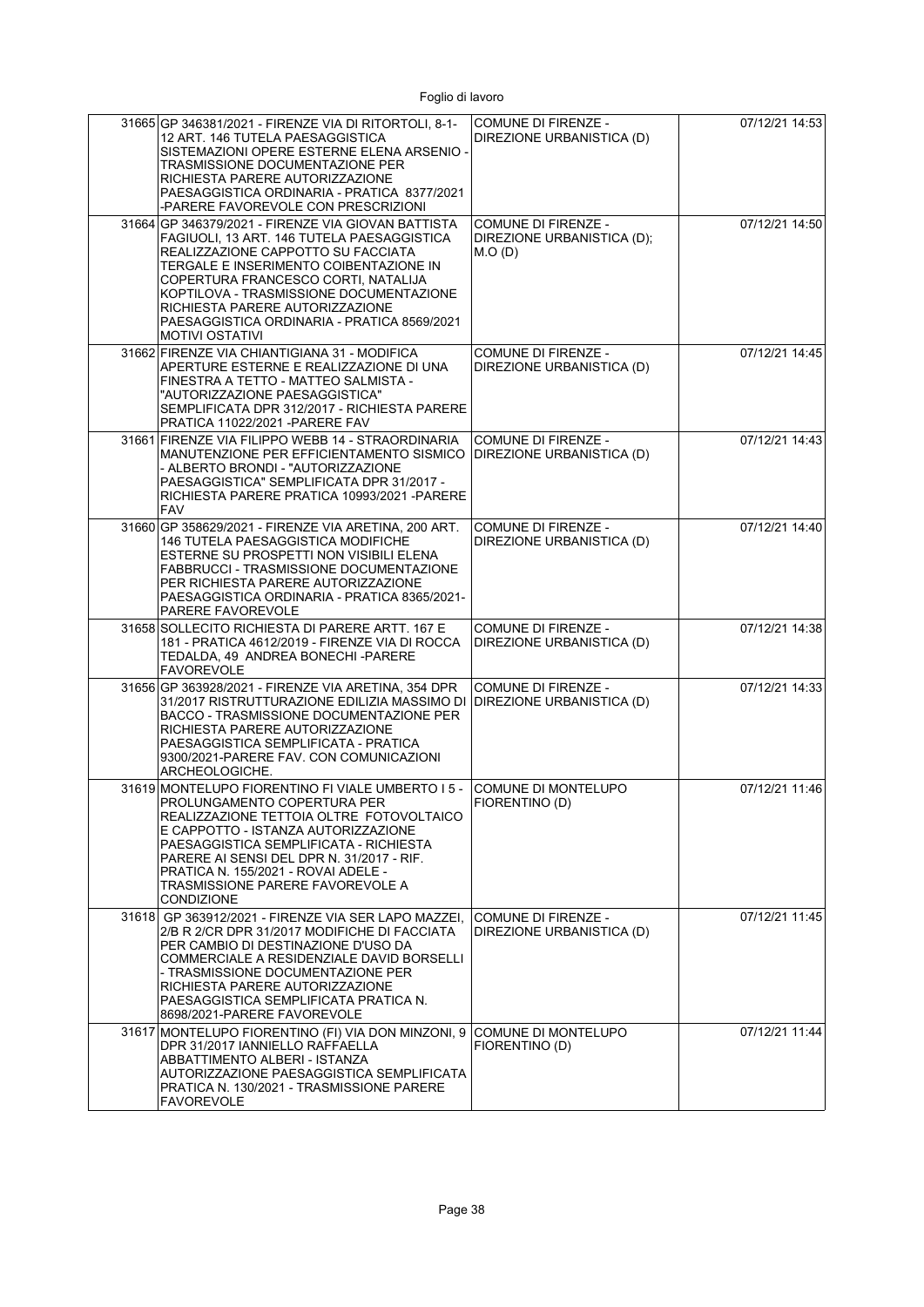| 31616 CALENZANO FI LOC. BARONCOLI 8 - MODIFICHE<br>ESTERNE AL FABBRICATO PRINCIPALE - ISTANZA<br>AUTORIZZAZIONE PAESAGGISTICA SEMPLIFICATA<br>DPR 31/2017 DI CUI AL PROTOCOLLO N°<br>2021/0035477 MANNUCCI VANNI (PROT.<br>2021/0038470 DEL 17/11/2021) - TRASMISSIONE<br>PARERE FAVOREVOLE CON CONDIZIONI                                                               | COMUNE DI CALENZANO (D)                                                                                                                                                                                                                                                                                    | 07/12/21 11:43 |
|--------------------------------------------------------------------------------------------------------------------------------------------------------------------------------------------------------------------------------------------------------------------------------------------------------------------------------------------------------------------------|------------------------------------------------------------------------------------------------------------------------------------------------------------------------------------------------------------------------------------------------------------------------------------------------------------|----------------|
| 31613 FIRENZE MOSTRA "DALL'INFERNO ALL'EMPIREO"<br>OPERE MUSEO GALILEO FIRENZE INVIO<br><b>AUTORIZZAZIONE PRESTITO</b>                                                                                                                                                                                                                                                   | MONTANARO FRANCESCA (D);<br>NENCI CINZIA (D); STRANO<br>GIORGIO (D); DIREZIONE<br>GENERALE ABAP - SERVIZIO 4<br>(CC)                                                                                                                                                                                       | 07/12/21 11:39 |
| 31583 GP 295716/2021 - FIRENZE VIA DELLA PESCAIA, 3<br>ART. 146 TUTELA PAESAGGISTICA SOFIA PAOLI<br>RISTRUTTURAZIONE INTERNA ED ESTERNA PER<br>REALIZZAZIONE NUOVA UNITA' ABITATIVA -<br>TRASMISSIONE DOCUMENTAZIONE RICHIESTA<br>PARERE AUTORIZZAZIONE PAESAGGISTICA<br>ORDINARIA PRATICA N. 5964/2021 - INVIO 1/2 -<br>PARERE NEGATIVO                                 | COMUNE DI FIRENZE -<br>DIREZIONE URBANISTICA (D);<br>REGIONE TOSCANA (D)                                                                                                                                                                                                                                   | 07/12/21 10:16 |
| 31574 FIESOLE (FI) - SAN CLEMENTE IN POGGIO -<br>COMPLESSO IMMOBILIARE TUTELATO AI SENSI<br>DELL'ART.<br>12 DEL D.LGS. N. 42 DEL 2004 - ISTANZA DI<br>RINUNCIA ALL'AZIONE DI NULLITÀ AI SENSI<br>DELL'ART. 60 E SS.II. DEL<br>D.LGS. 42 DEL 2004 - ESPRESSIONE DEL PARERE<br>IN MERITO ALL'ESERCIZIO DEL DIRITTO DI<br>PRELAZIONE E<br>COMUNICAZIONE AGLI ENTI           | CITTA' METROPOLITANA DI<br>FIRENZE (D); COMUNE DI<br>FIESOLE (D); DIREZIONE<br><b>GENERALE ABAP - SERVIZIO 3</b><br>(D); ISTITUTO DIOCESANO<br>SOSTENTAMENTO DEL CLERO<br>DI FIESOLE (D); PARROCCHIA<br>SAN MINIATO A PAGNOLLE (D);<br>REGIONE TOSCANA (D);<br>SEGRETARIATO REGIONALE<br>DELLA TOSCANA (D) | 07/12/21 09:43 |
| 31570 SESTO FIORENTINO (FI) VIA DI PALASTRETO 95 -<br>MODIFICHE APERTURE ESTERNE E FORMAZIONE<br>DI UN NUOVO WC - TORRIGIANI MALASPINA<br>CRISTINA - BUSTA N. 6417 1986 PROT. N.<br>57126/2021 - 20117-21 - PARERE SU CONDONO EX<br>L. 47/85                                                                                                                             | COMUNE DI SESTO FIORENTINO<br>(D)                                                                                                                                                                                                                                                                          | 07/12/21 09:32 |
| 31568 FIRENZE VIA DI RIPOLI 138/B - REALIZZAZIONE DI<br>UNA FINESTRA SU PROSPETTO TERGALE -<br>SANDRO NANNUCCI - "AUTORIZZAZIONE<br>PAESAGGISTICA" SEMPLIFICATA DPR 31/2017 -<br>RICHIESTA PARERE PRATICA 10964/2021-PARERE<br><b>FAVOREVOLE</b>                                                                                                                         | COMUNE DI FIRENZE -<br>DIREZIONE URBANISTICA (D)                                                                                                                                                                                                                                                           | 07/12/21 09:31 |
| 31566 FIRENZE, BASILICA DI SANTA MARIA NOVELLA.<br>INTERVENTO DI MANUTENZIONE STRAORDINARIA<br>DELL'OPERA: F. BRUNELLESCHI, CROCIFISSO,<br>SCULTURA LIGNEA. MOSTRA "DONATELLO,<br>OVVERO IL RINASCIMENTO", FIRENZE PALAZZO<br>STROZZI.                                                                                                                                   | OPIFICIO DELLE PIETRE DURE E<br>LABORATORI DI RESTAURO DI<br>FIRENZE (D)                                                                                                                                                                                                                                   | 07/12/21 09:29 |
| 31564 BARBERINO DI MUGELLO (FI) LOC. CAMOGGIANO,<br>VIA DI CAMOGGIANO 2 - RISTRUTTURAZIONE<br>EDILIZIA CONSERVATIVA DI EDIFICIO EX RURALE -<br>LIBERATORI PAOLO - AUTORIZZAZIONE<br>PAESAGGISTICA EX ART. 146 DEL D.LGS 42/2004<br>CON PROCEDURA SEMPLIFICATA EX DPR 31/2017<br>- PARERE FAVOREVOLE DOPO PRESENTAZIONE<br><b>OSSERVAZIONI</b>                            | COMUNE DI BARBERINO DI<br>MUGELLO (D)                                                                                                                                                                                                                                                                      | 07/12/21 09:28 |
| 31562 GP 346382/2021 - FIRENZE VIA DELLA<br>RESURREZIONE, 5 ART. 146 TUTELA<br>PAESAGGISTICA SUPERBONUS 110% IMPIANTI<br>FOTOVOLTAICI SU ALCUNE COPERTURE SARA<br>BRUSCHI, ALESSANDRA LAGOMARSINO -<br>TRASMISSIONE DOCUMENTAZIONE PER<br>RICHIESTA PARERE AUTORIZZAZIONE<br>PAESAGGISTICA ORDINARIA - PRATICA 8209/2021 -<br>INVIO 1/2 - PARERE FAVOREVOLE A CONDIZIONI | COMUNE DI FIRENZE -<br>DIREZIONE URBANISTICA (D)                                                                                                                                                                                                                                                           | 07/12/21 09:24 |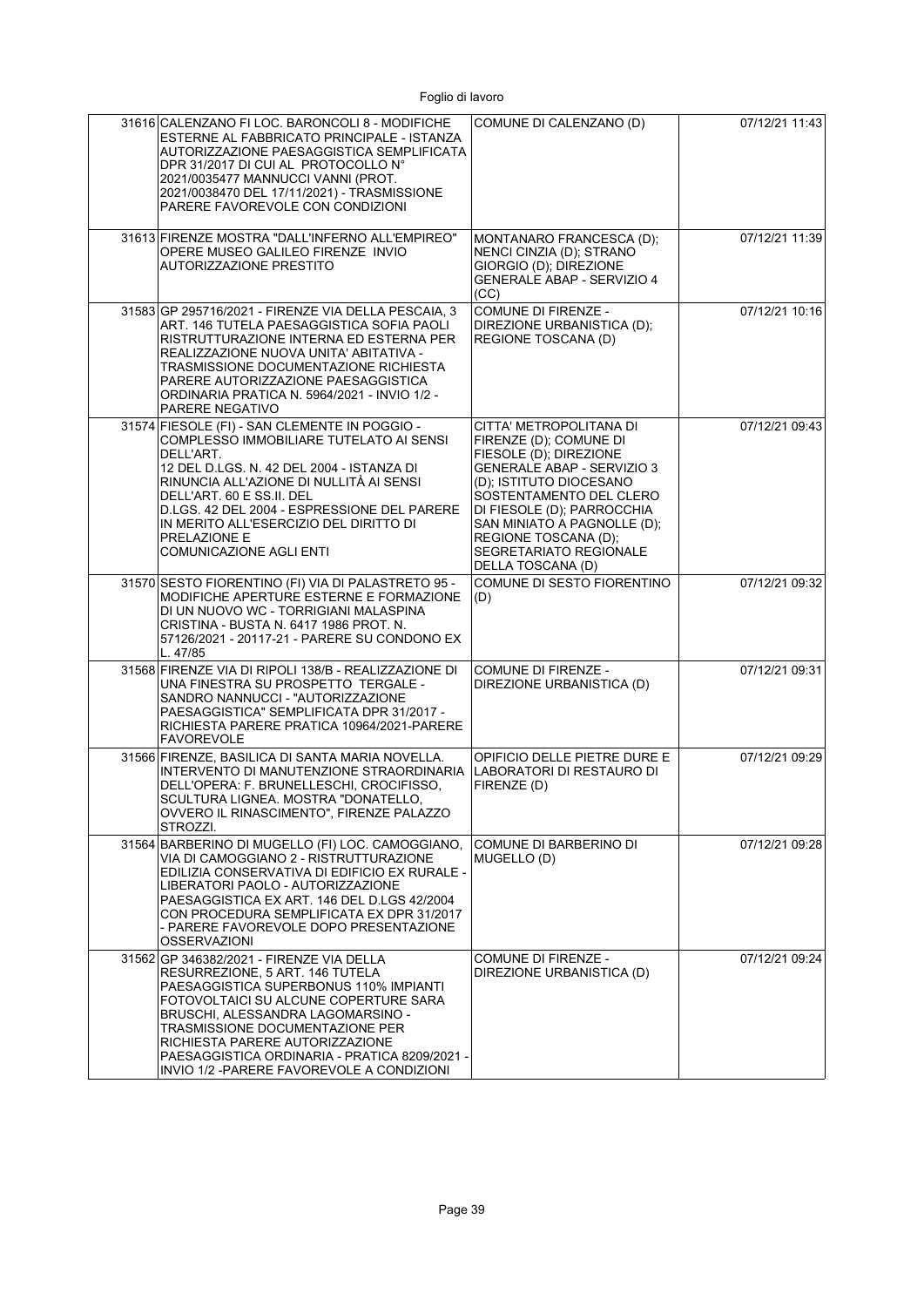| 31561 FIRENZE VIA MAFFIA 11 - COIBENTAZIONE ED<br>IMPERMEABILIZZAZIONE DELLA COPERTURA CON<br>ADEGUAMENTO DELL'ABBAINO E LA<br>SOSTITUZIONE DELLA STRUTTURA LIGNEA<br>PORTANTE - ATTILIO GIANNELLI -<br>"AUTORIZZAZIONE PAESAGGISTICA"<br>SEMPLIFICATA DPR 31/2017 - PARERE<br>FAVOREVOLE A CONDIZIONI - PRATICA 11638/2021                                                                                                           | <b>COMUNE DI FIRENZE -</b><br>DIREZIONE URBANISTICA (D)                                                           | 07/12/21 09:22 |
|---------------------------------------------------------------------------------------------------------------------------------------------------------------------------------------------------------------------------------------------------------------------------------------------------------------------------------------------------------------------------------------------------------------------------------------|-------------------------------------------------------------------------------------------------------------------|----------------|
| 31559 FIRENZE VIALE LUDOVICO ARIOSTO, 9 DPR<br>31/2017 - CELESTE PIN, NUMBER FIVE SAS<br>INSTALLAZIONE DI DUE FINESTRE A TETTO -<br>PARERE FAVOREVOLE - AUTORIZZAZIONE<br>PAESAGGISTICA SEMPLIFICATA - PRATICA<br>11653/2021                                                                                                                                                                                                          | COMUNE DI FIRENZE -<br>DIREZIONE URBANISTICA (D)                                                                  | 07/12/21 09:20 |
| 31557 FIRENZE VIA DANTE DA CASTIGLIONE, 13 TUTELA<br>PAESAGGISTICA ART. 146 INSTALLAZIONE<br>CAPPOTTO TERMICO PORZIONE DI EDIFICIO PIU'<br>RECENTE, INSERIMENTO DI ISOLANTE SU FALDA<br>DI COPERTURA E INSTALLAZIONE IMPIANTO<br>FOTOVOLTAICO IN CORRISPONDENZA DEL<br>LASTRICO SOLARE GIOVANGUALBERTO BASETTI<br>SANI - RICHIESTA ELEMENTI ISTRUTTORI -<br>AUTORIZZAZIONE PAESAGGISTICA ORDINARIA -<br>PRATICA N. 8730/2021          | <b>COMUNE DI FIRENZE -</b><br>DIREZIONE URBANISTICA (D)                                                           | 07/12/21 09:18 |
| 31555 FIRENZE VIA DI SAN VITO 11 - OPERE DI<br>EFFICIENTAMENTO ENERGETICO CON<br>REALIZZAZIONE ISOLAMENTO A CAPPOTTO E<br>SOSTITUZIONE INFISSI - PIERO CASINI -<br>AUTORIZZAZIONE PAESAGGISTICA ORDINARIA<br>ART. 146 D.LGS. 42/2004 - PARERE FAVOREVOLE -<br>PRATICA 11472/2021                                                                                                                                                      | <b>COMUNE DI FIRENZE -</b><br>DIREZIONE URBANISTICA (D)                                                           | 07/12/21 09:15 |
| 31553 SCARPERIA E SAN PIERO (FI) LOC. SCARPERIA<br>PIAZZA TORRICELLA - RECUPERO DELL'IMMOBILE<br>DENOMINATO EX CASA DEL FASCIO PER<br>REALIZZAZIONE DI POLO CULTURALE CITTADINO<br>CON REALIZZAZIONE AMBIENTI INTERRATI E<br>SOPRAELEVAZIONE - COMUNE DI SCARPERIA E<br>SAN PIERO - RICHIESTA DI AUTORIZZAZIONE EX<br>ART. 21 DEL D.LGS 42/2004 - PARERE CONTRARIO<br>DOPO COMUNICAZIONE MOTIVI OSTATIVI SENZA<br><b>OSSERVAZIONI</b> | COMUNE SCARPERIA E SAN<br>PIERO A SIEVE (D); ALBISANI<br>DANTE (CC); CIUBINI SIMONA<br>(CC); PIERALLI GIANNA (CC) | 07/12/21 09:13 |
| 31552 FIRENZE VIA DEL SANSOVINO, 172-182 TUTELA<br>PAESAGGISTICA ART. 146 INTERVENTO DI<br>EFFICIENTAMENTO ENERGETICO SULLE<br>FACCIATE ESTERNE GIOVANGUALBERTO BASETTI<br>SANI, ARCICONFRATERNITA DELLA MISERICORDIA<br>DI FIRENZE - PARERE FAVOREVOLE A<br>CONDIZIONI -AUTORIZZAZIONE PAESAGGISTICA<br>ORDINARIA - PRATICA N. 8953/2021                                                                                             | <b>COMUNE DI FIRENZE -</b><br>DIREZIONE URBANISTICA (D)                                                           | 07/12/21 09:13 |
| 31537 MONTECATINI TERME PT VIALE FEDELE FEDELI 10<br>- COLORAZIONE FACCIATE DIVERSA DALL'<br>ATTUALE - BELVEDERE SPA GALLIGANI SIMONE -<br>AUTORIZZAZIONE PAESAGGISTICA SEMPLIFICATA<br>DPR 31/2017 - RICHIESTA PARERE PRATICA<br>2021/0781-PARERE FAVOREVOLE CON<br><b>PRESCRIZIONI</b>                                                                                                                                              | COMUNE DI MONTECATINI<br>TERME (PT) (D)                                                                           | 06/12/21 20:16 |
| 31536 PESCIA (PT) VIA UNITA' D'ITALIA OPERE DA<br>ESEGUIRE ALL'INTERNO DEL PARCO DI<br>VALCHIUSA PINOCCHIO SPORT PESCIA ASD ART.<br>146 TUTELA PAESAGGISTICA - TRASMISSIONE<br>DOCUMENTAZIONE PER RICHIESTA PARERE<br>AUTORIZZAZIONE PAESAGGISTICA ORDINARIA<br>PRATICA N. PE-608-2021-PARERE FAVOREVOLE<br>CON INDICAZIONI                                                                                                           | COMUNE DI PESCIA (D)                                                                                              | 06/12/21 20:13 |
| 31513 MONSUMMANO TERME (PT) VIA PASCOLI ART. 28<br>E LRT 39/2005 ELETTRODOTTO IN CAVO<br>SOTTERRANEO A BTMD INSTALLAZIONE DI<br>NUOVO ARMADIO STRADALE PER NUOVA<br>FORNITURA PRATICA N. 2418368 - PARERE<br><b>ARCHEOLOGICO</b>                                                                                                                                                                                                      | ENEL (D); PAOLUCCI SANDRO<br>(CC), STUDIO CANOVARO<br>INGEGNERIA (CC)                                             | 06/12/21 15:59 |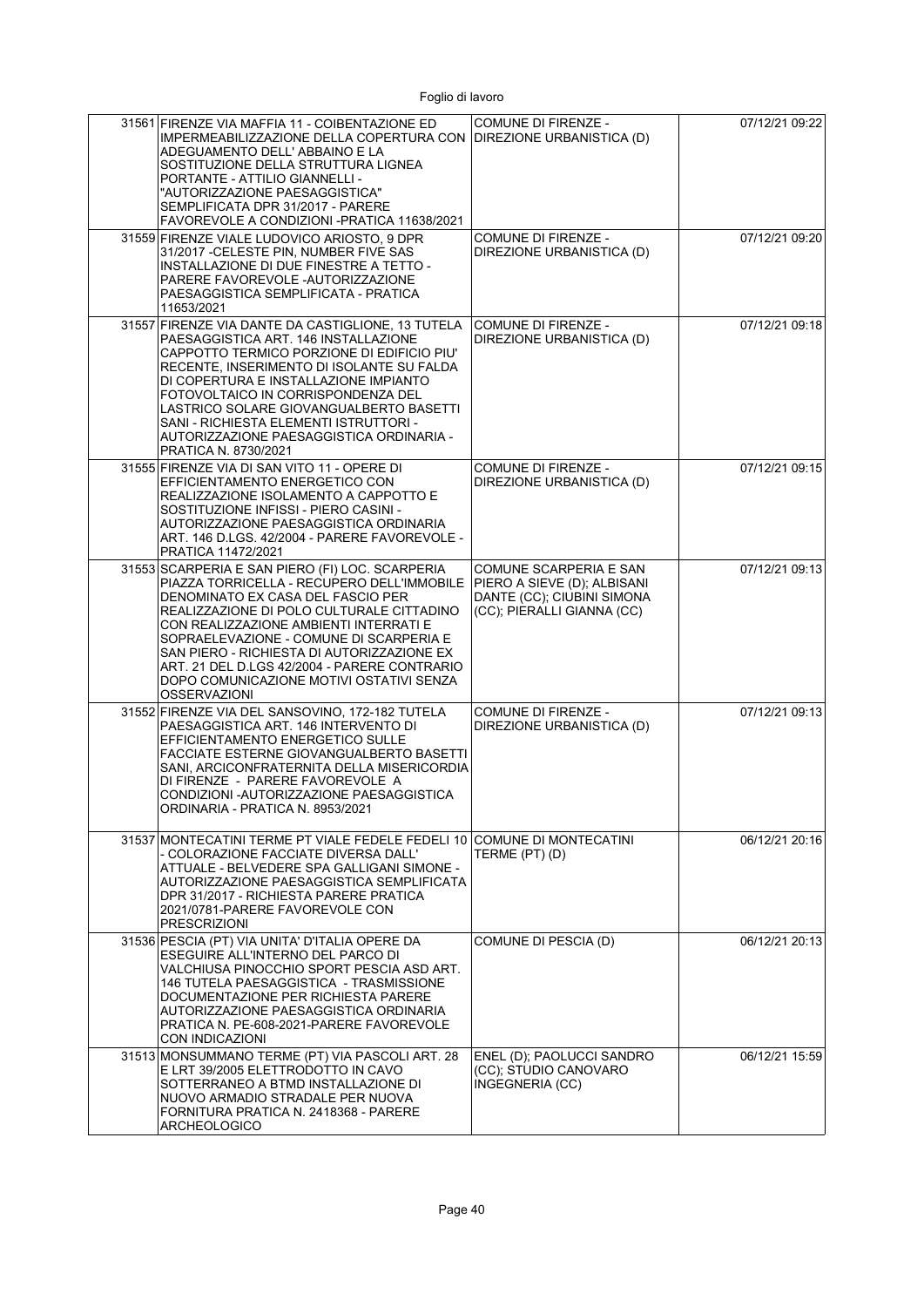| 31511 GREVE IN CHIANTI (FI) TUTELA PAESAGGISTICA<br>ART. 146 RECUPERO E VALORIZZAZIONE DEGLI<br>SPAZI ESTERNI DEL COMPLESSO DI VITIGLIANO<br>SUPERIORE E MODIFICHE AL FABBRICATO C E D<br>SUE 2021/526 VILLA DI VITIGLIANO SRL -<br>TRASMISSIONE DOCUMENTAZIONE PER<br>RICHIESTA PARERE AUTORIZZAZIONE<br>PAESAGGISTICA ORDINARIA PRATICA<br>B.2021/523/AP. TRASMISSIONE RICHIESTA<br><b>INTEGRAZIONI</b> | COMUNE DI GREVE IN CHIANTI<br>(D) | 06/12/21 15:55 |
|-----------------------------------------------------------------------------------------------------------------------------------------------------------------------------------------------------------------------------------------------------------------------------------------------------------------------------------------------------------------------------------------------------------|-----------------------------------|----------------|
| 31487 SCANDICCI (FI) VIA DI MOSCIANO, 12 ART. 167 E<br>181-ACCERTAMENTO COMPATIBILITA'<br>PAESAGGISTICA-PARERE FAVOREVOLE- DE<br>PAMPHILIS ANNA ELVIRA, BAGNI ALESSANDRO<br>PRATICA PA-1000-2020                                                                                                                                                                                                          | COMUNE SCANDICCI (D)              | 06/12/21 14:41 |
| 31486 LASTRA A SIGNA (FI) LOC. IL CASONE PORTO DI<br>MEZZO OPERE REALIZZATE SUL TERRENO POSTO<br>IN INTERNO STATALE 67 ACCERTAMENTO<br>ACCOMPATIBILITA' PAESAGGISTICA PRESA ATTO<br>CAUCCI NICOLA                                                                                                                                                                                                         | COMUNE DI LASTRA A SIGNA (D)      | 06/12/21 14:38 |
| 31484 CALENZANO (FI) VIA DEL CASTELLO, 50 TUTELA<br>PAESAGGISTICA ART. 146 PARERE FAVOREVOLE<br>A CONDIZIONE PERUZZI LORENZO, BERNARDINI<br>LAURA, CERRETELLI DIMITRI -                                                                                                                                                                                                                                   | COMUNE DI CALENZANO (D)           | 06/12/21 14:22 |
| 31482 CALENZANO (FI) VIA DANTE ALIGHIERI 26 TUTELA<br>PAESAGGISTICA ART.146 PARERE FAVOREVOLE A<br><b>CONDIZIONE PERUZZI S.R.L</b>                                                                                                                                                                                                                                                                        | COMUNE DI CALENZANO (D)           | 06/12/21 14:18 |
| 31480 CALENZANO FI VIA DEL MOLINO 76-78 - TUTELA<br>PAESAGGISTICA SEMPLIFICATA DPR 31/23017<br>PARERE FAVOREVOLE A CONDIZIONE FIORE<br>STEFANO<br>MODIFICHE RISPETTO A PROGETTO N. 2018/113 -<br>(PROT. 2021/0037406 DEL 09/11/2021)                                                                                                                                                                      | COMUNE DI CALENZANO (D)           | 06/12/21 14:15 |
| 31479 CALENZANO FI VIA ARRIGHETTO DA SETTIMELLO<br>94-113 -TUTELA PAESAGGISTICA SEMPLIFICATA<br>DPR 31/2017 - PARERE FAVOREVOLE A<br>CONDIZIONE CONDOMINIO VILLA FOSSI<br>-TAGLIO PINO MARITTIMO E SOSTITUZIONE CON<br>ALLORO PER IMPOSSIBILITA' DI APERTURA<br>CANCELLO                                                                                                                                  | COMUNE DI CALENZANO (D)           | 06/12/21 14:09 |
| 31477 CALENZANO FI VIA DEL BALZO 6 TUTELA<br>PAESAGGISTICA SEMPLIFICATA DPR 31/2017<br>PARERE FAVOREVOLE A CONDIZIONE BRUNI<br>LORENZO MATTEO<br>- IMPIANTO FOTOVOLTAICO, UNITÀ ESTERNE<br>DELLA POMPA DI CALORE, REALIZZAZIONE DI<br>CAPPOTTO TERMICO, SOSTITUZIONE DEGLI<br><b>INFISSI-</b><br>(PROT. 2021/0036674 DEL 04/11/2021)                                                                      | COMUNE DI CALENZANO (D)           | 06/12/21 14:06 |
| 31467 PESCIA (PT) FRAZ. COLLODI VIA DELLA PESCIA,<br>14-149 DPR 31/2017 MANUTENZIONE<br>STRAORDINARIA CORSINI MASSIMILIANO MPD<br>SRL - TRASMISSIONE DOCUMENTAZIONE PER<br>RICHIESTA PARERE AUTORIZZAZIONE<br>PAESAGGISTICA SEMPLIFICATA PRATICA N. PE-<br>610-2021-PARERE FAVOREVOLE                                                                                                                     | COMUNE DI PESCIA (D)              | 06/12/21 13:03 |
| 31465 PESCIA (PT) FRAZ. COLLODI VIA FINLANDIA DPR<br>31/2017 SOSTITUZIONE E NUOVA RECINZIONE SU<br>TERRENO FEDERIGHI FEDERICA - TRASMISSIONE<br>DOCUMENTAZIONE PER RICHIESTA PARERE<br>AUTORIZZAZIONE PAESAGGISTICA SEMPLIFICATA<br>PRATICA N. PE-674-2021-PARERE FAVOREVOLE                                                                                                                              | COMUNE DI PESCIA (D)              | 06/12/21 13:00 |
| 31459 COMUNE DI MONTESPERTOLI, VIA<br>CERTALDESE, 12. ART. 146 IN PROC.<br>AUT.SEMPLIFICATO DPR31/2017 PER<br>RIQUALIFICAZIONE ENERGETICA NEL<br>RISANAMENTO CONSERVATIVO                                                                                                                                                                                                                                 | COMUNE DI MONTESPERTOLI (D)       | 06/12/21 12:44 |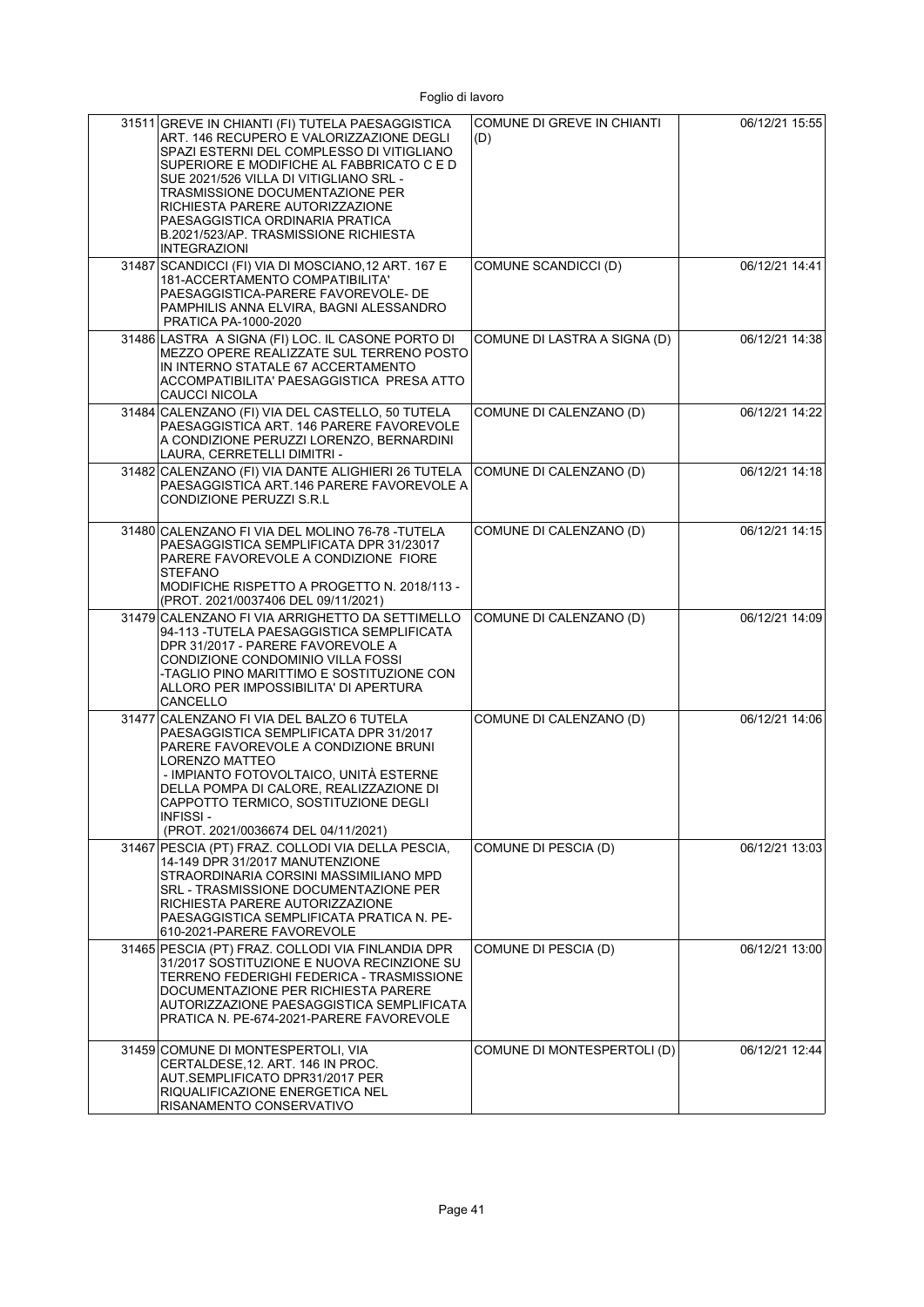| 31453 AUTOSTRADA A11 FIRENZE - PISA NORD PIANO DI SEGRETERIA RESPONSABILE<br>CONTENIMENTO E ABBATTIMENTO DEL RUMORE - UNICO AMMINISTRAZIONI<br>INTERVENTO DI RISANAMENTO ACUSTICO<br>ATTRAVERSO LA REALIZZAZIONE DI BARRIERE<br>ANTIRUMORE ED EVENTUALI INTERVENTI DIRETTI<br>SUI RICETTORI (INFISSI SILENTI) SUI TRATTI<br>AUTOSTRADALI DELL'A11, RICADENTI NEI COMUNI<br>DI PISTOIA, SERRAVALLE PISTOIESE,<br>MONSUMMANO TERME, PIEVE A NIEVOLE,<br>MONTECATINI TERME NEL TERRITORIO DELLA<br>PROVINCIA DI PISTOIA - MACROINTERVENTO 198-<br>199 - PROGETTO DEFINITIVO - INDICAZIONE<br>CONFERENZA DEI SERVIZI DECISORIA IN<br>MODALITA' SINCRONA - TRASMISSIONE DELEGA<br><b>SERNISSI</b> | STATALI(D)                                                                                                                                                                                            | 06/12/21 12:22 |
|----------------------------------------------------------------------------------------------------------------------------------------------------------------------------------------------------------------------------------------------------------------------------------------------------------------------------------------------------------------------------------------------------------------------------------------------------------------------------------------------------------------------------------------------------------------------------------------------------------------------------------------------------------------------------------------------|-------------------------------------------------------------------------------------------------------------------------------------------------------------------------------------------------------|----------------|
| 31449 AUTOSTRADA A11 FIRENZE - PISA NORD PIANO DI<br>CONTENIMENTO E ABBATTIMENTO DEL RUMORE -<br>INTERVENTO DI RISANAMENTO ACUSTICO<br>ATTRAVERSO LA REALIZZAZIONE DI BARRIERE<br>ANTIRUMORE ED EVENTUALI INTERVENTI DIRETTI<br>SUI RICETTORI (INFISSI SILENTI) SUI TRATTI<br>AUTOSTRADALI DELL'A11, RICADENTI NEI COMUNI<br>DI PISTOIA, SERRAVALLE PISTOIESE,<br>MONSUMMANO TERME, PIEVE A NIEVOLE,<br>MONTECATINI TERME NEL TERRITORIO DELLA<br>PROVINCIA DI PISTOIA - MACROINTERVENTO 198-<br>199 - PROGETTO DEFINITIVO - INDICAZIONE<br>CONFERENZA DEI SERVIZI DECISORIA IN<br>MODALITA' SINCRONA - TRASMISSIONE PARERE                                                                  | DONATO ATTUBATO<br><b>RAPPRESENTANTE UNICO</b><br>AMMINISTRAZIONI STATALI (D);<br>PRESIDENZA DEL CONSIGLIO<br><b>DEI MINISTRI - IL</b><br>RAPPRESENTANTE UNICO<br>DELLE AMMINISTRAZIONI<br>STATALI(D) | 06/12/21 12:14 |
| 31444 FIGLINE E INCISA VALDARNO (FI), S.R. N.69 "DI<br>VALDARNO" - VARIANTE IN RIVA DESTRA DEL<br><b>FIUME ARNO -</b><br>LOTTO 5 - VARIANTE URBINESE. INDIZIONE<br>CONFERENZA DI SERVIZI DECISORIA SUL<br>PROGETTO DEFINITIVO. (TERMINE PER<br>LE DETERMINAZIONI 06.12.2021)<br>PARERE DI COMPETENZA RELATIVO AGLI<br>ASPETTI DI TUTELA ARCHEOLOGICA AI SENSI<br>DEGLI ARTT. 21, COMMA 4 E 28,<br>COMMA 4 DEL D.LGS. 42/2004 E SS.MM.II, E<br>DELL'ART. 25 DEL D.LGS. 50/2016.                                                                                                                                                                                                               | REGIONE TOSCANA (D); SABAP<br>SI AR GR (D); SEGRETARIATO<br>REGIONALE MIC TOSCANA (D)                                                                                                                 | 06/12/21 11:59 |
| 31429 PESCIA (PT) VIA NIERI, 58 ART. 167 OPERE<br>DIFFORMI ALLA C.E. N. 139/1959 FABBRICATO DI<br>CIVILE ABITAZIONE GIANNONI DAVIDE -<br>TRASMISSIONE DOCUMENTAZIONE PER<br>RICHIESTA PARERE ACCERTAMENTO DI<br>COMPATIBILITA' PAESAGGISTICA PRATICA PE-437-<br>2021-PARERE FAVOREVOLE                                                                                                                                                                                                                                                                                                                                                                                                       | COMUNE DI PESCIA (D)                                                                                                                                                                                  | 06/12/21 11:04 |
| 31428 PESCIA (PT) VIA GIORDANO BRUNO, 5 ART. 167<br>SANATORIA GHILARDI ROBERTO - TRASMISSIONE<br>DOCUMENTAZIONE PER RICHIESTA PARERE<br>ACCERTAMENTO DI COMPATIBILITA'<br>PAESAGGISTICA PRATICA PE-427-2021 - PARERE<br>FAVOREVOLE                                                                                                                                                                                                                                                                                                                                                                                                                                                           | COMUNE DI PESCIA (D)                                                                                                                                                                                  | 06/12/21 11:01 |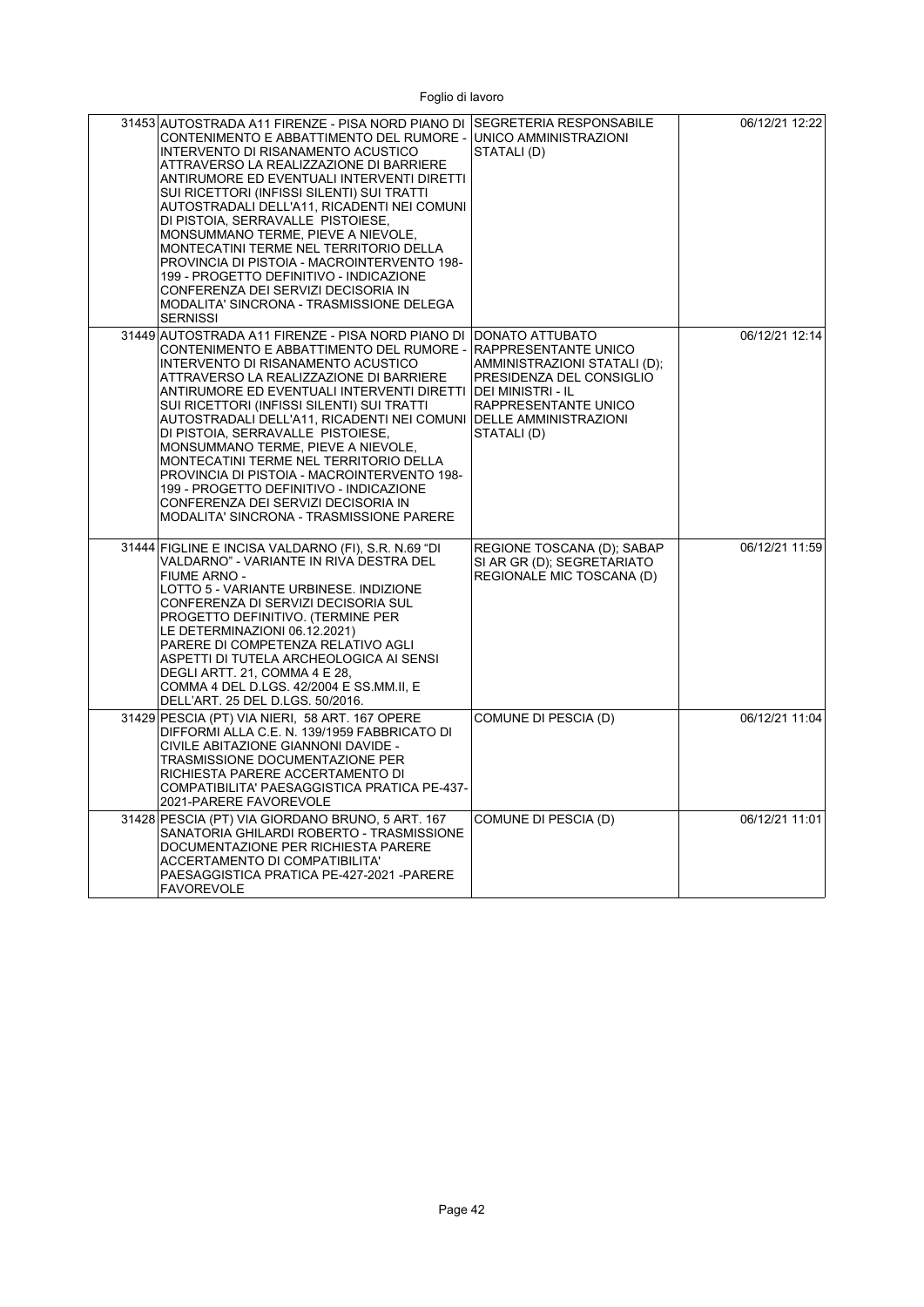| 31427 BARBERINO TAVARNELLE (FI)-AREA INDUSTRIALE COMUNE DI BARBERINO<br>FONDO VALLE DELL'ELSA-REALIZZAZIONE DI<br>NUOVO EDIFICIO ARTIGIANALE E TETTOIA E<br>CONTESTUALE VARIANTE AL PIANO<br>STRUTTURALE E REGOLAMENTO URBANISTICO<br>LR 65/2014- INDIZIONE E<br>CONVOCAZIONE DELLA CONFERENZA DEI SERVIZI<br>E CONTESTUALE AVVIO DEL<br>PROCEDIMENTO DI VERIFICA DI<br>ASSOGGETTABILITA' A VAS - "PROGETTO DI<br>REALIZZAZIONE DI NUOVO EDIFICIO ARTIGIANALE<br>E.<br>TETTOIA E CONTESTUALE VARIANTE AL PIANO<br>STRUTTURALE E REGOLAMENTO<br>URBANISTICO AI SENSI DELL'ART. 8 DEL DPR<br>160/2010 E DELL'ART. 35 DELLA LR 65/2014"-<br>INDIZIONE E<br>CONVOCAZIONE DELLA CONFERENZA DEI SERVIZI<br>E CONTESTUALE AVVIO DEL<br>PROCEDIMENTO DI VERIFICA DI<br>ASSOGGETTABILITA' A VAS -"PROGETTO DI<br>REALIZZAZIONE DI NUOVO EDIFICIO ARTIGIANALE<br>E.<br>TETTOIA E CONTESTUALE VARIANTE AL PIANO<br>STRUTTURALE E REGOLAMENTO<br>URBANISTICO AI SENSI DELL'ART. 8 DEL DPR<br>160/2010 E DELL'ART. 35 DELLA LR 65/2014"-<br>INDIZIONE E<br>CONVOCAZIONE DELLA CONFERENZA DEI SERVIZI<br>E CONTESTUALE AVVIO DEL<br>PROCEDIMENTO DI VERIFICA DI<br>ASSOGGETTABILITA' A VAS - "PROGETTO DI<br>REALIZZAZIONE DI NUOVO EDIFICIO ARTIGIANALE<br>E.<br>TETTOIA E CONTESTUALE VARIANTE AL PIANO<br>STRUTTURALE E REGOLAMENTO<br>URBANISTICO AI SENSI DELL'ART. 8 DEL DPR<br>160/2010 E DELL'ART. 35 DELLA LR 65/2014"-<br><b>INDIZIONE E</b><br>CONVOCAZIONE DELLA CONFERENZA DEI SERVIZI<br>E CONTESTUALE AVVIO DEL<br>PROCEDIMENTO DI VERIFICA DI<br>ASSOGGETTABILITA' A VAS - SOCIETA' 3 ELLE SRL<br>LEONCINI MAURIZIO | TAVARNELLE (D);<br>SEGRETARIATO REGIONALE DEL<br>MIC PER LA TOSCANA (D) | 06/12/21 09:57 |
|-----------------------------------------------------------------------------------------------------------------------------------------------------------------------------------------------------------------------------------------------------------------------------------------------------------------------------------------------------------------------------------------------------------------------------------------------------------------------------------------------------------------------------------------------------------------------------------------------------------------------------------------------------------------------------------------------------------------------------------------------------------------------------------------------------------------------------------------------------------------------------------------------------------------------------------------------------------------------------------------------------------------------------------------------------------------------------------------------------------------------------------------------------------------------------------------------------------------------------------------------------------------------------------------------------------------------------------------------------------------------------------------------------------------------------------------------------------------------------------------------------------------------------------------------------------------------------------------------------------------------|-------------------------------------------------------------------------|----------------|
| 31426 FIRENZE VIA MAGGIO 3 - ATTESTAZIONE<br>PROVVEDIMENTO DI TUTELA -TRASMISSIONE<br>ESITO                                                                                                                                                                                                                                                                                                                                                                                                                                                                                                                                                                                                                                                                                                                                                                                                                                                                                                                                                                                                                                                                                                                                                                                                                                                                                                                                                                                                                                                                                                                           | VAZZANA GEOM. LUCIANO<br>MASSIMILIANO (D)                               | 06/12/21 09:44 |
| 31425 BORGO SAN LORENZO (FI). PROGETTO DI MESSA<br>IN SICUREZZA DI ALCUNI VERSANTI IN FRANA<br>LUNGO LA STRADA FORESTALE COSIDDETTA<br>"PANORAMICA". RICHIESTA DI DOCUMENTAZIONE<br>PER LA VALUTAZIONE PREVENTIVA<br>DELL'INTERESSE ARCHEOLOGICO AI SENSI<br>DELL'ART. 28 DEL D. LGS. 42/2004 E DELL'ART. 25<br>DEL D. LGS. 50/2016                                                                                                                                                                                                                                                                                                                                                                                                                                                                                                                                                                                                                                                                                                                                                                                                                                                                                                                                                                                                                                                                                                                                                                                                                                                                                   | COMUNE DI BORGO SAN<br>LORENZO (D)                                      | 06/12/21 09:32 |
| 31424 TRASMISSIONE ATTESTAZIONE ESISTENZA<br>PROVVEDIMENTO DI TUTELA - CONDOMINIO VIA<br>DANTE DE PETRI 2 - PISTOIA                                                                                                                                                                                                                                                                                                                                                                                                                                                                                                                                                                                                                                                                                                                                                                                                                                                                                                                                                                                                                                                                                                                                                                                                                                                                                                                                                                                                                                                                                                   | FRANCESCHI ARCH. FILIPPO (D)                                            | 06/12/21 09:30 |
| 31423 PIEVE E NIEVOLE (PT) VIA NAZARIO SAURO<br>ARCHEOLOGIA PREVENTIVA ART. 28 D. LGS.<br>42/2004 E ART. 25 D.LGS. 50/2016 REALIZZAZIONE<br>DI NUOVO SCAVO A CIELO APERTO DI ML. 80.00 .<br>CON LA POSA IN OPERA DI UOVO ELETTRODOTTO<br>BT INTERRATO 2425968<br>-AUT 2425968 112738700                                                                                                                                                                                                                                                                                                                                                                                                                                                                                                                                                                                                                                                                                                                                                                                                                                                                                                                                                                                                                                                                                                                                                                                                                                                                                                                               | E-DISTRIBUZIONE (D); GIANLUCA<br>ALIBONI (CC); PAOLUCCI<br>SANDRO (CC)  | 06/12/21 09:28 |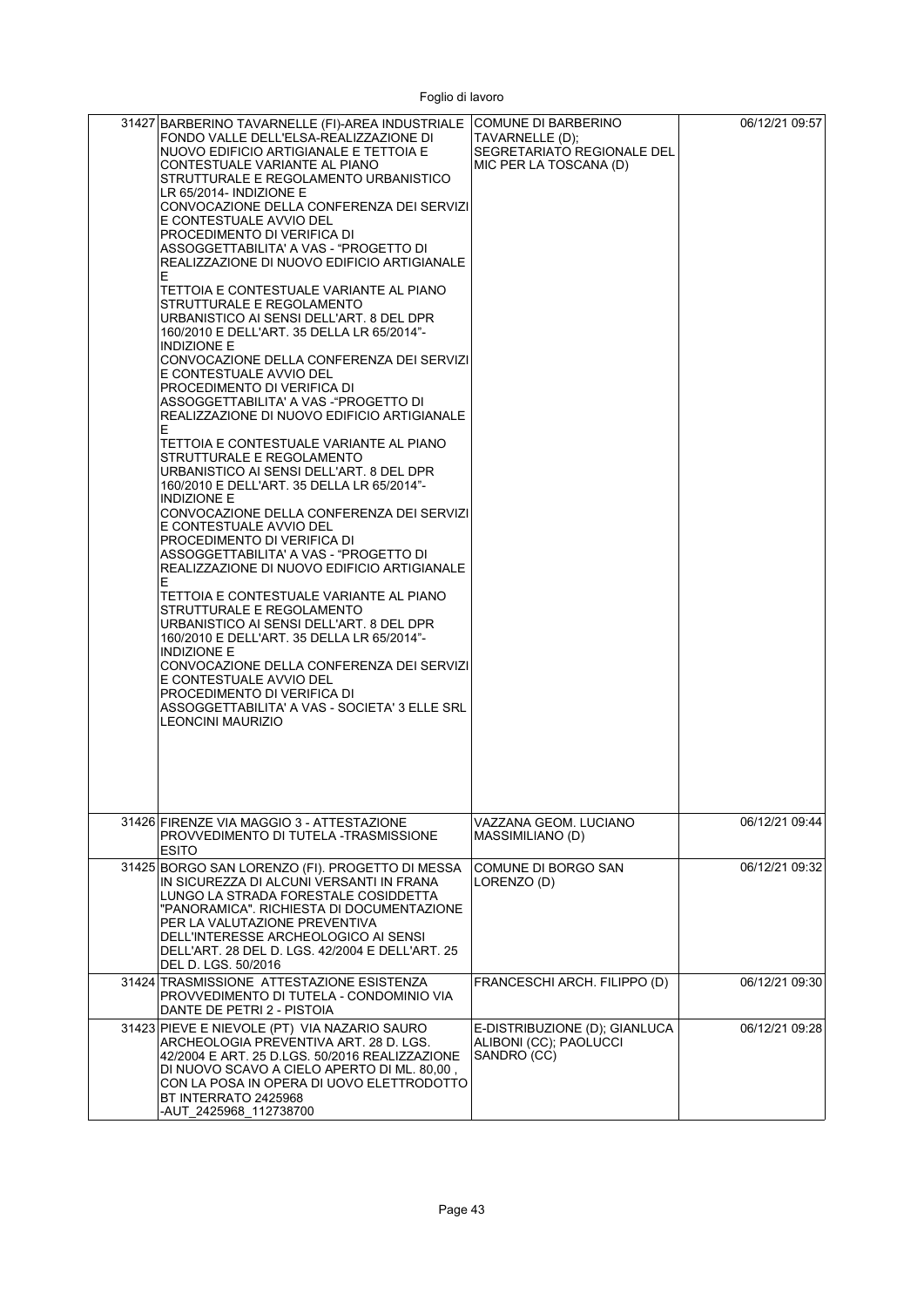| 31422 BORGO SAN LORENZO (FI) VIA DEL BAGNONE<br>ART. 28 E LRT 39/2005 COSTRUZIONE LINEA BT<br>INTERRATA PRATICA N. 2426716 - PARERE PER LA<br><b>VERIFICA PREVENTIVA DELL'INTERESSE</b><br><b>ARCHEOLOGICO</b>                                                                                                                                                                                          | ENEL(D)                                                                   | 06/12/21 09:25 |
|---------------------------------------------------------------------------------------------------------------------------------------------------------------------------------------------------------------------------------------------------------------------------------------------------------------------------------------------------------------------------------------------------------|---------------------------------------------------------------------------|----------------|
| 31421 BORGO SAN LORENZO (FI) VIA DELLE FORNACI<br>ART. 28 E LRT 39/2005 COSTRUZIONE LINEA BT<br>INTERRATA PRATICA N. 2426764 - PARERE PER LA<br>VERIFICA PREVENTIVA DELL'INTERESSE<br><b>ARCHEOLOGICO</b>                                                                                                                                                                                               | ENEL(D)                                                                   | 06/12/21 09:23 |
| 31420 FIRENZE LOC. GALLUZZO COMPLESSO DI SAN<br>FELICE A EMA - TRASMISSIONE COPIA DI<br><b>DECLARATORIA</b>                                                                                                                                                                                                                                                                                             | CHIOSTRINI FANNY (D)                                                      | 06/12/21 09:22 |
| 31419 PONTE BUGGIANESE (PT) VIA FOSSO ALLA TORRE E-DISTRIBUZIONE (D); GIANLUCA<br>PRATICA DI APERTURA NUOVO SCAVO A CIELO<br>APERTO DI ML. 20,00 PER LA POSA IN OPERA DI<br>NUOVO ELETTRODOTTO BT INTERRATO 2426960<br>ART. 28 D. LGS. 42/2004                                                                                                                                                          | ALIBONI (D); PAOLUCCI SANDRO<br>(CC)                                      | 06/12/21 09:21 |
| 31418 MASSA E COZZILE (PT) VIA GIUSEPPE MAZZINI -<br>ARCHEOLOGIA PREVENTIVA ART. 28 D. LGS.<br>42/2004 E ART. 25 D. LGS. 50/2016 -<br>REALIZZAZIONE DI NUOVO SCAVO A CIELO<br>APERTO DI ML. 400,00, CON LA POSA IN OPERA DI<br>UOVO ELETTRODOTTO BT INTERRATO<br>NECESSARIO ALLA POSA IN OPERA DI N°3 NUOVI<br>ARMADIETTI ELETTRICI STRADALI -<br>AUT 2416532 112514049                                 | E-DISTRIBUZIONE (D); GIANLUCA<br>ALIBONI (D); PAOLUCCI SANDRO<br>(CC)     | 06/12/21 09:15 |
| 31417 MONTECATINI TERME (PT) VIA DEI GIANNINI ART.<br>28 E LRT 39/2005 NUOVO ELETTRODOTTO IN<br>CAVO SOTTERRANEO E POSA IN OPERA DI NUOVI<br>ARMADI STRADALI PER NUOVA FORNITURA<br>PRATICA N. 2416680 - PARERE PER LA VERIFICA<br>PREVENTIVA DELL'INTERESSE ARCHEOLOGICO                                                                                                                               | ENEL (D); ENEL<br>POSSIBLESTUDIO (CC);<br>PAOLUCCI SANDRO (CC)            | 06/12/21 09:11 |
| 31416 MARLIANA (PT) VIA CASTAGNO ART. 28 E LRT<br>39/2005 NUOVO ELETTRODOTTO IN CAVO AEREO<br>BT CON POSA DI NUOVI SOSTEGNI DI LINEA<br>AEREA PRATICA N. 2418788 - AUTORIZZAZIONE<br><b>ARCHEOLOGIA</b>                                                                                                                                                                                                 | ENEL (D); PAOLUCCI SANDRO<br>(CC); STUDIO CANOVARO<br>INGEGNERIA (CC)     | 06/12/21 09:02 |
| 31415 MONSUMMANO TERME PT VIA DELLE PIETRAIE -<br>PRATICA 2424260 - PARERE PER LA VERIFICA<br>PREVENTIVA DELL'INTERESSE ARCHEOLOGICO AI<br>SENSI DELL'ART. 28 D. LGS N. 42/2004, ART. 25<br>D.LGS N. 50/2016 E L.R.T. N. 39/2005 -<br>COSTRUZIONE ED ESERCIZIO DI UN NUOVO<br>ELETTRODOTTO IN CAVO AEREO BT A 230-400 V,<br>NONCHÉ POSA DI NUOVI SOSTEGNI PER NUOVA<br>FORNITURA #33681091-2528781#     | ENEL (D); ENEL<br>POSSIBLESTUDIO (CC);<br>PAOLUCCI SANDRO (CC)            | 06/12/21 08:58 |
| 31414 SAN MARCELLO PITEGLIO (PT) VIA PONTE<br>GROSSO ART. 28 E LRT 39/2005 ELETTRODOTTO<br>IN CAVO SOTTERRANEO A BT E NUOVO ARMADIO<br>STRADALE PER NUOVA FORNITURA PRATICA<br>2425600 - PARERE ARCHEOLOGIA                                                                                                                                                                                             | ENEL (D); PAOLUCCI SANDRO<br>(CC); STUDIO CANOVARO<br>INGEGNERIA (CC)     | 06/12/21 08:56 |
| 31413 MONTECATINI TERME (PT) VIA MAZZINI ART. 28 E<br>LRT 39/2005 SCAVO STRADALE PER LA POSA DI<br>ELETTRODOTTO SOTTERRANEO A BT PRATICA N.<br>2408396 - PARERE PER LA VERIFICA PREVENTIVA<br>DELL'INTERESSE ARCHEOLOGICO                                                                                                                                                                               | ENEL (D); L. VIENNI SOLUZIONE<br>INGEGNERIA (CC); PAOLUCCI<br>SANDRO (CC) | 06/12/21 08:53 |
| 31412 MASSA E COZZILE (PT) VIA CASORINO ART. 28<br>REALIZZAZIONE SCAVO STRADALE PER LA POSA<br>DI ELETTRODOTTO SOTTERRANEO A BT OLTRE<br>SOSTITUZIONE SOSTEGNO LINEA AEREA PRATICA<br>N. 2408456 - PARERE PER LA VERIFICA<br>PREVENTIVA DELL'INTERESSE ARCHEOLOGICO                                                                                                                                     | ENEL (D); L. VIENNI SOLUZIONE<br>INGEGNERIA (CC); PAOLUCCI<br>SANDRO (CC) | 06/12/21 08:51 |
| 31411 ABETONE CUTIGLIANO (PT) VIA UCCELLIERA-<br>PARERE PER LA VERIFICA PREVENTIVA<br>DELL'INTERESSE ARCHEOLOGICO AI SENSI<br>DELL'ART. 28 D. LGS. N. 42/2004; ART. 25 D.LGS. N.<br>50/2016. COSTRUZIONE ED ESERCIZIO DI NUOVO<br>ELETTRODOTTO IN CAVO SOTTERRANEO BT A<br>230-400 V, NONCHÉ BUCA GIUNTI E POSA DI<br>NUOVO ARMADIO STRADALE PER NUOVA<br><b>FORNITURA</b><br>PRATICA E-DIS. N° 2414776 | E-DISTRIBUZIONE (D); ENEL<br>POSSIBLESTUDIO (CC);<br>PAOLUCCI SANDRO (CC) | 06/12/21 08:48 |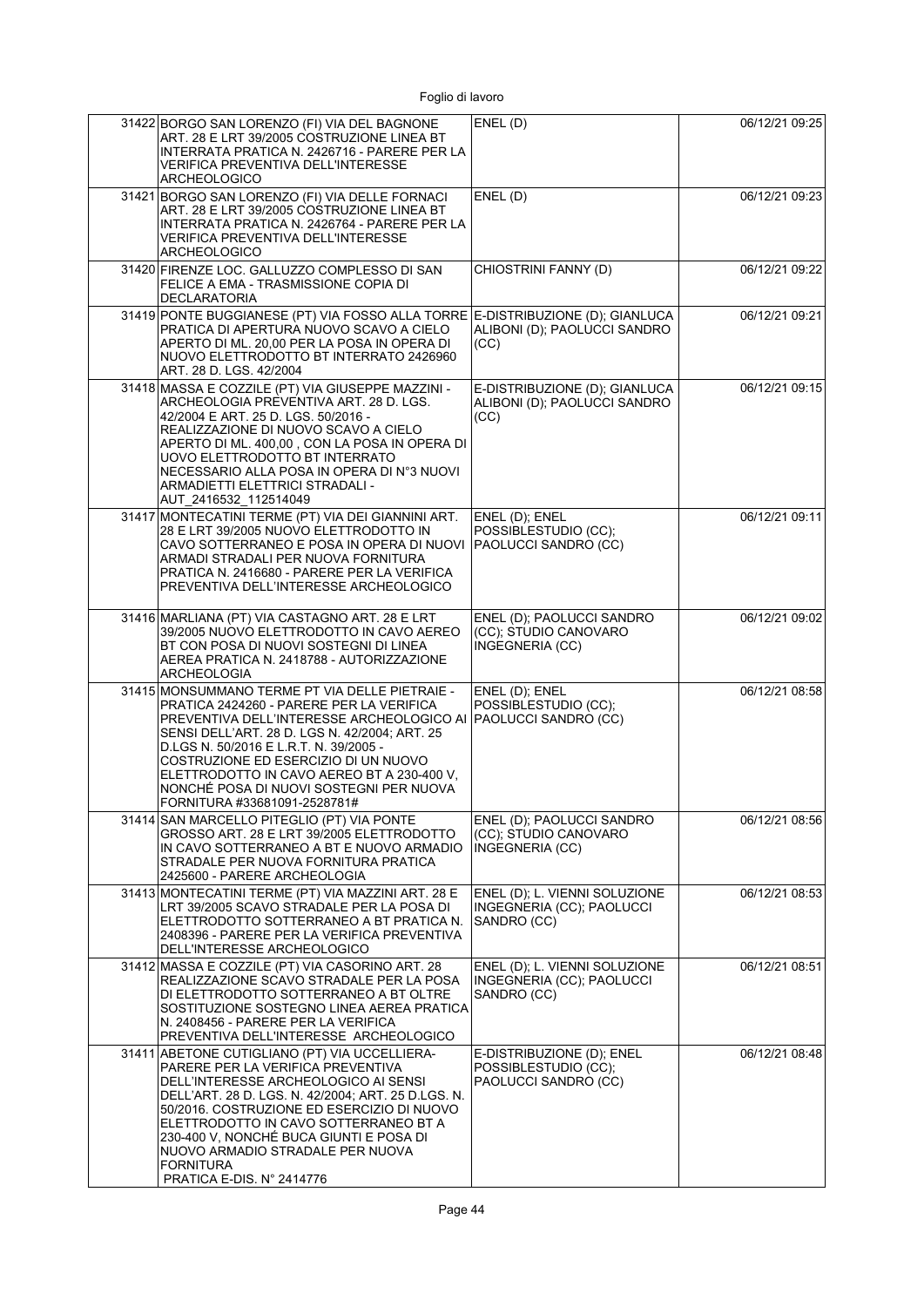| 31401 FUCECCHIO (FI) PIAZZA VITTORIO VENETO, 18-19-<br>20 FABBRICATO CONDOMINIALE ART. 11 - COSE<br>OGGETTO DI SPECIFICHE DISPOSIZIONI DI<br>TUTELA - MANUTENZIONE A FACCIATE<br>FABBRICATO E AD UN AFFRESCO CRIMI GIACOMO<br>- TRASMISSIONE PARERE                                                                                                                                                                                                  | LUCIA MASINI ARCHITETTO (D)                                                                           | 03/12/21 19:38 |
|------------------------------------------------------------------------------------------------------------------------------------------------------------------------------------------------------------------------------------------------------------------------------------------------------------------------------------------------------------------------------------------------------------------------------------------------------|-------------------------------------------------------------------------------------------------------|----------------|
| 31395 PROT.N.0032546/2021 - RIF.0029326/2021 - FIESOLE COMUNE DI FIESOLE (D)<br>FI VIA DELLA POLVERIERA 7 PIAN DI MUGNONE -<br>PROPOSTA MOTIVATA DI RILASCIO<br>AUTORIZZAZIONE PAESAGGISTICA SEMPLIFICATA<br>DPR 31/2017 (APS PE 240/2021) MARCO RAVENNI E<br>CINZIA RAVENNI. TRASMISSIONE PARERE                                                                                                                                                    |                                                                                                       | 03/12/21 17:46 |
| 31393 PROT.N.0033107/2021 - RIF.0030900/2021 - FIESOLE COMUNE DI FIESOLE (D)<br>FI VIA DELLA POLVERIERA 18 - MANUTENZIONE<br>STRAORDINARIA DELLE FACCIATE" - PROPOSTA<br>MOTIVATA DI RILASCIO AUTORIZZAZIONE<br>PAESAGGISTICA SEMPLIFICATA DPR 31/2017(APS<br>PE 247/2021) - MATERA FRANCESCO IN QUALITÀ<br>DI DELEGATO DAL CONDOMINIO DI VIA DELLA<br>POLVERIERA 18. TRASMISSIONE PARERE                                                            |                                                                                                       | 03/12/21 17:43 |
| 31391 PROT.N.0033798/2021 - RIF.0021731/2021 - FIESOLE COMUNE DI FIESOLE (D)<br>FI LOC. PALAGETTO VIA DEL PALAGETTO 13 -<br>IMPERMEABILIZZAZIONE E COIBENTAZIONE<br>COPERTURA, INSTALLAZIONE IMPIANTI<br>TECNOLOGICI, CANNE FUMARIE, COMIGNOLI -<br>PROPOSTA MOTIVATA DI RILASCIO<br>AUTORIZZAZIONE PAESAGGISTICA SEMPLIFICATA<br>DPR 31/2017 (APS PE 183/2021) - ILDE DAFNE<br>KANTZAS, PANAYOTIS KANTZAS E NICCOLÓ<br>LASSINI. TRASMISSIONE PARERE |                                                                                                       | 03/12/21 17:40 |
| 31367 PROT N.0032543/2021 - RIF.0031113/2021 - FIESOLE COMUNE DI FIESOLE (D)<br>FI VIA DEI BOSCONI 50 - INSTALLAZIONE DI<br>PICCOLO MANUFATTO IN LEGNO SUL RESEDE DI<br>PROPRIETÁ ESCLUSIVA" - PROPOSTA MOTIVATA<br>DI RILASCIO AUTORIZZAZIONE PAESAGGISTICA<br>SEMPLIFICATA DPR 31/2017 (APS PE 248/2021)<br>WANDAEL YANNICK E ISGRÒ LUCIA.<br>TRASMISSIONE PARERE                                                                                  |                                                                                                       | 03/12/21 15:38 |
| 31361 COMUNE DI PELAGO, IN LOC. MAGNALA, VIA DI<br>MAGNALE, 21.ART. 146/SEMPLIFICATA DPR<br>31/2017.OPERE ESTERNE INTERNE FAVOREVOLE<br>(BN 33)                                                                                                                                                                                                                                                                                                      | COMUNE PELAGO (D)                                                                                     | 03/12/21 15:29 |
| 31356 COMUNE DI RUFINA, VILLA IL POGGIO REALE, VIA<br>DUCA DELLA VITTORIA, 5, 123 E CENTRO ABITATO<br>COMUNALE.ILLUMINAZIONE PUBBLICA DEL<br>CENTRO ABITATO E VILLA DI POGGIO REALE-<br>PARERE CONGIUNTO SEMPLIFICATO EX<br>ART.16, DPR 31/2017, ART. 21, ART. 146 DEL<br><b>CODICE</b>                                                                                                                                                              | COMUNE DI RUFINA (D)                                                                                  | 03/12/21 15:22 |
| 31310 FIRENZE BASILICA DI SANTA MARIA NOVELLA -<br>RICOLLOCAZIONE AFFRESCHI STACCATI-PILA<br>ACQUASANTIERA - INTEGRAZIONI E DETTAGLI-2<br>ART. 21 D.LGS. 42/2004 - RIFERIMENTO<br>N.O.PROT N.16640 DEL 09-08-2017 -PROG. N.<br>565/21 AUTORIZZA                                                                                                                                                                                                      | STUDIO ASSOCIATO DI<br><b>ARCHITETTURA GIAMPIERO</b><br><b>GABELLI - FRANCESCO</b><br>SGAMBELLURI (D) | 03/12/21 12:10 |
| 31300 BARBERINO TAVARNELLE FI - PIANO ATTUATIVO<br>"AREA DI NUOVO IMPIANTO C.1.4 STRADA<br>FONTAZZI DEL PIANO OPERATIVO DI<br>TAVARNELLE" AI SENSI DELL'ART.115 DELLA LR<br>N.65/2014 - PROCEDURA DI VERIFICA DI<br>ASSOGGETTABILITA' A VAS - CONSULTAZIONI -<br>TRASMISSIONE AI SENSI DELL'ART. 22, COMMA 3,<br>L.R. N. 10 DEL 12.2.2010 - TRASMISSIONE<br><b>CONTRIBUTO</b>                                                                        | <b>COMUNE DI BARBERINO</b><br>TAVARNELLE (D)                                                          | 03/12/21 11:57 |
| 31294 PROT.N.0024736/2021 - CERTALDO FI VIA DEL<br>TORRIONE - REALIZZAZIONE DI FABBRICATO<br>RESIDENZIALE VARIANTE A PRATICA N. 10 DEL<br>06.12.2019 PROGETTO LOTTO 2 - SMART<br>IMMOBILIARE SRL - ISTANZA DI AUTORIZZAZIONE<br>PAESAGGISTICA SEMPLIFICATA - RICHIESTA<br>PARERE AI SENSI DELL'ART. 11 DEL DPR 31/2017<br>PRATICA 549/2021                                                                                                           | COMUNE DI CERTALDO (D)                                                                                | 03/12/21 11:40 |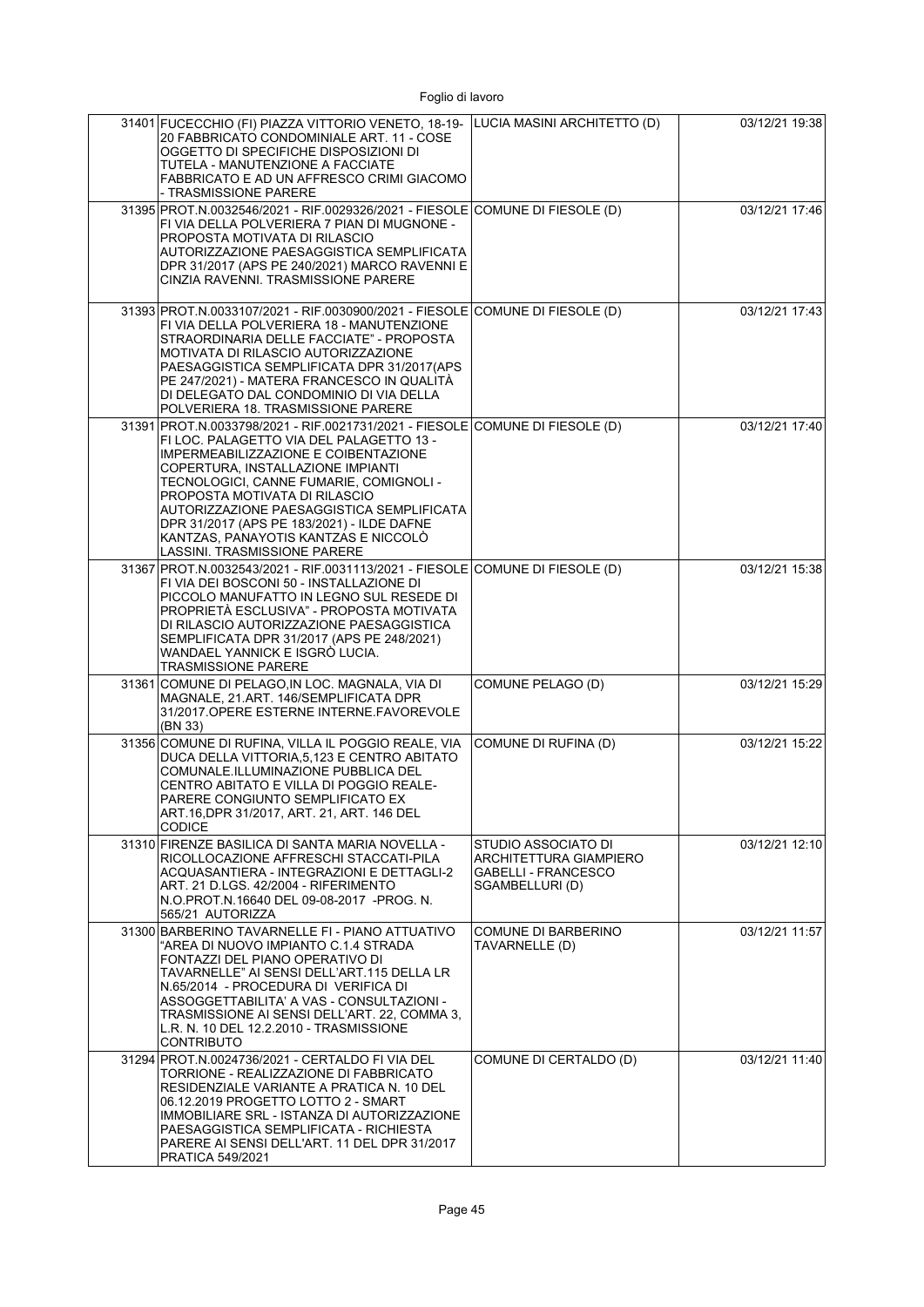| 31291 BORGO SAN LORENZO FI - MESSA IN SICUREZZA<br>VERSANTI IN FRANA LUNGO LA STRADA<br>FORESTALE DETTA PANORAMICA - TUTELA<br>PAESAGGISTICA SEMPLIFICATA DPR 31/2017 -<br>PARERE FAVOREVOLE-COMUNE DI BORGO SAN<br>LORENZO                                                                                                                                                                                                                                                                                                                                                               | COMUNE DI BORGO SAN<br>LORENZO (D)                      | 03/12/21 11:34 |
|-------------------------------------------------------------------------------------------------------------------------------------------------------------------------------------------------------------------------------------------------------------------------------------------------------------------------------------------------------------------------------------------------------------------------------------------------------------------------------------------------------------------------------------------------------------------------------------------|---------------------------------------------------------|----------------|
| 31289 BORGO SAN LORENZO FI - VIA G. PECORI GIRALDI<br>VIA RABATTA PROGETTO DI CICLOVIE URBANE-<br>RIQUALIFICAZIONE DEL PERCORSO ESISTENTE<br>TRA VIA XXV APRILE E VIALE DELLA RESISTENZA<br>VIA CAIANI E VIA LA MALFA - TUTELA<br>PAESAGGISTICA SEMPLIFICATA DPR 31/2017 -<br>PARERE FAVOREVOLE A CONDIZIONE- COMUNE<br>DI BORGO SAN LORENZO                                                                                                                                                                                                                                              | COMUNE DI BORGO SAN<br>LORENZO (D)                      | 03/12/21 11:32 |
| 31276 PROTOCOLLO: GP 346378/2021 - FIRENZE VIA DI<br>BROZZI, 552/A ART. 146 TUTELA PAESAGGISTICA<br>MODIFICHE A FINESTRA IN PORTAFINESTRA E<br>PORTAFINESTRA IN FINESTRA ANGELA CARDINI -<br>TRASMISSIONE DOCUMENTAZIONE PER<br>RICHIESTA PARERE AUTORIZZAZIONE<br>PAESAGGISTICA ORDINARIA - PRATICA 8914/2021-<br><b>PARERE FAVOREVOLE</b>                                                                                                                                                                                                                                               | COMUNE DI FIRENZE -<br>DIREZIONE URBANISTICA (D)        | 03/12/21 10:58 |
| 31275 GP 338649/2021 - FIRENZE VIA DELLE SERRE, 5<br>TUTELA PAESAGGISTICA ART. 146 RIAPERTURA<br>FINESTRA PREESISTENTE, ELIMINAZIONE<br>PORZIONE DI INTONACO, MODIFICA AL<br>PARAPETTO RESEDE, INSERIMENTO<br>COIBENTAZIONE TETTO ANGELA E SILVIA<br>IADEVAIA - TRASMISSIONE DOCUMENTAZIONE<br>PER RICHIESTA PARERE AUTORIZZAZIONE<br>PAESAGGISTICA ORDINARIA - PRATICA 8391/2021 -<br><b>PARERE FAVOREVOLE</b>                                                                                                                                                                           | COMUNE DI FIRENZE -<br>DIREZIONE URBANISTICA (D)        | 03/12/21 10:54 |
| 31274 FIRENZE VIA DELLA QUERCIOLA 1 - APERTURA DI<br>FINESTRA - SIMONE MILLI - AUTORIZZAZIONE<br>PAESAGGISTICA ORDINARIA ART. 146 D.LGS.<br>42/2004 - RICHIESTA PARERE PRATICA 8635/2021-<br>PARERE FAVOREVOLE                                                                                                                                                                                                                                                                                                                                                                            | <b>COMUNE DI FIRENZE -</b><br>DIREZIONE URBANISTICA (D) | 03/12/21 10:51 |
| 31268 FIRENZE VIA DEL PONTORMO, 74<br>ACCERTAMENTO DI COMPATIBILITÀ<br>PAESAGGISTICA ARTT. 167 /181 - PRATICA<br>8083/2021 - OPERE MODIFICATIVE DEL FRONTE<br>PROSPETTICO TERGALE EVA DELL'OCA, MANOLA<br><b>GELLI-PARERE FAVOREVOLE</b>                                                                                                                                                                                                                                                                                                                                                  | COMUNE DI FIRENZE -<br>DIREZIONE URBANISTICA (D)        | 03/12/21 10:40 |
| 31260 LASTRA A SIGNA E SIGNA (FI) - PAUR EX D.LGS.<br>152/2006 ART. 27-BIS E L.R. 10/2010 ART. 73-BIS -<br>REALIZZAZIONE DI UN NUOVO TRACCIATO<br>STRADALE TRA LO SVINCOLO DEL SGC FI-PI-LI DI<br>LASTRA A SIGNA E SIGNA, ATTRAVERSANDO IL<br>FIUME ARNO E LA REALIZZAZIONE DI UNA CASSA<br>D'ESPANSIONE IN RIVA SINISTRA DELL'ARNO -<br>SETTORE PROGETTAZIONE E REALIZZAZIONE<br>VIABILITÁ REGIONALE FIRENZE-PRATO-PISTOIA -<br>SECONDA RIUNIONE DELLA CONFERENZA DI<br>SERVIZI IN FORMA SEMPLIFICATA MODALITA<br>SINCRONA PER IL 03.12.2021 ORE 10:00 DELEGA<br>ARCH. LUCREZIA CUNIGLIO | REGIONE TOSCANA (D);<br>CUNIGLIO LUCREZIA (CC)          | 03/12/21 10:28 |
| 31236 PISTOIA VIA DANTE DE PETRI. 2 ART. 21GAI<br>ALBERTO ALESSANDRO PER CONDOMINIO<br>RESTAURO E MANUTENZIONE STRAORDINARIA<br>ALLE FACCIATE DEL PALAZZO TRA VIA ROMA, VIA<br>DANTE DE PETRI E PIAZZETTA DELL'ORTAGGIO -<br><b>TRASMISSIONE DOCUMENTAZIONE PER</b><br>RICHIESTA AUTORIZZAZIONE - AUTORIZZAZIONE<br>CON PRESCRIZIONI                                                                                                                                                                                                                                                      | FRANCESCHI ARCH. FILIPPO (D)                            | 03/12/21 09:26 |
| 31234 FIRENZE, PIAZZA DE' MOZZI. LAVORI DI<br>ESTENSIONE RETE IDRICA. INVIO PARERE DI<br><b>COMPETENZA</b><br>ARCHEOLOGICA E VALUTAZIONE NOMINATIVO<br>PROFESSIONISTA ARCHEOLOGO. (RIF. PROT.<br>30504 DEL<br>25.11.2021).                                                                                                                                                                                                                                                                                                                                                                | PUBLIACQUA SPA (D)                                      | 03/12/21 08:44 |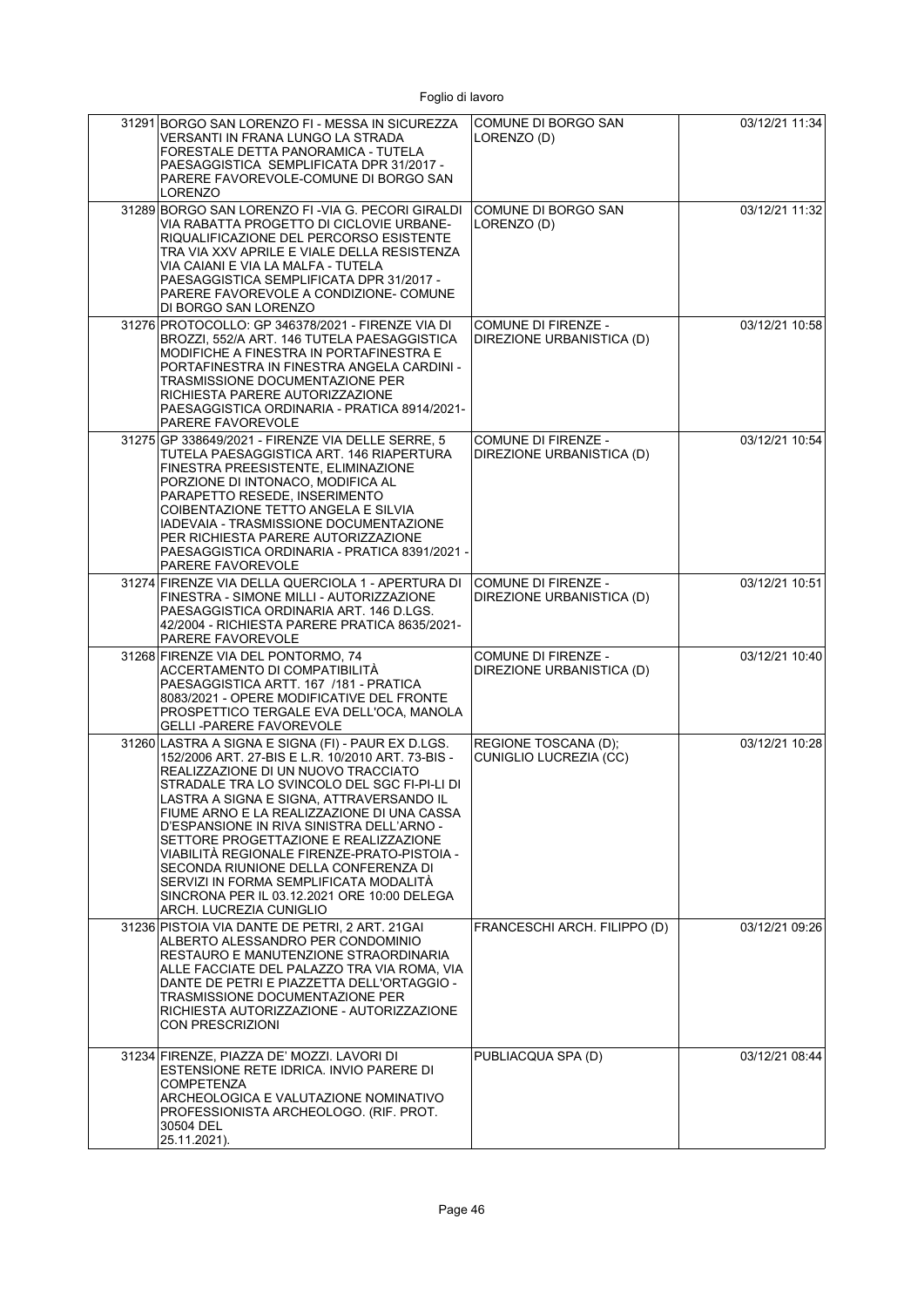|  | Foglio di lavoro |
|--|------------------|
|  |                  |

| 31230 PESCIA PT VIA DELLE CARTIERE -<br>VALORIZZAZIONE DELLA CONNESSIONE TRA IL<br>GIARDINO GARZONIE IL TESSUTO URBANO E<br>VALORIZZAZIONE AREA VERDE - COMUNE DI<br>PESCIA - AUTORIZZAZIONE PAESAGGISTICA<br>SEMPIFICATA DPR 31/2017 - RICHIESTA PARERE<br>PRATICA 617/2021-PARERE FAVOREVOLE-<br>PARERER ARCHEOLOGICO                                                                                                                                                                                                                                                           | COMUNE DI PESCIA (D)                                                                                                                                              | 02/12/21 17:13 |
|-----------------------------------------------------------------------------------------------------------------------------------------------------------------------------------------------------------------------------------------------------------------------------------------------------------------------------------------------------------------------------------------------------------------------------------------------------------------------------------------------------------------------------------------------------------------------------------|-------------------------------------------------------------------------------------------------------------------------------------------------------------------|----------------|
| 31221 LASTRA A SIGNA E SIGNA (FI) - PAUR EX D.LGS.<br>152/2006 ART. 27-BIS E L.R. 10/2010 ART. 73-BIS -<br>REALIZZAZIONE DI UN NUOVO TRACCIATO<br>STRADALE TRA LO SVINCOLO DEL SGC FI-PI-LI DI<br>LASTRA A SIGNA E SIGNA, ATTRAVERSANDO IL<br>FIUME ARNO E LA REALIZZAZIONE DI UNA CASSA<br>D'ESPANSIONE IN RIVA SINISTRA DELL'ARNO -<br>SETTORE PROGETTAZIONE E REALIZZAZIONE<br>VIABILITÁ REGIONALE FIRENZE-PRATO-PISTOIA -<br>SECONDA RIUNIONE DELLA CONFERENZA DI<br>SERVIZI IN FORMA SEMPLIFICATA MODALITÁ<br>SINCRONA PER IL 03.12.2021 ORE 10:00 - PARERE<br>DI COMPETENZA | REGIONE TOSCANA (D); CITTA'<br>METROPOLITANA DI FIRENZE<br>(CC); COMUNE DI LASTRA A<br>SIGNA (CC); COMUNE DI<br>SCANDICCI (CC); COMUNE DI<br>SIGNA (CC)           | 02/12/21 15:18 |
| 31212 FIRENZE - "PROGETTO DEFINITIVO PER<br>INTERVENTI DI RISANAMENTO ACUSTICO<br>PREVISTI NEL 1 QUADRIENNIO DEL PIANO<br>REDATTO DA RETE FERROVIARIA ITALIANA AI<br>SENSI DEL D.M. AMBIENTE 29.11.00 CODICE<br>INTERVENTO 048017070 - 048017094) -<br>REALIZZAZIONE DI BARRIERE ANTIRUMORE<br>NELLA TRATTA FERROVIARIA CAMPO DI MARTE -<br>SANTA MARIA NOVELLA" - INDIZIONE<br>CONFERENZA DEI SERVIZI FORMA SEMPLIFICATA<br>MODALITÁ ASINCRONA-TRASMISSIONE PARERE                                                                                                               | PROVV. OO.PP.<br>INTERREGIONALE TOSCANA,<br><b>MARCHE E UMBRIA - UFFICIO 2</b><br>(D); COMUNE DI FIRENZE -<br>DIREZIONE URBANISTICA (CC);<br>REGIONE TOSCANA (CC) | 02/12/21 14:47 |
| 31208 PRATO VIA PUCCETTI 3 - LAVORI PER LA<br>REALIZZAZIONE DI NUOVI BAGNI PRESSO LA<br>BIBLIOTECA LAZZERINI - RICHIESTA<br>AUTORIZZAZIONE ARTICOLO 21, COMMA 4, D.LGS.<br>N.42/2004) - TRASMISSIONE AUTORIZZAZIONE<br><b>ART. 21</b>                                                                                                                                                                                                                                                                                                                                             | COMUNE DI PRATO (D)                                                                                                                                               | 02/12/21 14:34 |
| 31205 PROT.N.0020076/2021 - PRATICA 2021/0931 - SAN<br>CASCIANO VAL DI PESA FI - INTERVENTO DI<br>PAVIMENTAZIONE DI TRATTI DELLA STRADA<br>COMUNALE DENOMINATA "VIA MUCCIANA" -<br>COMUNE DI SAN CASCIANO IN VAL DI PESA<br>AUTORIZZAZIONE PAESAGGISTICA ART. 146<br>D.LGS. 42/2004 - TRASSMISSIONE PARERE<br><b>FAVOREVOLE CON PRESCRIZIONI</b>                                                                                                                                                                                                                                  | COMUNE DI SAN CASCIANO IN<br>VAL DI PESA (D)                                                                                                                      | 02/12/21 14:28 |
| 31203 PROT. N. 14983/2021 - SAN CASCIANO IN VAL DI<br>PESA (FI) VIA DI CIGLIANO, 16 DPR 31/2017 CIAPPI<br>MARCO INSTALLAZIONE PANNELLI SOLARI<br>FOTOVOLTAICI IN COPERTURA, POSA CAPPOTTO<br>TERMO-ISOLANTE SU PARETI ESTERNE E<br>MODIFICA APERTURA - RICHIESTA PARERE<br>AUTORIZZAZIONE PAESAGGISTICA SEMPLIFICATA<br>PRATICA 2021/0641 - TRASMISSIONE PARERE<br>FAVOREVOLE PARZIALE E COMUNICAZIONE<br><b>MOTIVI OSTATIVI</b>                                                                                                                                                  | COMUNE DI SAN CASCIANO IN<br>VAL DI PESA (D); GEOM.<br>LASTRUCCI PAMELA (D)                                                                                       | 02/12/21 14:23 |
| 31191 FEC - FIRENZE - BASILICA DI SANTA MARIA<br>NOVELLA - MASACCIO, TRINITÀ, PITTURA MURALE<br>- NULLA OSTA PER INDAGINI DIAGNOSTICHE                                                                                                                                                                                                                                                                                                                                                                                                                                            | OPIFICIO DELLE PIETRE DURE E<br>LABORATORI DI RESTAURO DI<br>FIRENZE (D); OPERA PER SANTA<br>MARIA NOVELLA (CC);<br>PREFETTURA DI FIRENZE - FEC<br>(CC)           | 02/12/21 13:16 |
| 31188 ART. 21 D.LGS. 42/2004. PESCIA PT PIAZZA SAN<br>FRANCESCO - TRASMISSIONE NOTA DI<br>AUTORIZZAZIONE PER IL RESTAURO<br>CONSERVATIVO DI DUE AFFRESCHI SITUATI<br>NELLA CHIESA MONUMENTALE DI SAN<br><b>FRANCESCO</b>                                                                                                                                                                                                                                                                                                                                                          | CHIESA DI SAN FRANCESCO IN<br>PESCIA (D); DIOCESI DI PESCIA -<br>UFFICIO BENI CULTURALI<br>ECCLESIASTICI (D); CINELLI<br>LIDIA (CC)                               | 02/12/21 13:08 |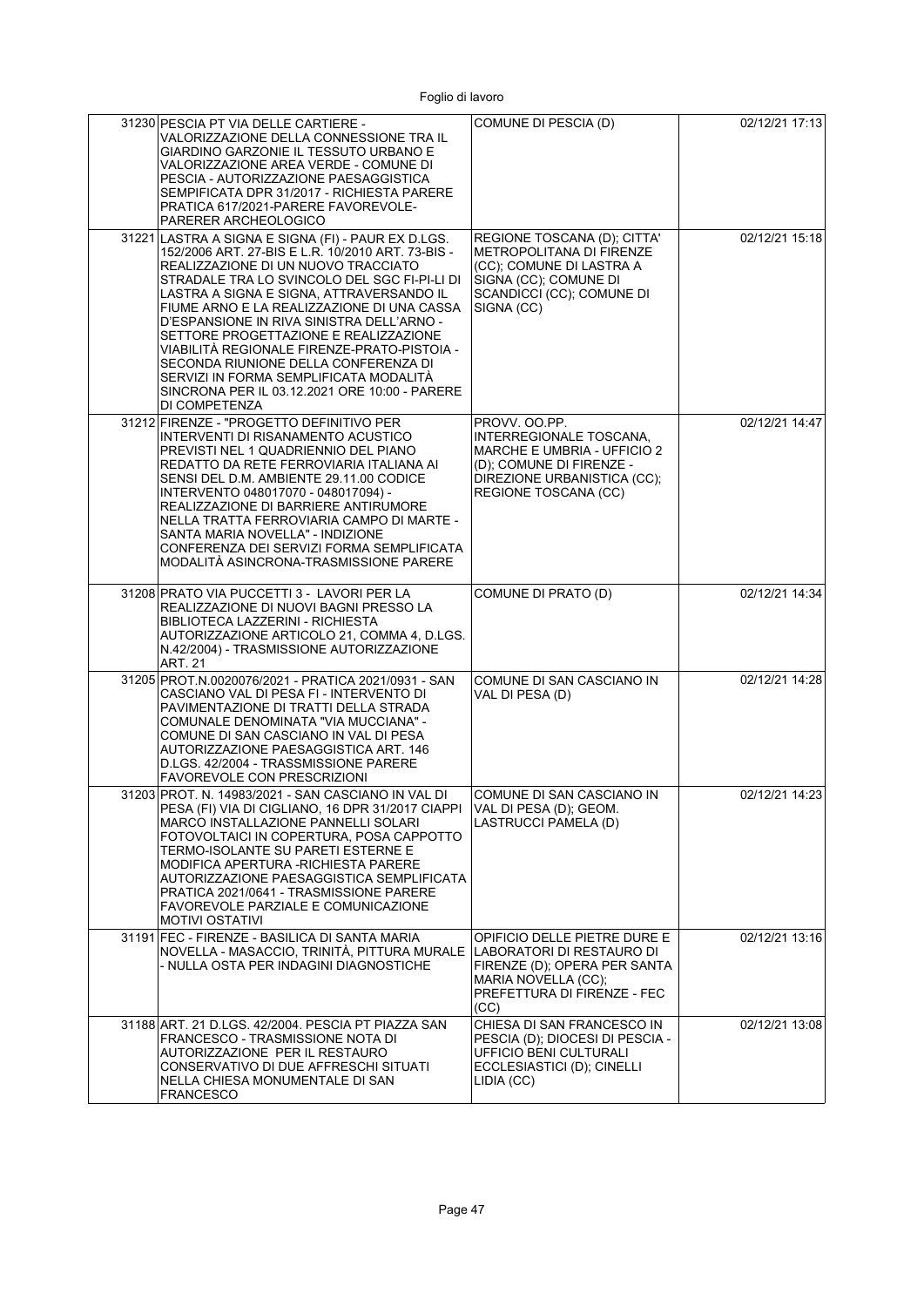| 31185 EMPOLI (FI) - VIA CAVOUR, 36 - BIBLIOTECA<br>COMUNALE R. FUCINI - INTERVENTI PROVVISORI<br>IN SITUAZIONI DI URGENZA ART. 27 D. LGS.<br>42/2004, A SEGUITO DI CEDIMENTO DI PARTE<br>DELLA COPERTURA DEL VANO SCALE DI<br>ACCESSO AL PIANO PRIMO - NCEU. F. 16, PART.<br>212 - PROPR.: COMUNE DI EMPOLI -<br>COMUNICAZIONE ART. 27 - POS. A. VARIE (PROG.<br>240/2021/II)                                                                                                            | COMUNE DI EMPOLI (D)                                                                                                                                                | 02/12/21 12:56 |
|------------------------------------------------------------------------------------------------------------------------------------------------------------------------------------------------------------------------------------------------------------------------------------------------------------------------------------------------------------------------------------------------------------------------------------------------------------------------------------------|---------------------------------------------------------------------------------------------------------------------------------------------------------------------|----------------|
| 31182 COMUNE DI PRATO (PO) - CONVOCAZIONE DI<br>CONFERENZA PAESAGGISTICA. AI SENSI<br>DELL'ART. 21 DELLA DISCIPLINA DEL PIT CON<br>VALENZA DI PIANO PAESAGGISTICO, APPROVATO<br>CON D.C.R. N. 37 DEL 27/03/2015 PER L'ESAME<br>DELLA CONFORMAZIONE, AI CONTENUTI DEL PIT-<br>PPR, DELLA "VARIANTE SEMPLIFICATA AL PIANO<br>OPERATIVO PER LA MODIFICA ALLE NORME<br>TECNICHE DI ATTUAZIONE DEL PIANO<br>OPERATIVO". - VIDEO CONFERENZA DEL<br>25.11.2021 - DELEGA ARCH. GIUSEPPINA CLAUSI | REGIONE TOSCANA (D);<br>SEGRETARIATO REGIONALE MIC<br>TOSCANA (CC)                                                                                                  | 02/12/21 12:11 |
| 31165 LUCCA MOSTRA "LEVI E RAGGHIANTI" GIÀ" UN<br>VOLTO CHE MI SOMIGLIA" OPERA ISTITUTO<br>STORICO TOSCANO DELLA RESISTENZA DELL'ETÀ TOSCANO DELLA RESISTENZA E<br>CONTEMPORANEA FIRENZE INVIO<br>AUTORIZZAZIONE PRESTITO.                                                                                                                                                                                                                                                               | DOTTOR FRANCESCO<br><b>MASCAGNI ISTITUTO STORICO</b><br>DELL'ETÀ CONTEMPORANEA<br>FIRENZE (D); GIORGI ANGELICA<br>(D); DIREZIONE GENERALE ABAP<br>- SERVIZIO 4 (CC) | 02/12/21 10:44 |
| 31153 FIESOLE INVIO AUTORIZZAZIONE SPOSTAMENTO<br>QUADRO RAFFIGURANTE IL VOLTO DI DANTE<br>ALLA PIEVE DI CASCIA DI REGGELLO PER EVENTO<br>CULTURALE SU DANTE ART.21                                                                                                                                                                                                                                                                                                                      | DIOCESI DI FIESOLE UFF.<br><b>BENICULTURALI (D)</b>                                                                                                                 | 02/12/21 10:14 |
| 31149 GREVE IN CHIANTI FI VIA CHIANTIGIANA 65<br>PANZANO IN CHIANTI - PROPOSTA DI<br>ACCOGLIMENTO - PRATICA EDILIZIA<br>B.2021/611/A.P.S. BADII ENRICO - MANUTENZIONE<br>STRAORDINARIA - SUE (FASCICOLO 2021/681)<br>AUTORIZZAZIONE PAESAGGISTICA SEMPLIFICATA<br>DPR 31/2017                                                                                                                                                                                                            | COMUNE DI GREVE IN CHIANTI<br>(D)                                                                                                                                   | 02/12/21 09:57 |
| 31147 ATHENS (USA) MOSTRA "WEALTH AND BEAUTY"<br>OPERA COLEZIONE CORSINI FIRENZE INVIO<br>COPERTURA ASSICURATIVA PER RICHIESTA<br><b>AUTORIZZAZIONE PRESTITO</b>                                                                                                                                                                                                                                                                                                                         | DIREZIONE GENERALE ABAP -<br>SERVIZIO 4 (D)                                                                                                                         | 02/12/21 09:52 |
| 31146 FIRENZE - PALAZZO BENCI (EX BARDI TEMPI),<br>LUNGARNO DELLE GRAZIE 28 - MANUTENZIONE<br>ORDINARIA E STRAORDINARIA - ERICA DANN<br>KOPCZYNSKI - RICHIESTA AUTORIZZAZIONE ART.<br>21 D.LGS. 42/2004 - PROG. N. 584/21 AUTORIZZA                                                                                                                                                                                                                                                      | ARCHITETTO ALESSANDRO<br>GRASSI(D)                                                                                                                                  | 02/12/21 09:51 |
| 31143 PROGETTO FIRENZE LIGHT FESTIVAL 2021:<br>RIFLESSIONI - ALLEGATO PROGETTO -<br>INTEGRAZIONI - RIFERIMENTO NS PARERE PROT.<br>29994 DEL 19.11.2021 AUTORIZZA                                                                                                                                                                                                                                                                                                                         | ASSESSORE SVILUPPO<br>ECONOMICO COMUNE DI<br>FIRENZE (D)                                                                                                            | 02/12/21 09:39 |
| 31141 FIRENZE VIA MAGGIO N.43 RICHIESTA DI N.O.<br>LAVORI ART. 21 PER INTERVENTO SU FACCIATA<br>PROSPICIENTE PIAZZA PITTI - PROG. 556/21<br>AUTORIZZA A CONDIZIONI                                                                                                                                                                                                                                                                                                                       | GOZZINI ARCH. LORENZO (D)                                                                                                                                           | 02/12/21 09:25 |
| 31138 FIRENZE VIA DEI CIMATORI ANGOLO VIA DEI<br>CERCHI VIA CANTO ALLA QUARQUONIA<br>RESTAURO DELL'EX TEATRO NAZIONALE -<br>FIRENZE -ISTANZA EX ART. 21 D.LGS 42/2004<br>RICHIESTA NULLA-OSTA A VARIANTE E<br>AMMISSIBILITA' A CONTRIBUTI - PROG. N. 563/21V                                                                                                                                                                                                                             | ARCH. GURRIERI FEDERICO (D);<br><b>SEGRETARIATO REGIONAEL</b><br>TOSCANA MAIL (D)                                                                                   | 02/12/21 09:15 |
| 31136 FIRENZE, VIA DELLA FORTEZZA, 8 PALAZZO EX-<br>INTENDENZA DI FINANZA. INTEGRAZIONE AL<br>PARERE FAVOREVOLE (PROT. SABAP N. 26801<br>DEL 19.10.21) PER SERVIZIO VERIFICA SISMICA<br>DELL'IMMOBILE IN<br>VIA DELLA FORTEZZA 8, SEDE REGIONALE<br>TOSCANA DELL'AGENZIA DELLE ENTRATE.<br>PARERE DI COMPETENZA ARCHEOLOGICA (RIF.<br>PROT. 26699 DEL 18.10.2021).                                                                                                                       | INNOVATIONS SRL (D)                                                                                                                                                 | 02/12/21 08:48 |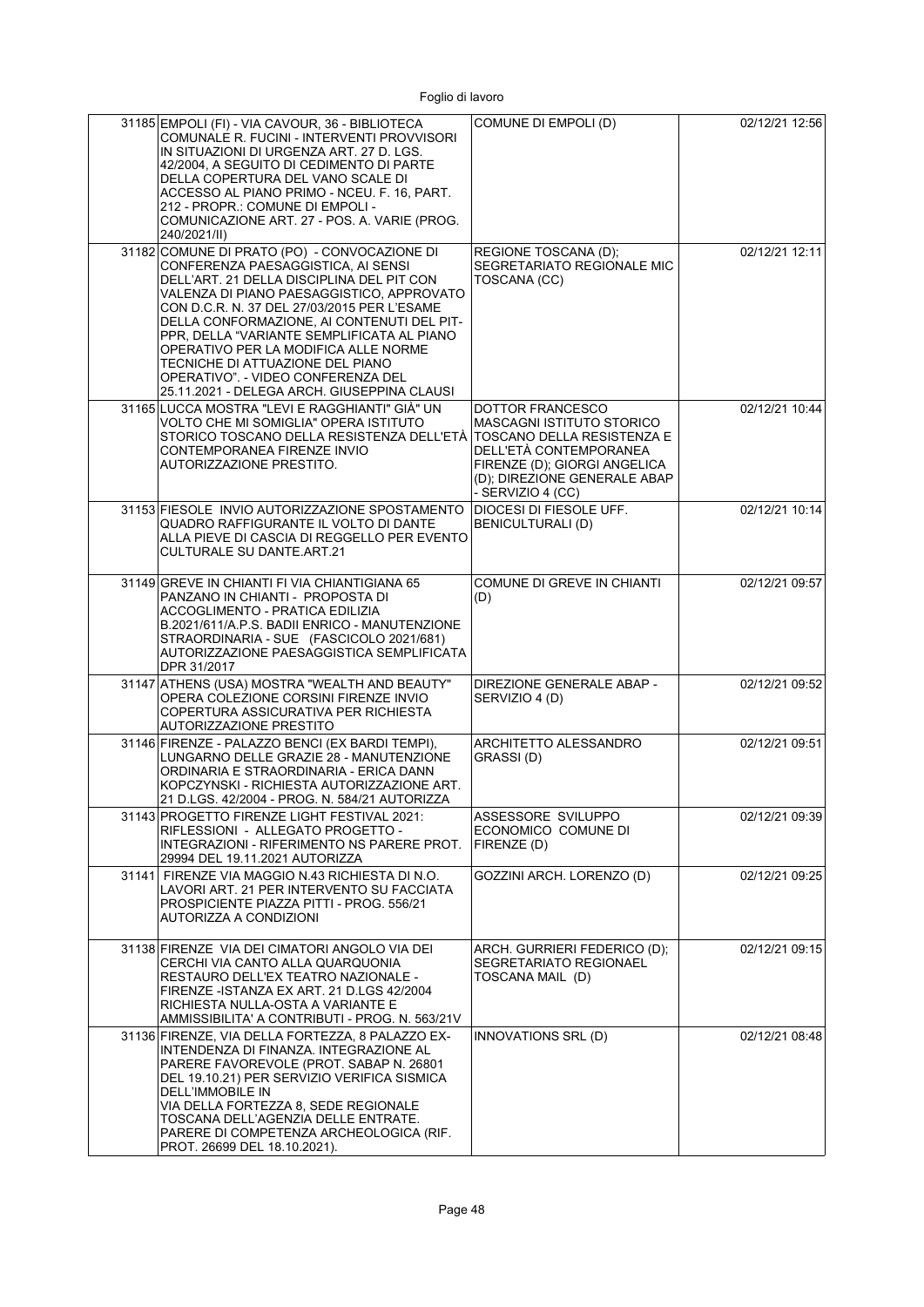| 31130 FIRENZE VIA DI SAN MICHELE A CASTELLO VILLA<br>MEDICEA DELLA PETRAIA FIRENZE ART 21<br>DEMOLIZIONE DI TRAMEZZATURA NON PORTANTE<br>ALLO SCOPO DI AVER UNA MIGLIORE FRUIZIONE<br>DELLE AULE DIDATTICHE CALAMANDREI<br>GIOVANNI SCUOLA PROFESSIONALE EDILE DI<br>FIRENZE - TRASMISSIONE DOCUMENTAZIONE PER<br>RICHIESTA AUTORIZZAZIONE - PROG. N. 576/21<br><b>AUTORIZZA</b>                                                                                                                                     | PUGI GEOM. STEFANO (D)                       | 01/12/21 15:31 |
|----------------------------------------------------------------------------------------------------------------------------------------------------------------------------------------------------------------------------------------------------------------------------------------------------------------------------------------------------------------------------------------------------------------------------------------------------------------------------------------------------------------------|----------------------------------------------|----------------|
| 31129 FIRENZE VIALE G. MILTON 97/99/101/103 -<br>PROGETTO REALIZZAZIONE UNITÁ DI CHIRURGIA<br>COMPLESSA AMBULATORIALE - UGO FABIANI<br>TROPEANO - RICHIESTA AUTORIZZAZIONE ART. 21<br>D.LGS. 42/2004 - 2/2 PROT. N. 28025 E 28027 DEL<br>02/11/2021 PROG. N. 539/21 AUTORIZZA                                                                                                                                                                                                                                        | ARCH. CRISTIANO BONI (D)                     | 01/12/21 15:25 |
| 31128 BARBERINO TAVARNELLE FI VIA SPICCIANO 46 -<br>INSTALLAZIONE DI IMPIANTO FOTOVOLTAICO IN<br>COPERTURA - DEI STEFANO - RICHIESTA PARERE<br>AUTORIZZAZIONE PAESAGGISTICA SEMPLIFICATA<br>DPR 31/2017 PAE 2021/50                                                                                                                                                                                                                                                                                                  | <b>COMUNE DI BARBERINO</b><br>TAVARNELLE (D) | 01/12/21 15:21 |
| 31127 BARBERINO TAVARNELLE FI VIA SPICCIANO 44 -<br>INSTALLAZIONE DI IMPIANTO FOTOVOLTAICO IN<br>COPERTURA - DEI MONICA - RICHIESTA PARERE<br>AUTORIZZAZIONE PAESAGGISTICA SEMPLIFICATA<br>DPR 31/2017 PAE 2021/51                                                                                                                                                                                                                                                                                                   | <b>COMUNE DI BARBERINO</b><br>TAVARNELLE (D) | 01/12/21 15:19 |
| 31126 GREVE IN CHIANTI FI VIA DI RUBBIANA 24/A SAN<br>POLO IN CHIANTI - PROPOSTA DI ACCOGLIMENTO<br>- PRATICA EDILIZIA B.2021/454/A.P.S. BUCCIANTI<br>ANNA - INTERVENTO RECINZIONE DI TERRENO -<br>SUE (FASC 2021/369) - AUTORIZZAZIONE<br>PAESAGGISTICA SEMPLIFICATA DPR 31/2017                                                                                                                                                                                                                                    | <b>COMUNE DI GREVE IN CHIANTI</b><br>(D)     | 01/12/21 15:17 |
| 31125 FIRENZE VIA BUFALINI 7 - PALAZZO CRESCI-<br>COMPAGNI - OPERE INTERNE - MASSIMO<br>MARTINELLI JA.NO SPA - RICHIESTA<br>AUTORIZZAZIONE ART. 21 D.LGS. 42/2004 INVIO 1/2<br>29075 E29076 DEL 11/11/2021 PROG. N.562/21<br>AUTORIZZA A CONDIZIONI                                                                                                                                                                                                                                                                  | TONTI RICCARDO (D)                           | 01/12/21 15:16 |
| 31124 GREVE IN CHIANTI FI VIA CHIANTIGIANA 65<br>PANZANO IN CHIANTI - PROPOSTA DI<br>ACCOGLIMENTO - PRATICA EDILIZIA<br>B.2021/611/A.P.S. BADII ENRICO - MANUTENZIONE<br>STRAORDINARIA - SUE (FASCICOLO 2021/681)<br>AUTORIZZAZIONE PAESAGGISTICA SEMPLIFICATA<br>DPR 31/2017                                                                                                                                                                                                                                        | COMUNE DI GREVE IN CHIANTI<br>(D)            | 01/12/21 15:16 |
| 31123 GREVE IN CHIANTI FI VIALE GIOVANNI DA<br>VERRAZZANO 72/74 - REALIZZAZIONE CAPPOTTO<br>TERMICO E MARCIAPIEDE - AUTORIZZAZIONE<br>PAESAGGISTICA SEMPLIFICATA DPR 31/2017 -<br>SHALA FATMIR E SHALA JETMIR - RICHIESTA<br>PARERE PRATICA B.2021/615/A.P.S.                                                                                                                                                                                                                                                        | COMUNE DI GREVE IN CHIANTI<br>(D)            | 01/12/21 15:14 |
| 31122 BARBERINO TAVARNELLE (FI) VIA SPICCIANO, 10<br>L. 47/1985 SEDONI CATERINA E MAZZA ANNA -<br>TRASMISSIONE DOCUMENTAZIONE PER<br>RICHIESTA PARERE CONDONO EDILIZIO N.<br>CO85/0491                                                                                                                                                                                                                                                                                                                               | COMUNE DI BARBERINO<br>TAVARNELLE (D)        | 01/12/21 15:12 |
| 31120 BARBERINO TAVARNELLE (FI) VIA L. DA VINCI, 108<br>GIA' VIA B. CELLINI - L. 47/1985 EFFE TI SPA -<br>TRASMISSIONE DOCUMENTAZIONE PER<br>RICHIESTA PARERE CONDONO EDILIZIO N.<br>CO85/13617                                                                                                                                                                                                                                                                                                                      | <b>COMUNE DI BARBERINO</b><br>TAVARNELLE (D) | 01/12/21 15:10 |
| 31119 PROT.N.0024036/2021 - PRATICA N. 342/2021-<br>CERTALDO FI VIA DEL BOSCO 124 - ROVINALE<br>MONICA ROVINALE ROBERTA - PROCEDIMENTO<br>IN ORDINE ALL'ACCERTAMENTO DELLA<br>COMPATIBILITÁ PAESAGGISTICA ARTT. 167 E 181<br>D.LGS. 42/2004 PER INTERVENTO ESEGUITO IN<br>DIFFORMITÁ DAL TITOLO EDILIZIO IN EPOCA<br>ANTECEDENTE ALL'APPOSIZIONE DEL VINCOLO,<br>IN LINEA CON LA PROCEDURA INDICATA NEL<br>PARERE DELL'UFFICIO LEGISLATIVO MIBACT<br>PROT. 12385 DEL 27.04.2016 - RICHIESTA PARERE<br>- INVIO 1 DI 2 | COMUNE DI CERTALDO (D)                       | 01/12/21 15:08 |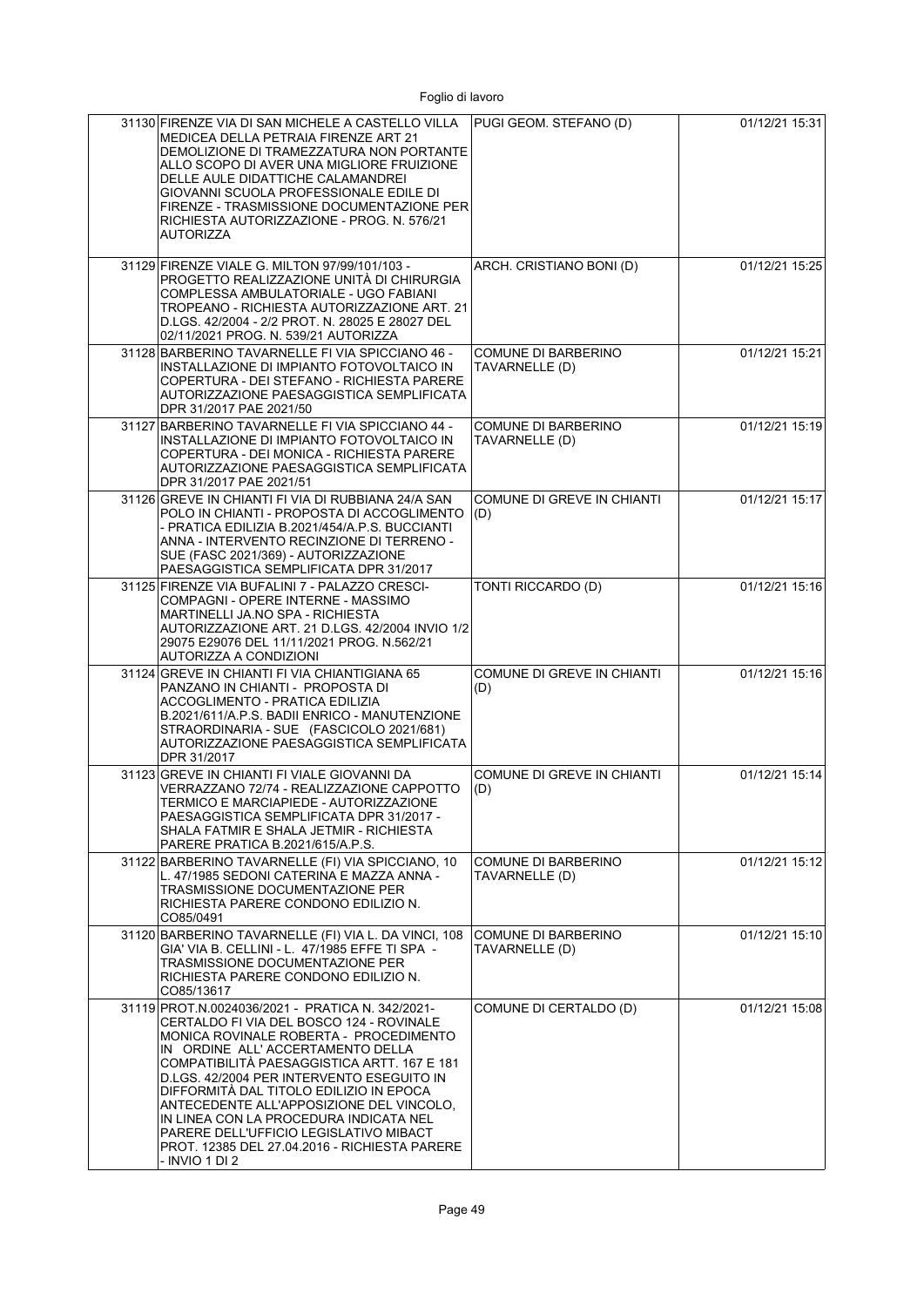| 31117 PROT.N.0023401/2021 - CERTALDO FI VIA<br>FIORENTINA - ISTANZE DI CONDONO EDILIZIO<br>C1710/1985-C1710BIS/1985-C1710TER/1985 E<br>C1710QUATER/1985 - CALOSI SILVANO RICHIESTA<br>PARERE AI SENSI DELL'ART. 32 DELLA L. 47/1985                                                                                                                                                                                                               | COMUNE DI CERTALDO (D)                                                                                                  | 01/12/21 15:07 |
|---------------------------------------------------------------------------------------------------------------------------------------------------------------------------------------------------------------------------------------------------------------------------------------------------------------------------------------------------------------------------------------------------------------------------------------------------|-------------------------------------------------------------------------------------------------------------------------|----------------|
| 31115 PROT. N. 23399/2021 - CERTALDO (FI) VIA<br>FIORENTINA ISTANZE DI CONDONO EDILIZIO<br>C1741/1985 - C1741BIS/1985 - C1741TER/1985 E<br>C1741QUATER/1985 - ART. 32 DELLA L. 47/1985<br>CALOSI SIMONE OPERE REALIZZATE IN<br>DIFFORMITA' DALLA LICENZA N. 1137 DEL<br>21/05/1963 - TRASMISSIONE DOCUMENTAZIONE<br><b>PER RICHIESTA PARERE</b>                                                                                                   | COMUNE DI CERTALDO (D)                                                                                                  | 01/12/21 15:04 |
| 31113 FIRENZE VIA BUFALINI 1 - OPERE INTERNE A<br>VARIANTE NULLA OSTA 20055 DEL 19.09.2019 -<br>CONTI ANNA FAM SRL - RICHIESTA<br>AUTORIZZAZIONE ART. 21 D.LGS. 42/2004<br>PROG. 513/21V AUTORIZZA                                                                                                                                                                                                                                                | ARCH. ATTILIO TRIGLIOZZI (D);<br>TRIGLIOZZI ATTILIO (D)                                                                 | 01/12/21 14:59 |
| 31111 FIRENZE PIAZZA DELLA REPUBBLICA -<br>OCCUPAZIONE SUOLO PUBBLICO CON<br>MANUFATTO BRANDIZZATO PER EVENTO "CASINA SUOLO PUBBLICO (D)<br>AUGURI DAL MEYER 2021" DELLA FONDAZIONE<br>OSPEDALE PEDIATRICO MEYER DAL 10 AL 24<br>DICEMBRE 2021 - RICHIESTA RILASCIO NULLA<br>OSTA ARTT. 106 E 49 D.LGS. 42/2004 -<br>(175/2021/OPM)-PARERE FAVOREVOLE                                                                                             | COMUNE DI FIRENZE DIREZIONE<br>SVILUPPO ECONOMICO UFFICIO                                                               | 01/12/21 14:56 |
| 31108 FIRENZE BORGO DEGLI ALBIZI, 29 ART, 49<br>APPOSIZIONE TARGA PER ATTIVITA' TURISTICA<br>RICCARDO SORBARA PER PROSPERO<br>CONSULTING SRL - TRASMISSIONE<br>DOCUMENTAZIONE PER RICHIESTA<br>AUTORIZZAZIONE -PARERE FAVOREVOLE                                                                                                                                                                                                                  | ARCH. ADRAIANA NESCA (D)                                                                                                | 01/12/21 14:50 |
| 31105 COMUNE DI FIRENZE SITI VARI - RICHIESTA<br>PARERE PER MERCATI CONTADINI ANNO 2022-<br>PARERE FAVOREVOLE A CONDIZIONI                                                                                                                                                                                                                                                                                                                        | COMUNE DI FIRENZE DIREZIONE<br>SVILUPPO ECONOMICO UFFICIO<br>SUOLO PUBBLICO (D);<br>PROTOCOLLO COMUNE DI<br>FIRENZE (D) | 01/12/21 14:45 |
| 31104 ENEL MONTALE PT VIA FOGAZZARO - PRATICA<br>2425892 - RICHIESTA PARERE PER LA VERIFICA<br>PREVENTIVA DELL'INTERESSE ARCHEOLOGICO AI<br>SENSI DELL'ART. 28 D. LGS N. 42/2004; ART. 25<br>D.LGS N. 50/2016 E L.R.T. N. 39/2005 -<br>COSTRUZIONE ED ESERCIZIO DI UN NUOVO<br>ELETTRODOTTO IN CAVO AEREO BT A 230-400 V.<br>NONCHÉ POSA DI UN NUOVO SOSTEGNO PER<br>SPOSTAMENTO IMPIANTI #33689751-2529288#                                      | ENEL(D)                                                                                                                 | 01/12/21 14:44 |
| 31101 MONTALE (PT) VIA ENRICO MATTEI, 18 OPERE DI<br>RFTF PFR CONNESSIONE IMPIANTO<br>FOTOVOLTAICO TUSCAN LOGISTICS SUPRIME<br>GENERATION SRL CR 248208409 E-<br>DISTRIBUZIONE - TRASMISSIONE<br>DOCUMENTAZIONE PER RICHIESTA NULLA OSTA<br><b>ARCHEOLOGICO</b>                                                                                                                                                                                   | SUPRIME GENERATION (D);<br>ENEL (CC)                                                                                    | 01/12/21 14:37 |
| 31099 PESCIA (PT) PIAZZA GIUSEPPE MAZZINI, 48 -<br>DAVID VINCI D.I. INSTALLAZIONE INSEGNE<br>PUBBLICITARIE WINDTRE - ART. 49 -<br>TRASMISSIONE DOCUMENTAZIONE PER<br>RICHIESTA AUTORIZZAZIONE - AUTORIZZAZIONE<br><b>CON PRESCRIZIONI</b>                                                                                                                                                                                                         | UPM MODENA SPA (D)                                                                                                      | 01/12/21 14:37 |
| 31097 ENEL PISTOIA LOC. PRACCHIA VIA DI FORRAVILLA ENEL (D)<br>E COLLINA - PRATICA - 2421168 - PARERE PER LA<br>VERIFICA PREVENTIVA DELL'INTERESSE<br>ARCHEOLOGICO AI SENSI DELL'ART. 28 D.LGS. N.<br>42/2004; ART. 25 D.LGS. N. 50/2016 E L.R.T. N.<br>39/2005 - COSTRUZIONE ED ESERCIZIO DI NUOVO<br>ELETTRODOTTO IN CAVO SOTTERRANEO BT A<br>230-400 V, NONCHÉ POSA DI NUOVI ARMADI<br>STRADALI PER SPOSTAMENTO IMPIANTI<br>#33577175-2520081# |                                                                                                                         | 01/12/21 14:29 |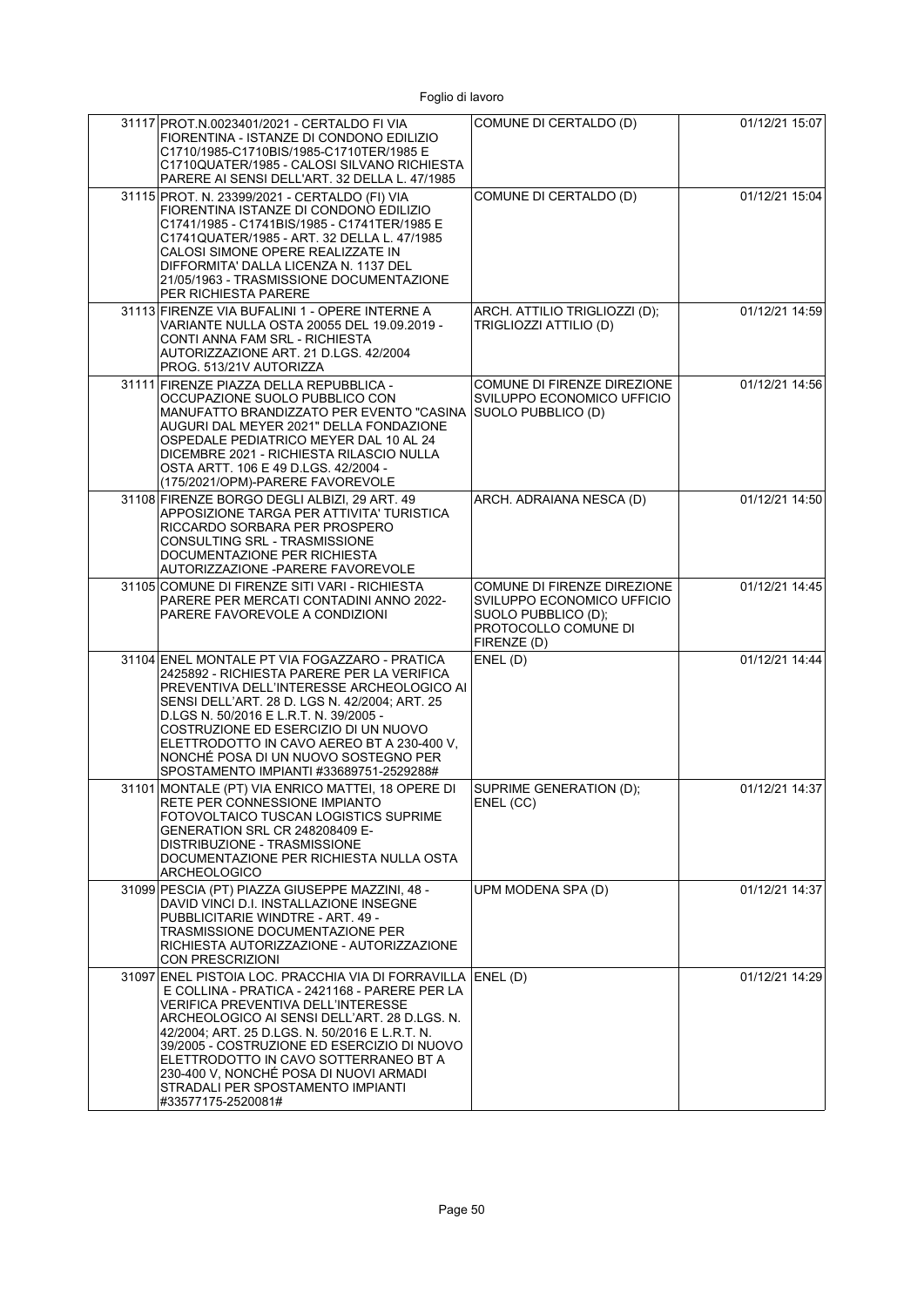| 31096 PISTOIA - PROGETTO 17000/2020 MANUTENZIONE<br>STRAORDINARIA DI PARTE DEL COMPLESSO DI<br>SAN LORENZO, PIAZZA SAN LORENZO, VIA DELLA<br>CROCETTA - RICHIESTA DI AUTORIZZAZIONE<br>ART.21 D.LGS. 42/2004 - COMUNE DI PISTOIA -<br><b>AUTORIZZAZIONE CON PRESCRIZIONI</b>                                                                                                          | COMUNE DI PISTOIA (D)                        | 01/12/21 14:18 |
|---------------------------------------------------------------------------------------------------------------------------------------------------------------------------------------------------------------------------------------------------------------------------------------------------------------------------------------------------------------------------------------|----------------------------------------------|----------------|
| 31095 BARBERINO TAVARNELLE FI STRADA SINIGOGOLA<br>SAN DONATO 4 - INTEGRAZIONE DI IMPIANTI<br>TECNOLOGICI PER MIGLIORAMENTO<br>PRESTAZIONI ENERGETICHE - MONTAGNANI<br>DEBORA - RICHIESTA PARERE AUTORIZZAZIONE<br>PAESAGGISTICA SEMPLIFICATA PRATICA PAE<br>2021/52                                                                                                                  | <b>COMUNE DI BARBERINO</b><br>TAVARNELLE (D) | 01/12/21 14:16 |
| 31094 ENEL AGLIANA (PT) VIA MILANO ART. 28 E LRT<br>39/2005 ELETTRODOTTO IN CAVO SOTTERRANEO<br>A BT E CONTESTUALE POSA DI ARMADIO<br>STRADALE PRATICA N. 2423192 - PARERE<br><b>ARCHEOLOGICO</b>                                                                                                                                                                                     | ENEL (D)                                     | 01/12/21 14:00 |
| 31086 FIRENZE VIA DE' TORNABUONI 69R-71R - PALAZZO ARCH. FILIPPO BURRESI (D)<br>GHERARDI UGUCCIONI GIA' ALAMANNI -<br>SOSTITUZIONE DEGLI ARREDI - OFFICINA<br>PROFUMO FARMACEUTICA SANTA MARIA<br>NOVELLA SPA - RICHIESTA AUTORIZZAZIONE ART.<br>21 D.LGS. 42/2004 - PROG. N. 575/21 AUTORIZZA                                                                                        |                                              | 01/12/21 12:58 |
| 31085 FIRENZE VIA DE' BARDI 21 - PALAZZO DEFILLA -<br>VARIANTE A MODIFICA ALLA GENERALE<br>RISTRUTTURAZIONE NULLA OSTA 12460 DEL<br>30.05.2019 E 14027 DEL 16.072020 - COCCIONI<br>MARIA ELISABETTA - RICHIESTA AUTORIZZAZIONE<br>ART. 21 D.LGS. 42/2004 - PROG. N. 558/21V                                                                                                           | ZETTI MATTEO (D)                             | 01/12/21 12:54 |
| 31080 FIRENZE LOC. GALLUZZO - INTERVENTO DI<br>CONSOLIDAMENTO STRUTTURALE E RESTAURO<br>CONSERVATIVO DEL CAMPANILE DELLA CHIESA<br>DI SAN FELICE A EMA - RICHIESTA NULLA OSTA<br>MAIL 1A - PROG. N. 569/21 AUTORIZZA                                                                                                                                                                  | CHIOSTRINI FANNY (D)                         | 01/12/21 12:39 |
| 31079 FIRENZE VIA DELLA GRILLAIA, 1 ELEONORA<br>GALLETTI RECUPERO EDILIZIO AI FINI<br>RESIDENZIALI - TRASMISSIONE INTEGRAZIONE -<br>INTERRUZIONE DEI TERMINI - PROG. 203/21                                                                                                                                                                                                           | SENESI ARCH. DUILIO (D)                      | 01/12/21 12:34 |
| 31075 FIRENZE MUSEO BARDINI - MOSTRA ANJ SMITH -<br>RICHIESTA NULLA OSTA PER ISTALLAZIONE<br>STENDARDI (15 DICEMBRE 2021 - 2 MAGGIO 2022)-<br>PARERE FAVOREVOLE                                                                                                                                                                                                                       | COMUNE DI FIRENZE -<br>DIREZIONE CULTURA (D) | 01/12/21 12:10 |
| 31070 FIRENZE VIA PRESTO DI SAN MARTINO 13 -<br>PALAZZO PERUZZI DEI MEDICI GIA' D'ELCI -<br>VARIANTE NULLA OSTA 0010974 DEL 30/04/2021<br>OPERE DI MANUTENZIONE STRAORDINARIA -<br>MELLI BEATRICE - RICHIESTA AUTORIZZAZIONE<br>ART. 21 D LGS. 42/2004 - PROG. N. 535/21V<br><b>AUTORIZZA</b>                                                                                         | ARCHITETTO GIANLUCA AQUILA<br>(D)            | 01/12/21 11:43 |
| 31067 PROT.N.0022513/2021 - PRATICA 2021/0479 - SAN<br>CASCIANO VAL DI PESA FI LOC. CERBAIA VIA BINI<br>SMAGHI 23 - INSTALLAZIONE IN COPERTURA DI<br>COLLETTORI SOLARI SULLA FALDA POSTA A SUD-<br>EST- INSTALLAZIONE DELLA "LINEA VITA" LUNGO<br>IL COLMO DELLA COPERTURA - TORCINI ANDREA<br>AUTORIZZAZIONE PAESAGGISTICA SEMPLIFICATA<br>- TRASMISSIONE NON PROCEDIBILITA' RIESAME | COMUNE DI SAN CASCIANO IN<br>VAL DI PESA (D) | 01/12/21 11:31 |
| 31066 FIRENZE VIA MAFFIA 19 - EX CONVENTO DI SANTO<br>SPIRITO - INTERVENTI DI RESTAURO E<br>ADEGUAMENTI FUNZIONALI - CIOLLI SEBASTIANO<br>- RICHIESTA AUTORIZZAZIONE ART. 21 D.LGS.<br>42/2004 - PROG. N. 447/21 POST INTEGRAZIONI A<br><b>CONDIZIONI</b>                                                                                                                             | ARCH. ALESSANDRO CONSIGLI<br>(D)             | 01/12/21 11:31 |